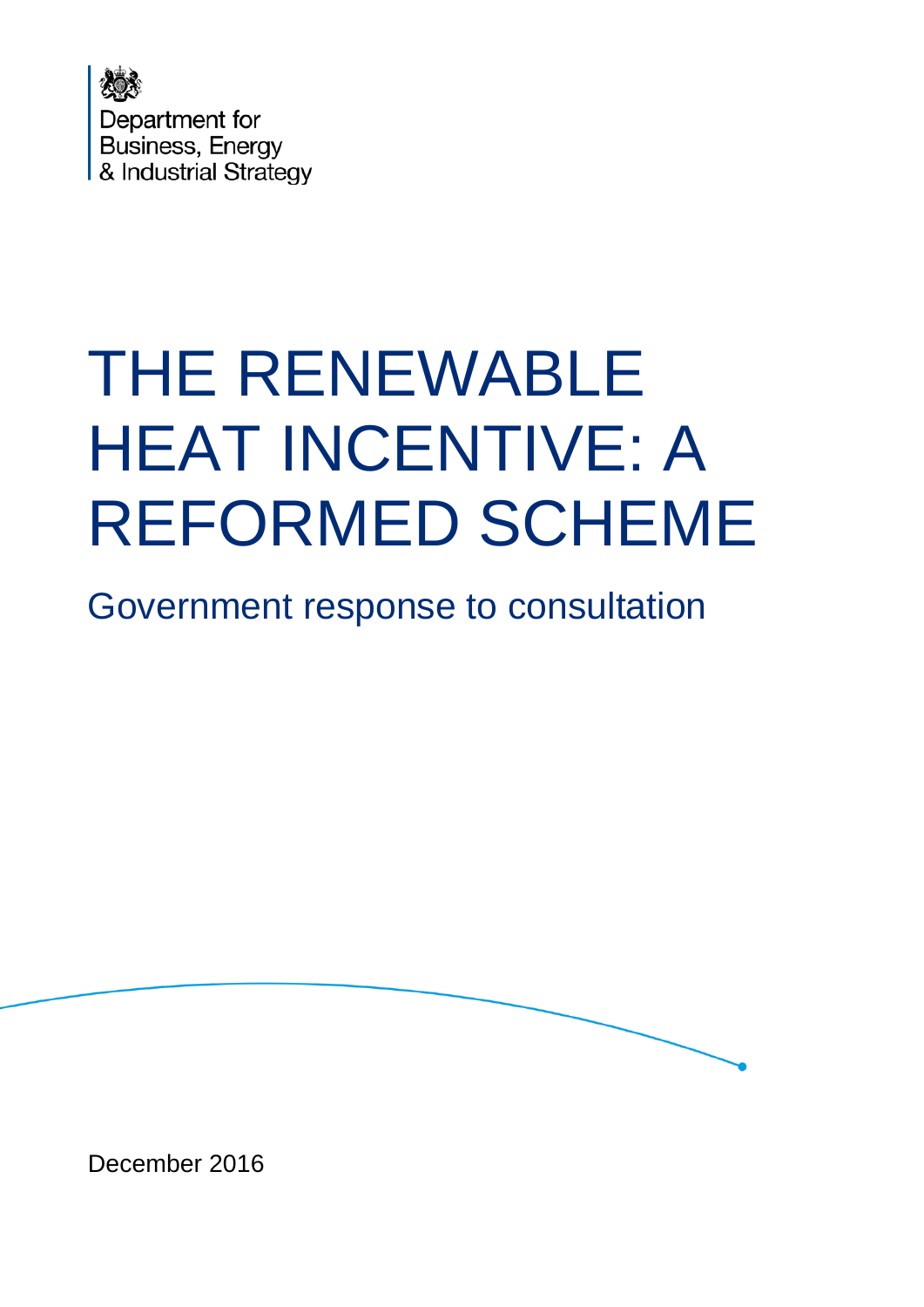## THE RENEWABLE HEAT INCENTIVE: A REFORMED **SCHEME**

## Statement of policy and Government response to consultation

The consultation and Impact Assessment can be found on the BEIS section of GOV.UK: The Renewable Heat Incentive - [A reformed and refocused scheme](https://www.gov.uk/government/uploads/system/uploads/attachment_data/file/505972/The_Renewable_Heat_Incentive_-_A_reformed_and_refocussed_scheme.pdf)

© Crown copyright 2016

You may re-use this information (not including logos) free of charge in any format or medium, under the terms of the Open Government Licence.

To view this licence, visit [www.nationalarchives.gov.uk/doc/open-government-licence/](http://www.nationalarchives.gov.uk/doc/open-government-licence/) or write to the Information Policy Team, The National Archives, Kew, London TW9 4DU, or email: [psi@nationalarchives.gsi.gov.uk.](mailto:psi@nationalarchives.gsi.gov.uk)

Any enquiries regarding this publication should be sent to [rhi@beis.gov.uk.](mailto:rhi@beis.gov.uk)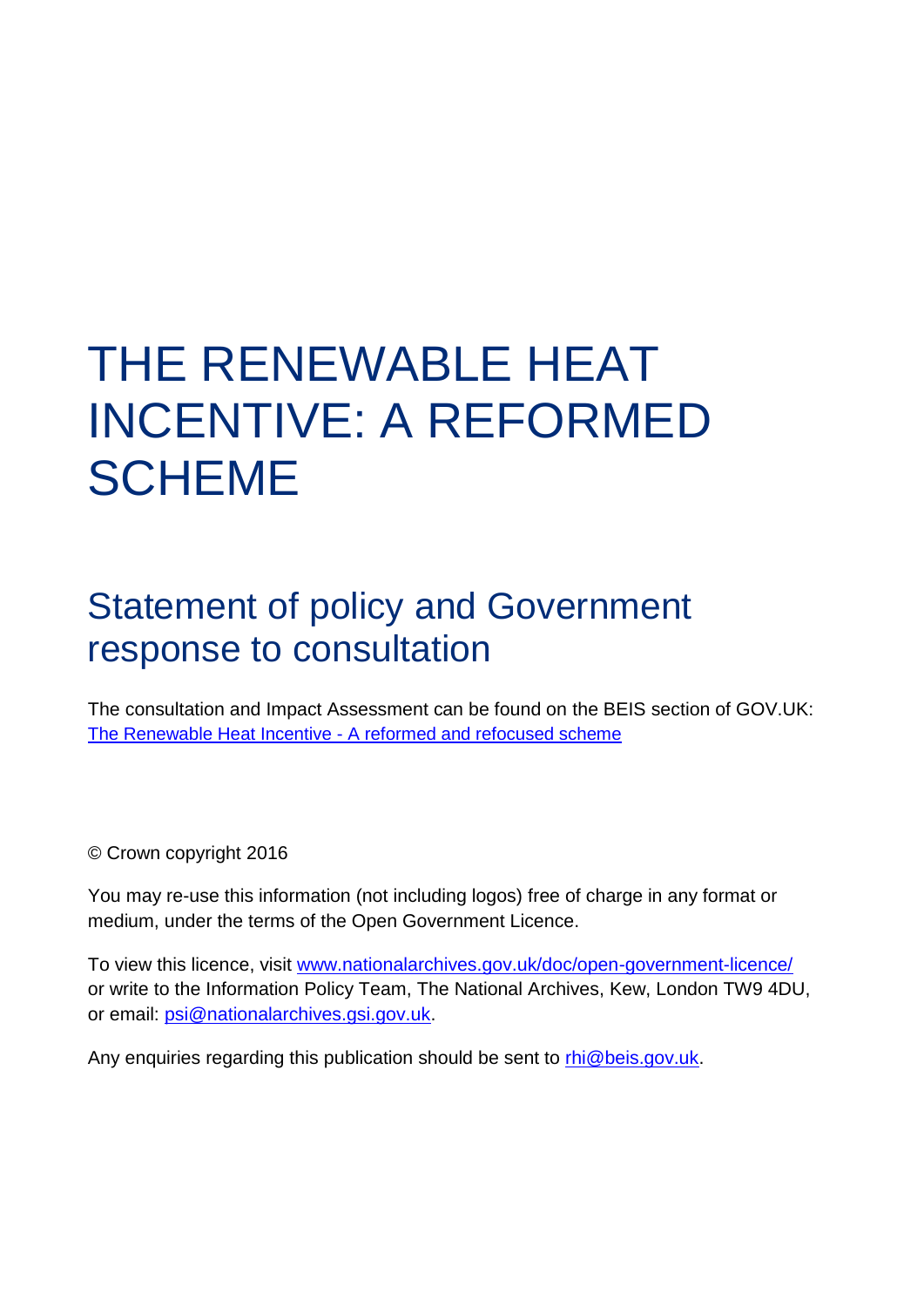## <span id="page-2-0"></span>Ministerial Foreword



Producing heat accounts for almost half of UK energy use and a third of UK carbon emissions.

The UK is legally committed to cutting carbon emissions sharply in the period up to 2050. Accordingly, reducing carbon emissions related to heating is an important government objective. Both using energy more efficiently, the subject of other policy, and decarbonising how we use heat in our homes, businesses and buildings are essential parts of this.

The Renewable Heat Incentive (RHI) was introduced to help kick-start the transition to lowcarbon heating in the UK, giving help to all in moving from conventional forms of heating to low-carbon alternatives. The scheme provides financial incentives to households and nondomestic consumers, including public bodies and charities, to help bridge the gap between the cost of renewable heating systems and those conventional alternatives.

But it is vital that the scheme delivers value for money for taxpayers and supports the development of technologies that will be important for the long term. That is why we will be reforming the scheme to ensure it focusses on long-term decarbonisation, promotes technologies with a credible role to play in that transition, and offers better value for money. We have made a number of adjustments to the proposals as a result of the consultation process and will continue to consider improvements for the future. The changes will boost the UK product supply chain and installation numbers across a range of technologies.

The Government sees tackling emissions in heat as a priority and is also taking action alongside the RHI (i) to reduce the amount of heat we need through energy efficiency measures, supported through the Energy Company Obligation; (ii) to support industry efforts to improve skills and capability in the supply chain; (iii) to improve the quality of installations and raise consumer awareness, drawing on the work of the Each Home Counts Review; and (iv) to support innovation and help reduce costs of technologies.

Lucy Neville-Refe

**Baroness Neville-Rolfe DBE CMG Minister of State for Energy and Intellectual Property**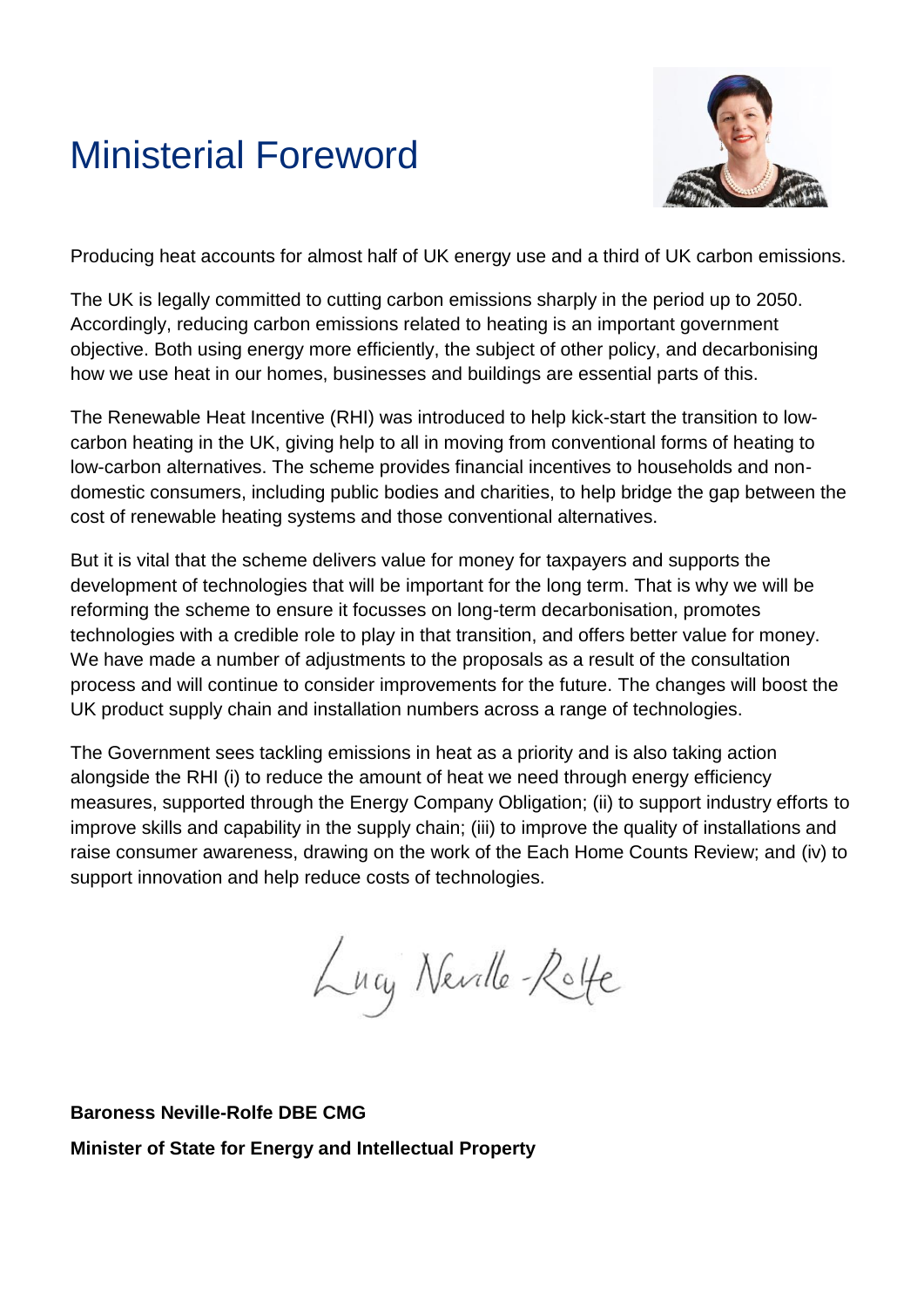## <span id="page-3-0"></span>**Contents**

| 3.           |                 |
|--------------|-----------------|
|              |                 |
|              |                 |
|              |                 |
|              |                 |
|              |                 |
|              |                 |
|              |                 |
| $4_{-}$      | 20              |
| Introduction | $\overline{20}$ |
|              | 20              |
|              | 22              |
|              | 26              |
|              |                 |
|              | 28              |
|              | 29              |
|              | 32              |
|              | 32              |
|              |                 |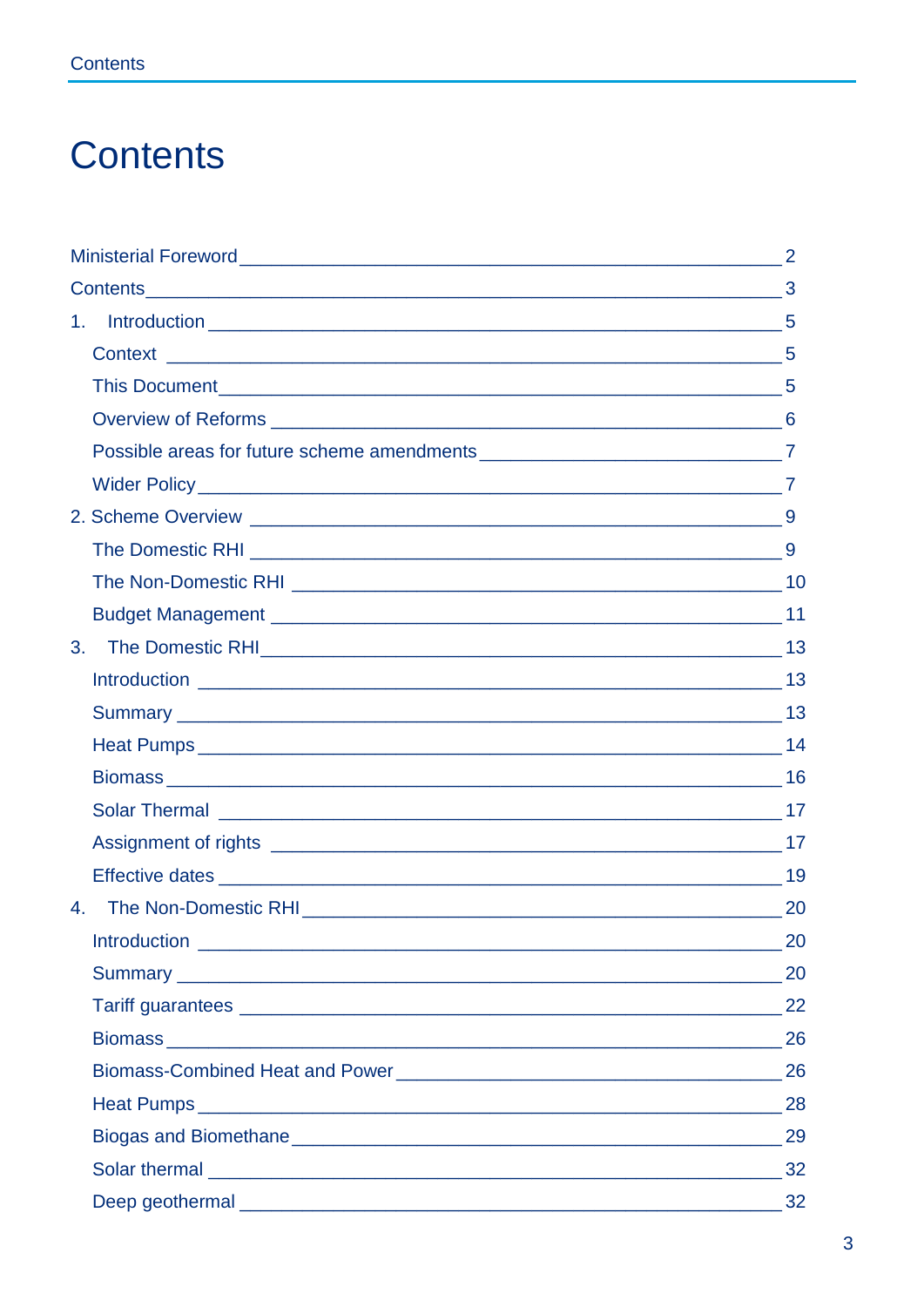| Effective dates 34                                                                         |  |
|--------------------------------------------------------------------------------------------|--|
| 5.                                                                                         |  |
|                                                                                            |  |
|                                                                                            |  |
|                                                                                            |  |
|                                                                                            |  |
|                                                                                            |  |
|                                                                                            |  |
|                                                                                            |  |
|                                                                                            |  |
|                                                                                            |  |
|                                                                                            |  |
|                                                                                            |  |
|                                                                                            |  |
|                                                                                            |  |
|                                                                                            |  |
| Questions 9 - 14: GSHPs - Shared Ground Loops ________________________________59           |  |
|                                                                                            |  |
| Question 18: Alternative proposals to help those less able to pay ______________________70 |  |
| Questions 19 to 24: Domestic RHI Heat Pump Tariffs and Performance ____________71          |  |
| Question 25: Support for Domestic RHI Solar Thermal __________________________78           |  |
| Question 26 and 27: Feedstock payments for biogas ______________________________80         |  |
| Question 28: Tariffs for biogas and biomethane __________________________________83        |  |
| Question 29: Additional capacity to biogas or biomethane plant _________________85         |  |
| Question 30: Compliance for biogas and biomethane ______________________________86         |  |
| Question 31 and 32: Support for heat used to dry digestate _____________________88         |  |
| Questions 33 to 38: Non-Domestic Heat Pump Tariffs and Performance ___________90           |  |
|                                                                                            |  |
| Question 42 and 43: Biomass-Combined Heat and Power ___________________________100         |  |
|                                                                                            |  |
| Question 45: Support for Non-Domestic RHI Solar Thermal ________________________ 103       |  |
|                                                                                            |  |
|                                                                                            |  |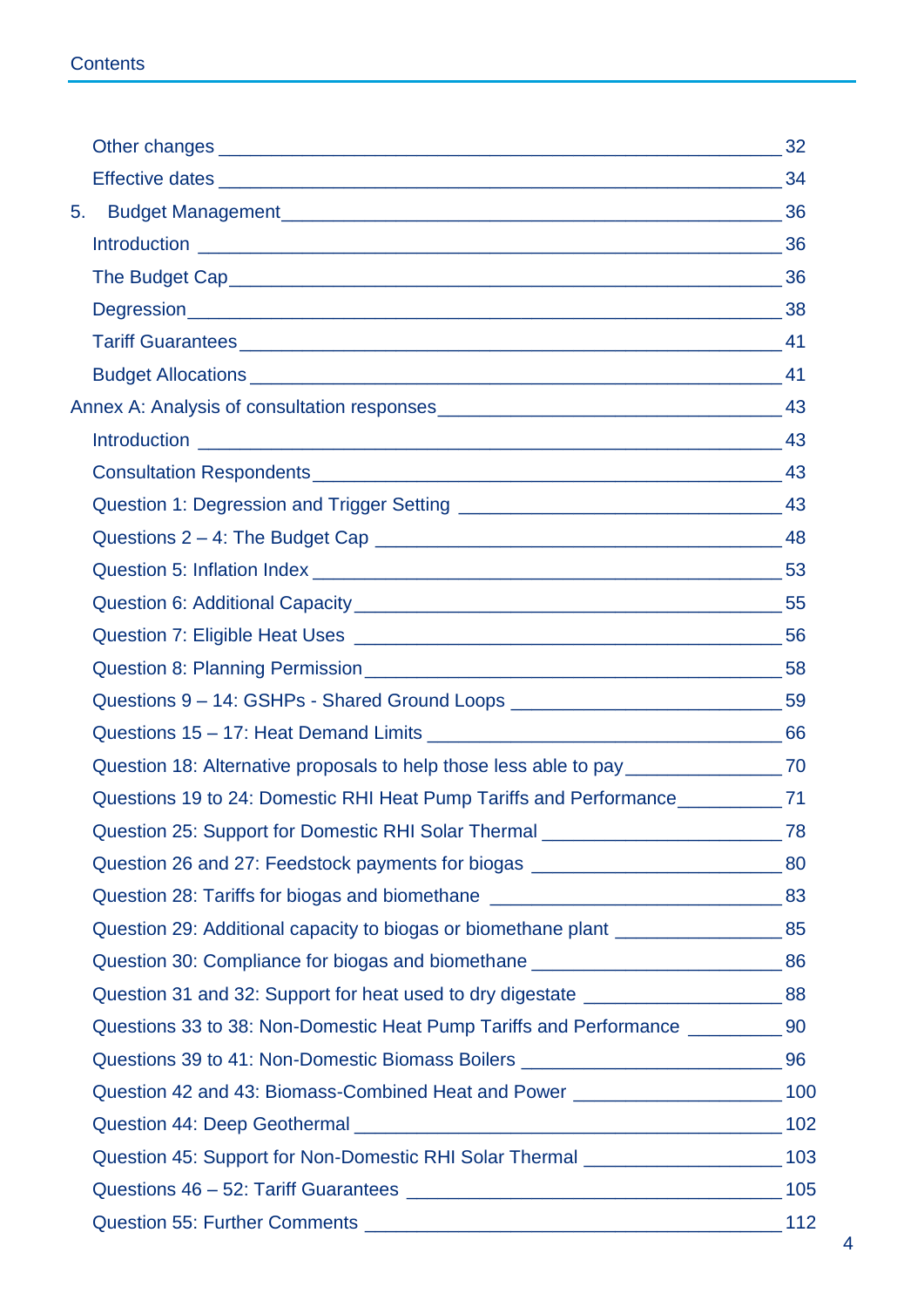## <span id="page-5-0"></span>1. Introduction

## <span id="page-5-1"></span>**Context**

In November 2015, the Government renewed its commitment to the transition to a low carbon economy by confirming a continued budget for the RHI out to 2020/21.

In March 2016, the Government set out its initial proposals for reform of the RHI scheme in the consultation: The Renewable Heat Incentive - [A reformed and refocused scheme.](https://www.gov.uk/government/uploads/system/uploads/attachment_data/file/505972/The_Renewable_Heat_Incentive_-_A_reformed_and_refocussed_scheme.pdf) The consultation ran from 3 March to 27 April 2016 and received 370 responses from individuals, businesses, trade bodies and other organisations.

## <span id="page-5-2"></span>This Document

The main body of this document sets out the Government's proposals for reform of the scheme following this consultation, building on responses received and further work. It is intended these changes will be implemented in spring 2017.

By confirming the available budget up to 2020/21 and setting out a number of reforms to how the scheme will operate, the Government intends to provide the level of certainty needed for consumers and industry to invest in renewable heating and for the market to transition towards being sustainable without Government support in future.

Chapter 2 gives an introduction to the RHI schemes, including a description of how they work at present. This provides background to help understand the reforms. Chapter 3 outlines changes to the domestic RHI going forward; Chapter 4 considers the non-domestic scheme, and; Chapter 5 considers the scheme's budget management, the operation of the budget cap, and other issues impacting both schemes.

Annex A provides a more detailed look at the questions posed as part of the consultation, the responses received and how these have contributed to final policy proposals.

The sections below also set out aspects of the RHI scheme where the Government may consider further amendments in future, and wider measures in the area of energy efficiency and heating designed to support the transition to low-carbon heating. Alongside these measures, the Government will also consider ways to support training and skills improvement in the supply chain, technology innovation and improvements to the quality and performance of low-carbon heating systems in the UK to help build consumer confidence in these technologies.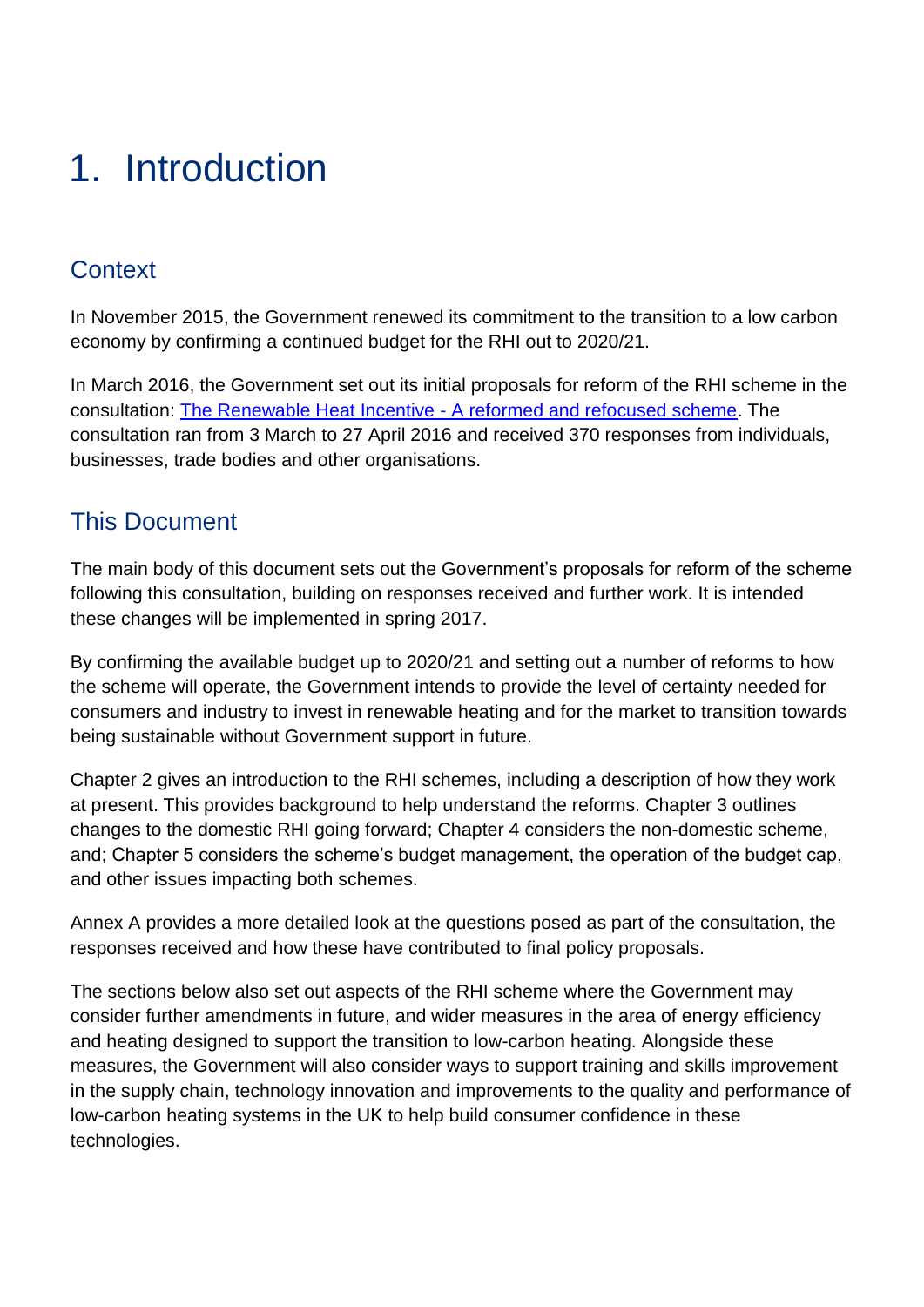## <span id="page-6-0"></span>Overview of Reforms

Overall, the reforms will improve the scheme to ensure it:

- **Focusses on long-term decarbonisation**: The reforms promote deployment of the right technologies for the right uses, while ensuring the RHI contributes to both our decarbonisation targets and to the UK's renewable energy target.
- **Offers better value for money and protects consumers:** The reforms will improve how costs are controlled, give consumers more confidence in the performance of particular technologies, address potential loopholes in the scheme, and significantly improve the scheme's value for money.
- **Supports supply chain growth and challenges the market to deliver:** The reforms will drive cost reductions and innovation to help build growing markets that provide quality to consumers and are sustainable without Government support in future.

For heat pumps, the reforms will support growth in the size of the market and improvements in the quality of the supply chain. There will be increases in support for domestic heat pumps, to support growing installation numbers over the next four years and beyond. There will be changes to the support given to ground source heat pump systems supplying multiple properties to improve clarity on support levels for investors in these projects and aid financial decision-making. There will also be a requirement that all new domestic heat pumps have electricity meters installed, to provide households with more information on the performance of their systems.

For biogas and biomethane, the reforms will vastly improve the carbon cost-effectiveness of further support. New plant will be required to produce at least half their biogas and biomethane from waste-based feedstocks to receive support for all their production. This will help divert wastes from landfill and make use of available resources. There will also be a small uplift to tariffs for biomethane injection to support continued deployment alongside these changes. In addition, the reformed scheme will reverse any reductions to the tariff in support of new biogas plant that occur between the date of the publication of this document and the date on which the regulations come into force. Going forward, the Government will continue to bear down on value for money risks and consider how to deliver this in a way that minimises negative air quality impacts.

For biomass, the reforms are intended to support further deployment where the technology offers best value for money and is likely to have a long-term role, such as in high-temperature industrial processes. The reforms will introduce one level of support for all new non-domestic biomass boiler deployment. The reforms also introduce a cap to the annual payments for new domestic biomass systems to make sure owners of larger properties are not overcompensated (there will be similar caps in place for new heat pumps). Alongside this, there will be a slight increase to the tariff for new domestic biomass systems, resetting the tariff at a previous level, to allow the technology to continue to deploy.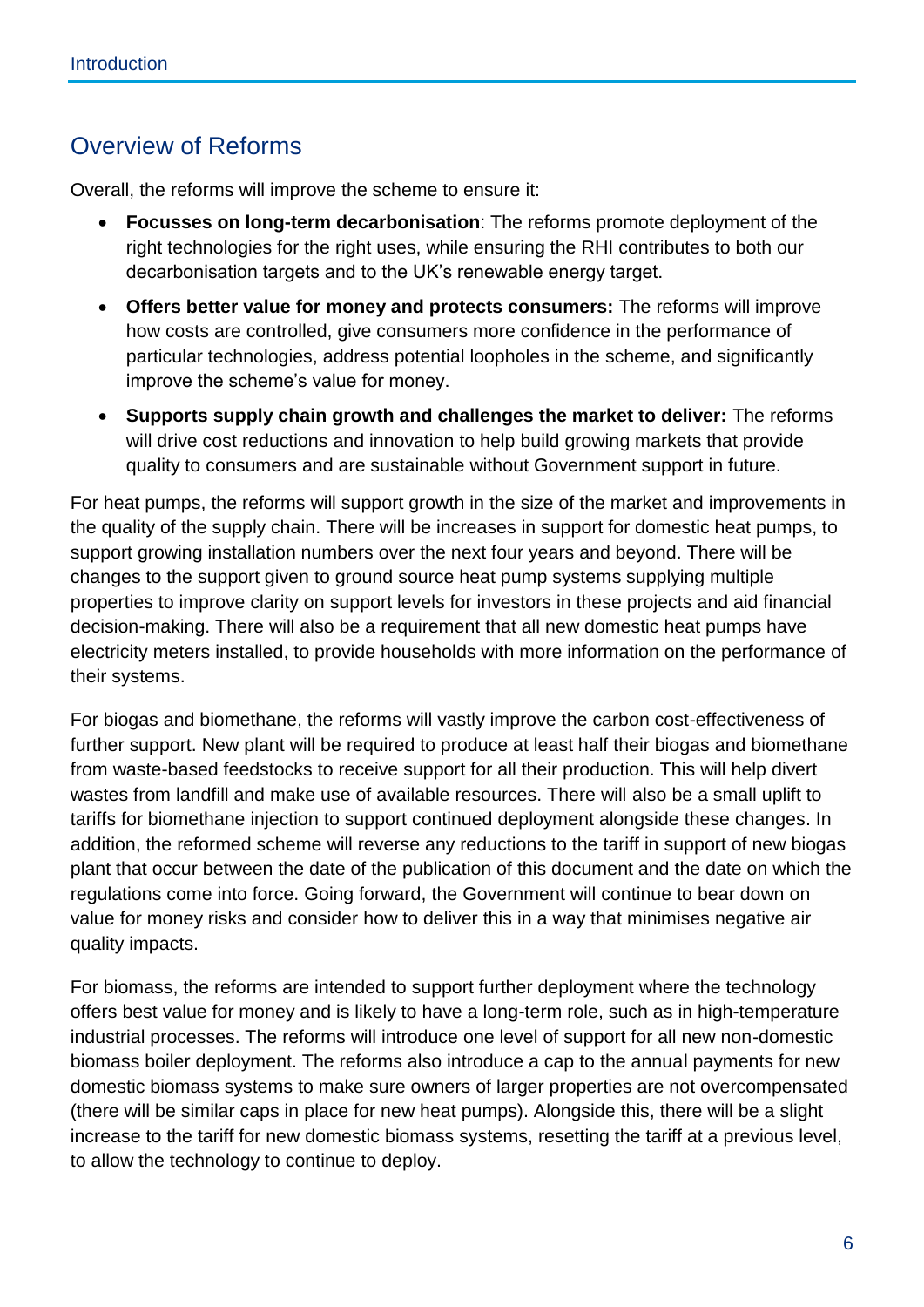The reforms will also improve certainty for investors in larger projects. So far, the scheme has been dominated by spending in relation to smaller scale systems. "Tariff guarantees" will help address this imbalance by providing certainty to investors regarding the tariff they will receive earlier in the project lifecycle. Without this reform, the risk is large-scale projects will continue to be relatively rare or will require significantly higher tariffs.

The reforms will also make some changes to the RHI's budget management rules to take account of projects with tariff guarantees and to simplify the degression rules. The reforms also make other changes to the scheme to drive value for money, such as making some additional heat uses ineligible for support in the non-domestic scheme.

In general, further changes to the scheme will be kept to a minimum at this time. As such, the tariff for deep geothermal will remain unaffected and new solar thermal installations will remain eligible for support through both schemes. The reforms will not introduce the changes to allow the development of third-party financing arrangements in the domestic RHI scheme that were set out in the consultation. This will enable further consideration to ensure that such changes do not lead to consumer protection issues.

## <span id="page-7-0"></span>Possible areas for future scheme amendments

The Government will continue to consider ways to improve the value for money of the RHI scheme and the support it offers to the growing renewable heat industry and to consumers. This further consideration will focus on possible ways of further targeting support and supply chain growth on strategic areas, and on ways Government can work with industry to bring down barriers to the deployment of technologies likely to be important in the long-term. In addition, the Government will consider what additional measures are needed to tackle emissions which impact on air quality.

## <span id="page-7-1"></span>Wider Policy

Alongside these changes to the RHI, the Government has an active programme of work supporting cutting carbon from heating more widely. This includes taking action on energy efficiency to reduce demand for heat and keep costs low for consumers. To this end, the Government has consulted on reforming the Energy Company Obligation to reduce its impact on energy bills while also refocusing support towards tackling fuel poverty, with a target to insulate one million homes during this Parliament.

The Government has recently launched a public consultation on boiler performance standards, and on tightening building regulations to require heating controls. This could save money off bills and save carbon, put consumers in control, and engage consumers on heating – which in turn would help all heating systems, not just low-carbon ones, work better. This includes a call for evidence on further innovations which could deliver additional bill savings, and future-proof our buildings to enable heat pumps to be installed at a later point if required.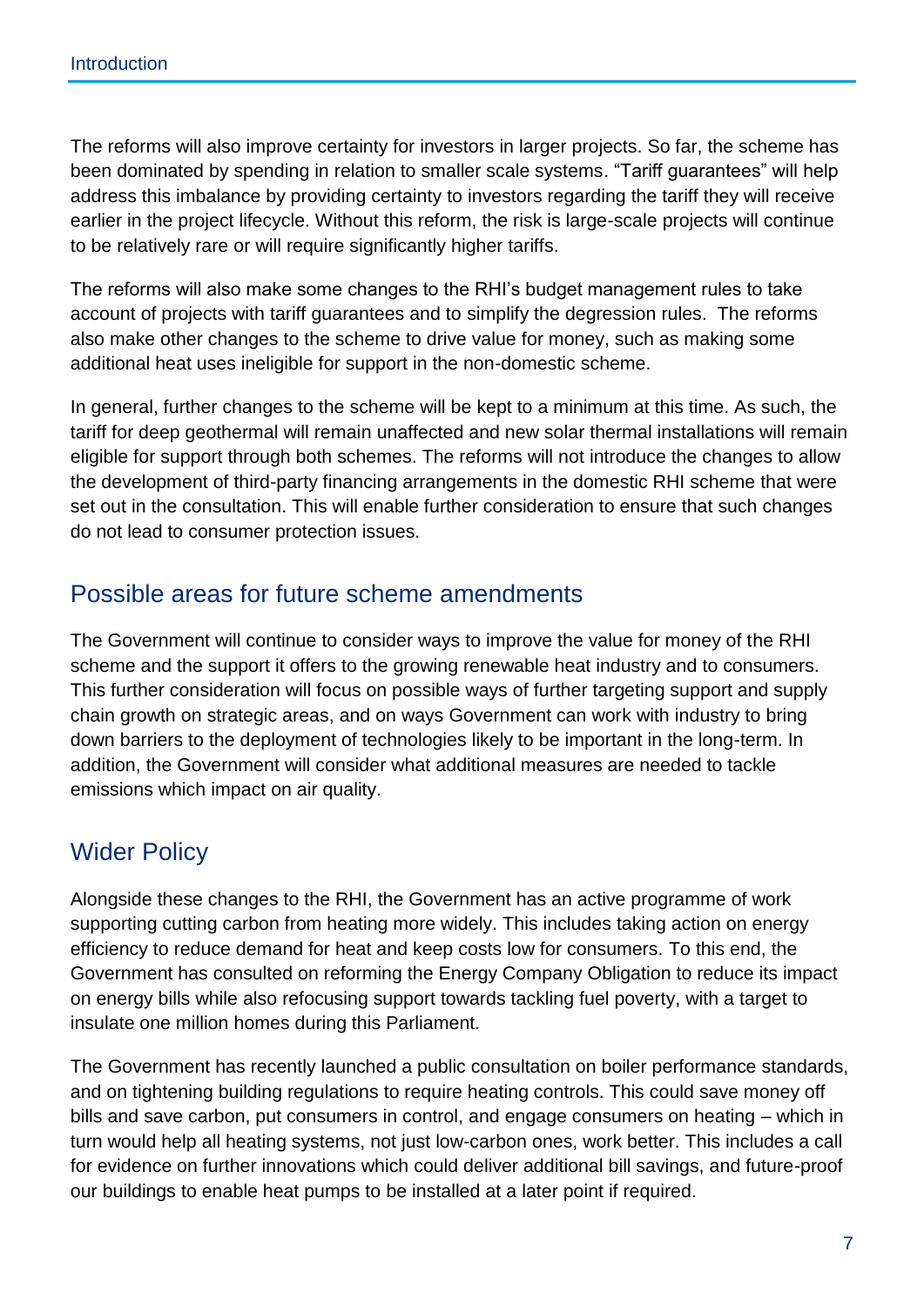The Government has also recently launched a public consultation on updates to the Standard Assessment Procedure (SAP), which will consider a range of technical updates including carbon emission factors. SAP is used to measure the energy performance of homes, and underpins many existing policies for energy in buildings, including Building Regulations.

The Government will also continue working with industry to improve installer training and skills. This will lead to better quality installations and help raise consumer awareness and confidence in low carbon heating technologies and energy efficiency. The Government expects that setting up the Microgeneration Certification Scheme as fully independent will help in achieving these outcomes. The Government will also continue working with industry to support reductions in the cost of technologies and improvements in the offer to consumers, including through innovation.

The Government will also explore how the smart metering infrastructure could be utilised and developed (for example, looking into the potential of smart heat metering) to improve consumer access to information relating to the performance and outputs of low carbon heat technologies.

The Government is also considering the longer-term options to further decarbonise heating and the frameworks required to support businesses in meeting this challenge and to allow the transition to progress in a manner which is both thought-through and market driven.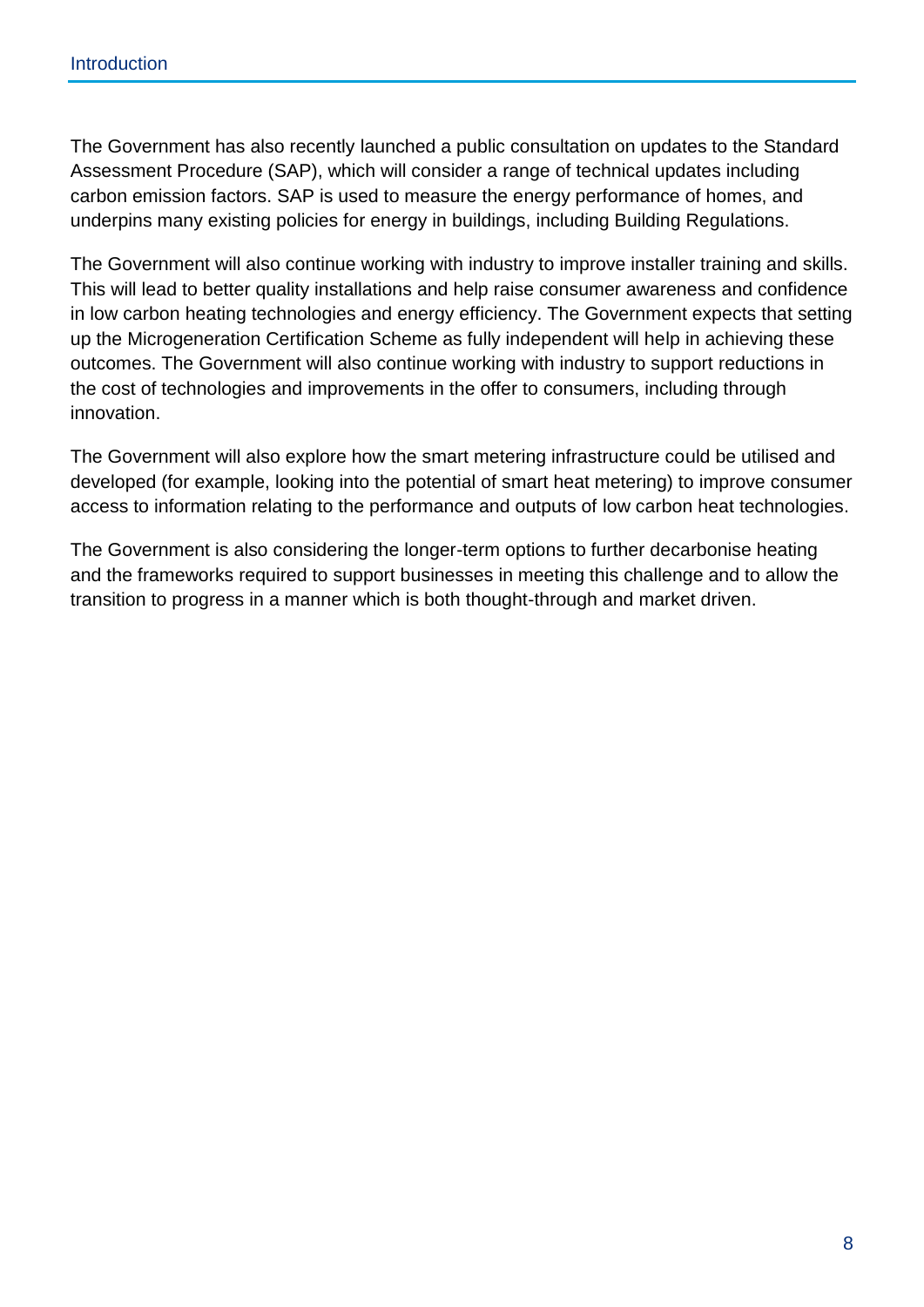## <span id="page-9-0"></span>2. Scheme Overview

The Renewable Heat Incentive (RHI) supports the deployment of renewable and low-carbon heating technologies. There are two parts to the scheme – the Domestic RHI, which provides support to individual households, and the Non-Domestic RHI, which supports the installation of renewable heating by businesses, charities and in the public sector, and systems supplying heat to more than one domestic property. The schemes help to bridge the gap between the cost of renewable heating systems and the conventional alternatives.

The Non-Domestic RHI scheme was launched in November 2011. This was followed by the Domestic RHI scheme in April 2014. As at 31 October 2016, over 65,000 renewable heat installations have been accredited onto the schemes, including more than 50,000 on the Domestic scheme and over 15,000 on the Non-Domestic scheme.

Both schemes are administered by Ofgem. Ofgem are responsible for accrediting applications to the scheme and making payments to participants. They also protect tax payers' money by ensuring participants continue to follow the rules of the scheme and tackling instances of fraud and non-compliance.

## <span id="page-9-1"></span>The Domestic RHI

To receive support through the scheme, households must install an eligible technology to heat their home. They can then apply for financial support to help cover the cost of their systems. Eligible technologies include biomass boilers and stoves, air source and ground source heat pumps and solar thermal systems. The technologies must be fitted by a qualified installer, certified by the Microgeneration Certification Scheme (MCS). This helps protect consumers by ensuring the technologies meet certain standards and are fitted properly.

#### Support levels

Each technology has a set level of support, known as a "tariff". The tariff is the amount of support a household will receive in respect of each unit of heating supplied by the system towards their heating needs. Heating is measured in units called kilowatt hours (kWh), so the tariffs are expressed in pence per kilowatt hour (p/kWh). The tariffs currently available can be found here: [Domestic RHI -](https://www.ofgem.gov.uk/environmental-programmes/domestic-rhi/contacts-guidance-and-resources/tariffs-and-payments-domestic-rhi/current-future-tariffs) current tariffs<sup>1</sup>

The tariffs available to new applicants can be changed periodically as a result of the scheme's budget management arrangements. See below for more details.

<sup>1</sup> https://www.ofgem.gov.uk/environmental-programmes/domestic-rhi/contacts-guidance-and-resources/tariffsand-payments-domestic-rhi/current-future-tariffs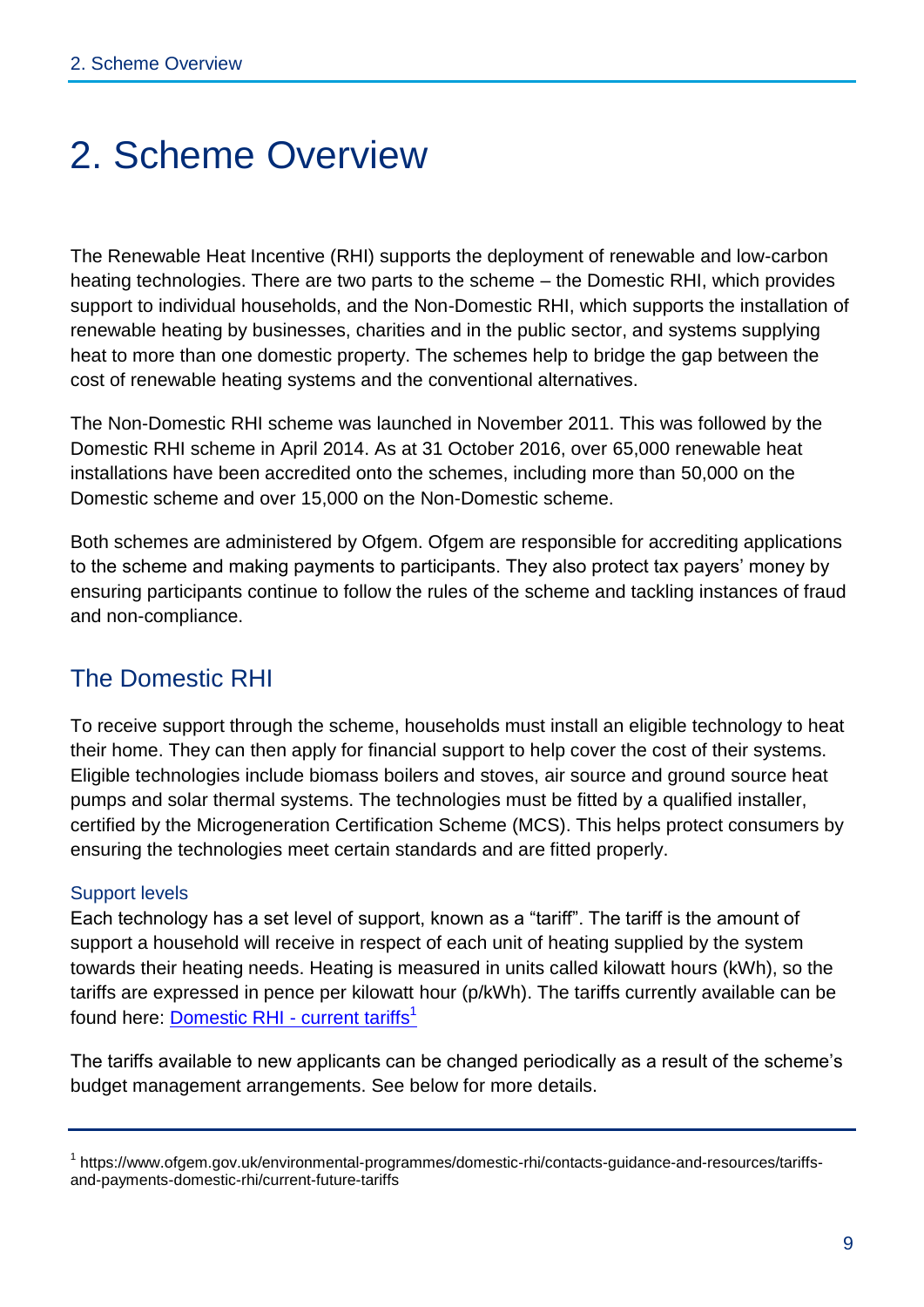#### **Payments**

The payments a household receives depends on the applicable technology tariff and the annual heating requirements of the property. For most participants, the property's heating requirement is taken from the property's Energy Performance Certificate (EPC). This is referred to as "deeming" the heat requirement of the property. In some cases, for example in second homes, heat meters are required to determine the exact amount of heat being supplied by the system.

The heating requirement (whether measured using heat meters or taken from the EPC) is multiplied by the tariff to determine the payment. Payments are made quarterly for seven years. Where meters are used, the participant must submit a meter reading each quarter to determine the payment level.

#### Further Details

There are a number of other requirements for households to qualify for support under the scheme and ongoing obligations which need to be met in order to continue to receive the payments. These are set out in more detail in Ofgem's guidance on the scheme: Domestic RHI - [further information](https://www.ofgem.gov.uk/environmental-programmes/domestic-rhi) $2$ 

Chapter 3 outlines reforms to the scheme, which will come into force in spring 2017. Chapter 5 also outlines changes to the scheme's budget management policy.

## <span id="page-10-0"></span>The Non-Domestic RHI

The Non-Domestic RHI is open to renewable heat installations that provide heat to buildings and for purposes other than heating a single domestic property – these are eligible for the Domestic RHI scheme (see above). This includes, for example, systems providing renewable heating to public buildings or commercial properties, for industrial or agricultural uses, or for heating a block of flats.

Eligible technologies include biomass boilers; air source and ground source heat pumps; solar thermal systems; deep-geothermal; biogas-combustion systems; combined heat and power (CHP) systems using a range of renewable fuels and sources, and; the production of biomethane for injection into the gas-grid.

#### Support levels

Each technology has a set level of support, known as a "tariff". The tariff is the amount of support the owner of the system will receive in respect of each unit of heat produced and used for an eligible purpose, or in the case of biomethane, for each unit of biomethane produced and injected into the gas-grid.

<sup>&</sup>lt;sup>2</sup> <https://www.ofgem.gov.uk/environmental-programmes/domestic-rhi>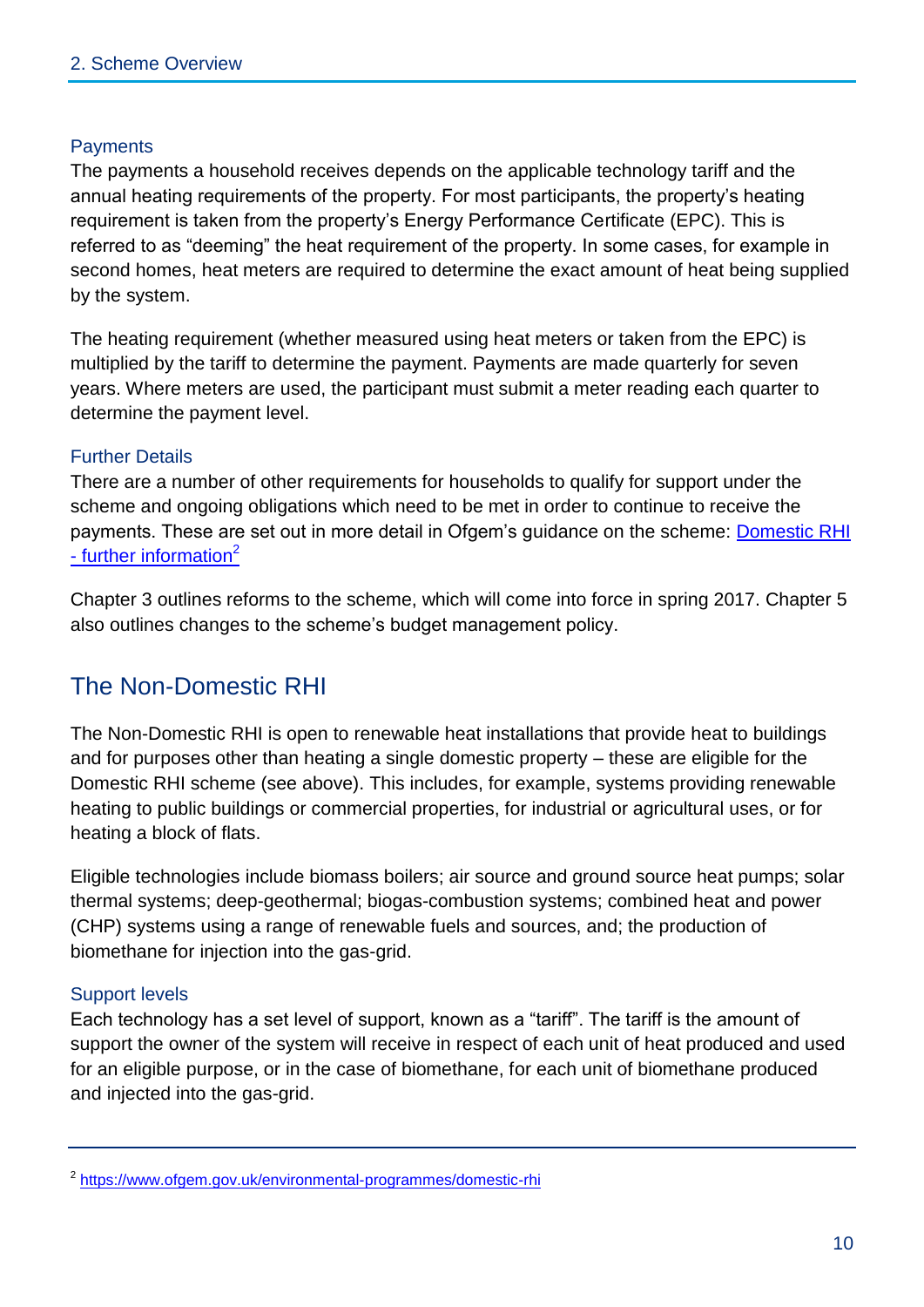Heating is measured in kilowatt hours (kWh), while for biomethane, the volume of gas injected is also converted to a kilowatt hour value. The RHI tariffs are expressed in pence per kilowatt hour (p/kWh). The tariffs currently available can be found here: [Non-Domestic RHI -](https://www.ofgem.gov.uk/environmental-programmes/non-domestic-rhi/contacts-guidance-and-resources/tariffs-and-payments-non-domestic-rhi) current [tariffs](https://www.ofgem.gov.uk/environmental-programmes/non-domestic-rhi/contacts-guidance-and-resources/tariffs-and-payments-non-domestic-rhi)<sup>3</sup>

#### **Payments**

In the Non-Domestic scheme, participants must install meters to measure the amount of renewable heat generated that is used for eligible purposes, or in the case of biomethane, the amount of biomethane injected. Eligible purposes include providing space- and water-heating in buildings and some types of drying and industrial processes.

Participants submit meter readings showing their eligible heat use, or for biomethane producers the amount of biomethane injected to the grid, to Ofgem, who make payments to the participant on the basis of these measurements and the relevant tariff. Payments are made to participants for 20 years, provided they continue to satisfy the eligibility criteria and ongoing obligations.

#### Further details

There are a number of other requirements participants must meet to qualify for support under the scheme and ongoing obligations in order to continue to receive payments. These are set out in more detail in Ofgem's guidance on the scheme which is available from their website: [Non-Domestic RHI -](https://www.ofgem.gov.uk/environmental-programmes/non-domestic-rhi) further information<sup>4</sup>

Chapter 4 outlines reforms to the scheme, which will come into force in spring 2017. Chapter 5 also outlines changes to the scheme's budget management policy.

### <span id="page-11-0"></span>Budget Management

It is important the scheme remains affordable and does not overspend on its allocated budget. The RHI's budget management policies are in place to make sure that the scheme does not overspend in any one year and to control the spending on the various technologies.

#### The Budget Cap

The RHI budget cap mechanism was introduced in April 2016. It allows the Government to take action to close the scheme to new applications if there is a risk of overspending. The Government publishes information regarding the scheme's spending versus its annual budgets here: [RHI estimated commitments versus budget cap](https://www.gov.uk/government/publications/rhi-mechanism-for-budget-management-estimated-commitments)<sup>5</sup>

<sup>&</sup>lt;sup>3</sup> [https://www.ofgem.gov.uk/environmental-programmes/non-domestic-rhi/contacts-guidance-and](https://www.ofgem.gov.uk/environmental-programmes/non-domestic-rhi/contacts-guidance-and-resources/tariffs-and-payments-non-domestic-rhi)[resources/tariffs-and-payments-non-domestic-rhi](https://www.ofgem.gov.uk/environmental-programmes/non-domestic-rhi/contacts-guidance-and-resources/tariffs-and-payments-non-domestic-rhi)

<sup>4</sup> <https://www.ofgem.gov.uk/environmental-programmes/non-domestic-rhi>

<sup>5</sup> <https://www.gov.uk/government/publications/rhi-mechanism-for-budget-management-estimated-commitments>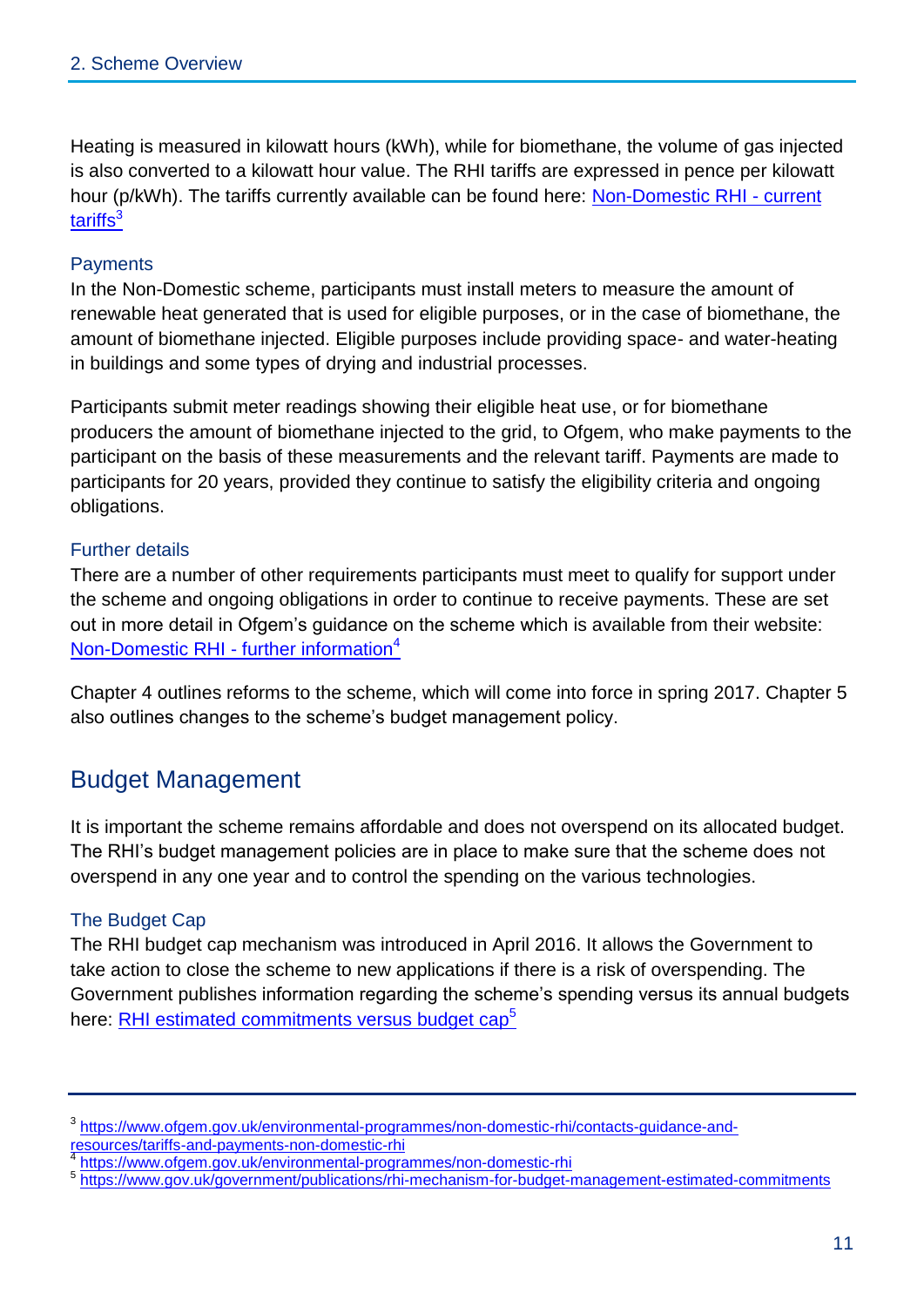#### Tariffs and degression

The tariffs available to new applicants can be changed periodically as a result of the scheme's budget management arrangements. Reductions to the tariffs available (referred to as tariff "degressions") occur when spending reaches pre-set levels ("trigger points"). These trigger points are set on the basis of expected spend on each technology.

Tariff degressions act to control spending on each technology, ensuring individual technologies do not dominate scheme spending, and reduce support levels as installation numbers grow and technologies begin to take off.

Chapter 5 outlines reforms to the RHI's budget management policy, which will come into force in spring 2017.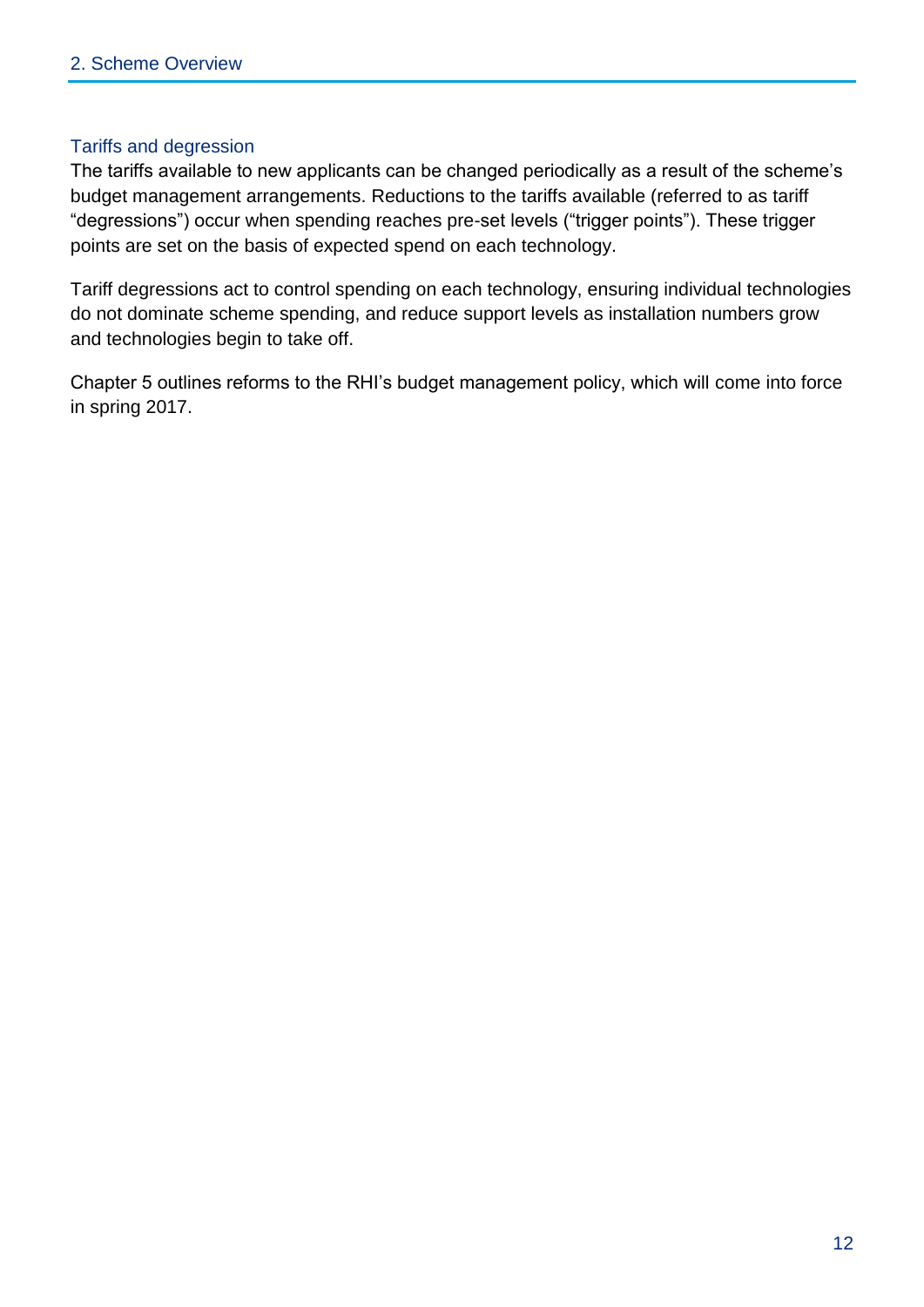## <span id="page-13-0"></span>3. The Domestic RHI

### <span id="page-13-1"></span>**Introduction**

The Domestic RHI scheme helps households to transition away from conventional heating technologies to renewable, low-carbon alternatives. The scheme was launched in April 2014 and has so far helped over 50,000 households make the switch.

The scheme is open to all homes, but is particularly targeted at households situated off the gas grid, to support these properties in moving away from highly carbon-intensive heating fuels, such as oil, coal, liquid petroleum gas (LPG) and electrical heating.

Four technologies are eligible for support under the scheme – biomass boilers and stoves, ground source heat pumps (GSHPs), air source heat pumps (ASHPs) and solar thermal. Up to this point, there have been more ASHPs installed under the scheme than other technologies (comprising around 47% of the accredited applications as at 31 October 2016.). However, spending commitments made through the scheme so far are highest in relation to biomass installations. This reflects the fact that the tariff available for biomass boilers was initially set higher than that for ASHPs, and that biomass boilers have tended to be installed in larger properties which require more heat.

## <span id="page-13-2"></span>**Summary**

The consultation proposed several changes to the existing domestic RHI scheme. This section provides a summary of the Government's final proposals in relation to the scheme, which the Government intends to implement in spring 2017. Further detail on these changes is provided in the sections below.

- The scheme will continue to support all four technologies currently supported by the scheme.
- The tariffs for new ASHPs and GSHPs will be increased to 10.02 pence per kilowatthour (p/kWh) and 19.55p/kWh respectively.
- All new ASHPs and GSHPs applying for support under the scheme will be required to have electricity metering to monitor their heating system. However, payments will continue to be on the basis of the deemed heating requirements of the property, except for second homes and where a renewable heating system is installed alongside another heating system, in which cases payments will continue to be on the basis of heat metering.
- GSHPs making use of a shared ground loop will continue to be eligible for the nondomestic scheme and will not be eligible on the domestic scheme – see Chapter 4 for more details.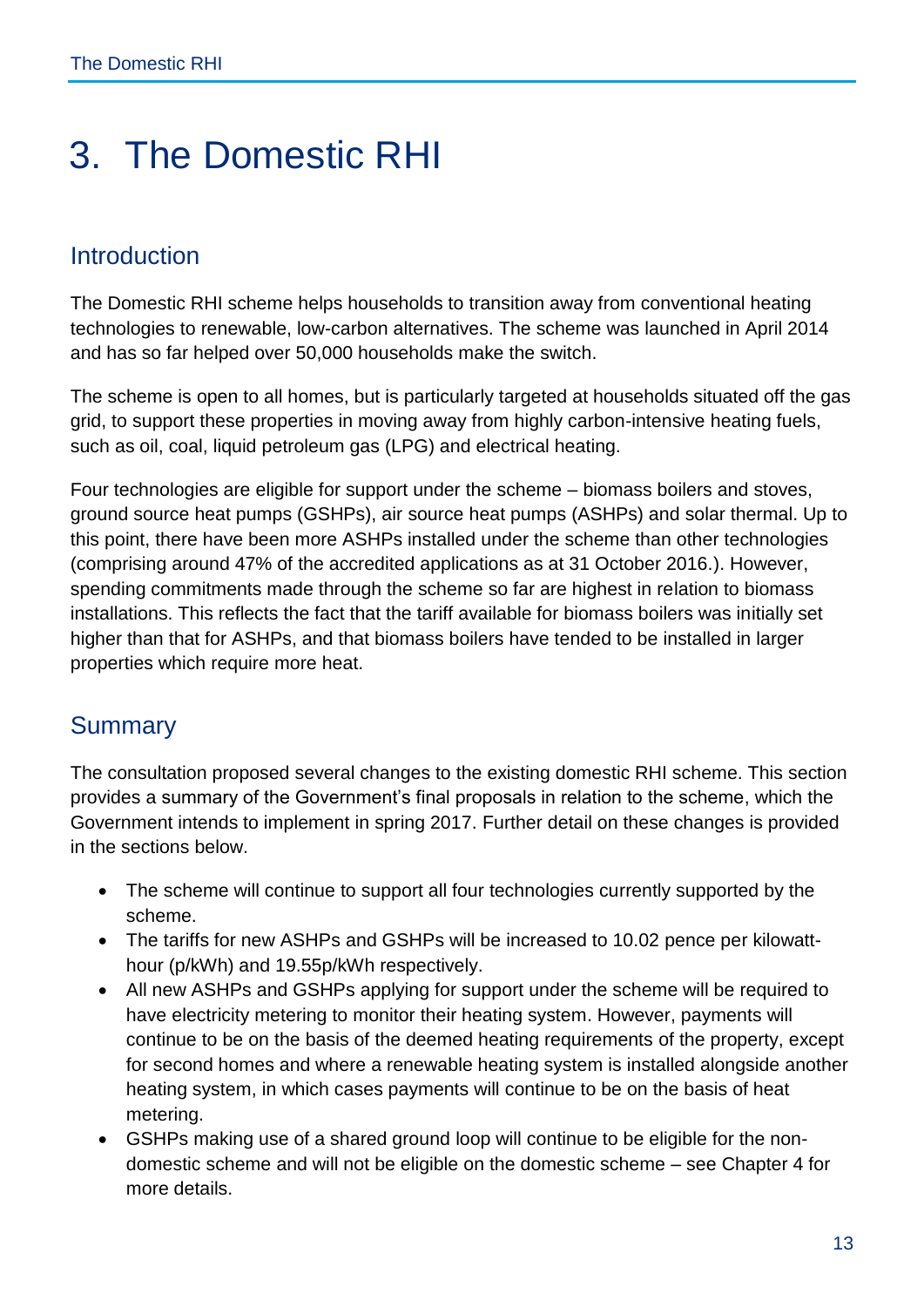- The tariff for new biomass installations will be increased to 6.44p/kWh, the level available between October and December 2015, adjusted for inflation.
- Heat demand limits will be introduced, to limit the level of annual heat demand in respect of which any household can receive support. The heat demand limits will be set at 20,000kWh for ASHPs, 25,000kWh for biomass boilers and stoves and 30,000kWh for GSHPs. However, this will not disqualify properties with higher heat demands from applying to the scheme. There will be no heat demand limit for solar thermal.
- There will be some changes to the budget management arrangements for the scheme these are set out in Chapter 5.

Please note, tariffs stated above are in 2016/17 prices and do not take account of any inflationary adjustments which will be made to tariffs on 1 April 2017.

The Government also intend to introduce the option for households to assign their rights to payments through the scheme to a third party. However, this will not be delivered alongside the spring 2017 reforms. The Government now intends that this will be implemented at a later date, to provide extra time to implement adequate consumer protection. This reform will make way for new financing models to develop – for example, where a household receives a free or substantially reduced-cost heating system from a third party in return for assigning their rights to RHI payments to this third party.

## <span id="page-14-0"></span>Heat Pumps

### **Tariffs**

The tariff for new ASHPs will be increased from the current level of 7.51p/kWh to 10.02p/kWh. For GSHPs, the tariff will be increased from 19.33p/kWh to 19.55p/kWh. This change reflects the Government's recognition of the likely importance of heat pumps in the long-term decarbonisation of heating, particularly in off gas grid areas. The tariffs are based on the most up-to-date modelling of the tariffs required to support deployment (as detailed in the Impact Assessment published alongside this document). However, in the case of GSHPs the tariff is limited by the value for money cap (the maximum level for tariffs under the scheme). The Government intends that these increased tariffs will support growth in the deployment of heat pumps, which has been lower than expected to date. The Government will continue to keep heat pump deployment through the scheme under review.

To deliver the benefits of this change as soon as possible, the tariff increases will be applicable to those participants who make an application on or after the date on which this document is published, though the increased tariff will only apply from the date on which the regulations which make these changes come into force.

At the same time, it is appropriate that subsidy payments represent value for money. As such, there will be limits to the annual level of heat use for which participants can obtain subsidy support under these new tariffs. These are referred to as 'heat demand limits' and will be set at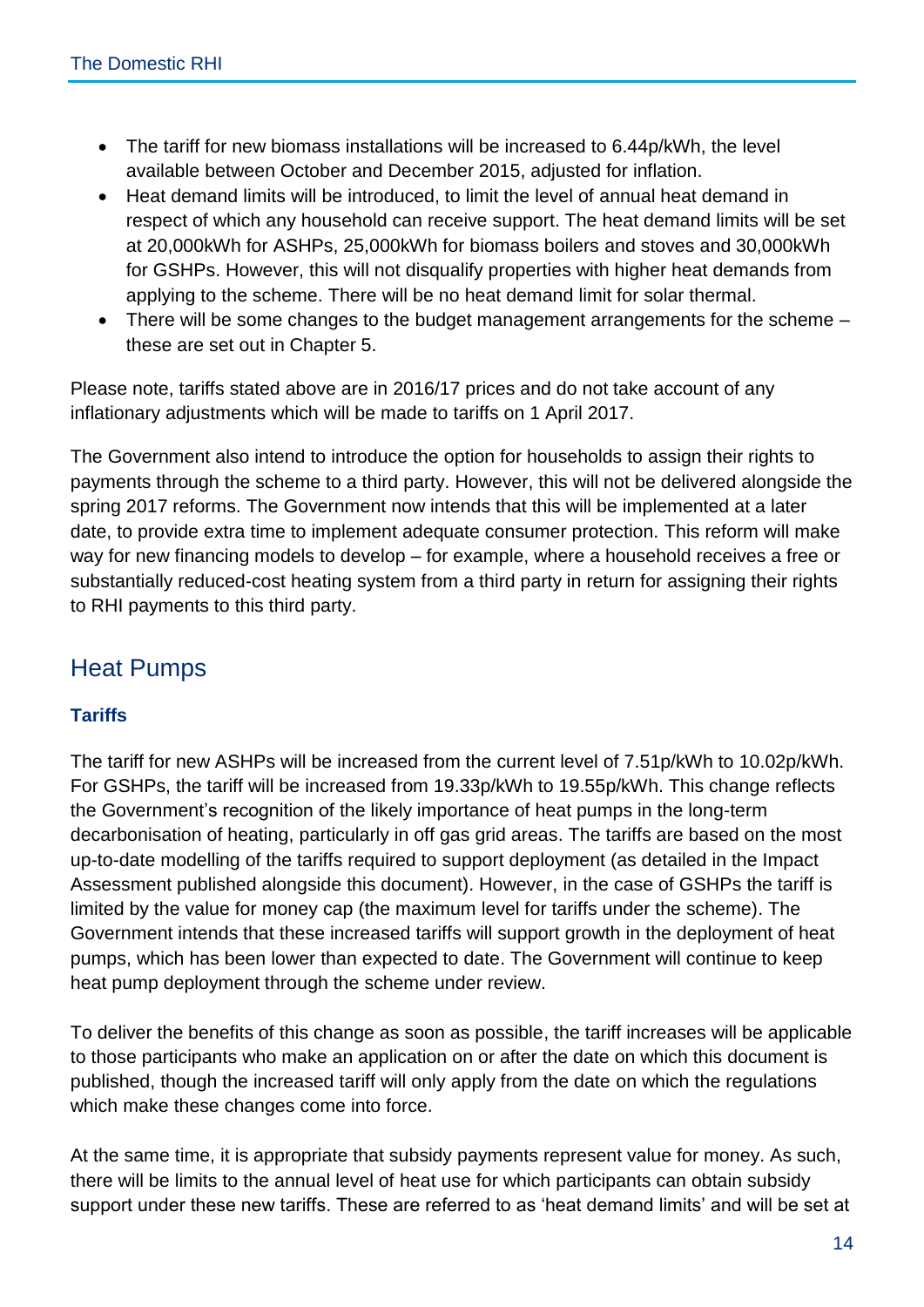20,000kWh per annum for ASHPs and 30,000kWh for GSHPs. These heat demand limits refer to the heat demand of the property. Any property with a heat demand above the relevant heat demand limit will be paid the same as if their heat demand were equal to the relevant heat demand limit.

Payments will continue to be made only on the renewable proportion of the heat demand, in line with the current rules.

Where there is an accredited heat pump and accredited solar thermal plant in the same property, there will be no change to the payments for solar thermal. This will still be based on the annual generation figure on the Microgeneration Certification Scheme (MCS) certificate.

In addition, GSHPs in domestic properties making use of a shared ground loop will continue to be eligible for the non-domestic scheme only – see Chapter 4 for more details.

#### **Heat pump performance**

Efficient heat pumps can deliver bill savings to consumers now and into the future. The efficiency of a heat pump is also important in that it ensures the expected carbon savings are realised. Recent field trials of heat pumps installed in the UK suggest that *in situ* performance varies. However, as the analysis of recent heat pump field trials (on the Renewable Heat Premium Payment installations) has progressed, limitations with the underlying data have also been identified.

The RHI aims to support the development of a robust heat pump supply chain, with the necessary skills in manufacturing, designing and installing efficient heat pump systems. The reforms will require all new heat pumps supported by the scheme to have electricity metering to monitor their heating system. This will allow consumers to monitor the impacts of using their system, to help ensure heat pumps are as efficient as possible, thereby maximising the benefits to consumers. This requirement will support continued improvements in heat pump performance by encouraging installer best practice.

The reforms will require metering of the electrical input to the heat pump and any supplementary heating system/s that are controlled by the heat pump unit (i.e. boost or immersion). However, payments will continue to be on the basis of the deemed heat demand of the property, except where the property is required to have metering for payment under the existing scheme rules. The metering requirement may be met by: electricity metering; on-board electricity metering; or a metering and monitoring service package (MMSP). The Government considered whether mandatory heat metering should be introduced. The latest available evidence suggests that the added cost of and disruption from installing heat meters alongside heat pumps may not be balanced by the benefits in terms of improved performance and better consumer information.

The intent of the reforms is to ensure that the required metering arrangements are proportionate and strike the right balance between the cost of metering and the need to continue to drive up quality of installations. Improved consumer information about performance and operation of heat pumps will support the development of a robust supply chain of heat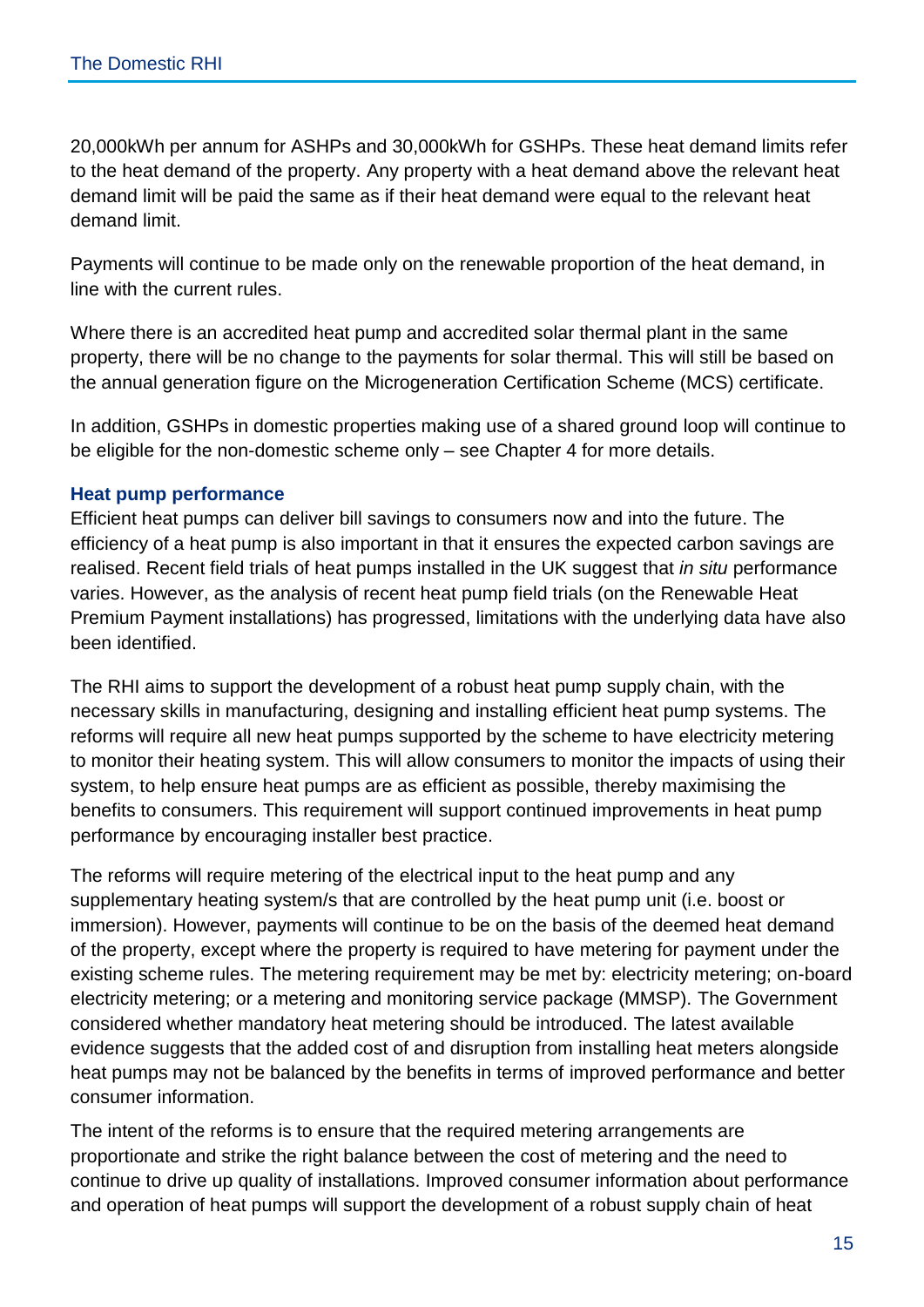pumps towards roll-out at scale in the future. Electrical metering will encourage consumer engagement with their heat pump and provide appropriate consumer protection against poor performance, and the Government aims to gather detailed evidence on performance through increased voluntary MMSP deployment.

Electricity meters measure the electrical input into the heating system, giving consumers a view of how much electricity their system is using and of variations over time. On-board metering refers to meters built into the heat pump itself. These meter electrical input and include a data display. Of the three metering options, MMSPs will give consumers the most detailed data on the performance of their heat pump system. MMSPs include heat meter(s), electricity meter(s) and temperature sensors, all of which have specific accuracy and recording frequency requirements. The data is logged every two minutes and a data viewing platform allows consumers, installers and Ofgem to access and review the data.

Installation of MMSPs is already supported under the scheme with additional payments made to participants to cover the added cost of MMSP systems. However, to date uptake of MMSP systems has been low. To increase uptake, the reforms will restructure the additional payments made to those installing these packages, with 50% of the total payment now being made with the first payment, and the remaining 50% being paid over the remaining payment lifetime. The maximum number of MMSPs that can be supported through the scheme will not change. The reforms will also reduce the frequency with which metered data should be uploaded to the viewing platform, from weekly to monthly.

The Government will continue to keep metering requirements under review, for the purposes of improving understanding and raising standards of performance of heat pumps.

## <span id="page-16-0"></span>**Biomass**

The Government recognises the role that biomass can play in decarbonising heating in some domestic properties, and in particular some types of less energy efficient properties that require high temperature heating systems and which might otherwise be using particularly carbon intensive fuels, such as coal. As such, the domestic scheme will continue to support deployment of domestic biomass systems, in order to support the continued development of supply chains and the transition away from subsidy.

The consultation responses and updated analysis support the need to increase tariffs slightly to reverse previous degressions, in order to support supply chain development and further deployment at a level which represents value for money in areas where biomass may have a long-term role. As such, the tariff for new biomass installations on the domestic scheme will be increased to 6.44p/kWh (the current tariff is 4.68p/kWh). This is equal to the tariff available between October and December 2015, adjusted for inflation applicable from April 2016.

As with heat pumps, it is also appropriate that subsidy support represents value for money and that payments are not excessively high. As such, there will be limits to the annual level of heat use for which participants can obtain subsidy support under the new tariffs. For biomass installations, this 'heat demand limit' will be set at 25,000kWh each year. Properties with heat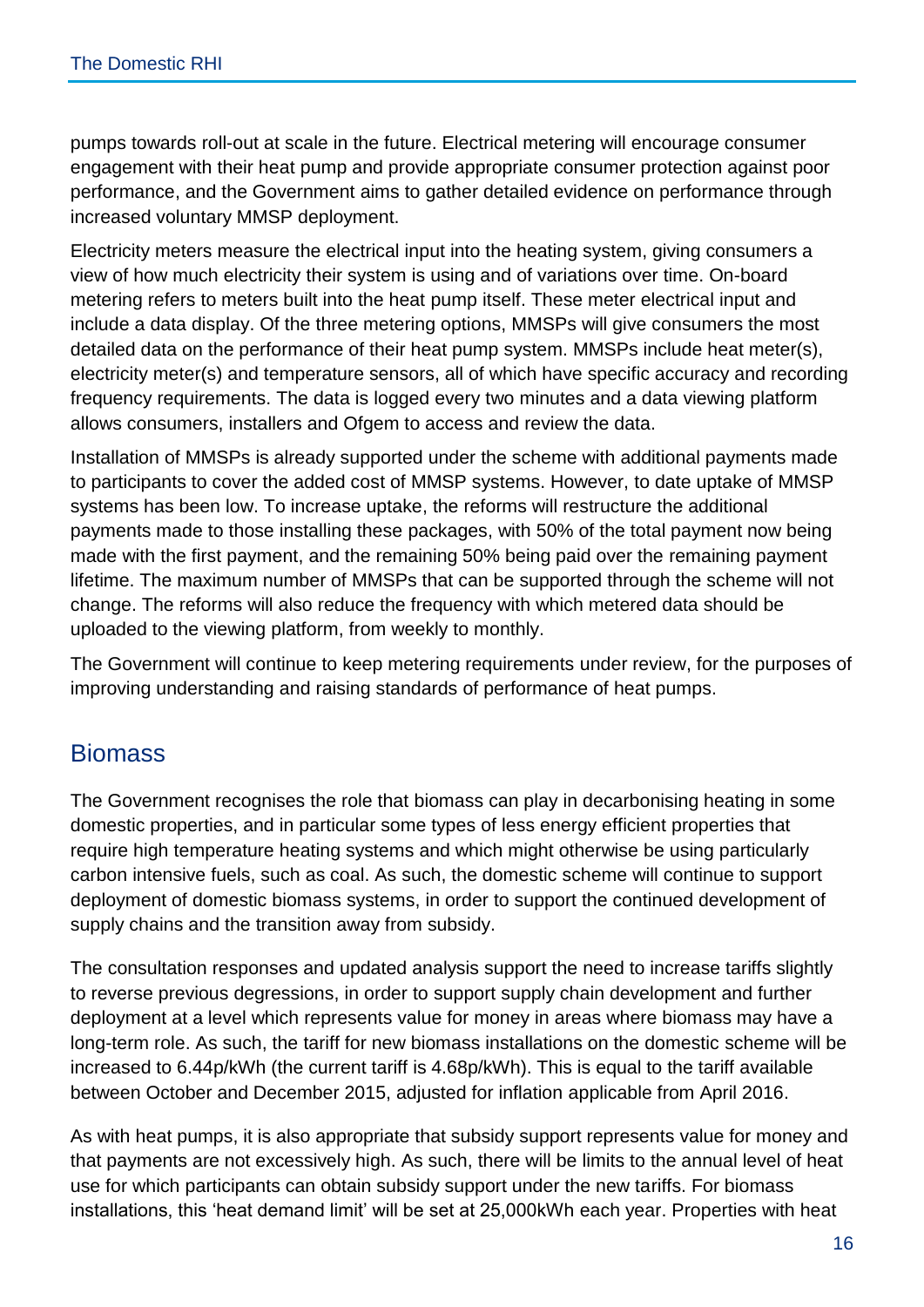demands above this level will be paid the same as if the property's heat demand were equal to the limit.

Where there is an accredited biomass system and accredited solar thermal plant in the same property, there will be no change to the payments for solar thermal. This will still be based on the annual generation figure on the Microgeneration Certification Scheme (MCS) certificate.

## <span id="page-17-0"></span>Solar Thermal

The consultation proposed removing support for solar thermal from the domestic scheme. However, following consultation the Government considers it is appropriate to continue to support new solar thermal installations through the scheme. The tariff will remain at the current level of 19.74p/kWh and there will be no other changes to terms of support for solar thermal systems.

The responses received to the consultation strongly supported the continued inclusion of solar thermal in the domestic scheme. Of the 230 responses received to Question 25, which asked if respondents agreed that the Government should withdraw support for new solar thermal systems in the domestic RHI from 2017, 212 (92%) did not agree with the proposal.

Evidence received through the consultation suggests that continued support has the potential to incentivise greater deployment and drive further cost reduction than previously thought. The evidence suggests that if support were to be removed there could be a potentially significant detrimental effect on deployment and the supply chain, including UK manufacturing of solar thermal panels. While the tariff in support of solar thermal is still high compared to some other tariffs in the scheme, the possibility for continued support to deliver cost reductions suggests the long-term value for money of this support will be better than previously thought. In addition, the role of continued support in maintaining the UK supply chain, particularly with regard to UKbased manufacturing of solar panels, improves the value of continued support.

## <span id="page-17-1"></span>Assignment of rights

To help householders overcome the barrier of the initial capital cost of a renewable heating system, and improve access to the scheme for consumers less able to pay, the Government intends to open up the scheme to allow participants the option to finance their installations through 'assignment of rights'. However, this will not be delivered alongside the spring 2017 reforms. The Government now intends that this will be implemented at a later date, to provide extra time to implement adequate consumer protection. The Government's current thinking on this area is outlined below.

Assignment of rights allows the householder to assign their right to RHI payments to a third party that has paid for all, or part, of their renewable heating system. The householder will still own the heating system.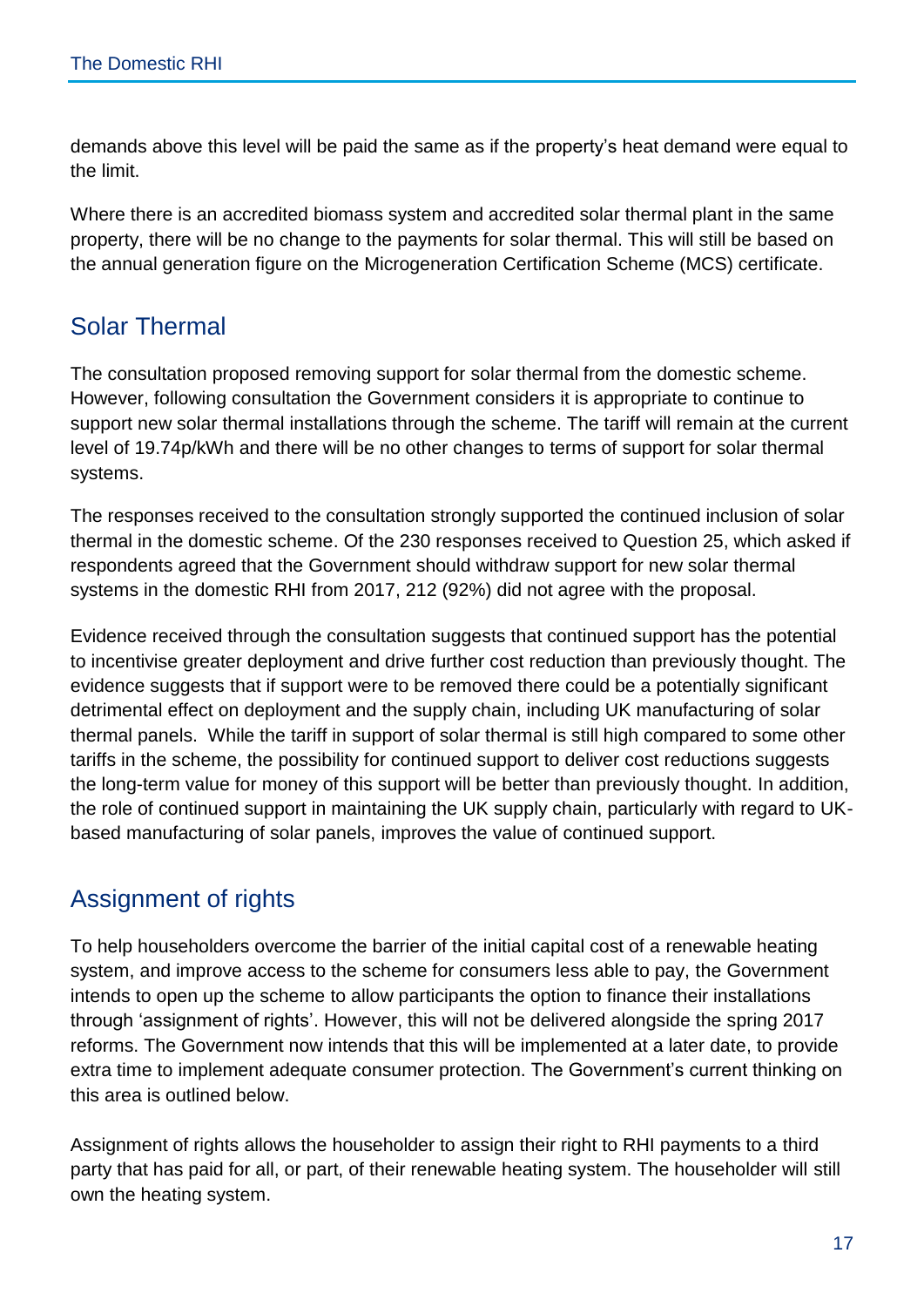Third parties, or 'investors', who wish to offer installations to households as part of an assignment of rights arrangement would be required to register with Ofgem. Given the need to ensure consumers are appropriately protected, investors would also be required to be a member of a recognised consumer code, approved by the Chartered Trading Standards Institute (CTSI) under the Consumer Codes Approval Scheme. This would require certain standards from investors during their interactions with consumers, and provide a route of redress for consumers who wish to complain about the behaviour or service of an investor. As part of their application, households would also be required to confirm to which registered investor they are assigning their RHI payments.

Investors would need to make their own assessment of whether their intended arrangements need to meet any other requirements, including legal requirements, outside of the RHI. Investors would be allowed to sell on their rights to other registered investors, but only subject to the relevant consumer protection requirements being met.

Aside from this, in general, the Government envisages the rules governing the eligibility and participation of installations where rights have been assigned would be the same as those for other installations in the scheme: all the technologies eligible for the scheme would be eligible for assignment of rights, the tariffs and cost control arrangements would be the same and there would be no specific caps on the number of participants that can take advantage of assignment of rights.

The accreditation process and scheme administration would also be largely the same as for other participants. Homeowners would continue to complete the application form and continue to be responsible for the majority of the ongoing obligations. Investors would be required to remain a member of a relevant CTSI approved consumer code while they are receiving RHI payments.

The Government does not envisage adding restrictions in relation to interaction with the Energy Companies Obligation (ECO) through the RHI. However, the interaction will be subject to provisions in the ECO legislation that may affect where the two schemes can interact. Please refer to the ECO Government response once published for further details $6$ .

Assignment of rights will not be introduced onto the Non-Domestic RHI. The Call for Evidence<sup>7</sup> on introducing third party ownership models did not reveal overwhelming support for this, or provide compelling arguments regarding the potential benefits this would offer on the Non-Domestic scheme.

<sup>6</sup> https://www.gov.uk/government/consultations/energy-company-obligation-eco-help-to-heat

<sup>&</sup>lt;sup>7</sup> https://www.gov.uk/government/consultations/rhi-introducing-third-party-ownership-models-call-for-evidence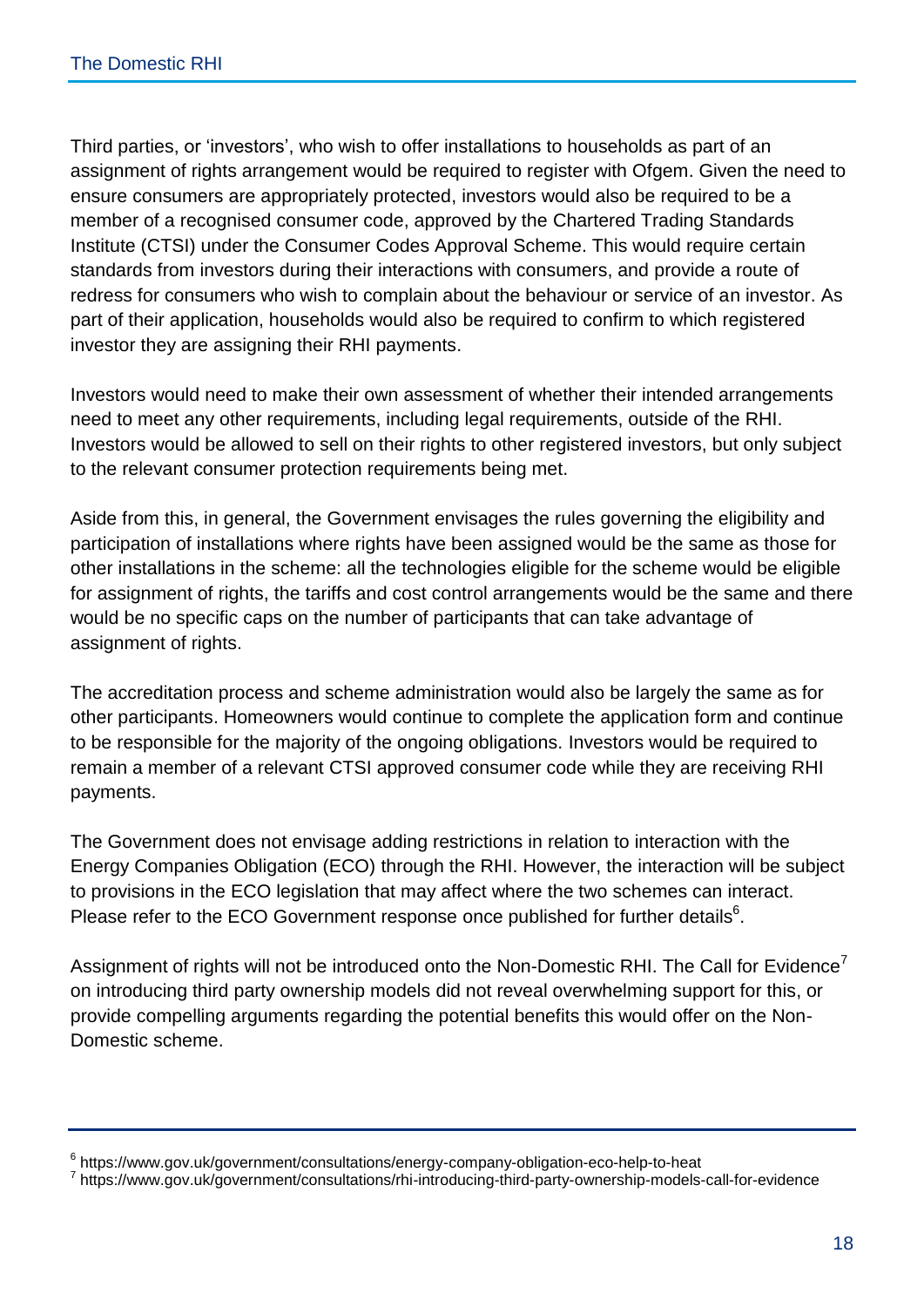## <span id="page-19-0"></span>Effective dates

In general, and excluding assignment of rights which the Government intends to introduce at a later date, the changes described above will come into force on the date the regulations come into force and will only be applicable to participants who make an application on or after that date.

However, the increased tariff for biomass boilers and stoves, ASHPs and GSHPs will be applicable to those participants who apply to the scheme on or after the date on which this document is published, though the increased tariffs will only apply from the date the regulations come into force. Participants will receive the existing tariffs for heat used (on the basis of either deeming or metering) before this point.

This approach is intended to encourage consumers to continue to install renewable heating systems between the date of this publication and the date the changes come into force, to avoid a hiatus in investment and consequential impacts on the supply chain.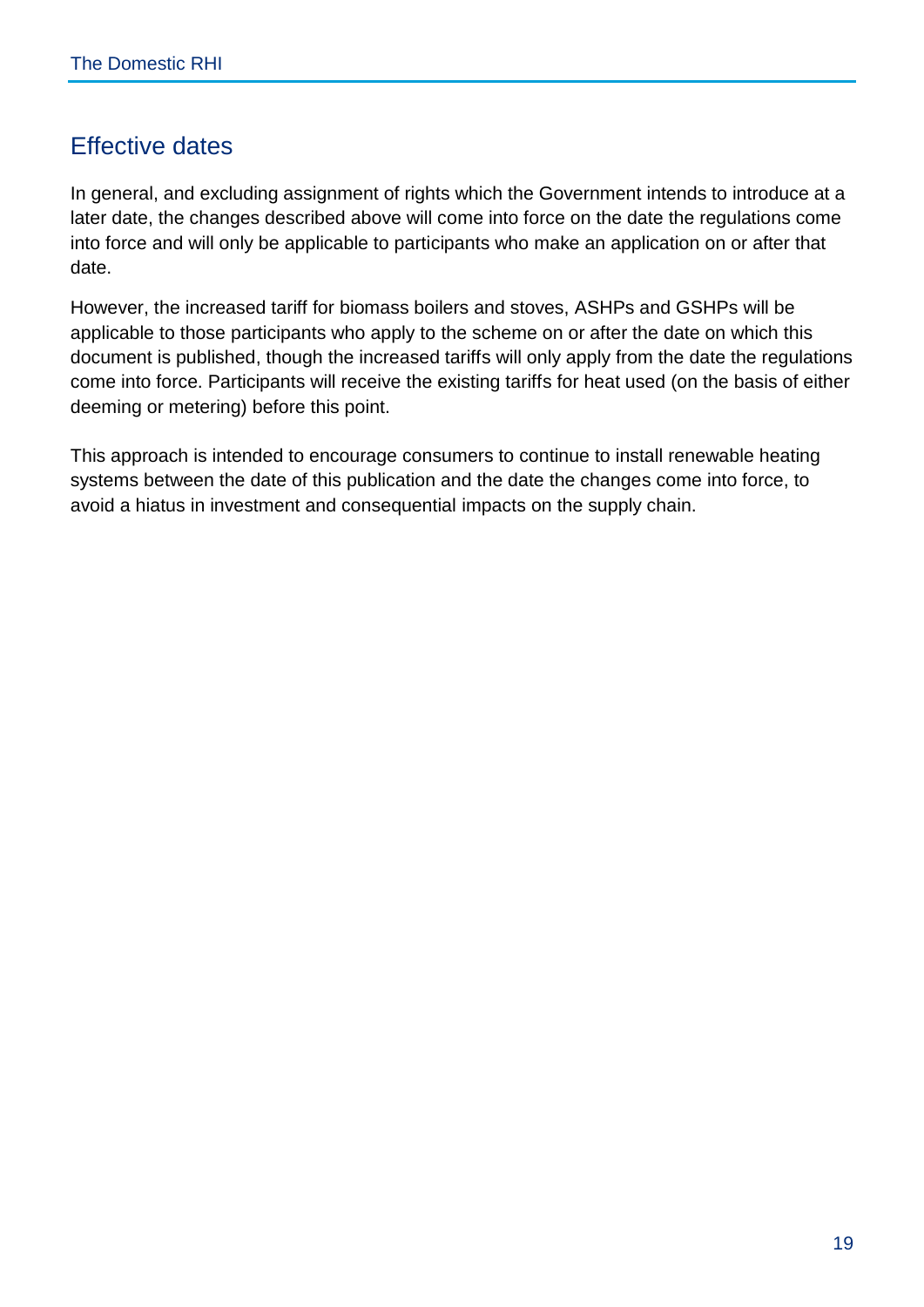## <span id="page-20-0"></span>4. The Non-Domestic RHI

### <span id="page-20-1"></span>**Introduction**

The Non-Domestic RHI was opened in November 2011, to help businesses, public sector bodies and other organisations move away from the use of conventional heating systems. It supports the use of a range of renewable, low-carbon heating technologies for both space- and process-heating purposes. It also supports the production of biomethane for injection into the gas-grid, helping to decarbonise on-gas heat use.

Spend on biomass boilers, particularly those smaller than 1 megawatt (1MW), has dominated the scheme to date. Some support for biomass can offer a relatively strong value for money route to delivering renewable heat generation. Biomass can also help decarbonise heat uses, such as industrial processes, which might be difficult and expensive to decarbonise with other technologies. However, the scheme must support the long-term decarbonisation of heating in the UK across a range of heat uses.

This means giving appropriate support to other technologies, such as heat pumps and biogas technologies, which Government expects to have an important role in this transition. Coupled with the decarbonisation of the electricity grid, supported by other Government policies, heat pumps can offer an efficient and low carbon means of providing space heating in buildings. Biogas technologies and biomethane production can make use of available feedstocks, such as wastes, to produce potentially low carbon fuels which can be used in a flexible manner. The Government expects the RHI to help develop these technologies and the associated markets, as well as that for biomass.

There is only a limited budget for the schemes as a whole. Consideration must be given to ensuring that further biomass deployment supports the overall transition to low carbon heating and drives growth in those areas where the Government expects the technology to have a long-term role.

## <span id="page-20-2"></span>**Summary**

The consultation proposed several changes to the existing non-domestic RHI scheme. This section provides a summary of the Government's final proposals, which the Government intends to implement in spring 2017. Further detail on these changes is provided in the sections below.

 Tariff guarantees, providing investors with greater certainty regarding their tariffs earlier in the project cycle, will be introduced for: large biomass boilers (above 1MW in capacity); large biogas plant (above 600kW); GSHPs (above 100kW, including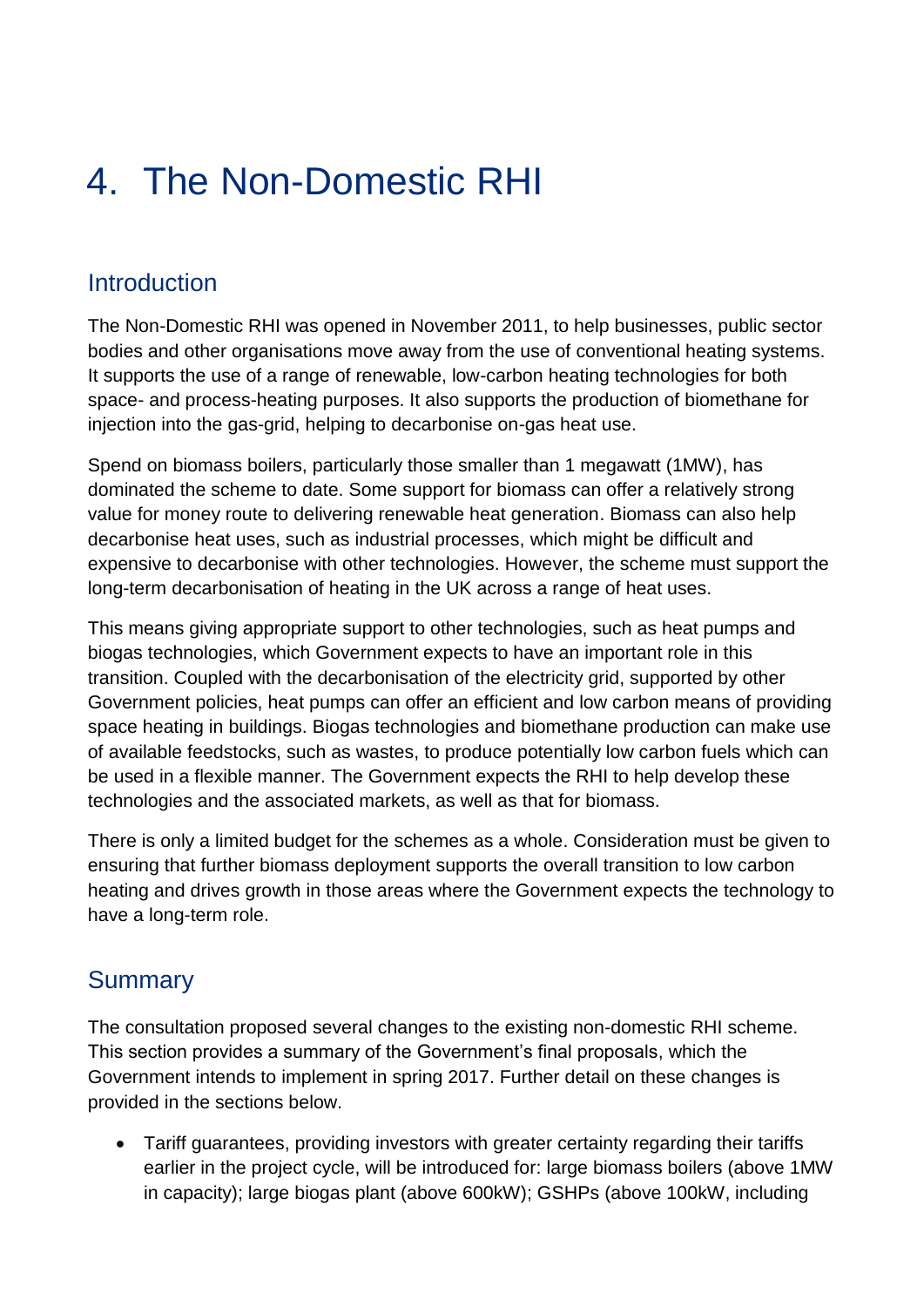shared ground loop systems with a total installed capacity above 100kW); and all capacities of biomethane, biomass-CHP and deep geothermal plant. However, the Government will limit the amount of heat that will be covered by a single tariff guarantee to 250GWh per annum, or for biomethane, the equivalent volume of injection. The Government will also retain the ability to close the tariff guarantee process if take-up of tariff guarantees risks early closure of the RHI schemes. The tariff guarantee process is described below.

- The three current biomass tariff bands will be replaced with a single tariff, which will be subject to tiering. The Tier 1 tariff will be set at 2.91p/kWh and the Tier 2 tariff at 2.05p/kWh. Each plant will have a tier threshold equivalent to a 35% load factor.
- There will be no further changes specific to support for biomass-CHP as a result of the March 2016 consultation. Changes were introduced in August 2016 which set a minimum power efficiency which plant need to reach in order to claim the biomass-CHP tariff for all their eligible heat use.
- The tariff for ASHPs will remain at 2.57p/kWh. The tariff for GSHPs will remain at 8.95p/kWh for Tier 1 and 2.67p/kWh for Tier 2 with no change to the tier threshold.
- GSHPs sharing a ground loop will continue to be eligible for support through the non-domestic RHI. However, for domestic properties sharing a ground loop payment will be made on the basis of deemed heat use, as in the domestic scheme. Electricity metering will be required for GSHPs sharing a ground loop where they are installed in domestic properties.
- The biomethane tariffs will be reset to the levels between April and June 2016: Tier 1 – 5.35p/kWh; Tier 2 – 3.14p/kWh; Tier 3 – 2.42p/kWh.
- For biogas, the tariff level will be maintained at the current levels (4.43p/kWh for small scale; 3.47p/kWh for medium and 1.30p/kWh for large). Degressions which impact on the biogas tariffs between now and the date the regulations come into force will be reversed on that date.
- New biogas / biomethane plant will only receive support for all biomethane produced or heat generated from biogas if at least 50% of the biogas or biomethane is derived from feedstocks that are wastes or residues. The proportions of biogas derived from waste and residue will be confirmed as part of the annual sustainability audit for plants over 1MW. Furthermore, new participants will no longer be able to claim support for heat used to dry digestate.
- Solar thermal systems will remain eligible for support under the scheme and the capacity limit of 200kW will continue to apply.
- Deep geothermal plant of all sizes will continue to be eligible for the scheme with a tariff of 5.14p/kWh. All plant will be eligible for tariff guarantees.
- The Government will be doing further detailed work to assess whether wood fuel drying should remain an eligible heat use, due to concerns about the value for money of RHI support in this area.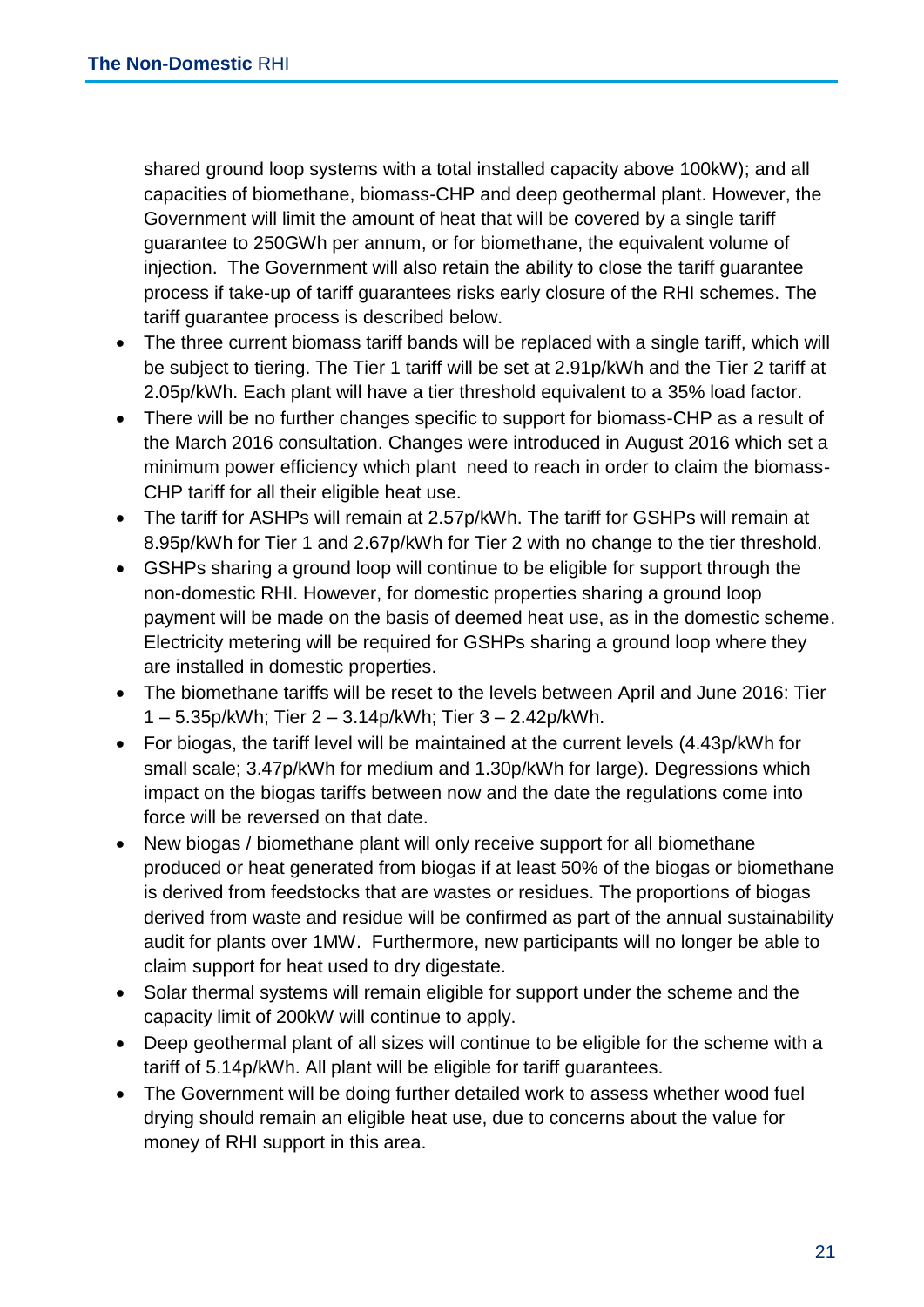Tariffs stated above are in 2016/17 prices and do not take account of any inflationary adjustments which will be made to tariffs on 1 April 2017.

## <span id="page-22-0"></span>Tariff guarantees

#### **Overview**

Tariff guarantees are intended to help larger, more cost-effective projects to come forward. For larger, more highly engineered projects, which typically have longer lead times, tariff guarantees will provide certainty over the available tariff early in the project lifecycle, aiding financial clarity and decision-making.

Tariff guarantees will be introduced in the non-domestic RHI scheme for: large biomass boilers (above 1MW in capacity); large biogas plant (above 600kWth); GSHPs (above 100kW including shared ground loop systems with a total installed capacity above 100kW); and all capacities of biomethane, biomass-CHP and deep geothermal plant. The Government considers that the development of smaller sized plant is not impacted by investor uncertainty in the same way as larger developments and so tariff guarantees are not needed for smaller plants. This has been borne out by the scheme to date, where deployment of smaller sized plant has dominated.

Separately, the reforms will extend preliminary accreditation to ASHPs larger than 45kW and to GSHPs larger than 100kW in line with the consultation proposal. These technologies will follow the preliminary accreditation process currently open to a number of other technologies.

Tariff guarantees will provide new levels of certainty for large plant. However, a number of those responding to the consultation highlighted that there is a risk that technologies not eligible for a tariff guarantee could be disadvantaged. Although there will be no specific threshold for the maximum level of spend on tariff guarantees, the Government will retain the ability to close the tariff guarantee process if take-up of tariff guarantees risks early closure of the RHI schemes. Estimated spend against tariff guarantees in each financial year will be included as a separate line item on the monthly publication on the overall budget cap and the Government would aim to provide 21 days' notice of the closure of the tariff guarantee process.

Additionally, the Government will limit the amount of heat that will be covered by a single tariff guarantee to 250GWh per annum. Any heat produced above this limit will not be protected from scheme closure and will not attract the guaranteed tariff but will instead be eligible for the prevailing tariff at the tariff start date.

Limiting the heat that will be eligible for a guaranteed tariff reflects the Government's concern about the potential impact of very large plant accrediting onto the non-domestic RHI. Very large plant could take a substantial part of the RHI budget resulting in a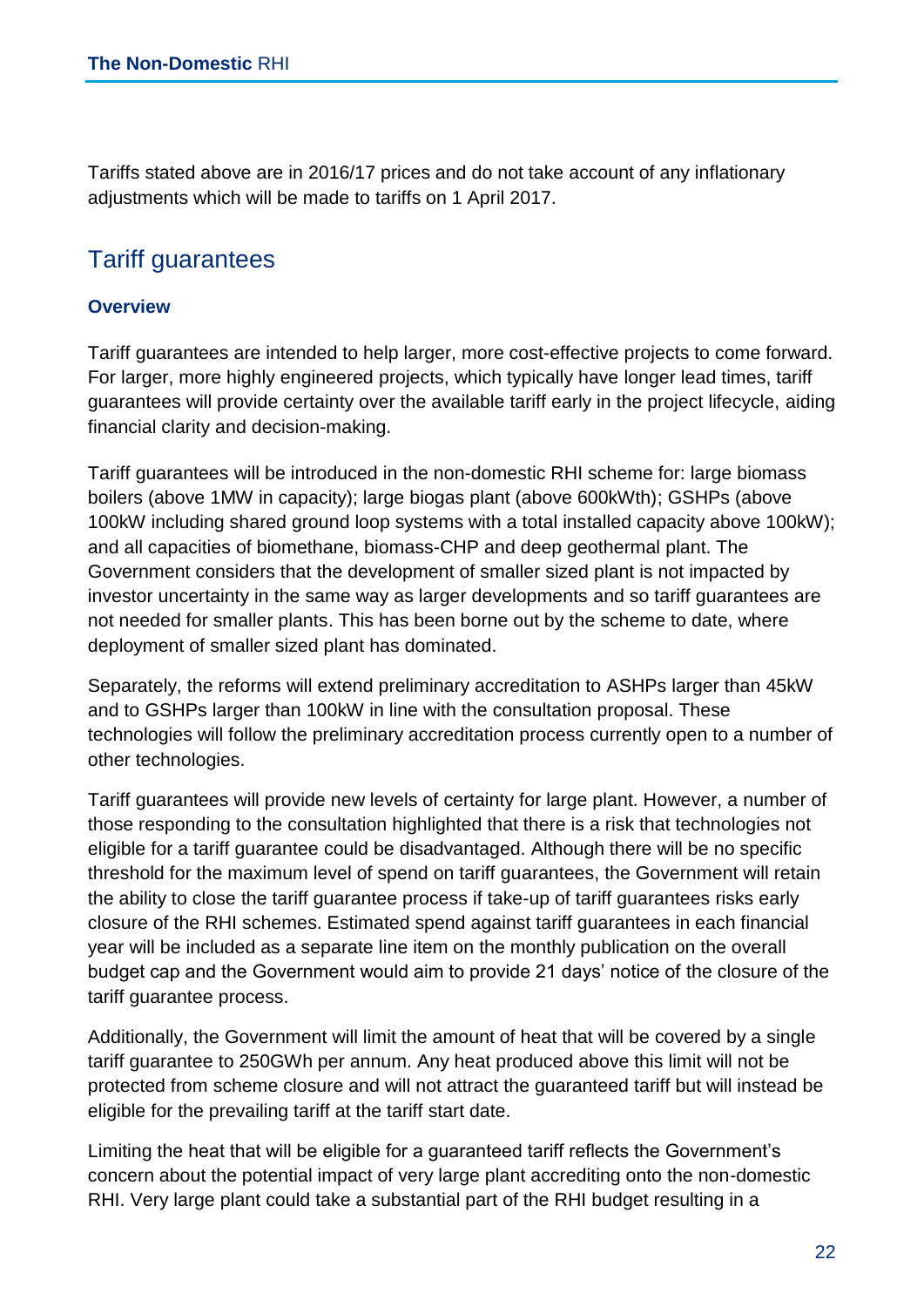significant reduction in available budget for smaller projects. Accreditation of very large plant could also lead to the premature triggering of the budget cap and the closure of both the non-domestic and domestic RHI schemes. This would be detrimental to the majority of the renewable heat industry and supply chain and prevent the Government from meeting its objectives.

The Government will continue to assess this risk. The Government is also planning to consult on the option of introducing an annual heat production limit for each individual participant on the non-domestic RHI. This would limit the amount of heat that would receive support through the scheme. Any generated heat that is not covered by a tariff guarantee would be subject to any such limit put in place.

More detail on the interactions between tariff guarantees and budget management is provided in Chapter 5.

#### **Process**

The tariff guarantee process must balance the aim of providing investors with certainty with the need for the Government to maintain a high level of confidence with regard to future spending commitments, for the purposes of managing the RHI budget.

The tariff guarantee process introduced by the reforms will differ slightly from the process outlined in the consultation. The changes to the initial proposals are supported by consultation responses and are aimed at providing added certainty for those investing in plants that are eligible for a tariff guarantee. The process is laid out below.

There will be three stages for tariff guarantee plant applying to the RHI scheme:

- Stage 1: Provisional approval for a tariff guarantee
- Stage 2: Application for a full tariff guarantee
- Stage 3: Application for full accreditation or registration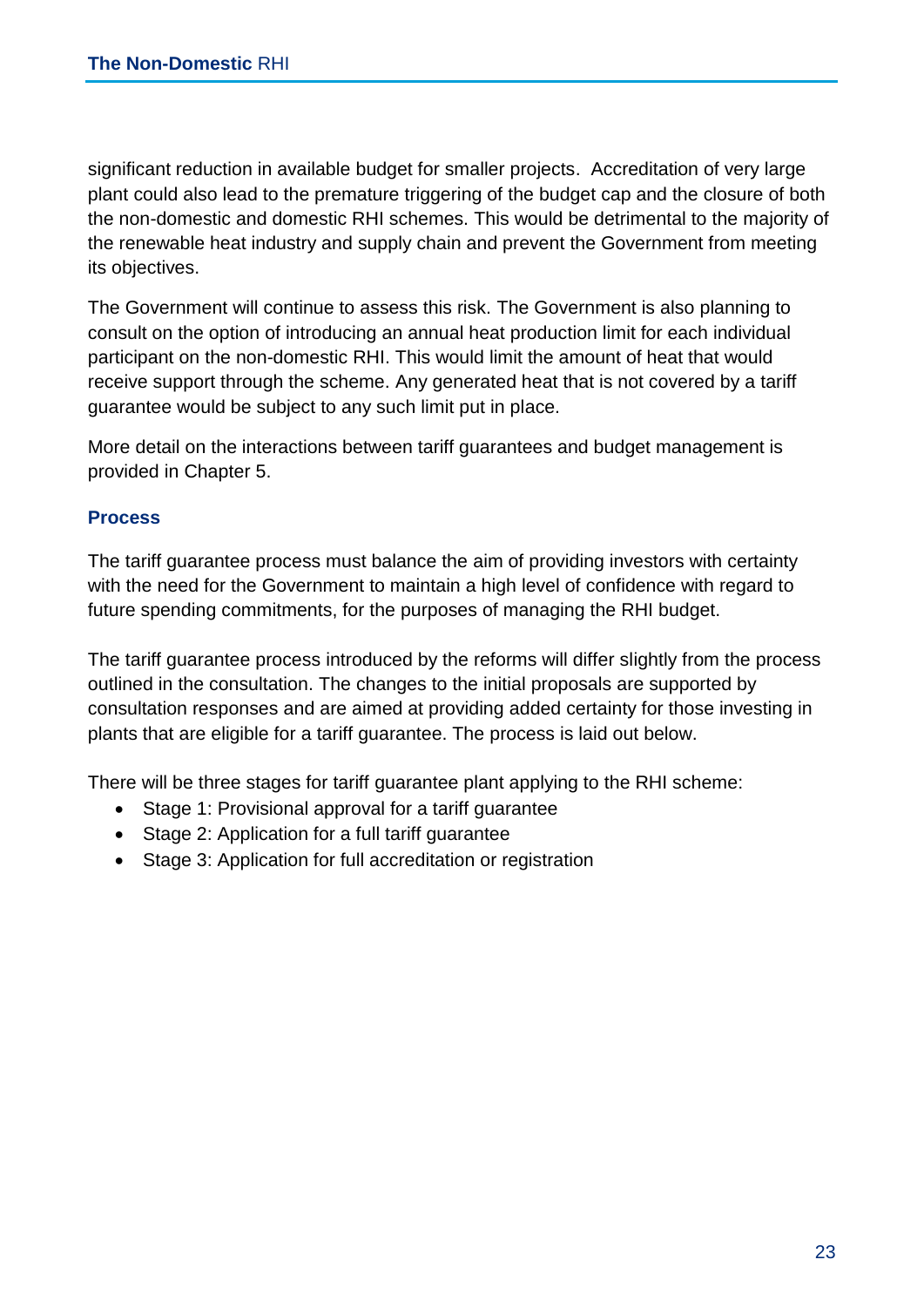#### **The tariff guarantee process**

#### **Stage one: provisional** approval for a tariff guarantee

Applications should only be made once plants are sufficiently advanced and a declaration that financial close is imminent can be provided. The bulk of the application data will be requested at this point. The scheme administrator will consider the application 'properly made' where the application data is provided in full. If approved, the scheme administrator will award provisional approval.

#### Stage two: application for a full tariff guarantee

Applicants awarded provisional approval will have up to 3 weeks to submit proof that full financial close has been reached on the project. If approved, the scheme administrator will award the tariff guarantee. The tariff that is guaranteed will be the tariff that prevailed on the date the properly made Stage 1 application was received by the scheme administrator.

#### **Stage three: application for** full accreditation or registration

Once their plant has been commissioned, applicants will be required to apply for full accreditation or registration onto the RHI scheme, meeting the scheme eligibility requirements in place at the point of full application.

If approved, the applicant will receive the tariff confirmed at stage two on all metered heat/eligible injected biomethane output up to an annual maximum of 250GWh.

As set out in the consultation, Stage 1 in the tariff guarantee process will be similar to the existing preliminary accreditation application process. Applicants will be required to provide mandatory data to the scheme administrator, including proof of planning permissions, a declaration of intent to reach financial close, the maximum capacity of the plant and evidence of the proposed heat use. Alongside Ofgem, the Government will monitor whether these evidence requirements are sufficiently robust.

If successful at Stage 1, applicants will be awarded with a provisional approval for a tariff guarantee. The tariff rate will be the tariff that prevailed at the date the Stage 1 application was considered 'properly made' by the scheme administrator, i.e. the date at which all information asked for by the scheme administrator was provided to a standard that allows the administrator to make a decision on the application. This is a variation from the draft process set out within the consultation where the Government proposed the guaranteed tariff rate would be set once evidence of financial close was provided at Stage 2.

Once an applicant has been notified that their application has been successful at Stage 1, they will have 3 weeks to submit evidence that financial close has been reached. A declaration confirming financial close from the Board (or equivalent) and any investors will be required as supporting evidence, along with copies of Board minutes (or equivalent) recording the decision.

The consultation proposed an 8 week window to allow applicants to provide evidence of financial close. However, by awarding the tariff that prevailed at Stage 1, and therefore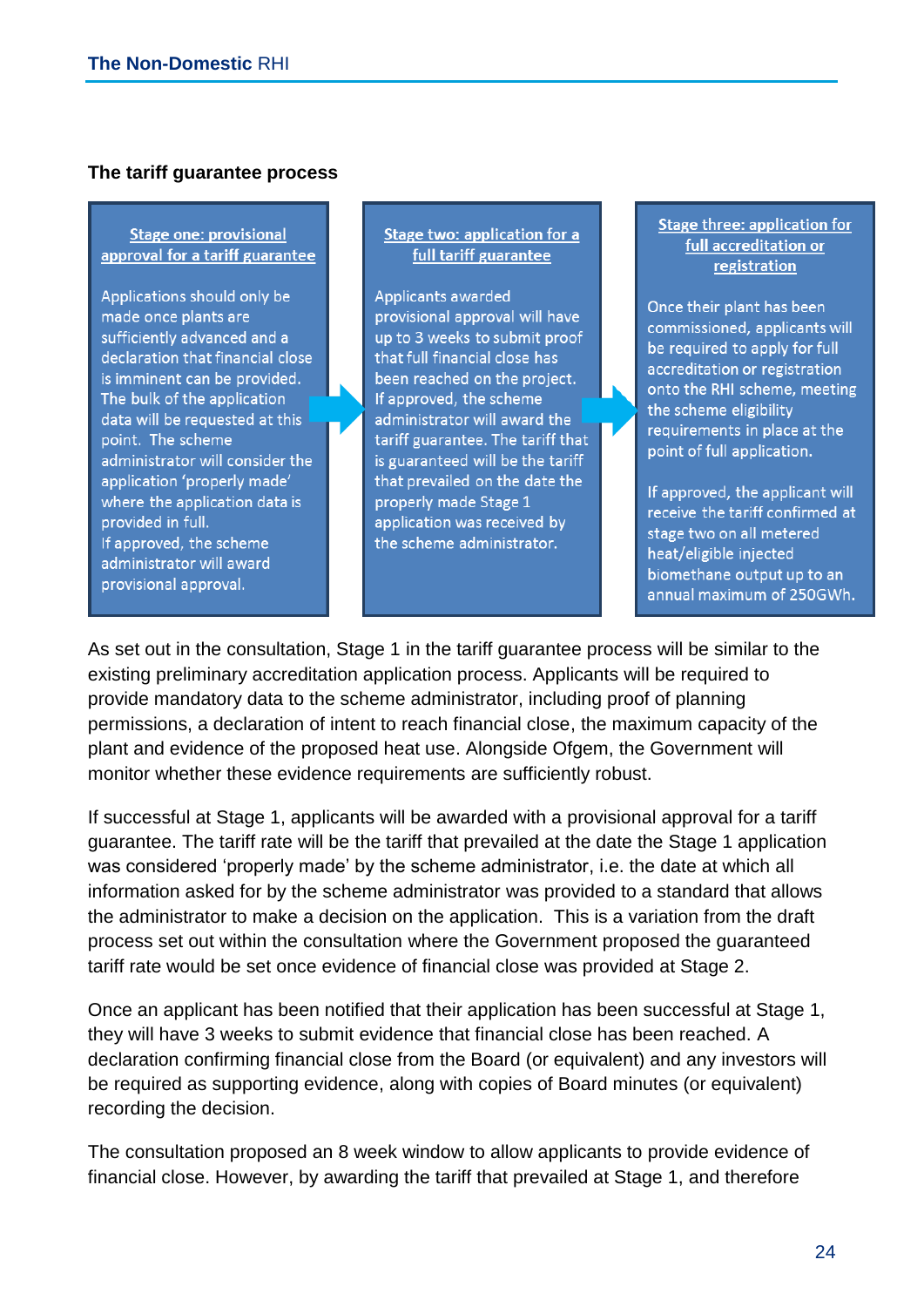increasing certainty for investors, the Government considers that investors will be able to start the arrangements necessary to reaching financial close earlier.

If Stage 2 is not completed within 3 weeks the application for a tariff guarantee will be unsuccessful. This is designed to deter any speculative applications. Applicants will be able to reapply for a tariff guarantee if necessary.

Ofgem will require that applicants provide an estimated commissioning date as part of the application process. For applicants proposing to produce biomethane for injection, the date at which they intend to commence biomethane injection should be provided. A number of responses to the consultation requested that tariff guarantees should be available to plant that intend to commission or commence biomethane injection in the next Spending Review period, i.e. after March 2021. However, the Government has not set out its intended level of spend on the RHI beyond 2020/21. Additionally, the Government wishes to maximise the contribution of plant with a tariff guarantee towards the Renewable Energy Directive. The Government has therefore decided that to be eligible for a tariff guarantee, plant must commission or commence biomethane injection on or before 31 December 2019.

Applicants will have a maximum of 6 months after the stated date of commissioning or commencement of biomethane injection to actually commission or commence injection and still receive their tariff guarantee. However, this 6 month period will not be able to extend beyond 31<sup>st</sup> December 2019. Although a number of those responding to the consultation argued that plant should be allowed a longer window beyond their estimated date of commissioning, this would adversely affect impact the Government's ability to forecast future spend and so manage the RHI budget. Those applying for a tariff guarantee should take into account the risk of project delays when they provide an estimated date of commissioning to the scheme administrator. Where a tariff guarantee has been granted, plant will not be eligible to receive payments until the commissioning/commencement of biomethane injection date stated in Stage 1 of the tariff guarantee application process.

During the period between the award of a tariff guarantee and the commissioning date/commencement of biomethane injection, applicants will be required to provide updates to the scheme administrator to confirm the build is on track. Ofgem will have powers to revoke a tariff guarantee where participants fail to provide evidence that the plant or installation is progressing in line with the estimated date of commissioning or injection.

Once a plant that has been awarded a tariff guarantee has commissioned (or has commenced injection of biomethane) the owner will be required to be accredited or registered onto the RHI as normal, meeting the scheme eligibility requirements as specified in regulations at the point of full application.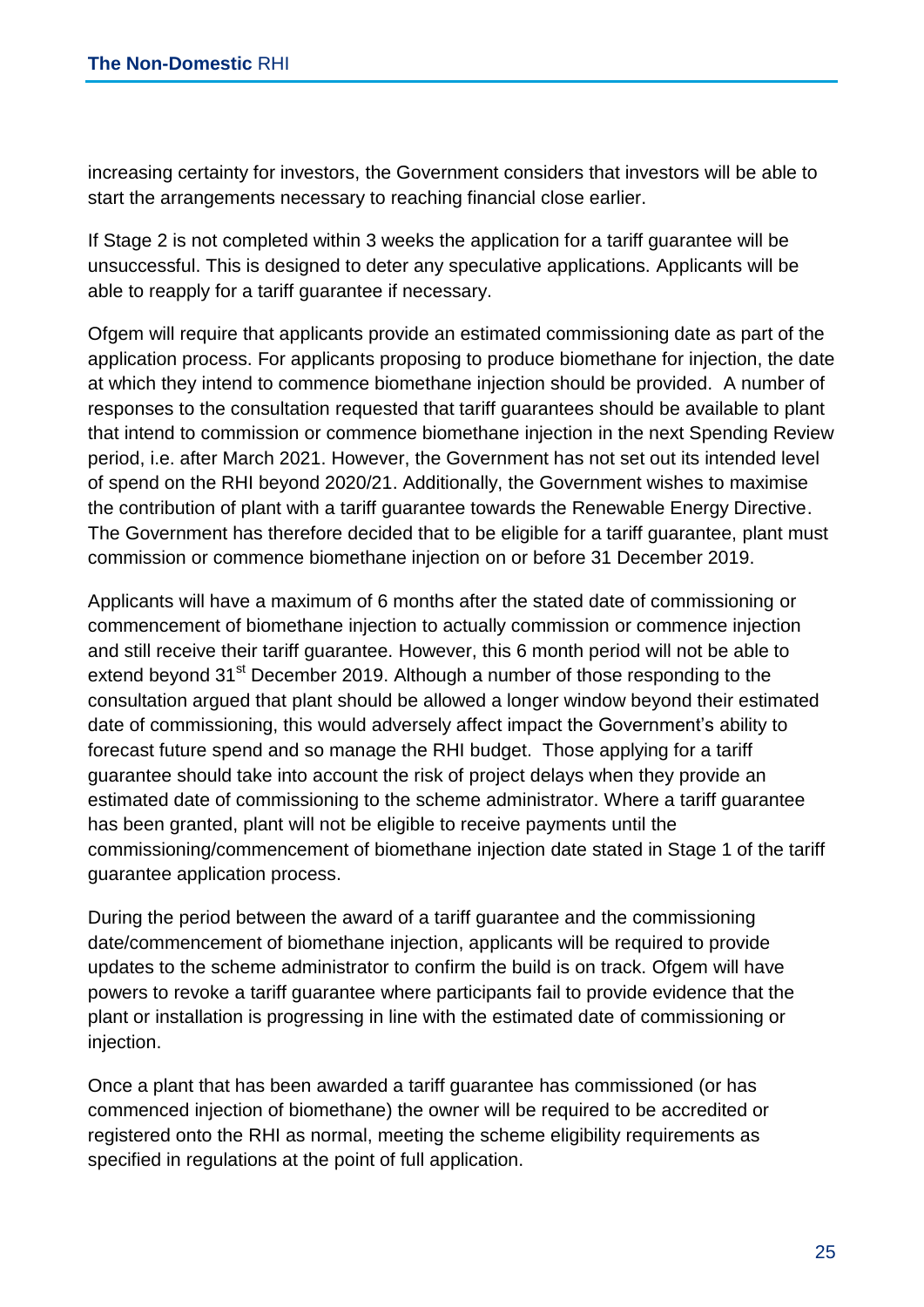### <span id="page-26-0"></span>**Biomass**

The consultation set out the Government's proposals to amend the tariff arrangements available to new biomass plant applying to the non-domestic RHI. Following the consultation the Government now proposes to implement the reforms as outlined in the consultation. These changes are designed to deliver improved value for money to the taxpayer and society by: focussing biomass support on large biomass and biomass for process- and district-heating in line with the Government's long-term approach to heat decarbonisation; encouraging deployment that is sustainable without subsidy in the longer term; and controlling overall spend on biomass, in line with the available budget.

The reforms will merge the existing tariff bands for 'small' (less than 200kW), 'medium' (between 200kW and 1MW) and large (1MW+) biomass boilers to create a single tariff band for all biomass plant. The reforms will also alter the current tiering arrangements for the small and medium bands and introduce tiering for large biomass boilers for the first time. Under this approach each installation will be eligible to receive an initial higher 'Tier 1' tariff for a given amount of heat use each year. Beyond this, further heat use would receive a lower 'Tier 2' tariff. The amount of heat eligible for Tier 1 support will be calculated in relation to the capacity of the plant, with plant eligible for Tier 1 support for an amount of heat (measured in kWh) equal to 35% (the 'tier threshold') of the plant's capacity (in kW) multiplied by the number of hours in a 12 month period (8,760 hours). The existing and revised arrangements are shown in the table below.

|                | <b>Current arrangements</b>     |               |           | <b>Reformed scheme</b> |               |           |
|----------------|---------------------------------|---------------|-----------|------------------------|---------------|-----------|
|                | Tier 1 tariff                   | Tier 2 tariff | Tier      | Tier 1 tariff          | Tier 2 tariff | Tier      |
|                | (p/kWh)                         | (p/kWh)       | threshold | (p/kWh)                | (p/kWh)       | threshold |
| <b>Small</b>   | 3.10                            | 0.82          | 15%       |                        |               |           |
| <b>biomass</b> |                                 |               |           |                        |               |           |
| <b>Medium</b>  | 5.24                            | 2.27          | 15%       |                        |               |           |
| <b>biomass</b> |                                 |               |           | 2.91                   | 2.05          | 35%       |
| Large          | 2.05                            |               |           |                        |               |           |
| <b>biomass</b> | The large biomass tariff is not |               |           |                        |               |           |
|                | currently tiered.               |               |           |                        |               |           |

## <span id="page-26-1"></span>Biomass-Combined Heat and Power

### **Tiering**

The consultation proposed the introduction of tiering for the biomass-CHP tariff. Under this arrangement, any new biomass-CHP plant would be eligible to receive an initial higher 'Tier 1' tariff for a given amount of heat use each year. Beyond this, further heat use would receive a lower 'Tier 2' tariff. The amount of heat eligible for Tier 1 support would be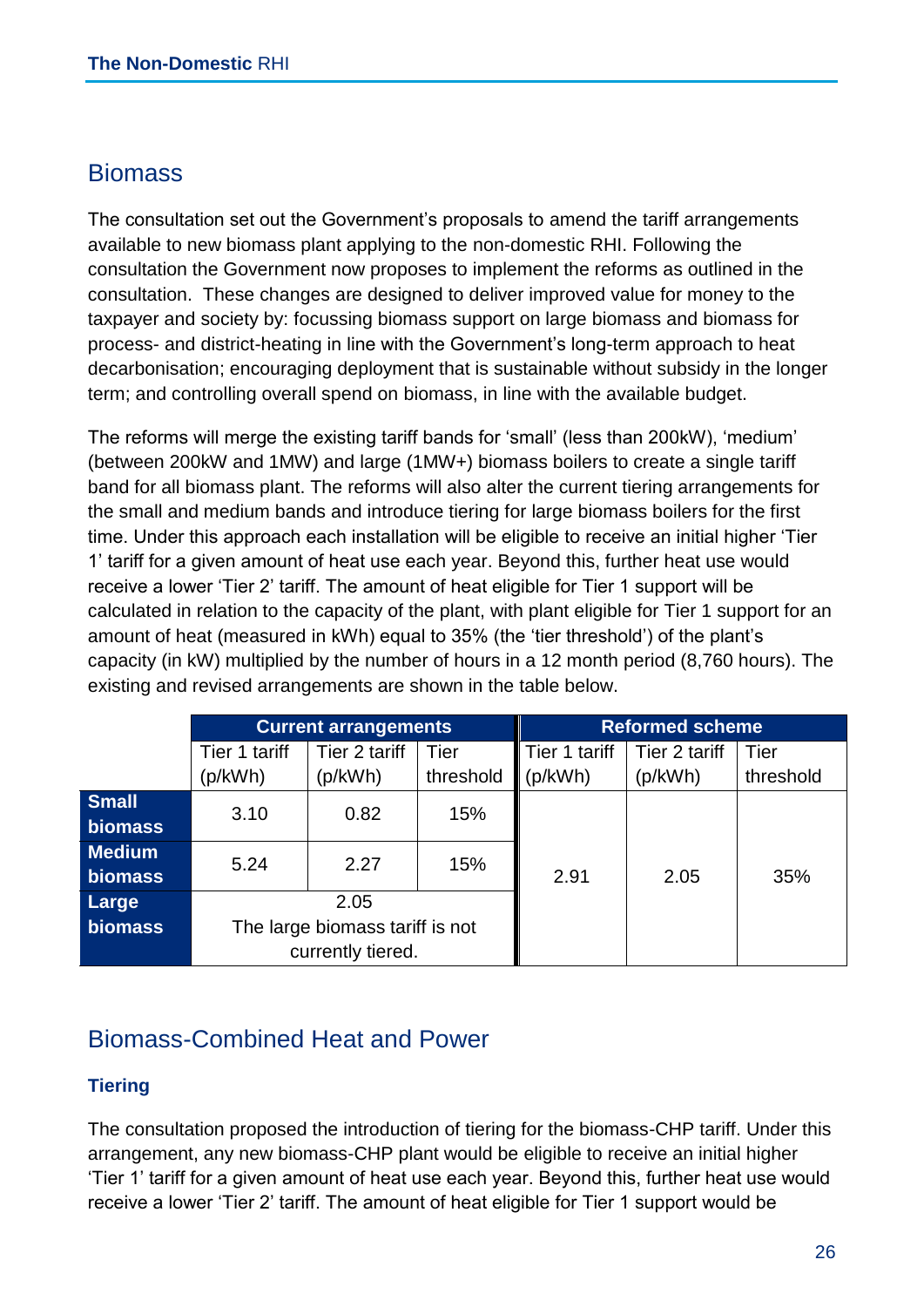calculated in relation to the capacity of the plant, with plant eligible for Tier 1 support for an amount of heat (measured in kWh) equal to the plant's capacity (in kW) multiplied by 35% (the 'tier threshold') of the number of hours in a 12 month period.

Following the consultation, and in light of other changes made to biomass-CHP support (see below) the Government has decided not to implement tiering for the biomass-CHP tariff at this point. The Government is concerned that the introduction of tiering set at 35% could discourage investment in plant for use in industrial processes or other areas where high heat loads are legitimately needed, which the Government wishes to support. In addition, the Government has also recently introduced a new requirement for plant applying for the biomass CHP tariff – this is discussed below. Given this change is very recent and there are concerns about the potential impact of tiering, the Government has decided not to make further changes to the biomass CHP tariff, to introduce tiering, at this time.

#### **Power efficiency**

Changes were introduced from 1 August 2016 which set a 20% power efficiency requirement for new biomass-CHP plant. These changes were made to ensure that plant producing only a relatively small amount of power were not overcompensated and that payments represented value for money.

The 20% power efficiency requirement applies to biomass-CHP participants with a tariff start date on or after 1 August 2016. In order to be eligible to receive the biomass-CHP tariff for all their heat, these biomass-CHP plant must have a power efficiency of 20% or above. Plant with a power efficiency of below 20% will receive the biomass-CHP tariff for a proportion of their heat, with the remainder eligible for the relevant biomass heat-only tariff (see biomass section above for biomass heat only tariff information).

The amount of heat eligible for the biomass-CHP plant will be in proportion to the plant's power efficiency versus the power efficiency requirement of 20%. For example, a plant with a power efficiency of 15% will be eligible to receive the biomass-CHP tariff for 75% of its heat, with the remaining 25% eligible for payment under the relevant biomass heat only tariff.

Following the introduction of this change, the Government indicated that it was happy to listen to the views of stakeholders about the impact of the 20% power efficiency threshold on potential biomass CHP applicants to the RHI. The Government received information from a range of individual biomass-CHP projects and also from trade associations.

Having examined this further information, the Government still feels that the rationale for introducing a power efficiency requirement for biomass-CHP plant on the RHI is right. The biomass-CHP tariff is in place in recognition of the higher capital costs and the additional efficiency benefits biomass-CHP can deliver, compared to separate generation of power and heat.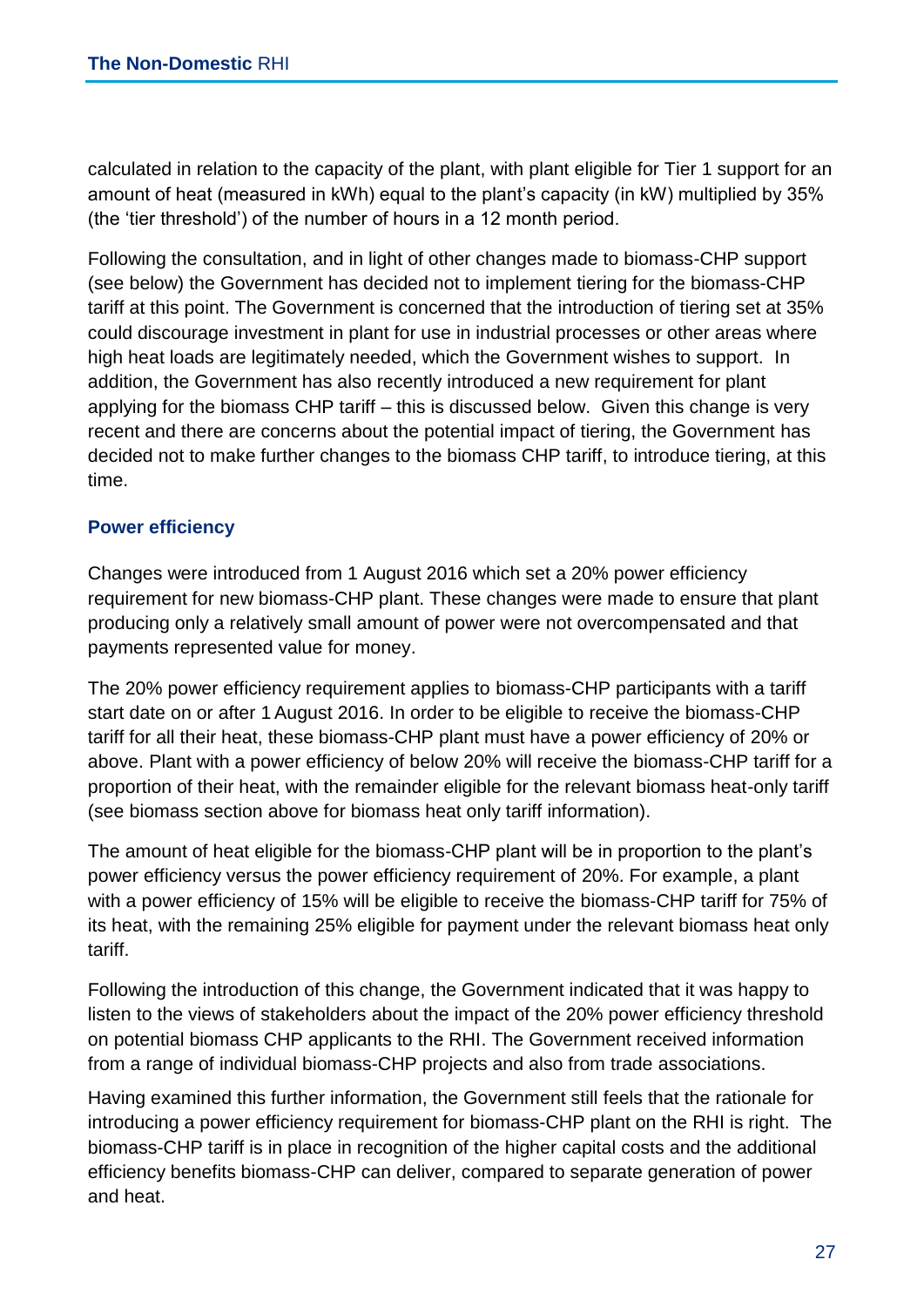However, the Government also recognises the impact of the change on a number of projects under development. The Government therefore announced that amending legislation would be laid as soon as is practicable to reduce the 20% power threshold to 10% for a transition period.

The Government recognises that this revised approach will not remove all the impacts of the change from all projects, but feel it achieves the right balance between delivering value for money and ensuring the efficiency benefits that CHP is supposed to deliver are indeed delivered, whilst also reducing the impact on projects under way. In particular it reduces impacts on those projects which are aiming to deliver higher rather than lower power efficiencies.

The Government has now laid the amending regulations to reduce the power efficiency requirement to 10%. The Government will also hold a short consultation on the question of returning to a 20% power efficiency requirement. This will be published early next year.

## <span id="page-28-0"></span>Heat Pumps

#### **Tariffs and performance**

The Government recognises the likely importance of heat pumps in the long-term decarbonisation of heating non-domestic buildings. There will be no changes to the tariffs available in support of either ASHPs or GSHPs through the scheme. The tariff for ASHPs will remain at 2.57p/kWh. The tariff for GSHPs will remain at 8.95p/kWh for Tier 1 and 2.67p/kWh for Tier 2 with no change to the tier threshold.

Following consultation, the Government believes these tariffs, as part of the reforms as a whole, are sufficient to drive deployment of heat pumps in the non-domestic sector and help grow the heat pump supply chain, while higher tariffs would not represent good value for money to the taxpayer. The Government will continue to keep heat pump deployment through the scheme under review.

For new heat pumps, metering will continue to be required for the purposes of making payments (with the exception of GSHP with shared ground loops in domestic properties, as detailed below).

#### **Ground Source heat pumps with shared ground loops**

The Government is keen to support the deployment of GSHPs making use of shared ground loops. This is in light of the higher upfront costs of installing ground loops compared to conventional heating systems. Shared loop systems have the potential to reduce capital costs per heat pump, and therefore expand the take-up of GSHPs to less able to pay consumers, including in the social housing sector.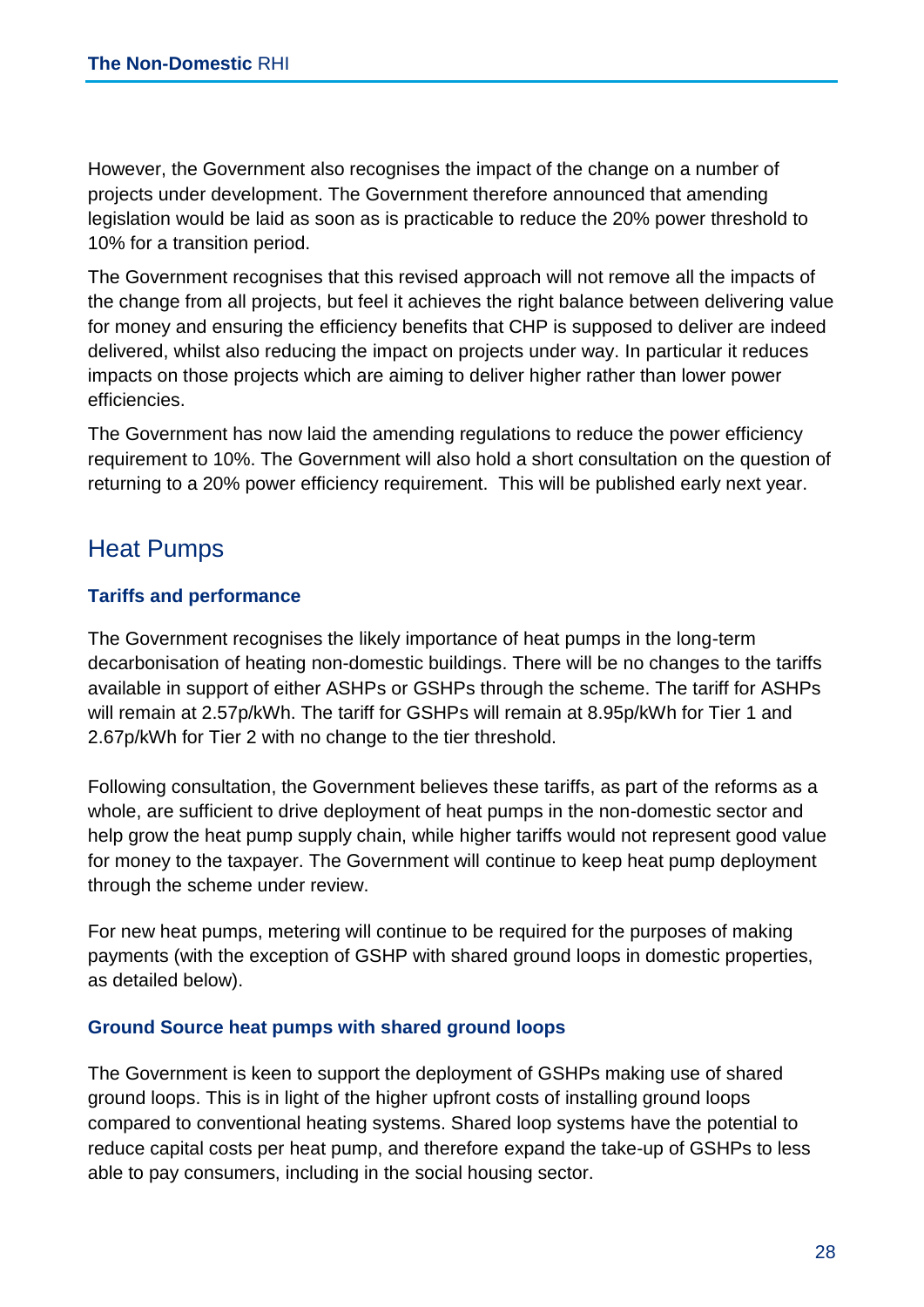As such, individual GSHPs sharing a ground loop and supplying heat to domestic properties will continue to be eligible for support through the non-domestic RHI. However, payment for the domestic properties will be made on the basis of the deemed heat demand of the property, as in the domestic scheme. On the basis of feedback received from housing and heat pump stakeholders, the Government considers that, up to now, the potential for variable payments based on metered heat use and the burden of meter readings in domestic properties has acted as a barrier to deployment of shared ground loops providing heat to domestic properties. The reforms are intended to provide investors with greater certainty over the RHI payments, aiding financial clarity and decision-making.

For mixed use projects (individual heat pumps in domestic and non-domestic properties, sharing a ground loop) or non-domestic projects, payments in relation to the non-domestic properties will continue to be on the basis of metered heat use.

It will not be possible to add further GSHPs to an accredited shared ground loop system and make application for support in respect of these. However, the Government will consider at a later stage the scope to provide support for this.

The Government will require electricity metering of GSHPs in domestic properties, to measure the electrical input to the heat pump, any secondary heating system/s that are controlled by the heat pump unit (i.e. boost or immersion systems), and the ground loop circulation pump. The requirement mirrors that for new heat pumps in the domestic scheme and can be met through stand-alone electricity meters or on-board electricity meters.

The Government has not received evidence that new build properties with shared ground loop systems should be treated differently, and these properties will therefore be eligible to receive support in the same way as existing properties. Similarly the reforms will not limit the number of properties that can share a ground loop.

The payments in respect of each domestic property will be limited in the same way as in the domestic scheme, through the application of heat demand limits – see Chapter 3.

In order to encourage continued investment in heat pumps, shared ground loop systems which are commissioned from the date of this publication will be eligible for accreditation from the date that the regulations come into force, subject to them meeting the requirements set out in the regulations.

## <span id="page-29-0"></span>Biogas and Biomethane

There has been encouraging growth in deployment of biomethane and biogas in the Non-Domestic scheme over previous years. The Government remains supportive of further deployment of biogas and biomethane production plant but is keen to make changes to improve the cost effectiveness of support. Biogas and biomethane have the potential to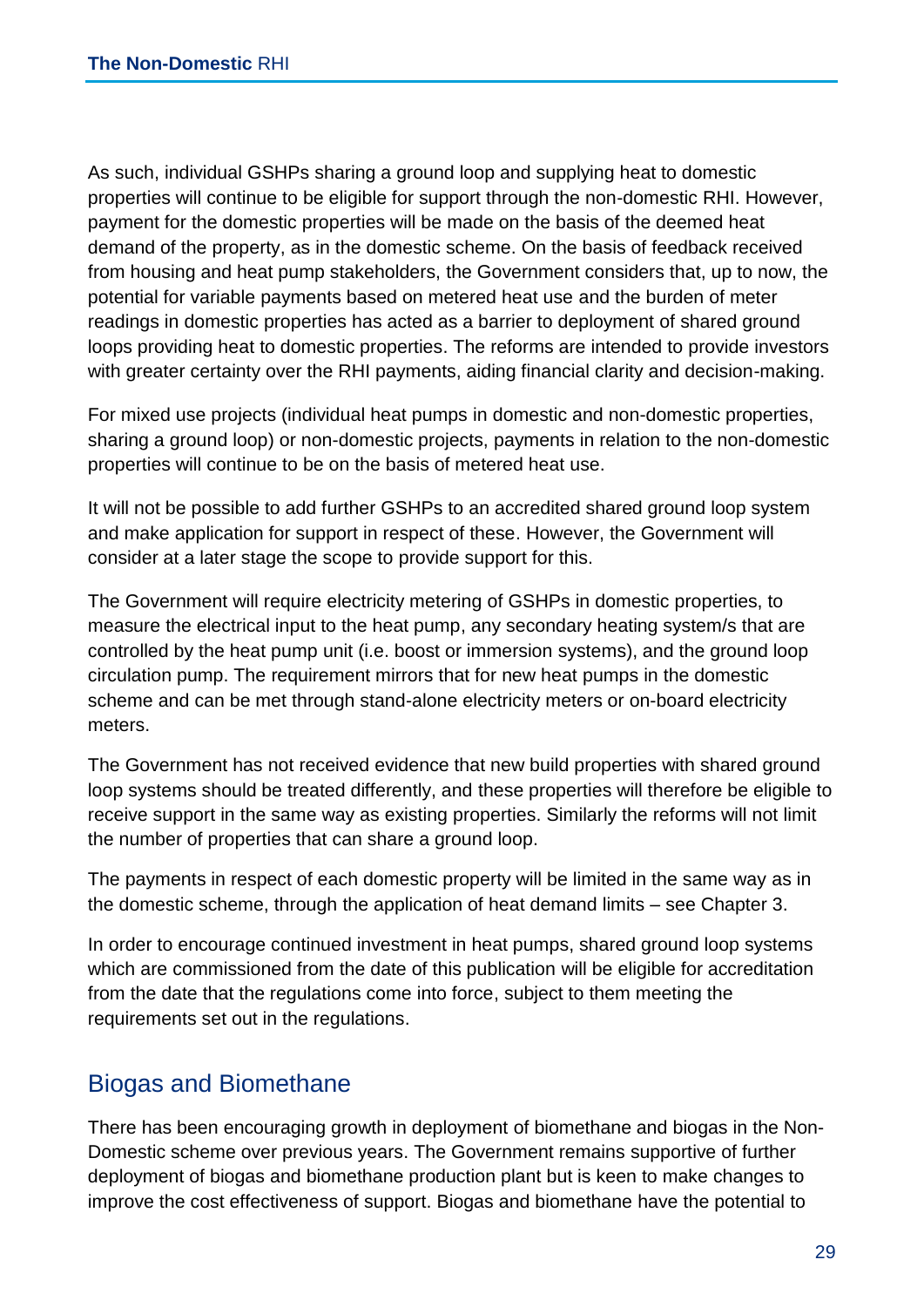have an important role both now and in the longer term, in decarbonising heat and the gas grid, reducing greenhouse gas emissions from waste and agriculture, and supporting jobs in rural areas, if the risk of adverse impacts on other Government policies can be suitably mitigated. The Government will look to work with industry to tackle these issues to achieve a sustainable AD market.

#### **Tariffs**

The reforms will reset the tariffs available in support of biomethane production to the levels available between April and June 2016. The Tier 1 tariff (which applies to the first 40,000MWh of eligible biomethane injection by a plant each year) will be set at 5.35p/kWh; The Tier 2 tariff (which applies to eligible biomethane injection between 40,000 and 80,000MWh each year) will be 3.14p/kWh; and the Tier 3 tariff (which applies to all eligible biomethane injection in excess of 80,000MWh each year) will be 2.42p/kWh.

For biogas, the reforms will reverse any reductions to the tariff in support of new biogas plant that occur between the date of the publication of this document and the date on which the regulations come into force, meaning the tariff level will be reset to the levels between October and December 2016 (4.43p/kWh for small scale plant; 3.47p/kWh for medium plant and 1.30p/kWh for large plant).

#### **Feedstock requirements**

The reforms will introduce a requirement that new participants who are producing biogas from anaerobic digestion, either for combustion or for conversion to biomethane and subsequent injection into the gas grid, must produce at least 50% of their biogas from waste or residue in order for all the biogas produced or biomethane injected to be eligible for subsidy support.

The requirement reflects the Government's view that biogas technologies, like biomethane production, can and should make use of available feedstocks, such as wastes, to produce low carbon fuels which can be used in a flexible manner. The use of other feedstocks, such as crops, have greater potential impacts on land, such as competition with food production and reduced soil and water quality, and typically does not deliver carbon abatement as cost-effectively (the Impact Assessment gives more details on costeffectiveness).

Where the amount of biogas produced from feedstocks that are not wastes or residues, such as crop-based feedstocks, is in excess of 50% of the total biogas production, this excess will not be eligible for support. This requirement will apply on an annual basis, relating to each 12 month period following the entry of a participant onto the scheme. A reconciliation exercise will be performed at the end of each 12 month period with any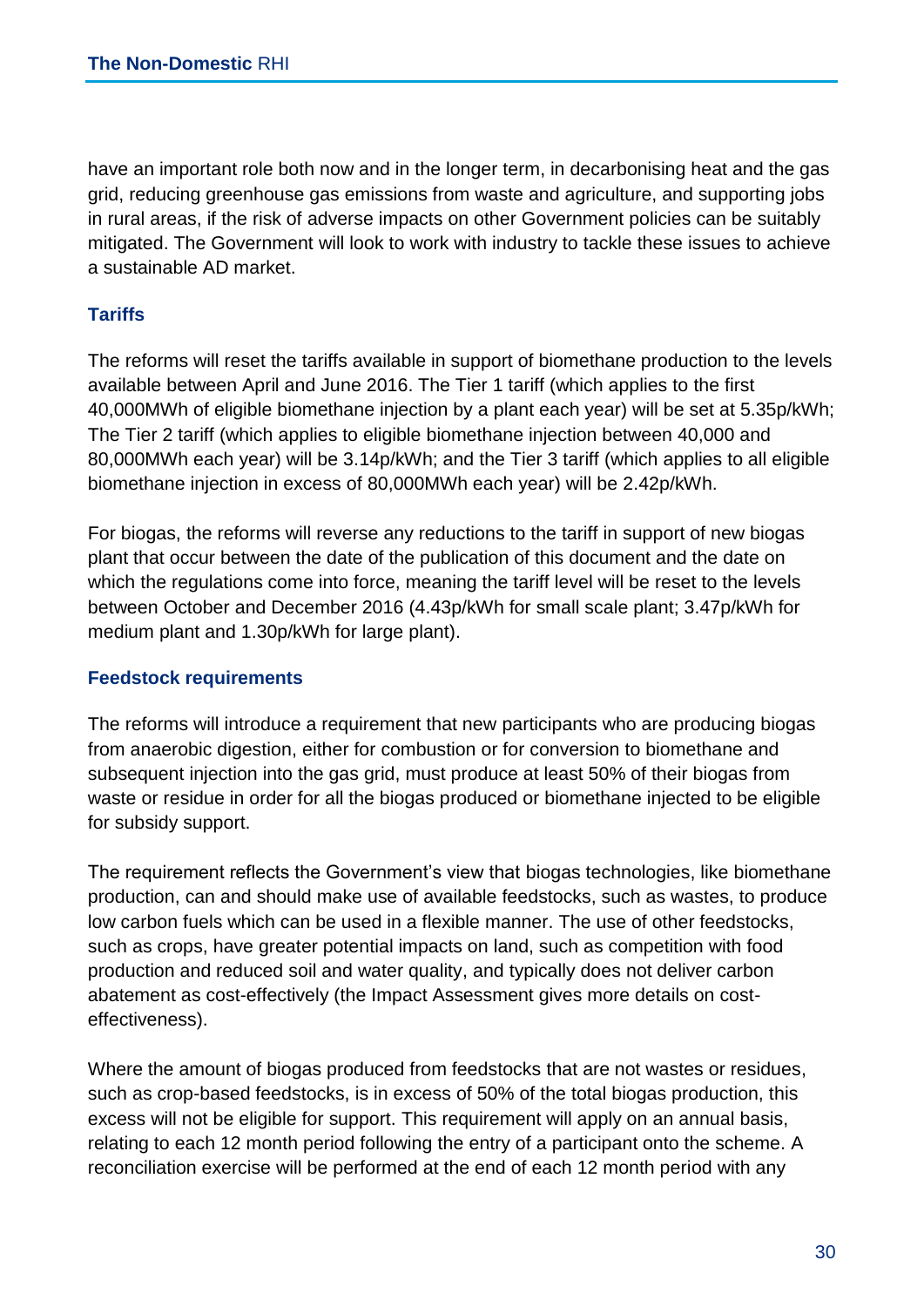overpayment being offset against future payments. Two illustrative examples are provided below for clarity.

All plants will need to provide supporting information to Ofgem relating to the proportions of feedstocks used. For plants 1MWth and over, a declaration will be provided as part of the annual independent sustainability audit report which confirms the proportions of the feedstocks from which the biogas or biomethane is derived in order to calculate payments under the new rules. No independent audit requirements will apply to plants <1MWth, at this time but Government will review participants' compliance with the requirements and introduce additional measures as necessary. If additional measures relating to feedstock compliance are introduced in future, they will apply to all owners of biogas plants and biomethane producers who are subject to the feedstock payment reforms.

#### Example 1

A biogas combustion plant has a tariff start date of 1 May 2017. Between 1 May 2017 and 30 April 2018 it derives 20% of its biogas from waste and residues and 80% from other feedstocks (e.g. crops).

The heat generated eligible for support will be limited to 70% of the total eligible heat generated. This is because the amount of biogas derived from other feedstocks (e.g. crops) exceeds 50% of the total, and the excess, which is equal to 30% of the total, is not eligible for support.

The actual payments will also depend on the proportion of heat generated which is used for an 'eligible heat use' - a heat use eligible for support through the RHI. If the system uses only half of the heat it produces for eligible heat uses, then the payments will be equal to 35% of the total heat produced (i.e. half of 70%).

#### Example 2

A plant produces biomethane from biogas, and injects this into the grid. It has a tariff start date of 1 May 2017. Between 1 May 2017 and 30 April 2018 it derives 100% of its biomethane from biogas produced from crop-based feedstocks.

The operator will be entitled to payment for 50% of the eligible biomethane injected under the RHI. This is because payments in respect of biogas derived from feedstocks which are not wastes or residues are limited to 50% of the total biomethane produced. In this case, the participant has produced no biomethane from biogas derived from waste or residue feedstocks since their biogas is derives wholly from crop feedstocks. As such, their payment is limited to 50% of the biomethane injected.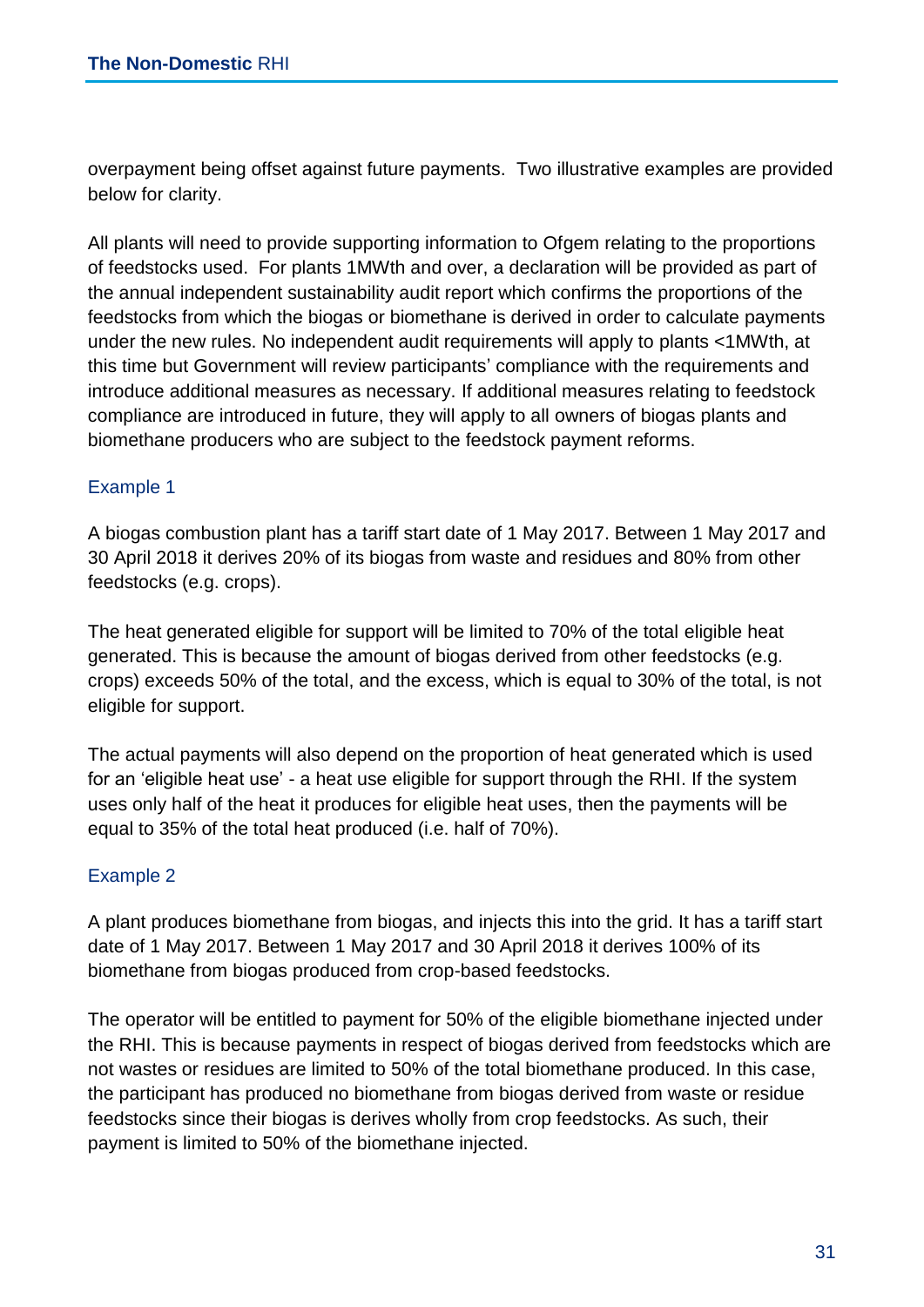### <span id="page-32-0"></span>Solar thermal

The consultation proposed removing support for solar thermal from the non-domestic scheme. However, following consultation the Government considers it is appropriate to continue to support new solar thermal installations through the scheme. The tariff will remain at the current level of 10.28p/kWh and there will be no other changes to the specific rules regarding the eligibility of, ongoing obligations for and payments in respect of solar thermal systems.

The responses received to the consultation strongly supported the continued inclusion of solar thermal in the non-domestic scheme. Of the 212 responses received to Question 45, which asked if respondents agreed that the Government should withdraw support for new solar thermal systems in the non-domestic RHI from 2017, 195 (92%) did not agree with the proposal.

Evidence received through the consultation suggests that continued support has the potential to incentivise greater deployment and cost reduction than previously thought. The evidence suggests that if support were removed there could be a potentially significant detrimental effect on deployment and the supply chain, including for UK manufacturing of solar thermal panels. While the tariff in support of solar thermal is still high compared to some other tariffs in the scheme, the possibility for continued support to deliver cost reductions suggests the long-term value for money of this support will be better than previously thought. In addition, the role of continued support in maintaining the UK supply chain, particularly with regard to UK-based manufacturing of solar panels, improves the value of continued support.

## <span id="page-32-1"></span>Deep geothermal

Deep geothermal plant of all sizes will continue to be eligible for the scheme, with a tariff of 5.14p/kWh. All deep geothermal plant will also be eligible to apply for a tariff guarantee (see above for details).

The Government does not consider that further changes to the scheme's support for deep geothermal are required at this stage to allow for plant to come forward.

## <span id="page-32-2"></span>Other changes

#### **Drying digestate**

Consultation responses suggest that some payments may be resulting in drying digestate that does not lead to the best use of that digestate, and may be resulting in potential overcompensation. As such the reforms will make the use of heat to dry digestate an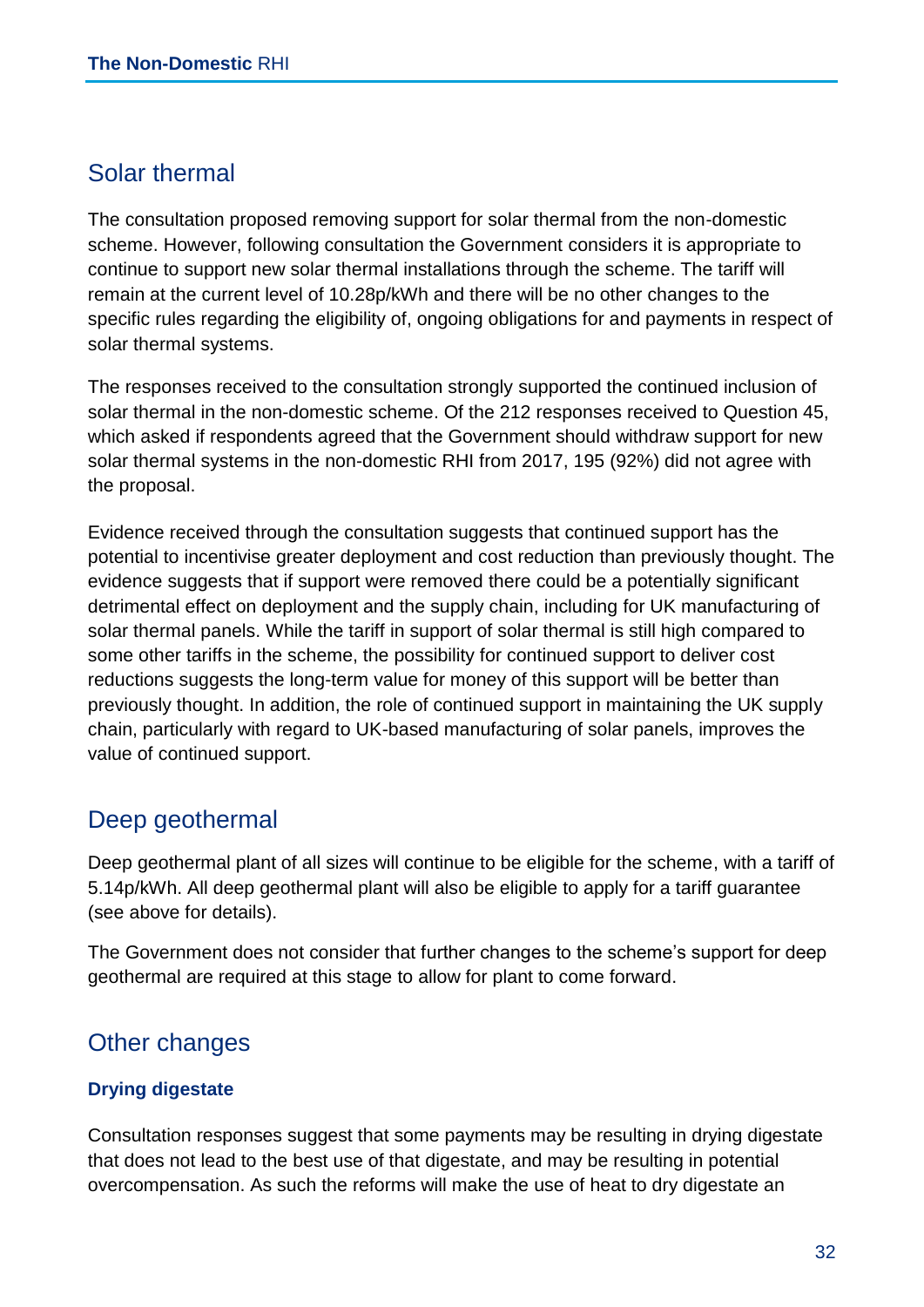ineligible heat use. New participants (or existing participants who add capacity on or after the date the reforms come into effect) will not be able to claim support for heat used in this way.

#### **Eligible heat use**

Following the consultation, the Government will not make changes with regard to eligible heat uses as part of this set of regulatory reforms, aside from those in respect of digestate drying outlined above. However, the Government will be doing further detailed work to assess whether wood fuel drying should remain as an eligible heat use, as concerns about the value for money of RHI support for this heat use were raised in a number of consultation responses, including from industry organisations. In addition the Government will examine the pros and cons of retaining aquaculture as an eligible heat use. In both areas the Government would welcome views from stakeholders to [rhi@beis.gov.uk.](mailto:rhi@beis.gov.uk)

#### **Planning permission**

The Government intends that all new plant, as well as additional capacity added to existing plant, including the equipment used in the production of biomethane, should be required to have any necessary planning permission in place in order to be eligible for support through the non-domestic RHI. This will also be an ongoing obligation for installation owners and biomethane producers for the lifetime of their participation in the scheme. This means that where planning permission is challenged or withdrawn Ofgem, as the scheme administrator, will be able to take appropriate action in the form of suspending, withholding or recovering payments. For those registering to produce biomethane, this requirement will include obtaining any planning permission required to produce the biogas from which the biomethane is produced.

This requirement will ensure that plant or equipment built or operated unlawfully, without the necessary planning permission, are not supported by the RHI, safeguarding the proper use of public funds. The spring 2017 reforms will implement these changes to the planning permission requirements from the date he regulations come into effect in respect of all installations accredited and biomethane producers registered on or after that date. Applicants will be required to make a declaration on application for accreditation or registration that the necessary planning permission has either been granted or that no planning permission is required. Where an application is made for preliminary accreditation or registration or for a tariff guarantee, the applicant will be required to provide evidence that planning permission has been granted or is not required.

#### **Additional Capacity**

Following consultation, the reforms will not amend the current rules governing additional capacity. While the Government believes that amending the rules for non-domestic biomass may deliver some benefits in light of the move to a single biomass tariff for new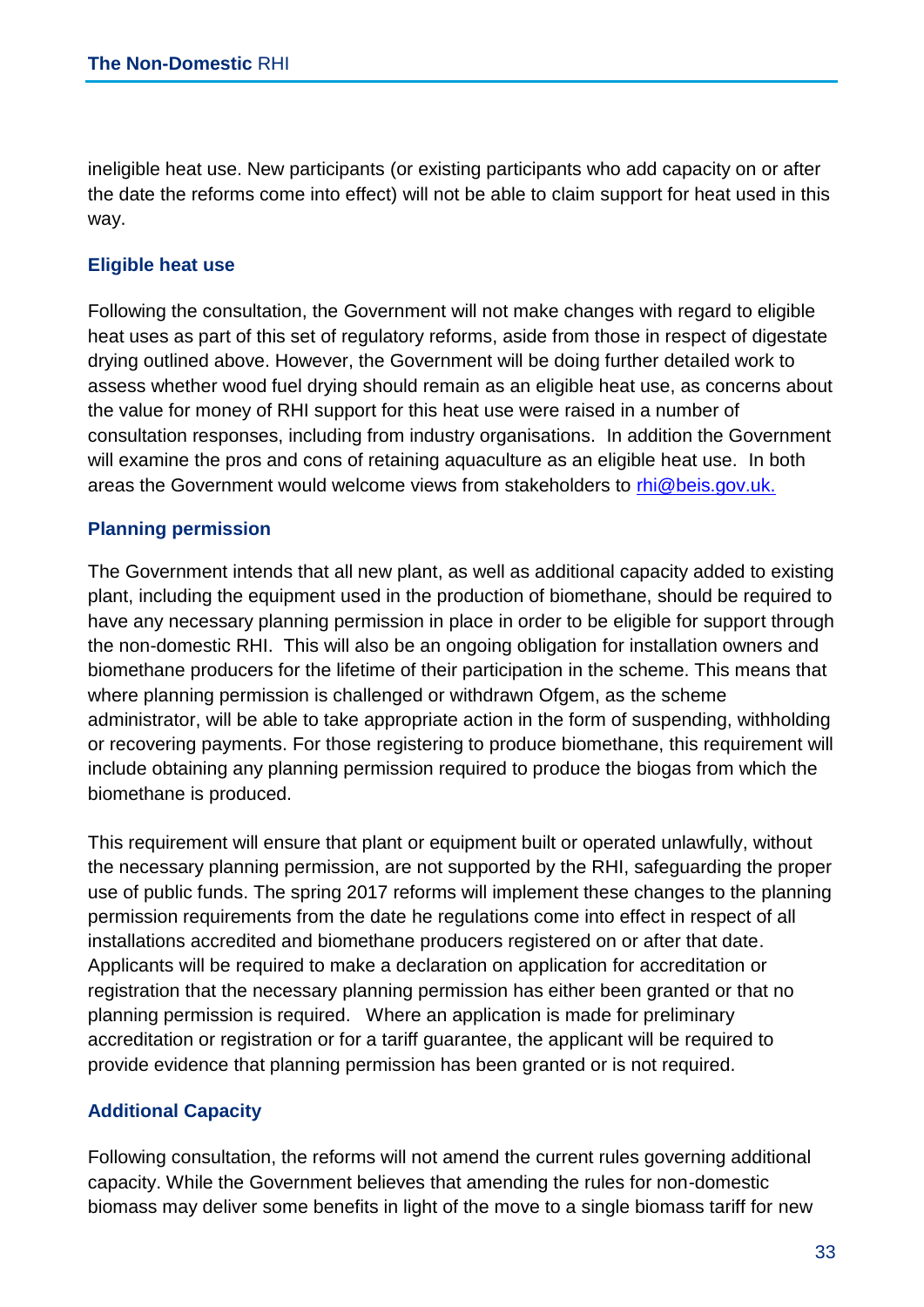plant, the reforms must work across all technologies, including for technologies where tariff banding remains in place, such as biogas. The Government believes that simplifying the rules where banding remains in place could create perverse incentives.

Consistent with scheme rules as applied to date, additional capacity for biogas which is accredited, or additional biomethane which is registered, on or after the date that the amended regulations come into force will be required to comply with the new feedstock rules (and any other relevant updated scheme rules).

## <span id="page-34-0"></span>Effective dates

In general, the changes described above will come into force on the date the regulations come into force and will only be applicable to participants with a tariff start date on or after that date. However, there will be exceptions to this as set out below.

#### **Biomass**

The new biomass tariff and tiering arrangements will be applicable to those new large biomass (1MW+) participants who enter the scheme on or after the date on which this document is published. The increased tariff will only apply from the date the regulations come into force. Participants will receive the existing tariff for heat generated before this point.

This approach is intended to encourage consumers to continue to install renewable heating systems between the date of this publication and the date the changes come into force, to avoid a hiatus in investment and consequential damage to the supply chain.

For new small/medium biomass systems (<1MW) the new tariff and tiering arrangements will apply only to those participants with a tariff start date on or after the date the regulations come into force.

#### **Biogas and Biomethane**

The reforms will increase the tariff available for new biomethane plant, including additional biomethane, and will reverse any reductions to the tariff in support of new biogas plant, including additional capacity for accredited biogas plant, that occur between the date of the publication of this document and the date on which the regulations come into force. However, they will also introduce a new requirement related to the use of feedstocks (outlined above) and, for biogas plant, a new rule relating to the use of heat for digestate drying.

The Government wishes to encourage potential applicants to continue investing in the period between this document being published and the date the regulations come into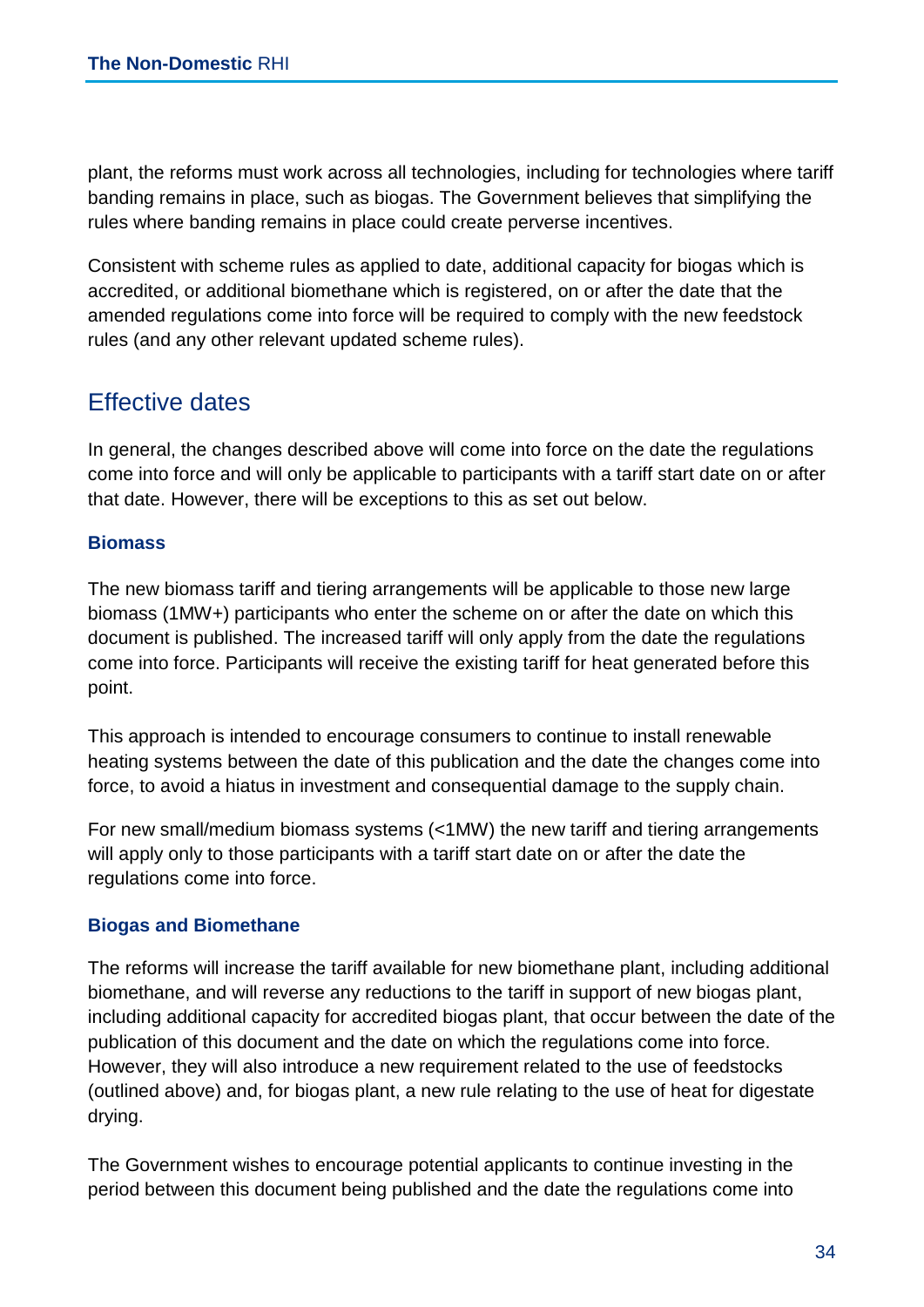force. As such, it is appropriate that increases in tariffs should be applicable to participants that enter the scheme after the date of this publication. However, it is not appropriate that such applicants be able to access the higher tariff without meeting the new feedstock requirements and the new heat use requirements (in respect of biogas plant). It is also not appropriate to apply the feedstock requirements (alongside the tariff increases) and heat use rules (for biogas plant) to participants who enter the scheme in the intervening period, against their wishes.

As such, the Government will offer new biogas and biomethane participants (and existing participants who add capacity or biomethane) with a tariff start date between the date of this publication and the time when the reform regulations come into force a one-off choice as to which set of scheme rules they wish to adhere to following registration or accreditation. These participants will be able to choose between the tariffs available prior to the reforms, or the increased tariffs and accompanying feedstock requirements, and heat use requirements for biogas, introduced by the reforms (though the increased tariffs will only be payable for biomethane injected or heat generated from biogas on or after the date on which the regulations come into force). This choice will be available to each applicant on an individual basis, up to the date the reforms come into force. From this date, the increased tariff and feedstock requirements will apply to all new participants.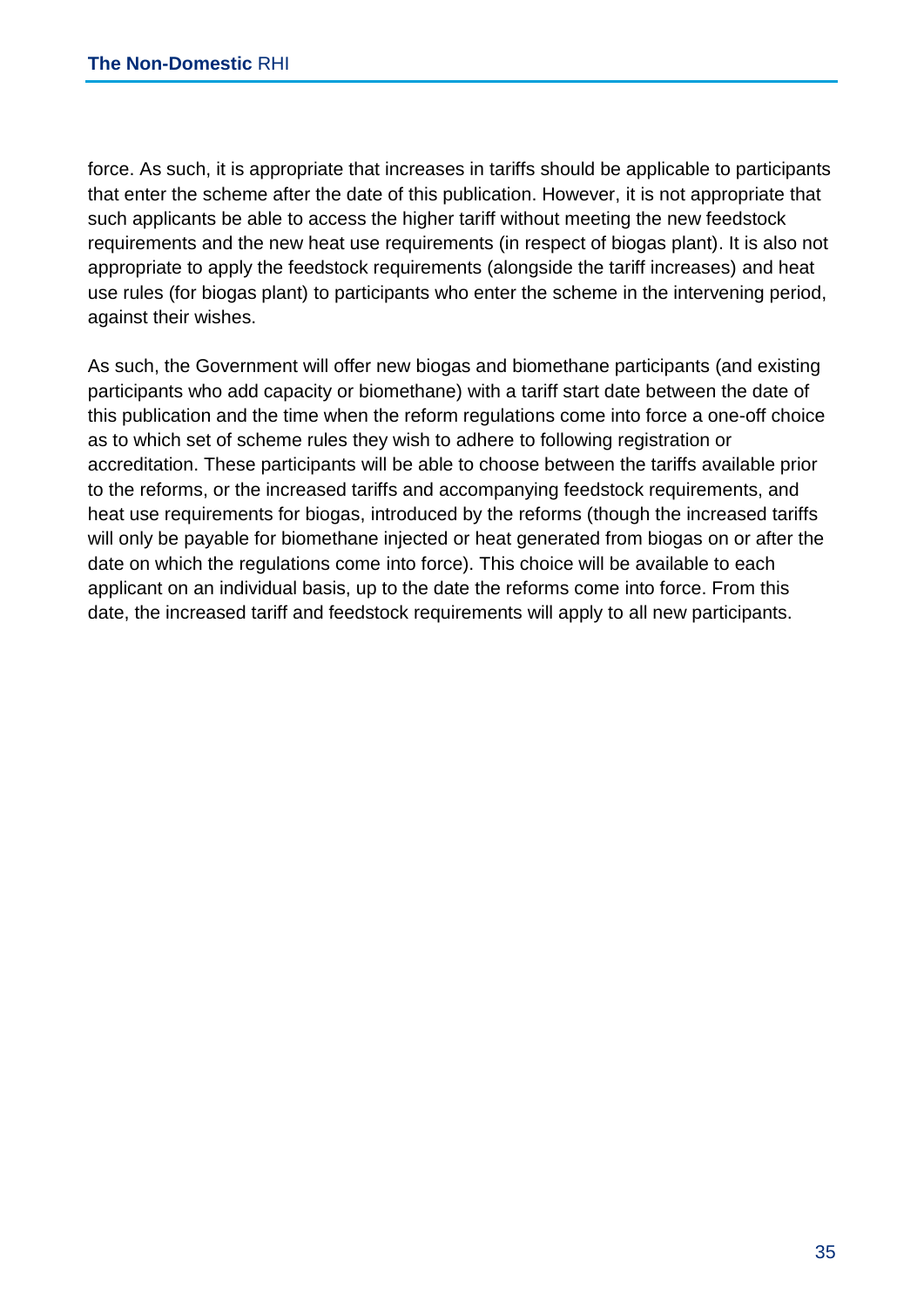# 5. Budget Management

# **Introduction**

The consultation proposed several changes impacting on the management of spending through both the domestic and non-domestic RHI schemes. This section provides a summary of the Government's final proposals for change, which the Government intends to implement in spring 2017. Further detail on these changes is provided in the sections below.

- The budget cap: The budget cap was introduced at the beginning of 2016/17 and will continue to operate from 2017/18 onwards. It allows the Secretary of State to close the scheme at short notice if there is a risk of the scheme overspending.
- Degression: The reforms will introduce minor changes to the way degression operates in both the domestic and non-domestic schemes, and set the triggers for the schemes up to 2020/21. The changes aim to simplify the degression rules and stop tariffs from continuing to degress once deployment slows down.
- Degression and tariff guarantees: Following the reforms, estimated spend on tariff guarantees will be counted towards degression triggers from the point at which they are granted (rather than at the point that the plant commissions).
- Tariff Guarantees: The Government will retain the discretion to close the scheme to additional applications for tariff guarantees separately to, and in advance of, any decision to close the scheme overall. This will allow the Government to take action if take-up of tariff guarantees is risking the early closure of the scheme, disadvantaging technologies not eligible for tariff guarantees.
- Consumer Prices Index: Following the reforms, the Government will continue to use the Consumer Prices Index (CPI) as the relevant inflationary index for annual increases to the tariffs available for those applicants who enter the scheme on or after 1 April 2016.

# The Budget Cap

The budget cap mechanism was introduced at the beginning of 2016/17 and will remain in place following the reforms. Following analysis of consultation responses, the Government has decided to make no changes to the policy as introduced.

The budget cap allows the Government to close the scheme to new applications at short notice, where the Government determines that there is a risk of the scheme overspending in either the current or future financial years should the scheme remain open.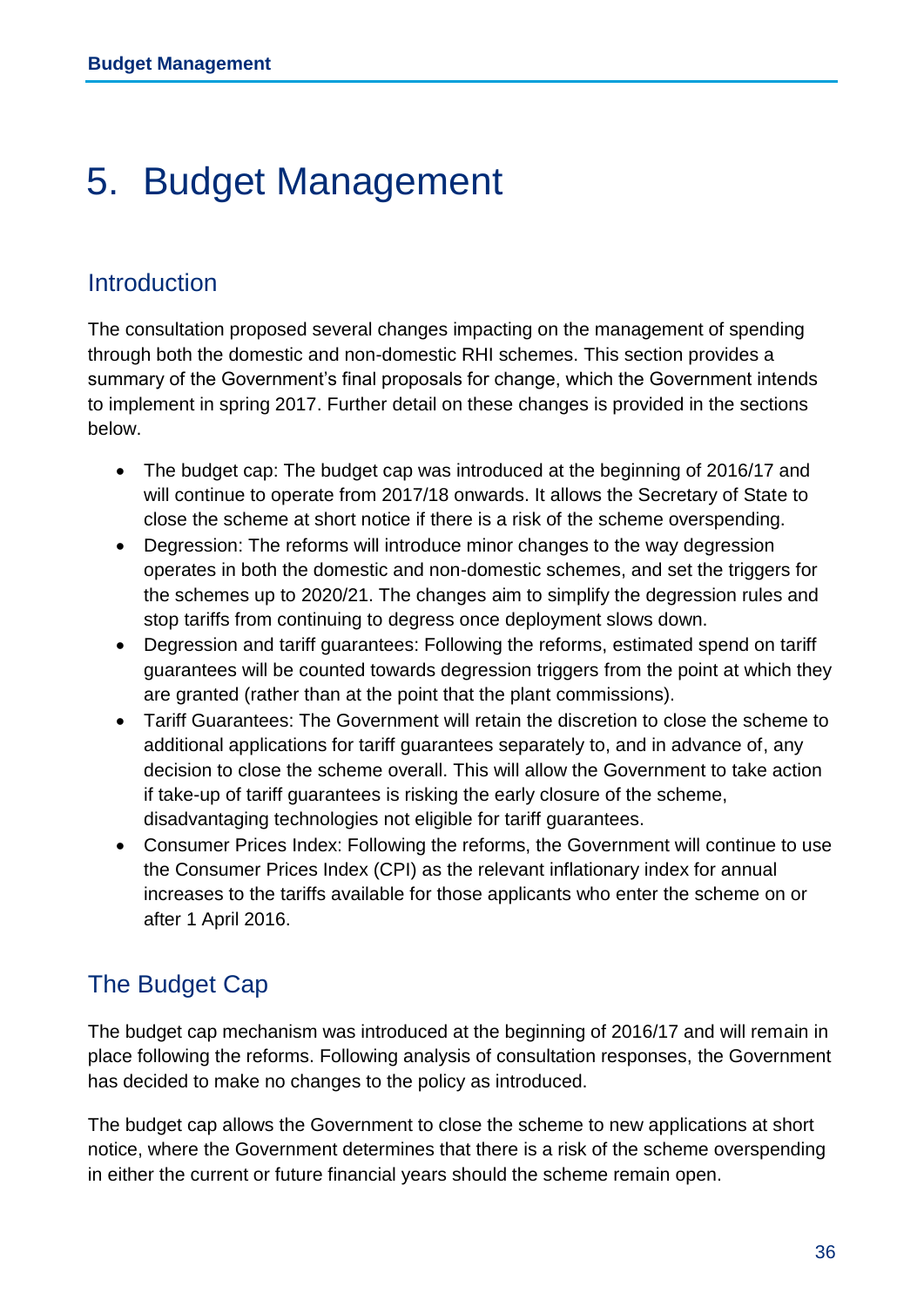Using scheme data, including on applications, the Government will continue to publish monthly estimates of spending in current and future financial years against the scheme's budget. These are published here: **[RHI estimated commitments versus](https://www.gov.uk/government/publications/rhi-mechanism-for-budget-management-estimated-commitments) budget cap.**<sup>8</sup> These publications are intended to allow potential applicants to make an assessment of how likely the cap is to be triggered and the scheme closed, providing transparency to aid financial decision-making.

The decision to close the scheme will be a matter for Ministerial discretion, and subject to Parliamentary approval. Such a decision will be informed by spending forecasts informed by the latest data, market intelligence and modelling. The methodology by which these spending forecasts will be made will not be set out in legislation.

Any scheme closure will apply to both the non-domestic and domestic schemes, with no discretion for the Government to close one scheme but not the other. This will reduce uncertainty for applicants wanting to assess how likely the cap is to be triggered.

The Government will endeavour to give 21 days' notice of any closure of the scheme due to the triggering of the Budget Cap mechanism, in order to allow prospective applicants who are close to commissioning their systems or commencing injection of biomethane to do so, and apply to the scheme. However, in some extreme circumstances it may be necessary to close the scheme with less notice. Any plant commissioned or biomethane producer who commences injection after scheme closure will not be eligible for accreditation (or, in the case of biomethane producers, registration) while the scheme remains closed. Applications for plants that commissioned or biomethane which was injected before scheme closure can be submitted after scheme closure for accreditation or registration.

Plant owners or biomethane producers which have received tariff guarantees will be allowed to commission or inject biomethane in line with their tariff guarantee agreement and be eligible for accreditation even if they commission after the scheme has closed. Spending in relation to such plant will be accounted for in the forecasts of future spending and would therefore have been taken into account in any decision to close the scheme.

However, the Government will also retain the discretion to close the scheme to additional applications for tariff guarantees, separately to, and in advance of any decision to close the scheme overall. Further detail is given in the Tariff Guarantees section of this chapter.

The Government is considering feedback from respondents on the process for re-opening the scheme following any closure and on the appropriate time allowed to make an

<sup>&</sup>lt;sup>8</sup> [https://www.gov.uk/government/publications/rhi-mechanism-for-budget-management-estimated](https://www.gov.uk/government/publications/rhi-mechanism-for-budget-management-estimated-commitments)[commitments](https://www.gov.uk/government/publications/rhi-mechanism-for-budget-management-estimated-commitments)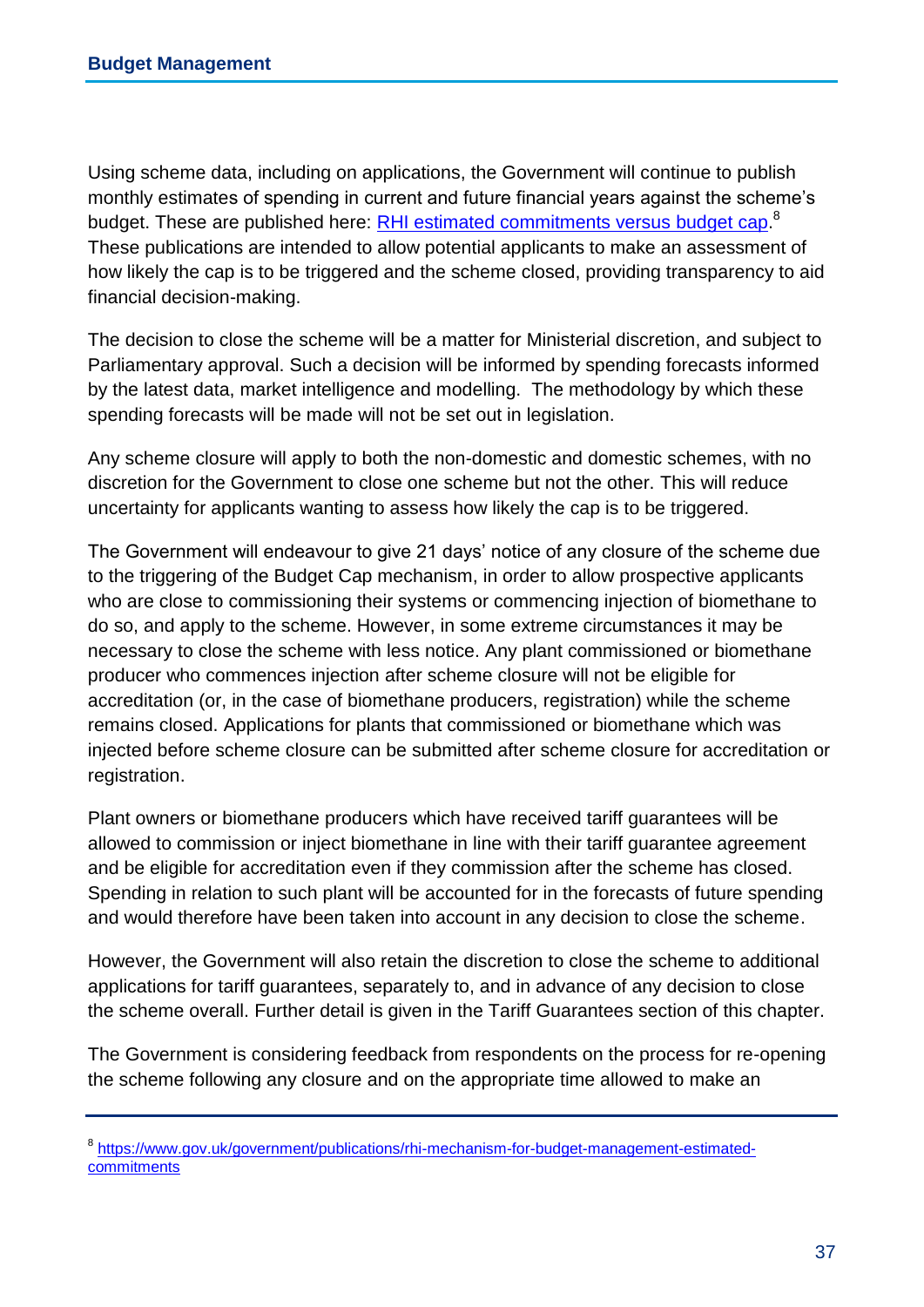application after the scheme closure date. The process will be announced by spring 2017, or alongside scheme closure, in the event that this occurs earlier.

# **Degression**

A robust cost control policy is necessary to ensure that the RHI scheme is affordable and can remain open to new applicants, helping to build and sustain supply chains.

One of the ways spending through the scheme is controlled is through 'degression'. Degression acts to reduce the tariffs available to new applicants under the RHI, when expected spending reaches certain levels, or 'triggers', in accordance with specific rules which are set out in the RHI regulations.

These rules and triggers are intended not only to allow a degree of control on overall spending through the scheme but also over the amount of spending on the various technologies supported. As such, where deployment of one particular technology takes off degression can act to ensure that support for this technology does not utilise an inappropriate proportion of the overall budget and crowd out support for other technologies. It can also protect value for money, by reducing tariffs for technologies where deployment has been high to reflect cost reductions which the growing supply chain may deliver.

Following the consultation, the Government will introduce minor changes to the way degression operates in both the domestic and non-domestic schemes, and set the triggers for the schemes up to 2020/21. The introduction of the Budget Cap mechanism means that, though controlling costs remains a key aim of degression, it is no longer the only control keeping RHI spend within agreed budgets. The changes aim to stop tariffs from continuing to reduce once deployment slows down. The changes are also designed to simplify the rules and improve transparency, and reflect learning from the scheme's operation so far.

## **The Domestic Scheme**

The degression mechanism in the domestic scheme operates on the basis of technology specific triggers. Each technology has a 'technology trigger' and a 'super-technology trigger' in each quarter, which relate to the expected spend on the technology, over the next 12 months.

In each quarter estimated spend for the next 12 months (based on Domestic RHI applications to Ofgem) is compared against these triggers, to determine whether the conditions for a degression to the tariff have been met. The triggers increase over time, reflecting the fact that as new participants join the scheme the expected level of spending will increase.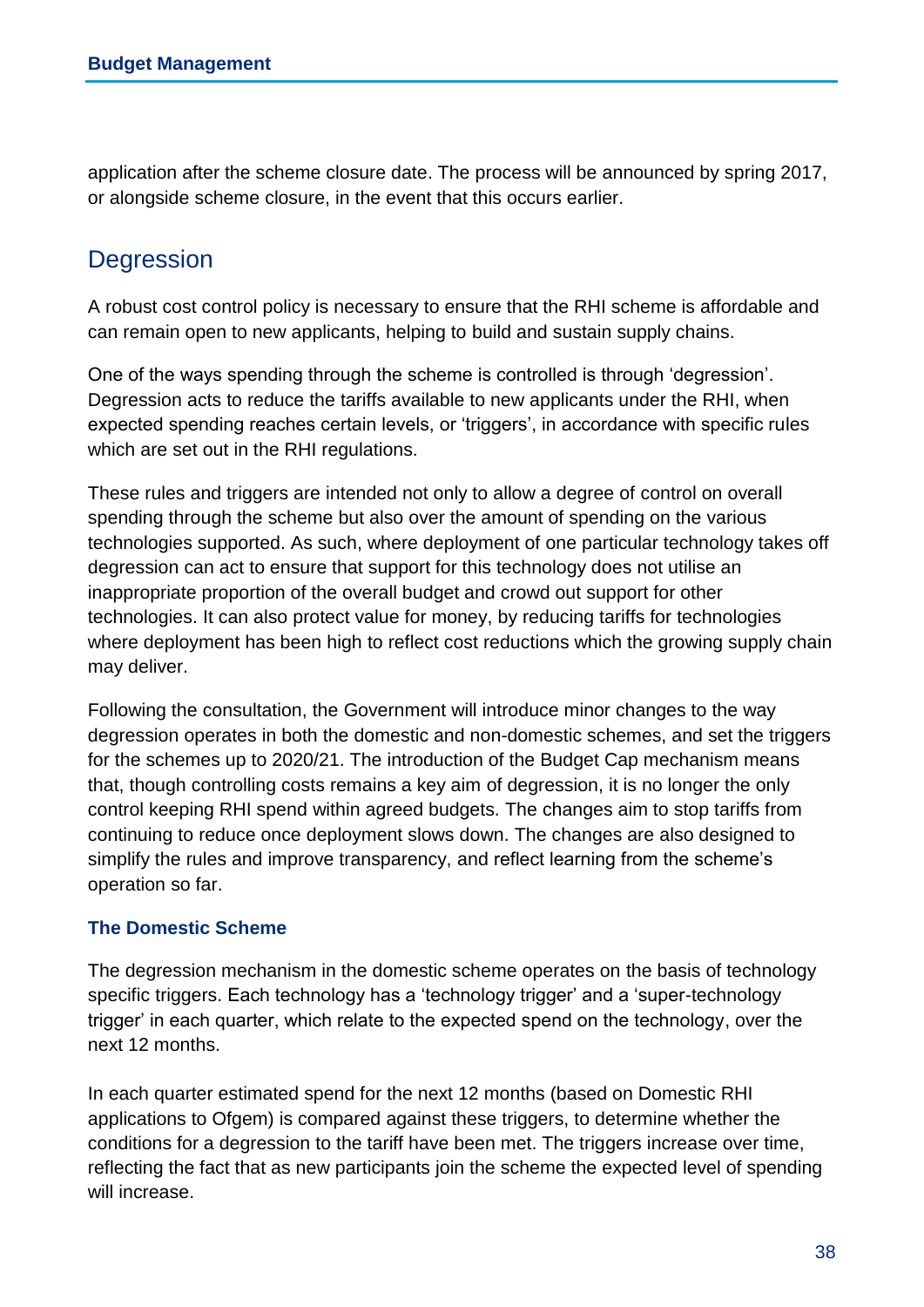At present, if the expected spend for an individual technology exceeds the relevant 'technology trigger', this results in a 10% tariff reduction for the relevant technology. Where expected spend exceeds 'super-triggers' (which are higher than the technology triggers) the tariff is subject to a 20% reduction.

Each technology also has a 'growth trigger' and a 'super-growth trigger'. These triggers are related to expected growth in spend on any given technology each quarter and, when exceeded, can also lead to 10% or 20% degressions. This only occurs if the 'technology trigger' or 'technology super-trigger' is also exceeded.

The reforms will make some minor changes to these rules, in line with the aims set out above. Degression will still be on the basis of technology specific 'technology triggers', 'technology super-triggers' and 'growth' triggers, but the rules on when tariffs will be reduced will be simplified.

The new rules will be as follows:

- Where estimated spend in relation to a specific technology is above the relevant 'technology trigger' *and* growth in estimated spend is above the 'growth trigger' (including above the 'super growth trigger') there will be a 10% degression.
- Where estimated spend in relation to a specific technology is above the relevant 'technology super-trigger' *and* growth in estimated spend is above the 'growth trigger', but less than the 'super-growth trigger' there will be a 10% degression.
- Where estimated spend in relation to a specific technology is above the relevant 'technology super-trigger' *and* growth in estimated spend is above the 'super-growth trigger', there will be a 20% degression.
- In all other circumstances there will be no degression. This means, for example, that if estimated spend for a specific technology is above the technology trigger or above the super-trigger, but the growth trigger or the super-growth trigger are *not* exceeded, there will be no degression.

# **The Non-Domestic Scheme**

The degression mechanism in the non-domestic scheme operates on the basis of technology specific triggers and, in addition, scheme-wide triggers. Each technology has an 'anticipated expenditure trigger' and a 'technology trigger' in each quarter, which relate to the expected spend on the technology, over the next 12 months. There is also a 'total anticipated expenditure' trigger for the scheme as a whole, which determines when degressions can take place, and the size of these. The triggers increase over time, reflecting the fact that as new participants join the scheme the expected level of spending will increase.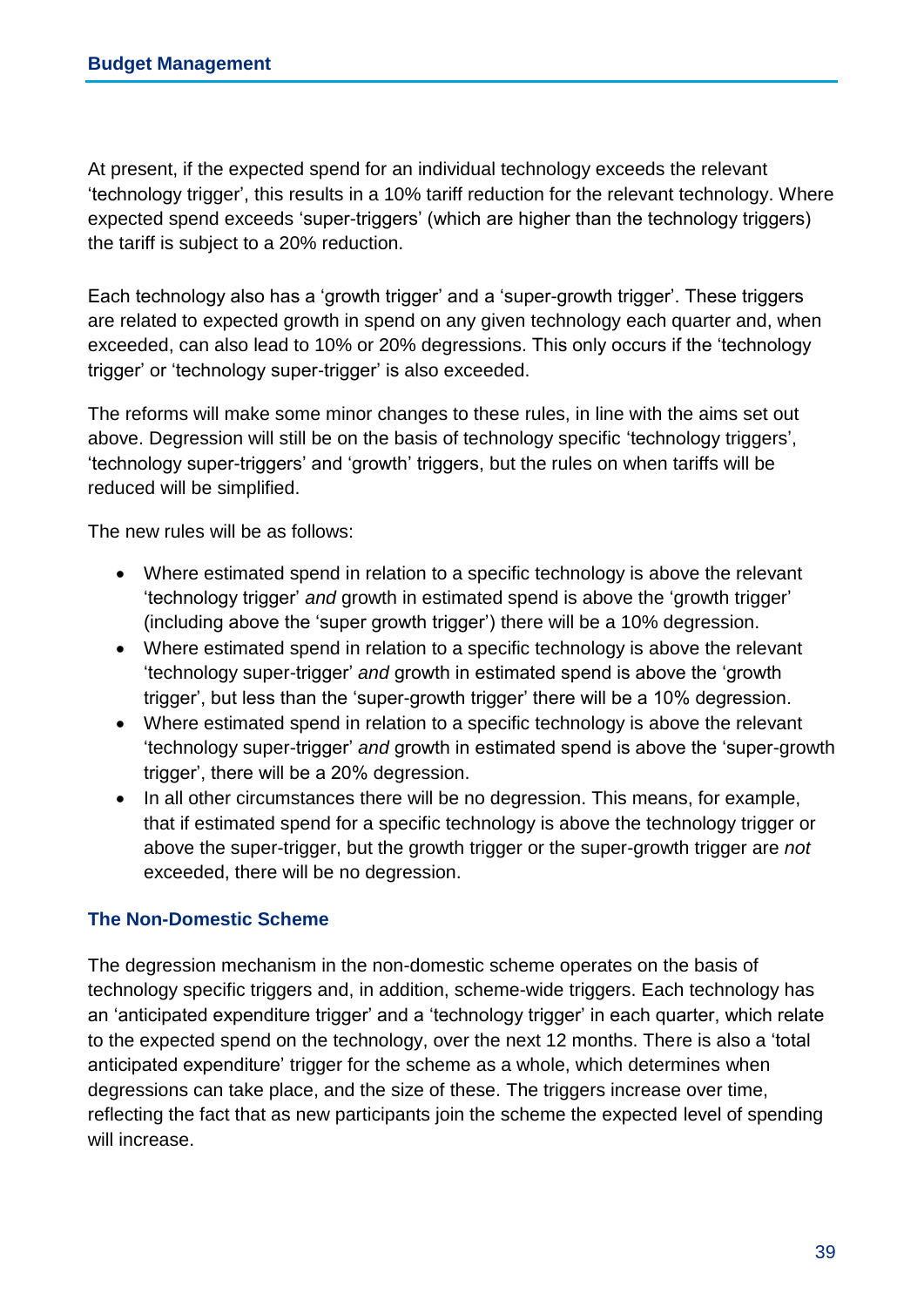In each quarter expected spend for the next 12 months based on applications to Ofgem is compared to these triggers to determine whether the conditions for a degression to the tariff have been met.

If the expected spend for an individual technology exceeds the 'technology trigger', this results in a 5% tariff reduction for the relevant technology.

Each technology also has a 'growth trigger'. This trigger is related to expected growth in spend on any given technology each quarter. When the technology trigger has been exceeded and estimated spend is growing at a rate of 50% or more of this expected growth, it can lead to 5%, 10% or 20% degressions, depending on the a rate of growth and what degressions took place in the previous quarter.

Where expected spend across the scheme exceeds the 'total anticipated expenditure', any technology that has exceeded its 'anticipated expenditure trigger' will receive a 5% tariff reduction, and this would be in addition to any degressions already occurring as a result of specific technology triggers, as described above.

The reforms will make some minor changes to these rules, in line with the aims set out above. Degression will still be on the basis of technology specific 'technology triggers' and 'growth' triggers, and a 'total anticipated expenditure' trigger, but the rules on when tariffs will be reduced and by how much will be simplified.

The new rules will be as follows:

- Where estimated spend in relation to a specific technology is above the relevant 'technology trigger' *and* growth in estimated spend is 50% or more of the growth trigger, but less than 150%, there will be a 10% degression.
- Where estimated spend in relation to a specific technology is above the relevant 'technology trigger' *and* growth in estimated spend is 150% or more of the growth trigger, the degression will be either:
	- o 10% if there was no degression to the tariff in the previous quarter.
	- o 20% if there was a degression to the tariff in the previous quarter.
- Where estimated spend across the scheme exceeds the 'total anticipated expenditure', any technology that is already receiving a degression in line with the rules above, will receive an extra 5% tariff reduction.
- In all other circumstances there will be no degression. This means, for example, that if estimated spend for a specific technology is above the technology trigger, but the growth in estimated spend is less than 50% of the growth trigger, there will be no degression.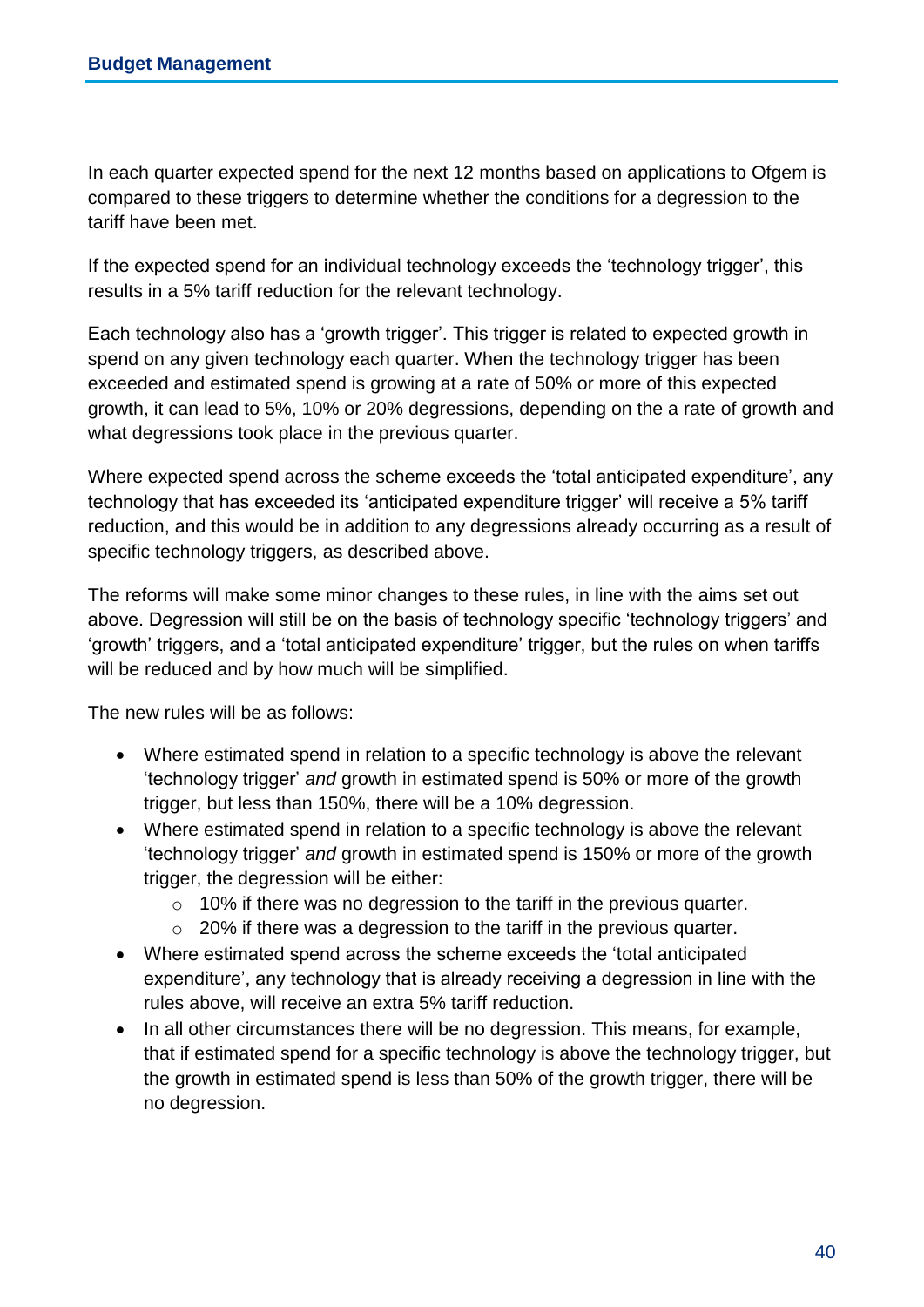# Tariff Guarantees

The tariff guarantee process set out in Chapter 4 is designed to deter speculative applications that may lead to premature degressions or scheme closure. However, the Government will also retain the discretion to close the scheme to additional applications for tariff guarantees, separately to, and in advance of any decision to close the scheme overall.

This will allow the Government to take action if take-up of tariff guarantees is risking the early closure of the scheme, disadvantaging technologies not eligible for tariff guarantees. Applicants who have already been granted a tariff guarantee would not be affected by such a closure, provided their plant is commissioned in line with their tariff guarantee agreement.

In contrast to the budget cap mechanism, there will not be a fixed threshold for the maximum level of estimated spend on tariff guarantees that would trigger the decision to close tariff guarantees. It is important the Government retains flexibility to make a judgement on this, taking into account the profile of tariff guarantee commitments and deployment on the rest of the scheme. For example, if deployment across non-tariff guarantee applications is lower than expected, more headroom can be given to technologies eligible for tariff guarantees. The Government would aim to provide 21 days' notice of closure of tariff guarantees to new applications, as with the scheme closure process.

Estimated spend against tariff guarantees in each financial year (based on estimated commissioning date) will also be included as a separate item on the monthly publication on the overall budget cap. This means that the proportion of forecast spending going towards tariff guarantees will be transparent and visible to the public.

While the Government intends for tariff guarantees to be counted towards estimated spend from the point at which they are granted (rather than at the point that the plant commissions) the degression triggers set will take account of this different deployment profile. In practice, this will mean that some trigger levels will start higher but increase less sharply over the spending review period.

# Budget Allocations

The reforms will make changes to the way technologies are grouped together in the Non-Domestic RHI for the purpose of budget allocation and degression. These changes will help the budget to be allocated in a way that promotes deployment of the right technologies for the right uses to support decarbonisation in the long-term. The new groupings also aim to ensure that the degression mechanism functions effectively. There will be no changes to the grouping of technologies on the Domestic RHI.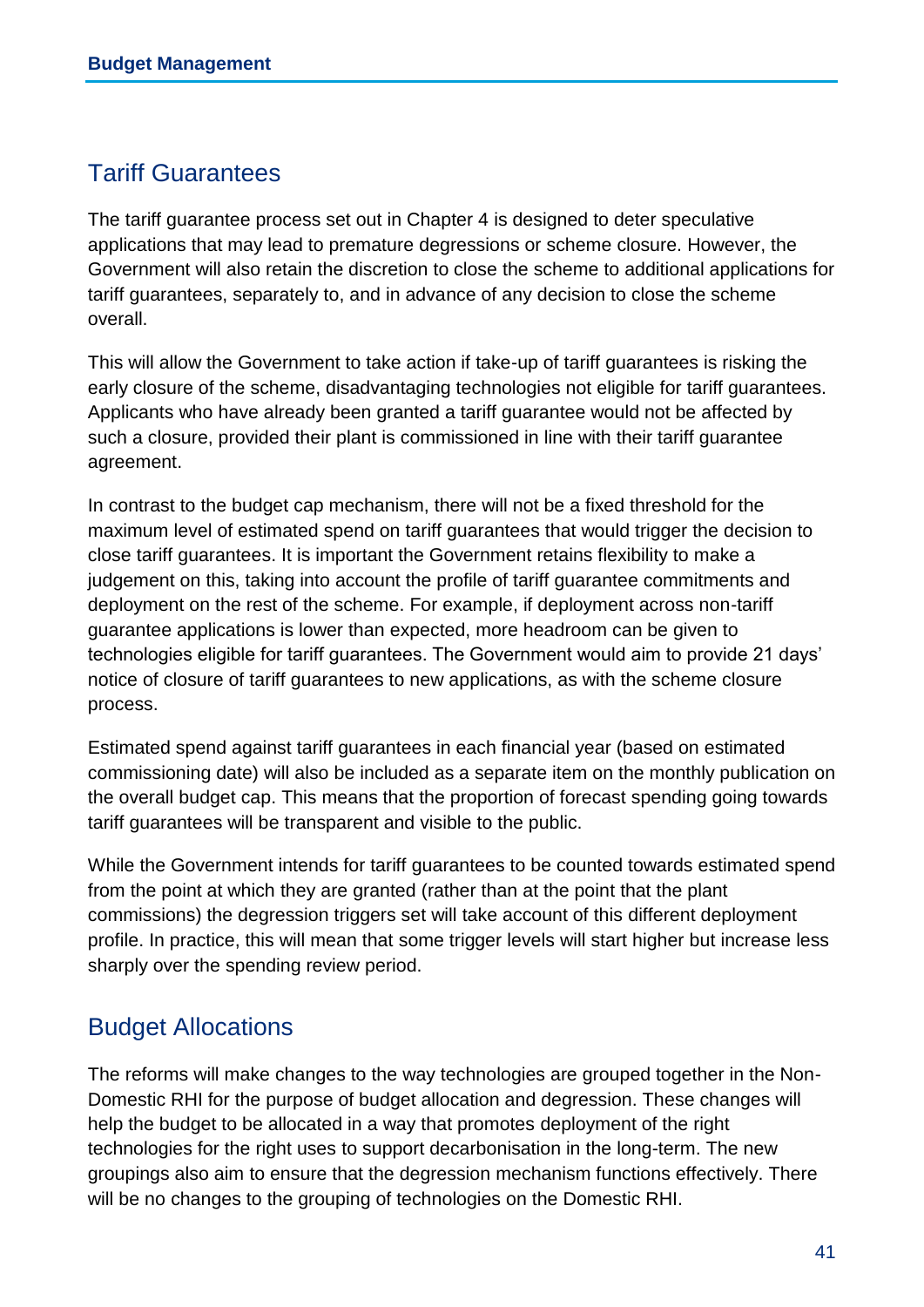Each 'group' has a budget allocation. This reflects the expected spend in relation to that group under the offered tariffs. Expected spending and spending growth trajectories are also used to set degression triggers. If the forecast spend for the group at any quarterly assessment exceeds such triggers, degression can act on the technology tariffs within the group (see Degression section above).

The table below shows the current groups alongside the new groups that will take effect in spring 2017. The technologies shown in bold are those that will be eligible for tariff guarantees. The groups containing technologies eligible for tariff guarantees will have triggers set that take into account the different expected deployment profile. In practice, this will mean that for these categories the trigger levels will start higher but increase less sharply over the period up to 2020/21.

It is expected that the trigger setting for the groups which don't contain technologies that are eligible for tariff guarantees will follow a similar profile to current ones, where expected spend increases at a steady rate over time. New triggers for the period from April 2017 will be set in the regulations giving effect to changes set out in this document.

| <b>Current Grouping</b>         | <b>New Grouping</b>                                                                         |
|---------------------------------|---------------------------------------------------------------------------------------------|
| <b>Small Biomass</b>            |                                                                                             |
| <b>Medium Biomass</b>           | Biomass below 1MW<br><b>Biomass 1MW and above</b>                                           |
| Large Biomass                   | <b>Biomass CHP</b>                                                                          |
| <b>Biomass CHP</b>              |                                                                                             |
| All Biogas                      | Small and Medium Biogas (below 600kW)                                                       |
|                                 | <b>Biomethane</b>                                                                           |
| <b>Biomethane</b>               | Large Biogas (600kW and above)                                                              |
| Air Source Heat Pumps           | Air Source Heat Pumps                                                                       |
|                                 | <b>Small Ground Source Heat Pumps including</b><br>shared ground loop systems (below 100kW) |
| <b>Ground Source Heat Pumps</b> | Large GSHP including shared ground loop<br>systems (100kW and above)                        |
| Deep Geothermal                 | <b>Deep Geothermal</b>                                                                      |
| <b>Solar Thermal</b>            | <b>Solar Thermal</b>                                                                        |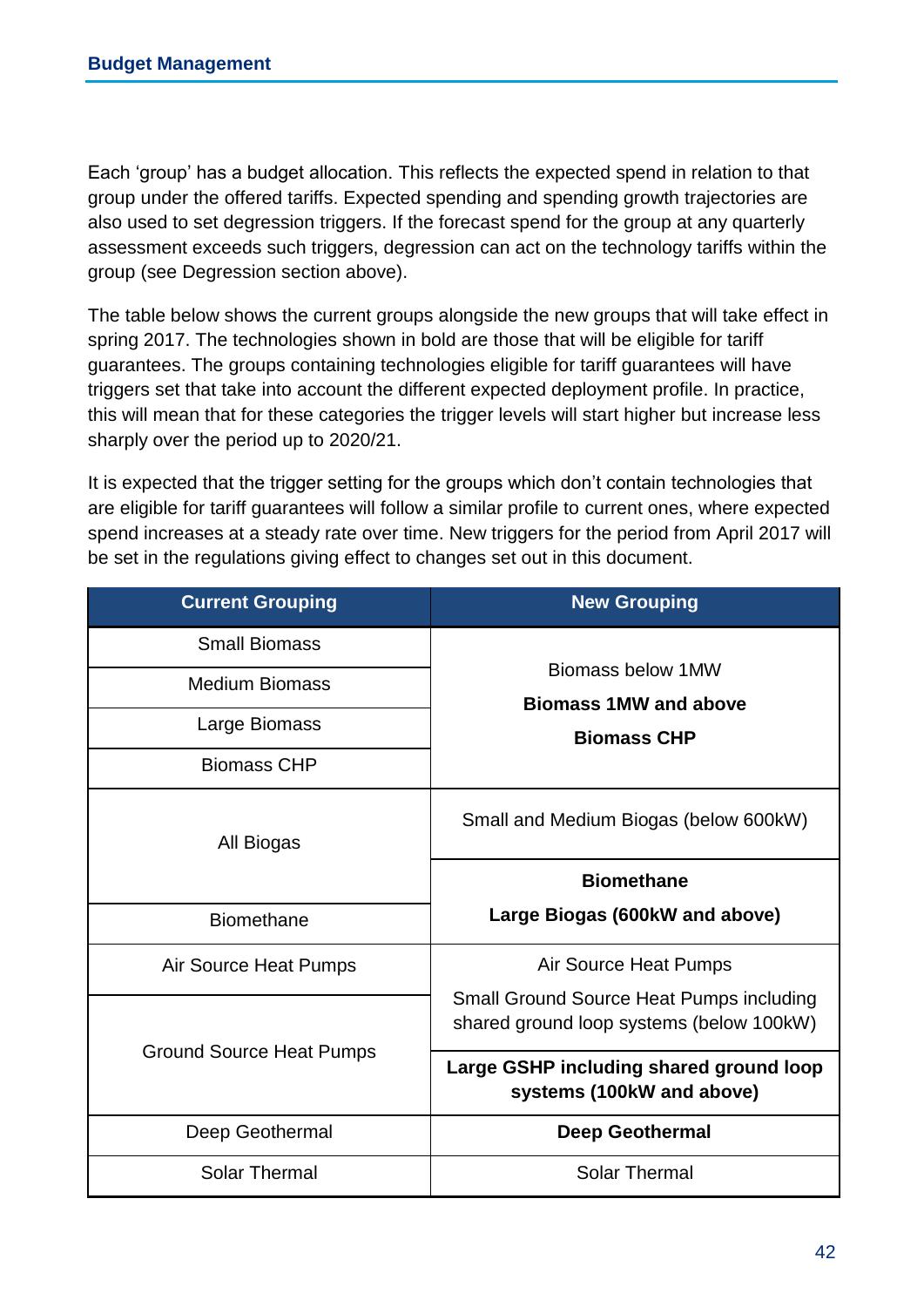# Annex A: Analysis of consultation responses

# **Introduction**

This annex looks in detail at the responses received to the consultation and how these were taken into account as part of the policy making process.

It first summarises some information about the respondents to the consultation. It then outlines the proposals included in the consultation in relation to each policy area about which the consultation asked questions, summarises the responses received from respondents with regard to each question and outlines the Government's consideration of these responses and final decision.

# Consultation Respondents

There were a total of 370 responses during the formal period of the consultation (3 March to 27 April 2016). These were from a range of respondents including private individuals, consumers, installer companies, supply chain companies, industry and trade bodies, public bodies and academic institutions. The vast majority (90 out of 119 who answered this question) stated their interest was in the scheme as it applied across Great Britain, with only a minority indicating their interest was in the operation of the scheme in one country or another (20 for England, 6 for Scotland and 3 for Wales).

Not all respondents answered all the questions and indeed a large portion of respondents answered only those questions relating to solar thermal (questions 25 and 45).

Responses to each of the questions are considered below.

# Question 1: Degression and Trigger Setting

## **Consultation proposal**

In the consultation, the Government recognised that the design of degression mechanisms in both schemes can result in significant reductions in tariffs over a short space of time before the market has had chance to recalibrate.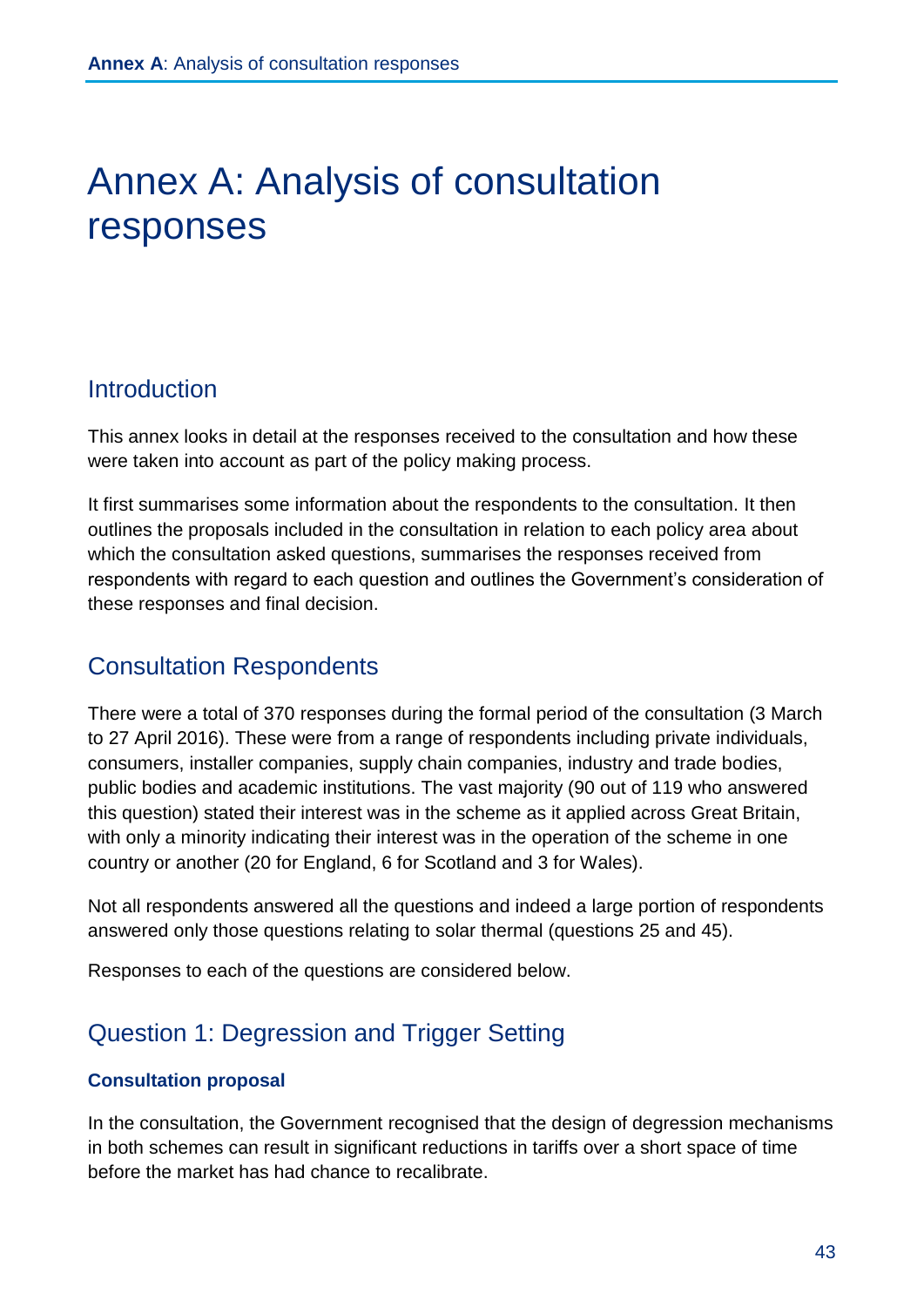The consultation outlined the Government's intention to review whether tariff reductions under the current rules are proportionate to the need to control deployment, keep spend within budget and secure value for money to the taxpayer.

#### Non-Domestic scheme triggers

Degressions in the Non-Domestic scheme can only occur if the estimated committed spend on all deployment to date is above 50% of the overall scheme trigger set for each quarter. The consultation proposed this trigger be retained and be based on overall estimated committed spend on the scheme to date (due to the maturity of the scheme, this effectively means that degressions will occur for any technology deploying above its new triggers).

The overall scheme trigger also serves to give an additional 5% degression to any technology performing above its expected expenditure when the overall estimated committed spend is over 100% of expectations: this is to provide additional control of overall budget. The consultation proposed this requirement be retained to ensure effective cost control.

#### Approach to setting tariff triggers

The consultation sought views on the proposal to maintain budget allocations to each of the technology groups (biomass, heat pumps, biogas and deep geothermal) in the same proportion as at present.

The consultation also sought views on having a single Non-Domestic biomass trigger, to reflect the structural changes proposed to the tariff set out in Chapter 8 of the consultation. The consultation also outlined the Government's proposal that biomass-CHP should be included within this trigger to allow maximum flexibility for all biomass technologies under the Non-Domestic scheme to grow according to market needs; a point on which the consultation also sought views.

## Scaling of the tariff triggers

The consultation sought views on whether tariff triggers should be scaled above levels of expected deployment to allow flexibility across the technologies to allow them to deploy at a higher level than expectations where others deploy below.

## Interaction with tariff guarantees

The consultation proposed that when a tariff guarantee is granted, this would represent a new spending commitment from that point and to count the estimated expenditure towards degression decisions from the point the tariff guarantee is granted. To avoid this leading to premature degressions, the triggers themselves would be set based on when commitments are expected to be made (i.e. when tariff guarantees are awarded) rather than when expenditure will take place (after commissioning).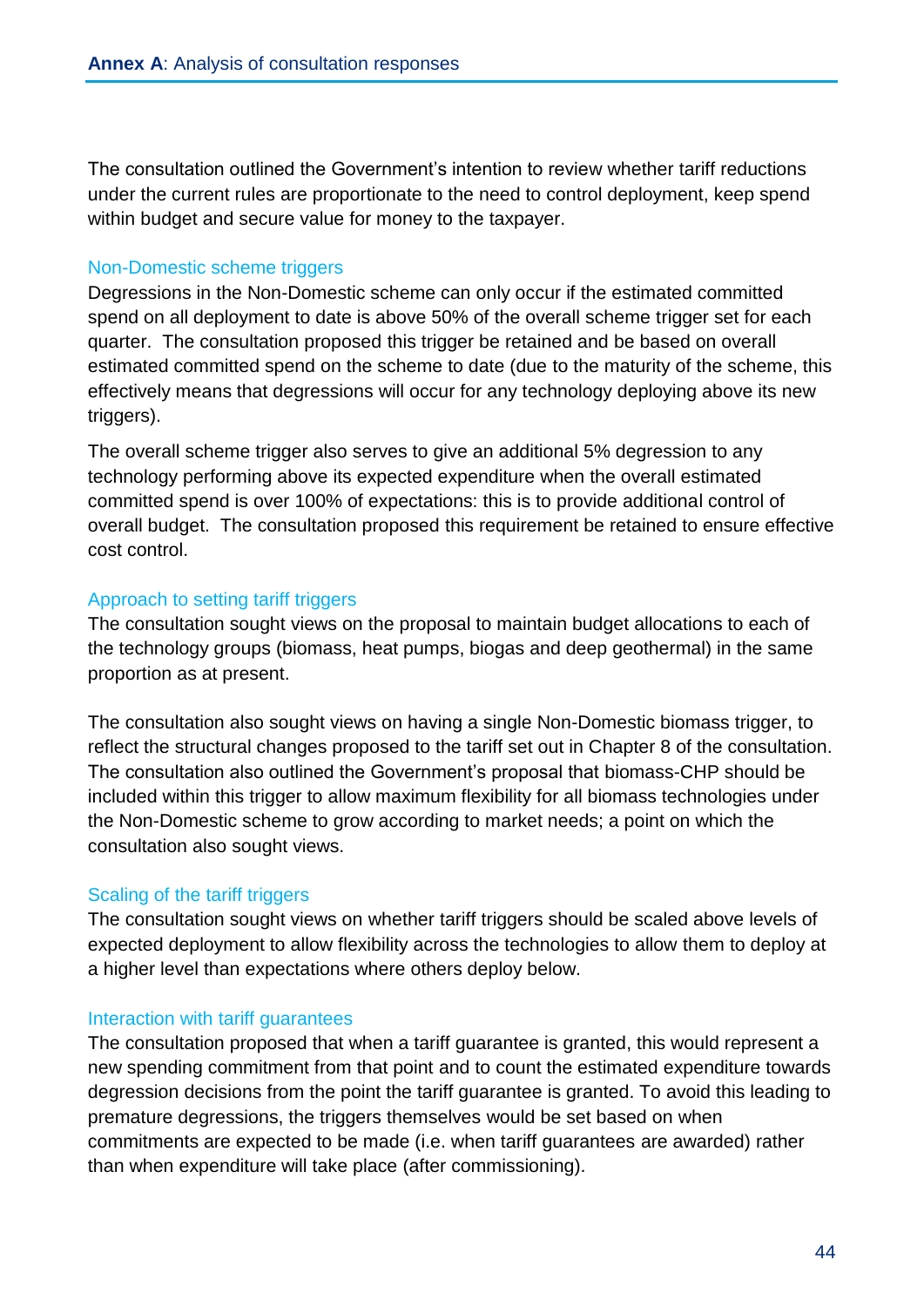#### **Consultation Question**

1. **Do you agree with the proposed policy approach for degression and trigger** setting? Yes / No. Please provide evidence to support your answer.

#### **Summary of responses**

There were 135 responses to this question. Of these responses, 61 respondents (45%) agreed with the proposed approach for degression and trigger setting, while 71 (53%) disagreed, while a further 3 respondents did not agree or disagree.

There was widespread recognition that degression has delivered its headline objective to reduce overspend of the RHI budget and that such measures are necessary. However, many respondents felt that it created too much uncertainty for projects with long lead times and hit successfully deploying markets too hard. Some respondents felt that this uncertainty could be reduced by the introduction of tariff guarantees to the Non-Domestic scheme, proposals for which were set out in Chapter 11 of the consultation.

#### Non-Domestic scheme trigger

Responses here included the proposal to wait until deployment reaches 100% of the scheme trigger (rather than 50%) before introducing degression. Another common theme of responses was that the existing degression mechanism has led to too many tariff reductions on technologies that are no longer growing, while their estimated spend exceeding their individual technology trigger leaves them open to repeated degressions.

#### Approach to setting tariff triggers

The proposal to maintain the current budget allocation across technology groups did not result in any strong objections. There was a mixture of responses in favour of, and against, the proposal to combine the four separate triggers for Non-Domestic biomass (small, medium, large biomass boilers and biomass-CHP) into a single biomass trigger. Some felt that it was appropriate to do so in order to offer greater protection for the smaller-scale biomass that has been most heavily affected by degression to date, but others felt that, because biomass-CHP can often be power- rather than heat-led, the CHP trigger should be kept separate from the other biomass triggers. Another reason given for not supporting this approach was that high deployment of one biomass band (e.g. small biomass) could lead to degression across all biomass bands rather than just the band with high deployment.

#### Scaling of the tariff triggers

There were a number of responses in favour of reducing the percentages by which degressions reduce tariffs, as respondents felt that this would lessen the impact of degressions and give the market more time to adjust to the reduced tariffs. However,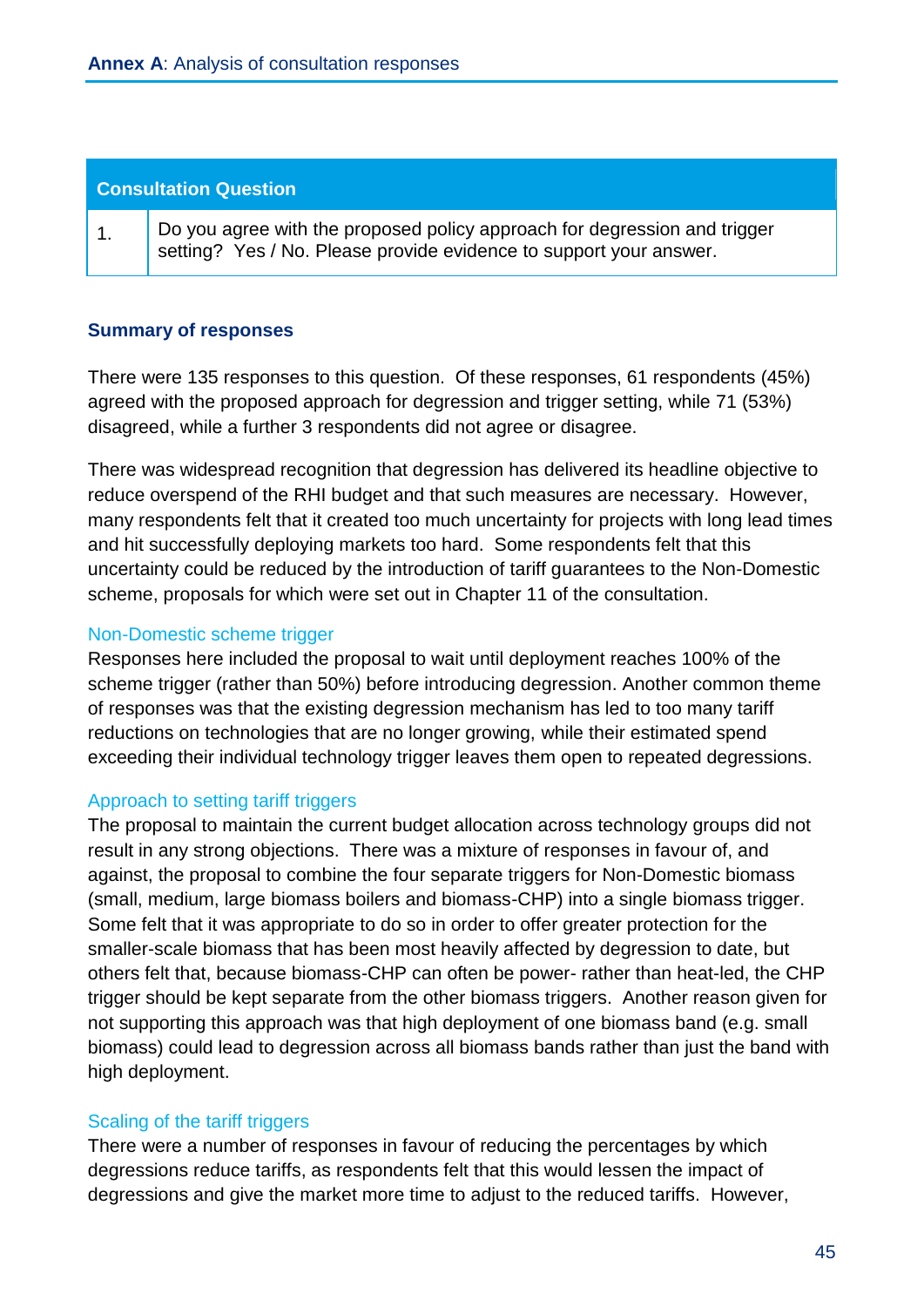there were also responses that indicated that the current degression levels are performing adequately.

There were a number of responses in favour of reversing degressions already applied, particularly to the Domestic and small Non-Domestic biomass tariffs, as it was felt that the scale of degressions applied to these technologies to date had led to a boom and bust effect, which was having a destabilising impact on investment.

Chapter 5 sets out the Government's approach to degression following reforms.

#### Interaction with tariff guarantees

There was support for tariff guarantees counting towards committed expenditure for degression triggers, although some respondents felt that tariff guarantees should only be counted at the point of commissioning of the plant, rather than at the point at which the guarantee was granted.

## **Government consideration and decision**

#### Non-Domestic Degression

The Government recognises concerns raised that the impact of degression can sometimes be unnecessarily high. This is particularly relevant where the existing degression mechanism has led to tariffs continuing to be reduced even where there has been little or no growth in deployment of a technology. The Government appreciates that the imposition of a 5% tariff reduction for all technologies based on overall Non-Domestic scheme spend has led to degressions being applied to technologies that are not experiencing significant growth and have not exceeded their individual technology triggers, though have exceeded their anticipated expenditure.

In order to prevent degressions occurring when there is limited growth, the Government will introduce a growth test every quarter after a degression has occurred, so that further degressions will only be applied to that technology if its growth is more than 50% of the anticipated growth in expenditure. This is a change to the current rules where if there has been no degression the previous quarter, but estimated spend remains above the technology trigger, there could be a degression even if growth is limited, because there is no growth test in the absence of a degression in the previous quarter.

The reforms will also amend the rules such that the extra 5% scheme-wide degression is only applied to technologies that would already have a technology degression applied. This avoids a 5% degression being applied to technologies whose forecast spend is below the technology trigger and to those technologies which are not experiencing significant growth (under 50% of the anticipated growth). This will help support the aim of building sustainable supply chains.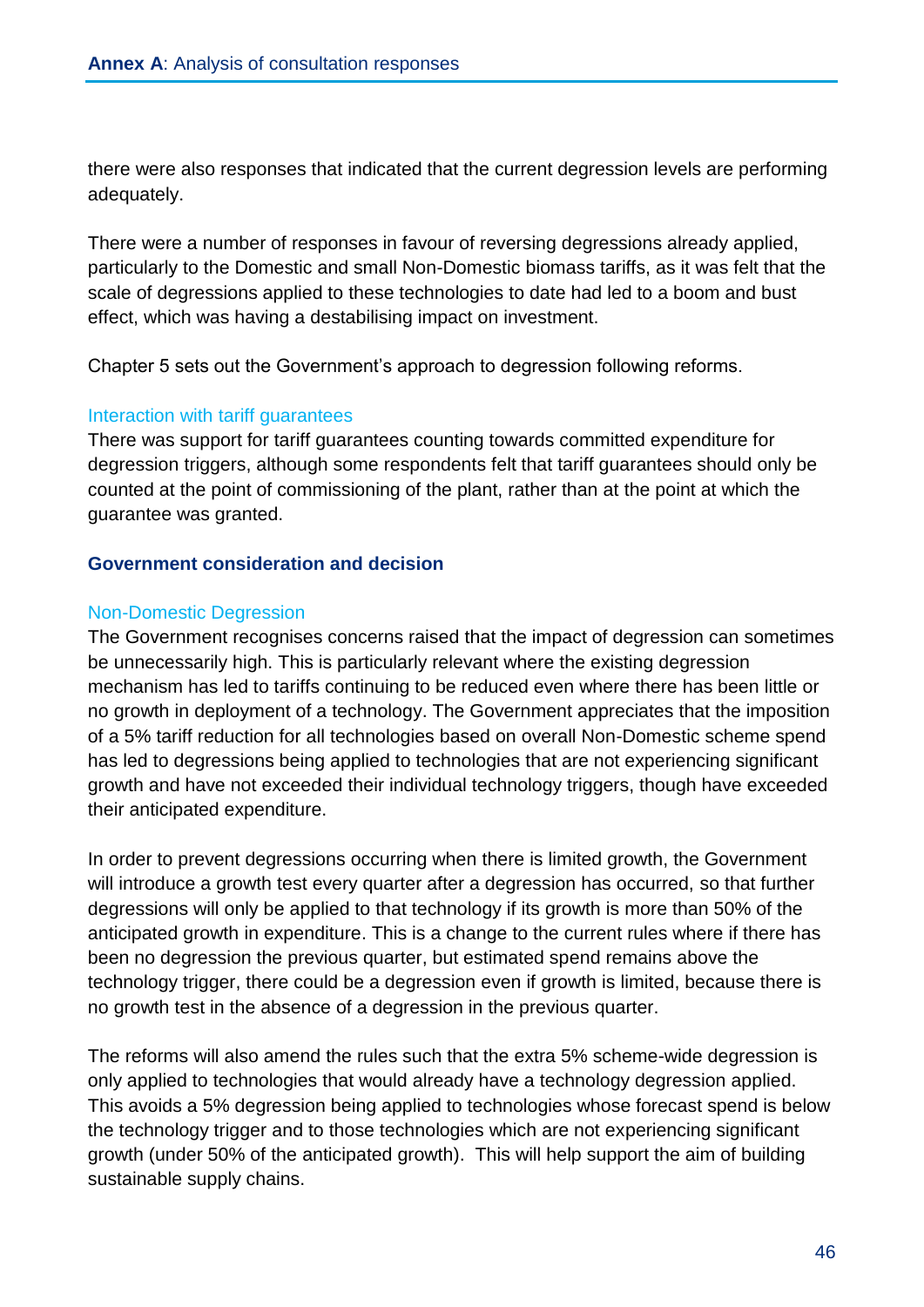However, experience shows that degression can sometimes take effect too slowly in the Non-Domestic RHI, with little evidence that the first 5% degression has any significant impact on deployment, and as such the reforms will increase this initial degression to 10%. Although this is a higher tariff reduction, the changes explained in preceding paragraphs will provide industry with certainty that there won't be further degressions if growth is low. Ensuring degression has an impact when needed reduces the risk that the scheme needs to be closed due to the risk of breaching the budget cap.

The reforms will also remove the 50% scheme-wide trigger from the Non-Domestic scheme. This means that a technology's tariff may degress at any assessment regardless of the scheme-wide spend. This will help ensure degression has effect when needed, enabling more effective budget control and reducing the risk of scheme closure being required. It will also simplify the degression part of the regulations.

## Domestic Degression

For the Domestic scheme, acknowledging similar feedback to the Non-Domestic scheme that degression can hit too hard sometimes, the reforms will amend the degression rules so that tariff reductions are only applied where the growth of a technology is exceeding its anticipated growth in expenditure, rather than the current approach where degressions can be applied where the technology trigger or 'super' technology trigger has been exceeded but there has been no significant growth in the previous quarter. This will help support the aim of building sustainable supply chains.

## Budget allocation

Regarding the grouping of technologies within degression triggers, the reforms will make no change to technology groups in the Domestic RHI.

For the Non-Domestic RHI the technologies will be grouped taking into account the similarity between the technologies, the tariff structure and eligibility for tariff guarantees. The reforms will group all biomass and biomass-CHP together. The biogas group will be separated out with small and medium biogas being grouped under one trigger, and large biogas being grouped with biomethane. Large GSHPs will be a separate group, and small GSHPs will be grouped with ASHPs. Geothermal will remain in a separate group.

# Tariff Guarantees

Tariff guarantees will be counted towards forecasts of future estimated spend once they are granted following financial close, since this will be committed expenditure from this point. However, the degression triggers set will take account of this different deployment profile. In practice, this will mean that some trigger levels start higher but increase less sharply over the spending review period. This will mitigate some of the concerns raised about tariff guarantees potentially triggering early degressions in their budget groups. This approach should also help address concerns about grouping biomass and biomass CHP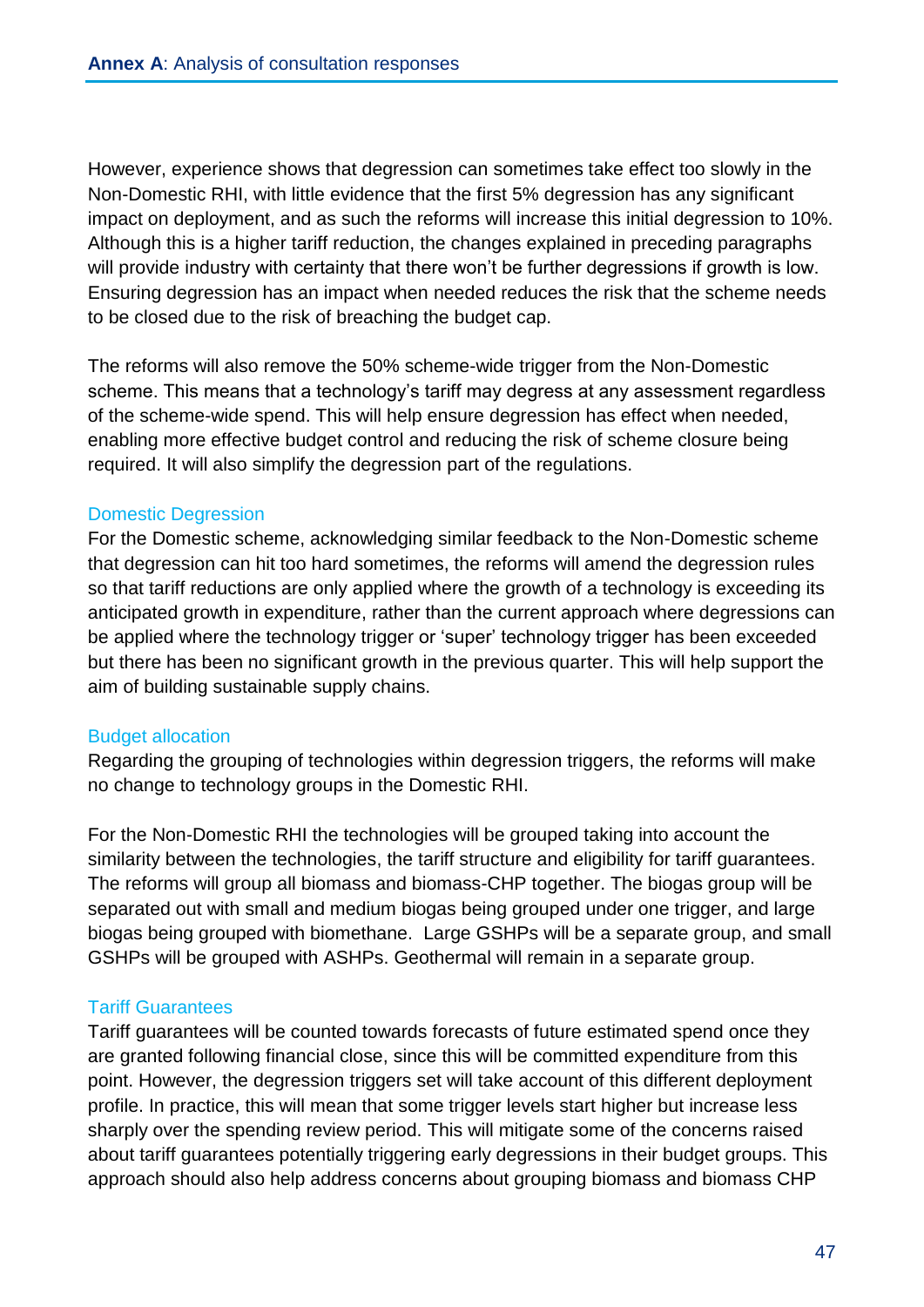together, as degressions will be more sensitive to overall deployment rather than the timing of deployment.

# Questions 2 – 4: The Budget Cap

#### **Consultation proposal**

The Government continues to believe that degression provides the right balance between controlling costs in the RHI scheme while providing industry with transparency over tariff levels. The consultation sought views on ways in which the effectiveness of the degression mechanism can be optimised. However, the Government believes a budget cap with the ability to stop all new deployment is a necessary backstop.

The budget cap policy has been in place since April 2016. However, the consultation sought views on the design of the policy and any ways in which certainty for industry could be improved while maintaining the Government's control over the budget and minimising the risk of premature closure of the scheme.

| <b>Consultation Questions</b> |                                                                                                                                                                                                                                                                                                                                                                                                                                                                                                                                                                                                  |
|-------------------------------|--------------------------------------------------------------------------------------------------------------------------------------------------------------------------------------------------------------------------------------------------------------------------------------------------------------------------------------------------------------------------------------------------------------------------------------------------------------------------------------------------------------------------------------------------------------------------------------------------|
| 2.                            | A budget cap introducing the ability to close the scheme to new deployment is<br>necessary to ensure we can protect the budget. Do you agree that:                                                                                                                                                                                                                                                                                                                                                                                                                                               |
|                               | a) The budget cap should be kept as a final backstop with minimal notice<br>periods for the implementation of closure? Yes / No. Please expand.<br>b) The budget cap should only be deemed likely to be hit, and closure only be<br>deployed when we assess that it is likely RHI commitments from plants<br>commissioned or plants in the immediate pipeline on the verge of<br>commissioning would consume available budgets? Yes / No. Please<br>expand.<br>c) That a 21 day notice period will allow only those plants on the verge of<br>commissioning to proceed? Yes / No. Please expand. |

#### **Summary of responses**

#### Question 2a)

There were 133 responses to this question. Of these responses, 55 respondents (41%) agreed that the budget cap should be kept as a final backstop with minimal notice periods for the implementation of closure, while 72 (54%) disagreed, and 6 neither agreed nor disagreed.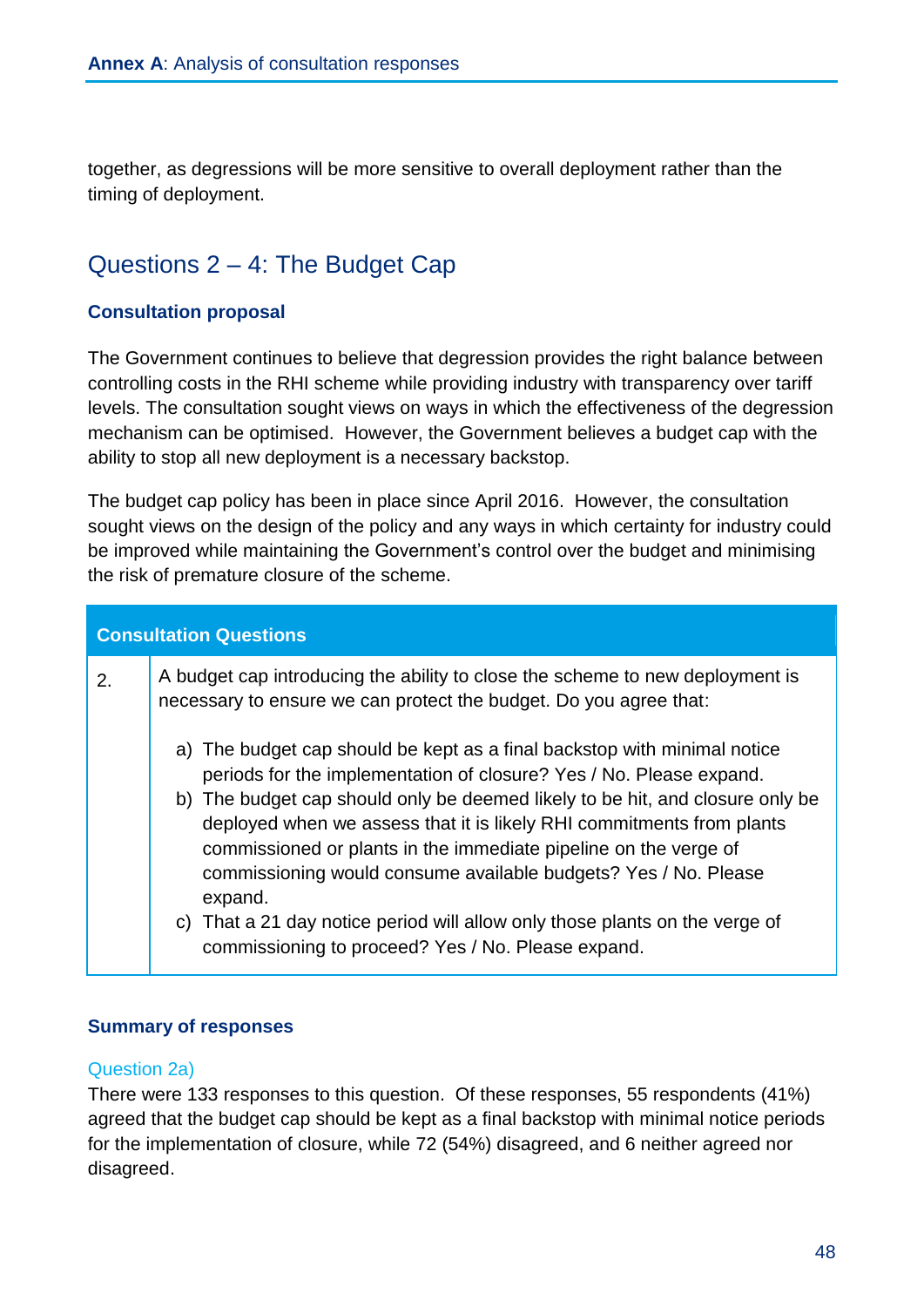#### Question 2b)

There were 115 responses to this question. Of these responses, 71 respondents (62%) agreed that the budget cap should only be deemed likely to be hit, and closure only be deployed, when the Government assesses that it is likely RHI commitments from plants commissioned or plants in the immediate pipeline on the verge of commissioning would consume available budgets, while 37 (32%) disagreed, and 7 neither agreed nor diagreed.

#### Question 2c)

There were 111 responses to this question. Of these responses, 60 respondents (54%) agreed that a 21 day notice period will allow only those plants on the verge of commissioning to proceed, while 47 (42%) disagreed, and 4 neither agreed nor disagreed.

#### The budget cap mechanism

There was clear recognition from respondents of the necessity of controlling the RHI budget, but, as recognised in the consultation, such measures will necessarily lead to reduced certainty for investors. Some respondents felt that the existing degression mechanism gave enough protection to the scheme budget and that the budget cap was therefore unnecessary, but more respondents accepted the need for its introduction, subject to the introduction of the proposed tariff guarantees, as discussed in Chapter 11 of the consultation.

### Hitting the budget cap

Some respondents agreed that it was preferable for the budget cap calculation methodology not to be set out in regulations, as this would allow more accurate and up to date assessment to take place, thereby reducing the risk of premature scheme closure. However, there were others who felt that not having the methodology set out – unlike for degression – added further uncertainty as industry would not be clear on the exact methods used by Government to determine if the cap needed to be implemented. It was agreed broadly that the publication of monthly updates of progress towards the budget will help to mitigate some of this uncertainty and these publications were welcomed.

#### Assessment and announcement detail

Excepting those respondents who felt it would be preferable to have the assessment methodology laid out in regulations, there was broad agreement that up to date market intelligence and pipeline data should be used to assess whether the budget cap is likely to be hit. Several respondents requested further clarification of what was meant by 'pipeline' and asked at what points of completion installations would be included in such an assessment.

Many respondents felt that a longer notice period than 21 days would be preferable from the perspective of enabling more commissioning to be completed, and that deployment of larger plant in particular could be affected by the short notice period.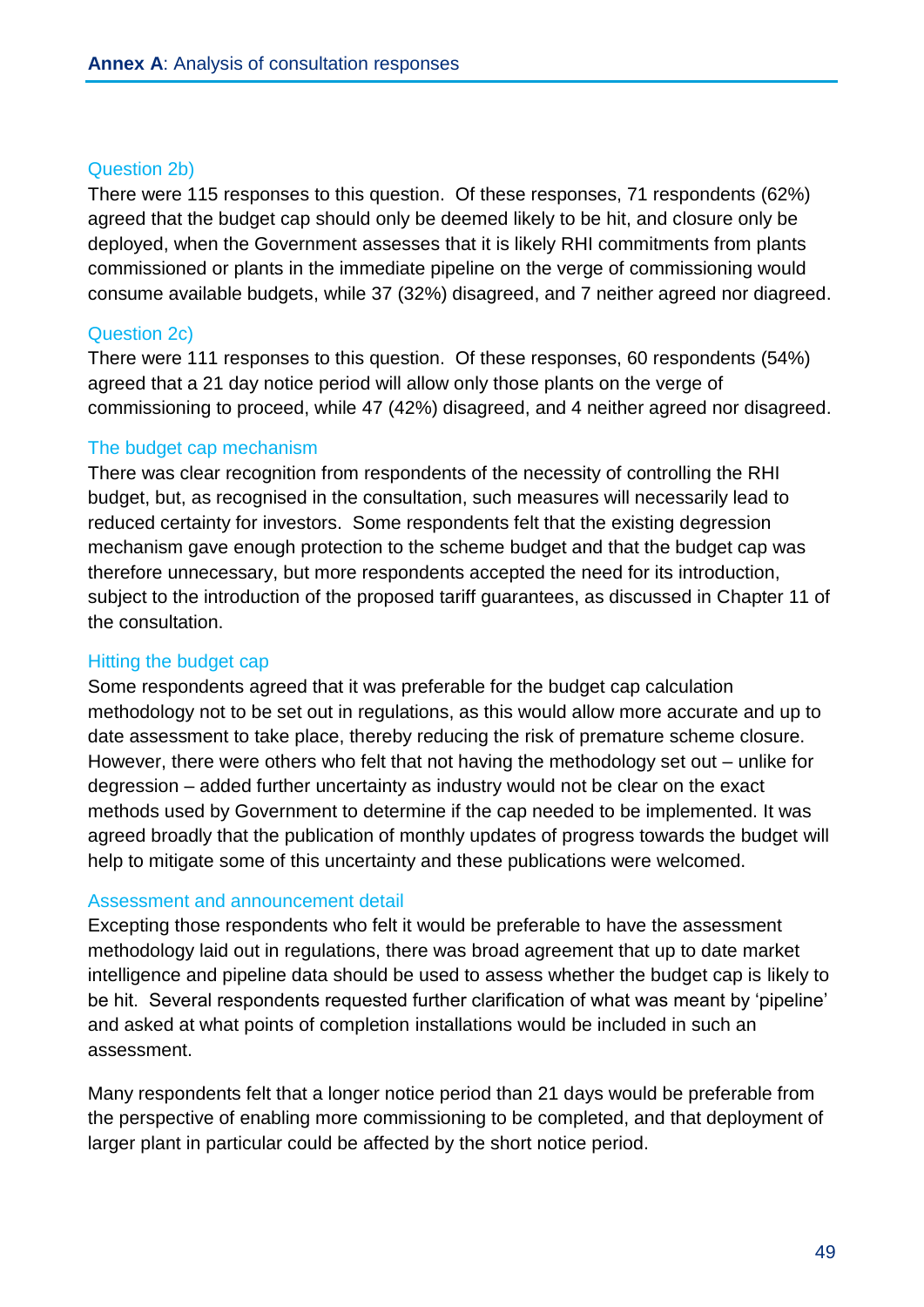#### Closure detail

Despite the broad-ranging desire from most respondents to have a longer notice period should the budget cap be implemented, there was agreement that a 21 day period would meet its aims of allowing only those plants on the verge of commissioning to proceed. The responses to question 2c) more accurately reflect this industry-wide wish for a longer notice period to allow more plants to commission, rather than disagreement that the 21 day notice period be an appropriate timeline to reduce risk to overspend.

## Re-opening

Some respondents expressed concern that, were the budget cap to be triggered and the scheme to close, there wouldn't necessarily be an automatic re-opening the following financial year. Again, it was noted that this additional uncertainty would not help investor confidence.

| <b>Consultation Questions</b> |                                                                                                                                                                                                                                                                                                                                                                                           |  |
|-------------------------------|-------------------------------------------------------------------------------------------------------------------------------------------------------------------------------------------------------------------------------------------------------------------------------------------------------------------------------------------------------------------------------------------|--|
|                               | a) Do you agree with the proposal from 2017/18 onwards for discretion to close<br>the Non-Domestic scheme only, noting that this would mean that the<br>scheme could be closed before it was assessed that 100% of overall budget<br>was committed? Yes / No. Please expand.<br>b) Do you have any suggestions as to how best to manage any additional<br>uncertainty from this proposal? |  |

## **Summary of responses**

## Question 3a)

There were 118 responses to this question. Of these responses, 33 respondents (28%) agreed that from 2017/18 onwards there should be discretion to close the Non-Domestic scheme only, while 82 (69%) disagreed, and 3 neither agreed nor disagreed.

Many respondents noted that installations on the Non-Domestic scheme – due to their scale – make more of a contribution to the Government's carbon reduction targets in the most cost-effective way and that the Non-Domestic RHI should, therefore, be given priority over the Domestic scheme. It was also noted that financial investors tend to be more involved in the Non-Domestic scheme and that this approach would deter them from further investment, with associated negative effects on the supply chain. Most respondents felt that the budget cap should apply to both schemes as a whole.

## Question 3b)

There were 94 responses to this question. The most common suggestion was that the budget cap policy should not be implemented, but many respondents declared that it would be helpful to find a way to protect larger projects from the cap, based on criteria such as committed spend on the project. Protection from the cap for those installations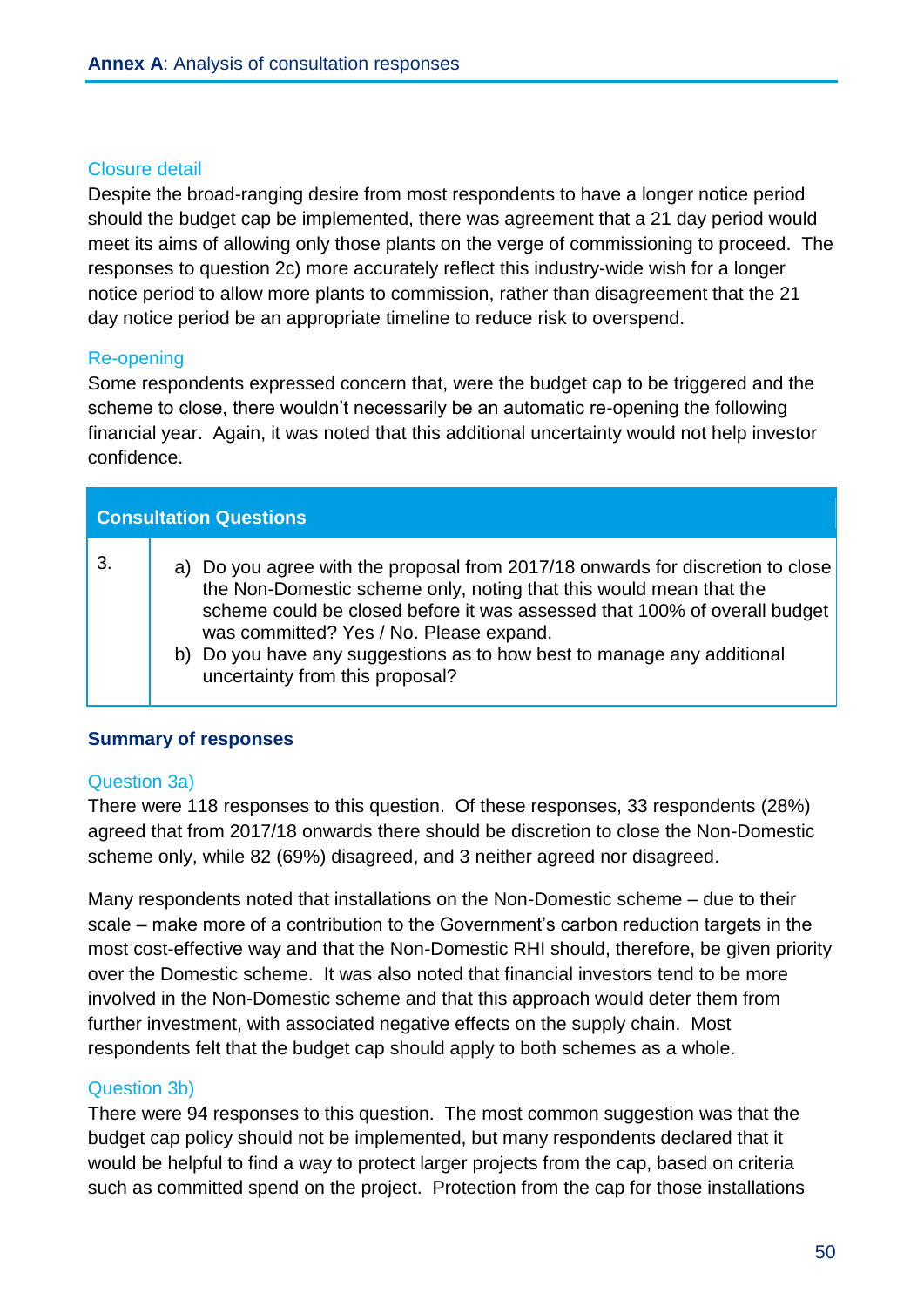that have been granted a tariff guarantee was again suggested, alongside other suggestions such as operating a queuing system for scheme re-opening and having separate budgets for the Domestic and Non-Domestic RHI schemes.

The reallocation of budget from underperforming technologies to the more popular technologies was also a recurring suggestion, with many respondents also reiterating their wishes from earlier questions for proactive and transparent reporting on the likelihood of the budget cap being hit.

| <b>Consultation Questions</b> |                                                                                                                                                                        |
|-------------------------------|------------------------------------------------------------------------------------------------------------------------------------------------------------------------|
| -4.                           | a) Are there any other features of the budget cap policy that could be<br>improved?<br>b) Do you have any suggestions of how these improvements could be<br>delivered? |

## **Summary of responses**

#### Question 4a)

There were 81 responses to this question. Suggestions here included splitting the overall budget between technologies, with each of those technologies having its own individual budget cap, so that deployment of individual technologies could be stopped without closing the whole scheme. There were more comments supporting the Government's proposal that plant that have been granted a tariff guarantee should be protected from the budget cap, but there were also concerns that the tariff guarantees could lead to premature scheme closure where some of the installations granted the guarantees may not go ahead to commissioning.

Several respondents also suggested that any unspent budget should be carried over into the following financial year, while there were also proposals that the overall budget should be split between the Domestic and Non-Domestic schemes, rather than by technology as others have suggested.

#### Question 4b)

There were 38 responses to this question. The most common response was the reiteration of the desire to have the calculation methodology published alongside regular updates on committed spend.

#### **Government consideration and decision**

The Government introduced the budget cap policy in April 2016 with the intention of retaining the flexibility to close the RHI to applications for plants commissioned (or producers commencing biomethane injection) after scheme closure when there was a risk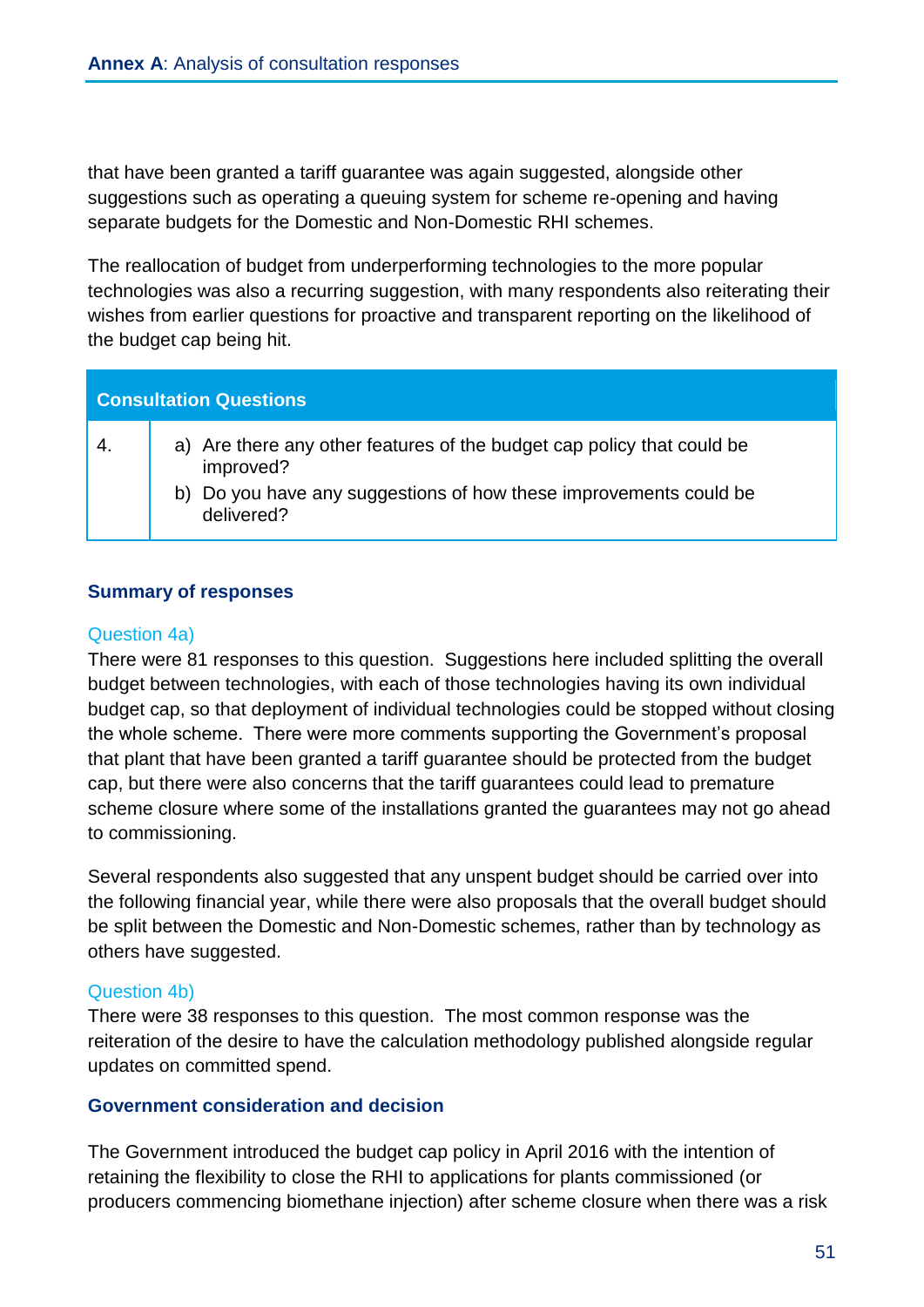that the overall RHI budget would be breached. It was decided not to introduce a fixed calculation methodology into regulations, but instead to leave scheme closure up to Ministerial discretion based on the latest data, market intelligence and modelling. Any decision to close the scheme would apply equally to both the Domestic and Non-Domestic RHI, with no discretion to close one scheme but not the other.

Following analysis of consultation responses, the reforms will maintain the policy as introduced. While a small majority disagreed with the introduction of the budget cap, it was not clear that there were any viable alternatives to ensure appropriate control of the budget is achieved. There were some requests by respondents for a calculation methodology to be published. However, the Government considers that having a fixed calculation methodology wouldn't be appropriate as it wouldn't be possible to take into account market intelligence and modelling development, reducing confidence in the forecasts.

The budget cap will apply to both the Domestic and Non-Domestic schemes, so if closure is required, both schemes would close at the same time. The Government recognises that the uncertainty created by the potential of only closing the Non-Domestic scheme could negatively impact investment decisions for non-domestic installations, as raised by some respondents. The majority of respondents agreed with this approach. Closure regulations will be laid in Parliament with the aim of providing 21 days' notice of closure. This should allow those on the verge of commissioning (or commencing biomethane injection) to complete – though this period may be shorter in extreme circumstances if this is required to protect the budget. While the Government acknowledges the views of some respondents who would prefer to have a longer period to commission (or commence biomethane injection), the Government believes this would provide inadequate protection to the budget. Any plant commissioned, or biomethane plant commencing injection, after scheme closure will not be eligible for accreditation or registration while the scheme remains closed.

The Government recognises the need for owners of plant that receive tariff guarantees to have certainty that they will be able to commission, as some respondents highlighted. As such, plant that have received tariff guarantees will be protected from scheme closure. This will allow them to commission or commence injection in line with their tariff guarantee agreement and be eligible for accreditation or registration even if the scheme has closed.

The Government is considering feedback from respondents regarding options for reopening the scheme following a potential closure, as well as the time allowed to make an application for a plant which has commissioned or commenced biomethane injection before the scheme closure date. The process will be announced by spring 2017, or alongside scheme closure in the event that this occurs earlier.

The Government has taken into account the importance of protecting plants with tariff guarantees from scheme closure. However, the risk of tariff guarantee commitments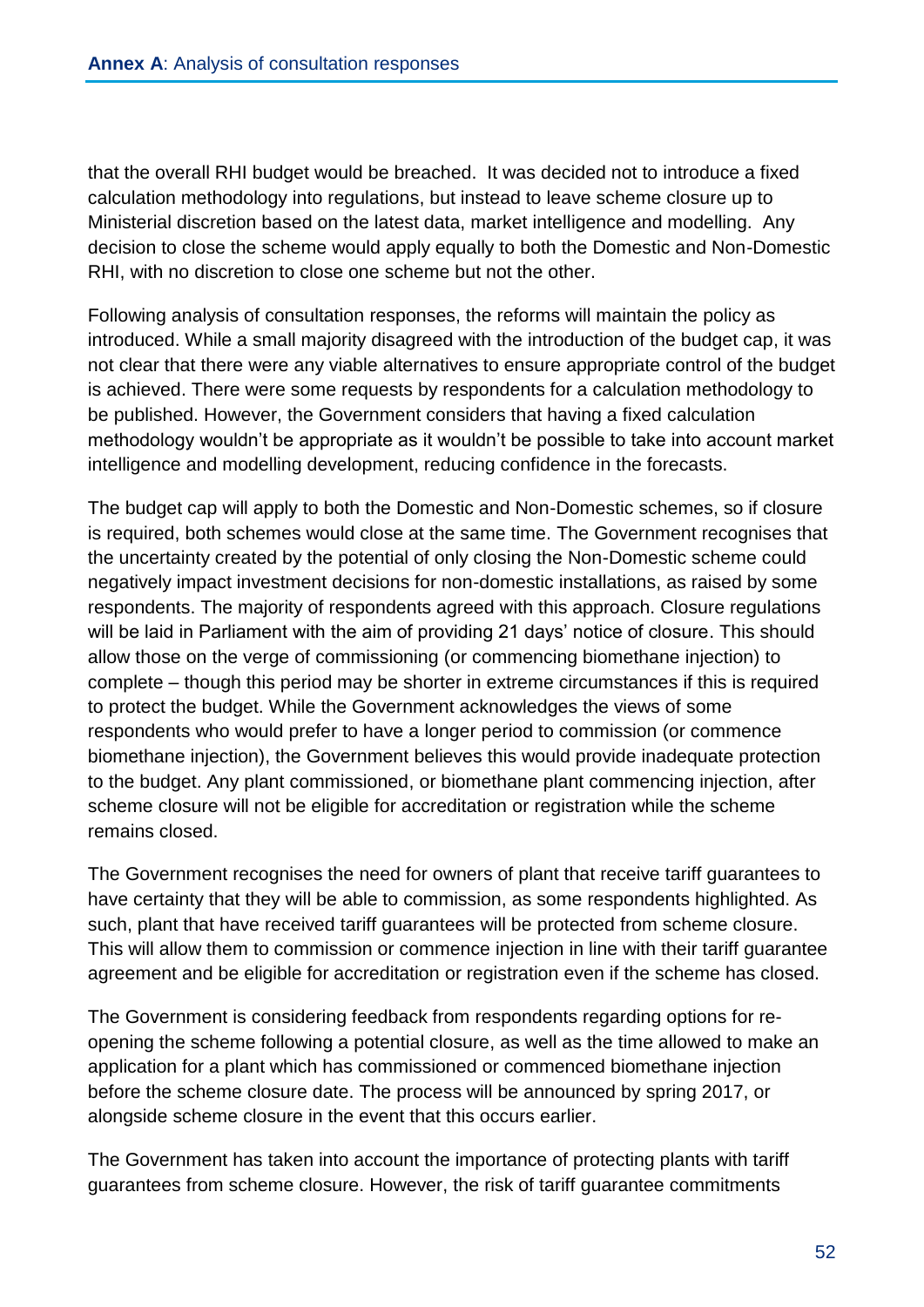growing much more than expected and risking closure of the whole scheme, as highlighted by some respondents, must also be taken into account. Failure to do so would particularly disadvantage technologies not eligible for tariff guarantees, including the entire Domestic RHI.

The Government will therefore allow for the closure of the tariff guarantee process if takeup of tariff guarantees is risking the early closure of the scheme, disadvantaging technologies not eligible for tariff guarantees. This means that the scheme will be able to remain open to new applications for longer and will help to mitigate some of the concerns raised that tariff guarantees could lead to early scheme closure.

In contrast to the budget cap mechanism, there will not be a fixed threshold for the maximum level of estimated spend on tariff guarantees that would trigger the decision to close tariff guarantees. It is important the Government retains flexibility to make a judgement on this, taking into account the profile of tariff guarantee commitments and deployment on the rest of the scheme. For example, if deployment across non-tariff guarantee applications is lower than expected, more headroom can be given to technologies eligible for tariff guarantees. The Government would aim to provide 21 days' notice of closure of tariff guarantees to new applications, as with the scheme closure process.

Estimated spend against tariff guarantees in each financial year (based on estimated commissioning date) will also be included as a separate line item on the monthly public statement of commitments towards the overall budget cap. This means that the proportion of spend going towards this will be transparent and visible to the public, as requested by respondents to the consultation.

In response to queries about what was meant by 'pipeline' data, this means data provided by Ofgem on the numbers of applications and preliminary applications to the schemes and their associated forecast spending commitments.

In relation to suggestions of how to split the budget to improve the budget cap policy, the Government's position and reasoning is explained in response to question 1.

# Question 5: Inflation Index

## **Consultation proposal**

The consultation noted that tariffs in the RHI scheme to date have been subject to an annual adjustment in line with inflation. The indexation rate used to date has been the Retail Prices Index (RPI) which, while still published by the Office for National Statistics, is no longer classified as a National Statistic. For future installations (those with a tariff start date on or after 1 April 2016) annual tariff adjustments will switch to being based on the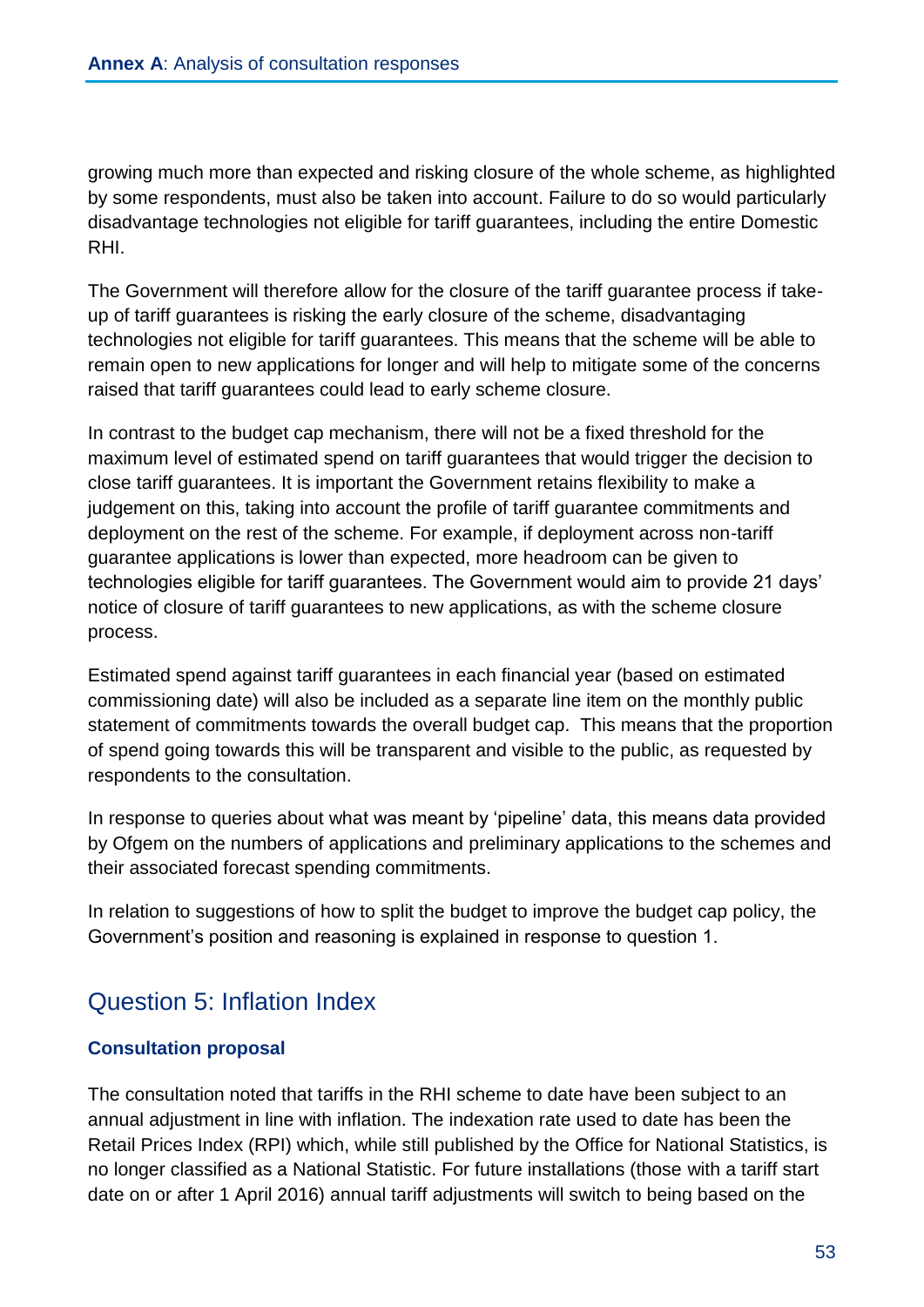Consumer Prices Index (CPI), beginning with the adjustment on 1 April 2017, as this is now the headline inflation rate used across Government. In order to enable the change to CPI to apply to new participants as soon as possible, the change in regulations was made in March 2016. However, tariffs will not be affected until 1 April 2017. The consultation acknowledged that while some stakeholders had arguments in support of RPI, the Government believes CPI to be the more appropriate measure of inflation and indicated that it was intended that this indexation measure would be used in future barring any compelling evidence that RPI should instead be used.

#### **Consultation Question**

 $\mathcal{F}_5$ . Can you provide any compelling evidence as to why RPI would be a more appropriate measure of inflation than CPI for all technologies across the RHI?

#### **Summary of responses**

There were 79 responses to this question. Around 35% of responses provided information to support the use of RPI as a more appropriate measure of inflation than CPI. Many of these were concerned with consistency with other schemes such as the Feed-in Tariff scheme and the fact that RPI includes housing costs. Other respondents noted that RPI provides a better reflection of the cost of servicing loans and of the sort of costs which would be incurred by an anaerobic digestion plant. These were arguments that the Government was previously aware of and noted in the consultation.

The majority of the remaining 65% of respondents said they had no evidence to offer, with some respondents answering that RPI would be more appropriate though without providing any evidence to support this.

#### **Government consideration and decision**

The Government set out its proposal for linking tariff inflation to CPI in the consultation with the aim of aligning with other areas of Government and improving value for money and generating significant long term savings for the taxpayer versus the use of RPI. Although just over a third of respondents were against this proposal, there was no compelling evidence for this change not to be made.

As such, the scheme will continue to use CPI as the inflation index for all applications with a tariff start date on or after 1 April 2016, to be applied from 1 April 2017.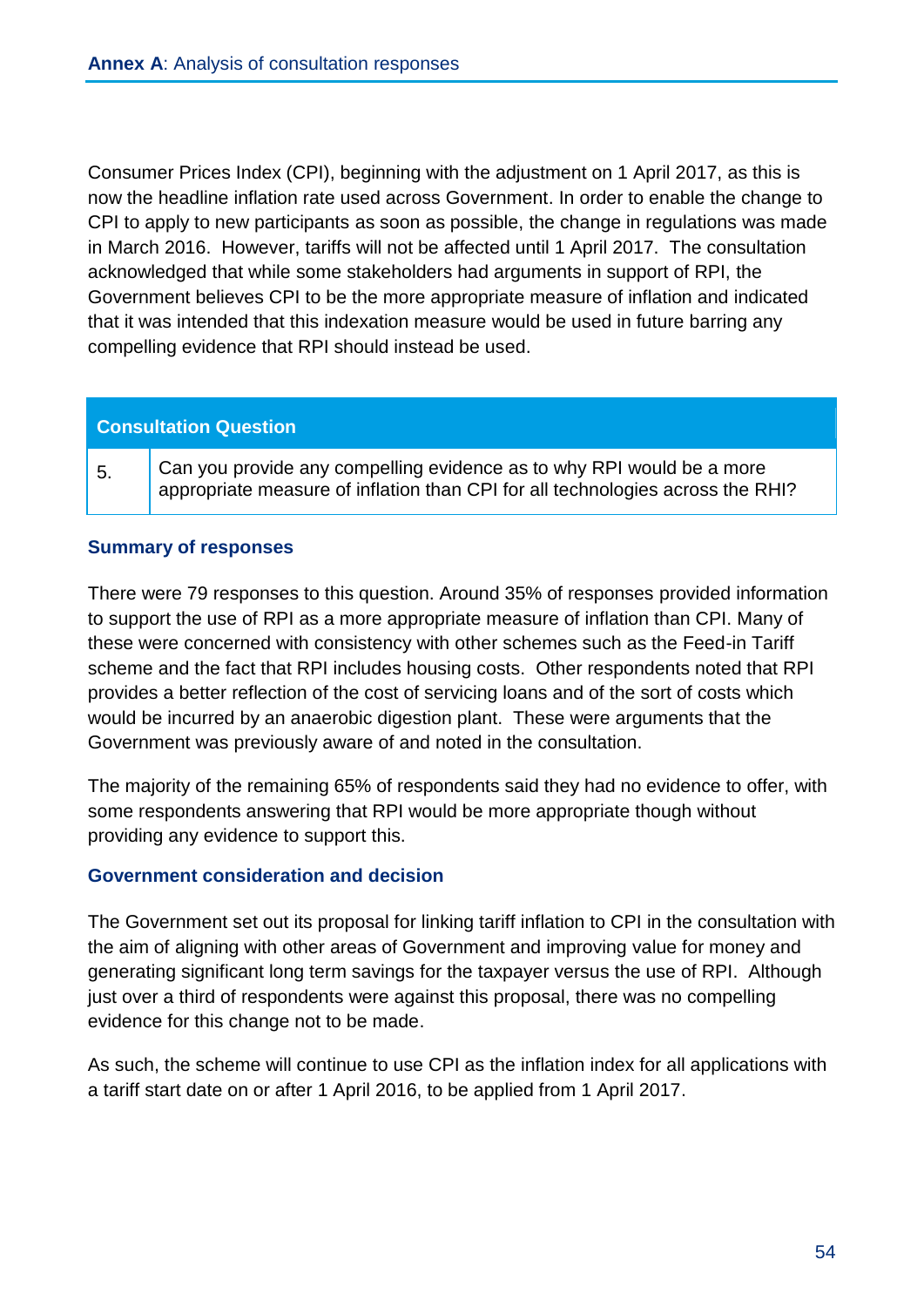# Question 6: Additional Capacity

# **Consultation Proposal**

The consultation proposed to simplify the rules that determine the tariff applicable when capacity is added to an existing installation under the Non-Domestic scheme. The scheme allows for additional capacity to be added to an existing accredited installation or additional biomethane to be injected by a registered biomethane producer. This recognises that additional heating may be required beyond that which can be provided by the existing installation, and/or that more capital may become available for investment.

Where capacity is added to an accredited installation it must meet the scheme rules in force at the time the application is submitted. Under the current rules, Ofgem must determine the combined capacity of the original and additional capacity and assess what impact this has on the tariff levels which both the original and additional plant are entitled to receive (including in accordance with 'banded' tariffs such as those for solid biomass and biogas). This depends on the combined capacity of the system and whether the additional capacity is added within 12 months of the date on which the original plant is commissioned.

The consultation proposed to simplify the scheme rules so that there was no differential treatment based on when additional capacity was added. This change was suggested alongside the proposal to remove tariff bands for non-domestic biomass plant (see questions  $39 - 41$ ).

The consultation proposed that Ofgem would continue to calculate the total capacity of all plant following the addition of capacity. This combined capacity would have been used to determine the tariff for the new plant only. This means that the original plant would have retained its existing tariff when additional capacity was added. The additional capacity would have received the prevailing tariff for the relevant technology tariff banding at the date it is accredited/registered, based on the total combined capacity.

Additional proposals for additional capacity for biogas and biomethane plant are covered under question 29 below.

| <b>Consultation Question</b> |                                                                                                                               |  |
|------------------------------|-------------------------------------------------------------------------------------------------------------------------------|--|
| 6.                           | Do you agree simplifying the rules for additional capacity as proposed will help<br>achieve better value for money? Yes / No. |  |
|                              | Please provide any evidence which demonstrates the possible impacts of making<br>this change.                                 |  |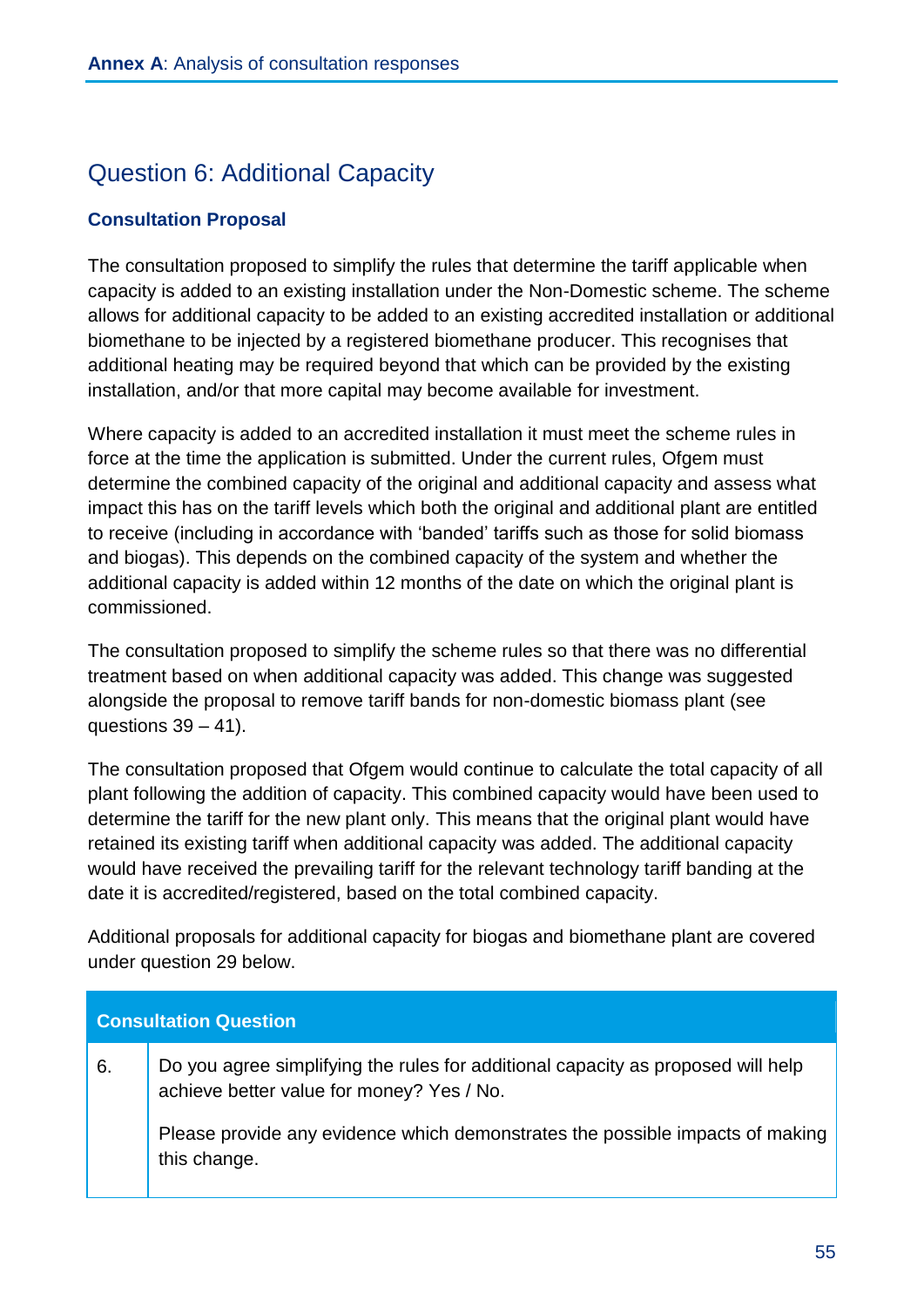Out of 85 respondents that replied to this question, a clear majority, 80%, agreed with simplifying the rules for additional capacity. Out of the respondents that agreed, a small number asserted that simplifying the rules to any Government scheme will bring benefits and reduce the associated administrative burden.

Of those respondents that did not agree with the proposal, some argued the reforms might lead to more participants running old plant excessively rather than installing new plant, which may be more efficient. A few were concerned that this proposed change could lead to fewer existing participants adding capacity to their installations.

There was also a split in terms of technologies; a few people questioned how this proposal would apply to biomethane plant and what tariff additional biomethane would receive. A few respondents argued that a majority of all additional capacity cases remain within the small commercial biomass tariff boundary so there is no impact on the tariff assigned to the original installation.

#### **Government consideration and decision**

Following consultation, the reforms will not amend the current rules governing additional capacity. While the Government believes that amending the rules for non-domestic biomass may deliver some benefits in light of the move to a single biomass tariff for new plant, the reforms must work across all technologies, including for technologies where tariff banding remains in place, such as biogas. The Government believes that simplifying the rules where banding remains in place could create perverse incentives.

Consistent with scheme rules as applied to date, additional capacity for biogas which is accredited, or additional biomethane which is registered, on or after the date that the amended regulations come into force will be required to comply with the new feedstock rules (and any other relevant updated scheme rules). See question 26 – 27.

# Question 7: Eligible Heat Uses

#### **Consultation Proposal**

A key aim of the RHI is to support the transition to low carbon heating, replacing fossil fuel. Where the RHI encourages heat use that may not have been created without the existence of RHI support, fossil fuels are not being displaced and the overall benefit of the support is arguably lessened.

The consultation therefore sought views on whether there were any heat uses currently eligible for support under the scheme which should be made ineligible for support for new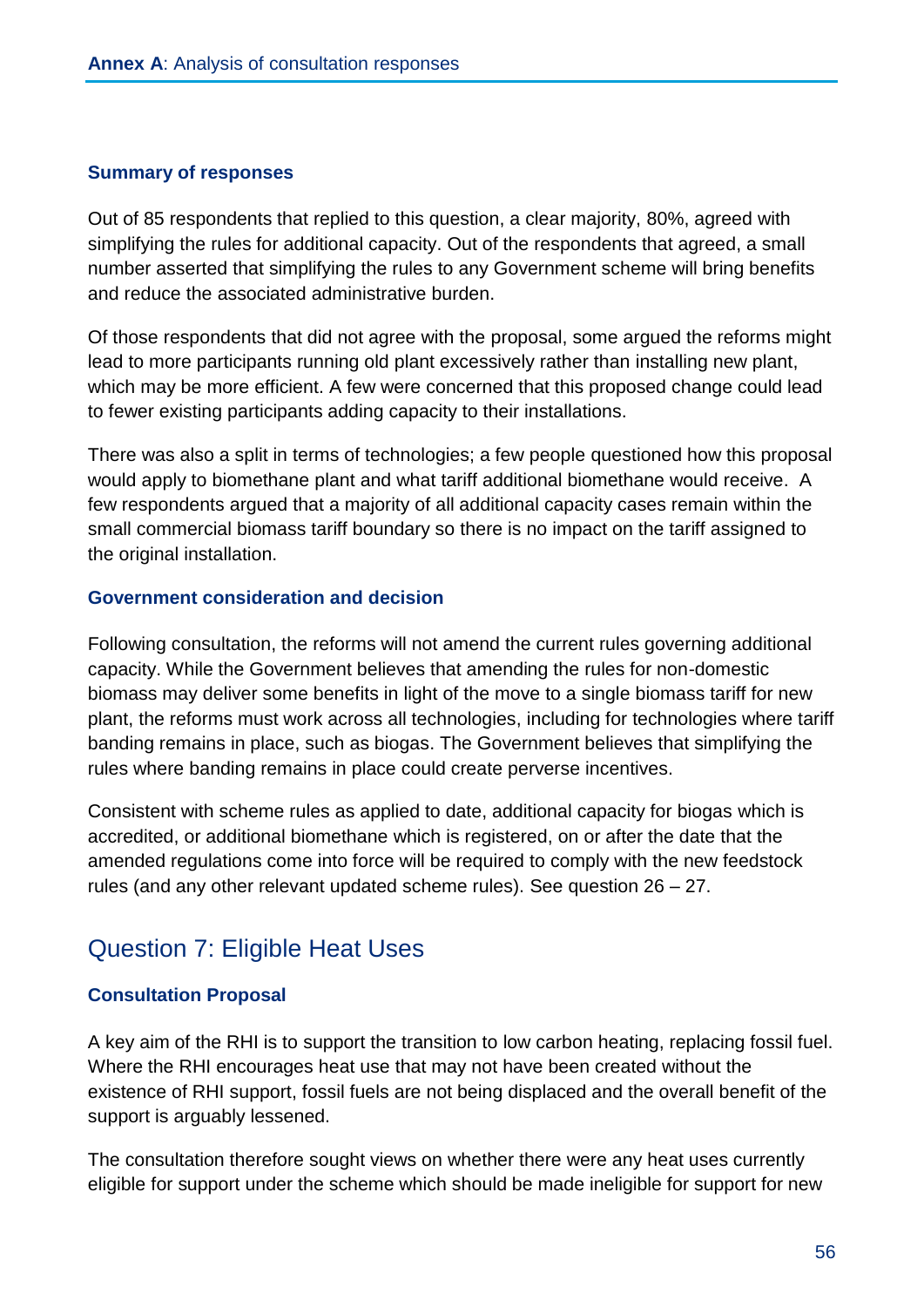participants. This was in addition to the proposal to remove support for digestate drying. See question 31.

| <b>Consultation Question</b> |                                                                                                                                                                                                                                              |
|------------------------------|----------------------------------------------------------------------------------------------------------------------------------------------------------------------------------------------------------------------------------------------|
|                              | a) Are there any potential heat uses which the Government should consider<br>not supporting for new applicants to the scheme? Yes / No.<br>b) If yes, please describe these heat uses and provide any evidence in<br>support of your answer. |

#### **Summary of responses**

There were 87 responses to question 7; fifty-one of these (59%) did not think there were any additional heat uses which should be made ineligible for support.

Of those who did feel that there were additional heat uses which should be made ineligible for support, the overall feeling is that any use that is designed with gaining RHI support as a primary business driver should not be encouraged by the Government. A few of the responses received suggested that the RHI should not support heat use which would not take place in the absence of the RHI and that there should be more stringent checks in place to make sure all heat uses are required to prove that they are an economically justified uses of heat. Some respondents argued that additional checks carried out by Ofgem would prevent companies from using the drying process to make a profit. A number of responses suggested that inefficient drying practices were sometimes being used to maximise RHI payments.

Some respondents noted specific practices that should be ineligible for support, such as circular uses of heat and fuel whereby heat is used to dry wood fuels to be re-used in the same systems, to produce more heat for further fuel drying. In such a case, the Government agrees the heat use is clearly not supporting any transition away from conventional heating systems.

#### **Government consideration and decision**

The Government has considered all responses received and has been engaging with industry and stakeholders in the last few months.

A number of respondents to the consultation specifically mentioned that woodchip or wood fuel drying should be made ineligible for RHI support. There is some suggestion that wood is being dried purely to receive RHI support and used in a circular process.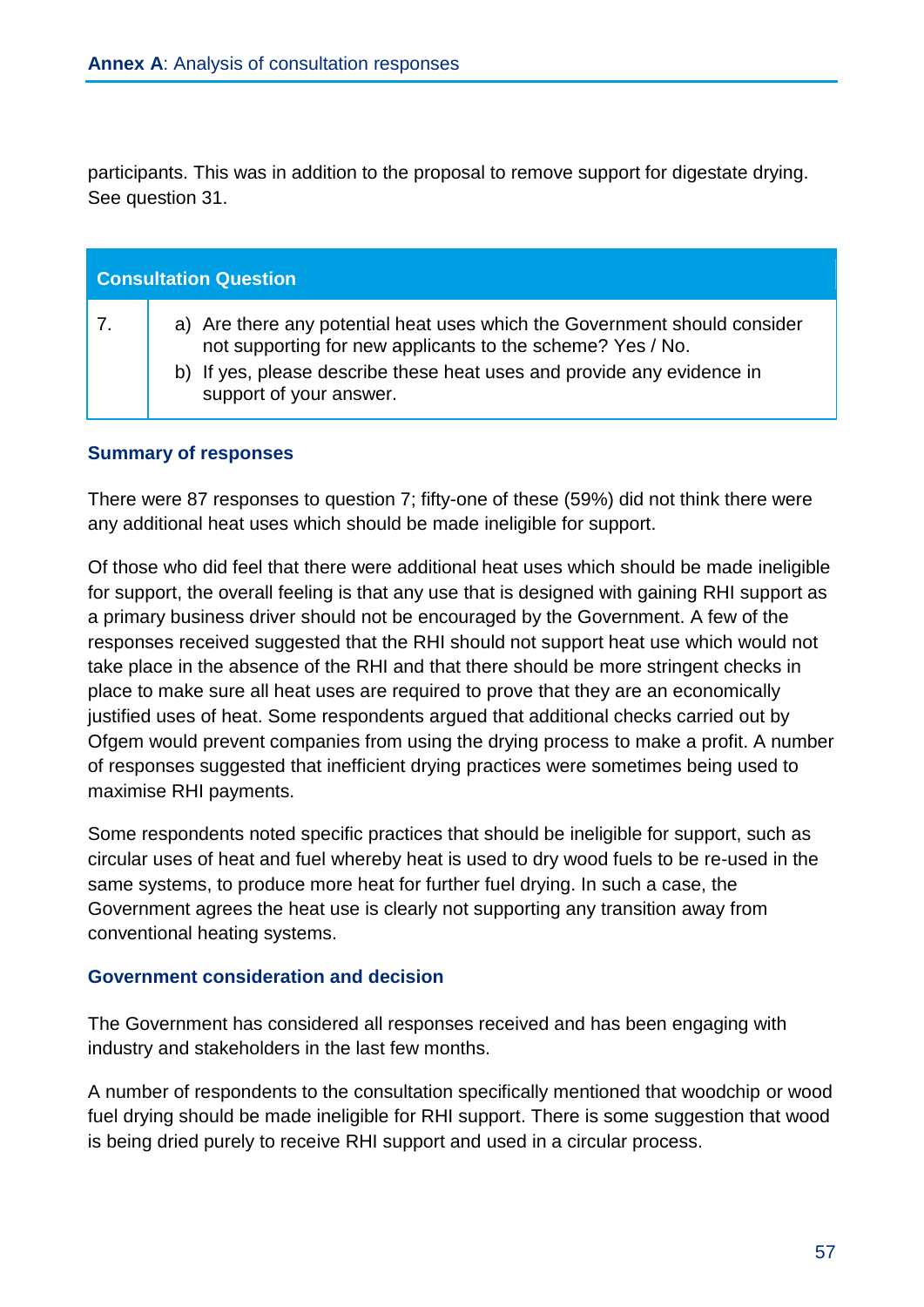Following the consultation, the reforms will not make changes with regard to eligible heat uses as part of this set of reforms, aside from those in respect of digestate drying outlined above. However, the Government will be doing further detailed work to assess whether wood fuel drying should remain as an eligible heat use, as concerns about the value for money of RHI support for this heat use were raised in a number of consultation responses, including from industry organisations. In addition the Government will examine the pros and cons of retaining aquaculture as an eligible heat use. In both areas the Government would welcome views from stakeholders to [rhi@beis.gsi.gov.uk.](mailto:rhi@beis.gsi.gov.uk)

# Question 8: Planning Permission

# **Consultation Proposal**

The consultation proposed to introduce a new requirement to the Non-Domestic scheme for plant, or associated sites or developments of which the plant form a part, to have all the relevant planning permissions before being eligible for the scheme.

In addition, the consultation proposed that it be an ongoing obligation for continued participation in and payment under the scheme that relevant permissions remain valid and are updated wherever necessary.

| <b>Consultation Question</b> |                                                                                                                                                                                                                                                                                                                                                                                             |
|------------------------------|---------------------------------------------------------------------------------------------------------------------------------------------------------------------------------------------------------------------------------------------------------------------------------------------------------------------------------------------------------------------------------------------|
| 8                            | a) Will the requirement to obtain and maintain appropriate permissions for new<br>plant in order to be eligible for and continue to receive RHI support pose<br>any barriers to deployment under the scheme? Yes / No. Please expand.<br>b) Are there particular permissions which it may be difficult or impossible to<br>obtain ahead of applying to the scheme? Yes / No. Please expand. |

#### **Summary of responses**

There were 91 responses to part a) and 56 to part b). A small majority of respondents supported the proposal and agreed that adding a requirement to obtain and maintain appropriate permissions does not pose any major barrier to deployment. However, it was noted that planning requirements differed across technologies.

The main concerns regarding the introduction of this requirement were that it may take some technologies longer to obtain permissions than others; that certain permits issued by the local authority might not be available until the project is about to become operational; and that this would create an extra administrative burden. Other respondents voiced concerns regarding how the requirement would be administered and, in particular, how Ofgem are able to manage permissions outside their control.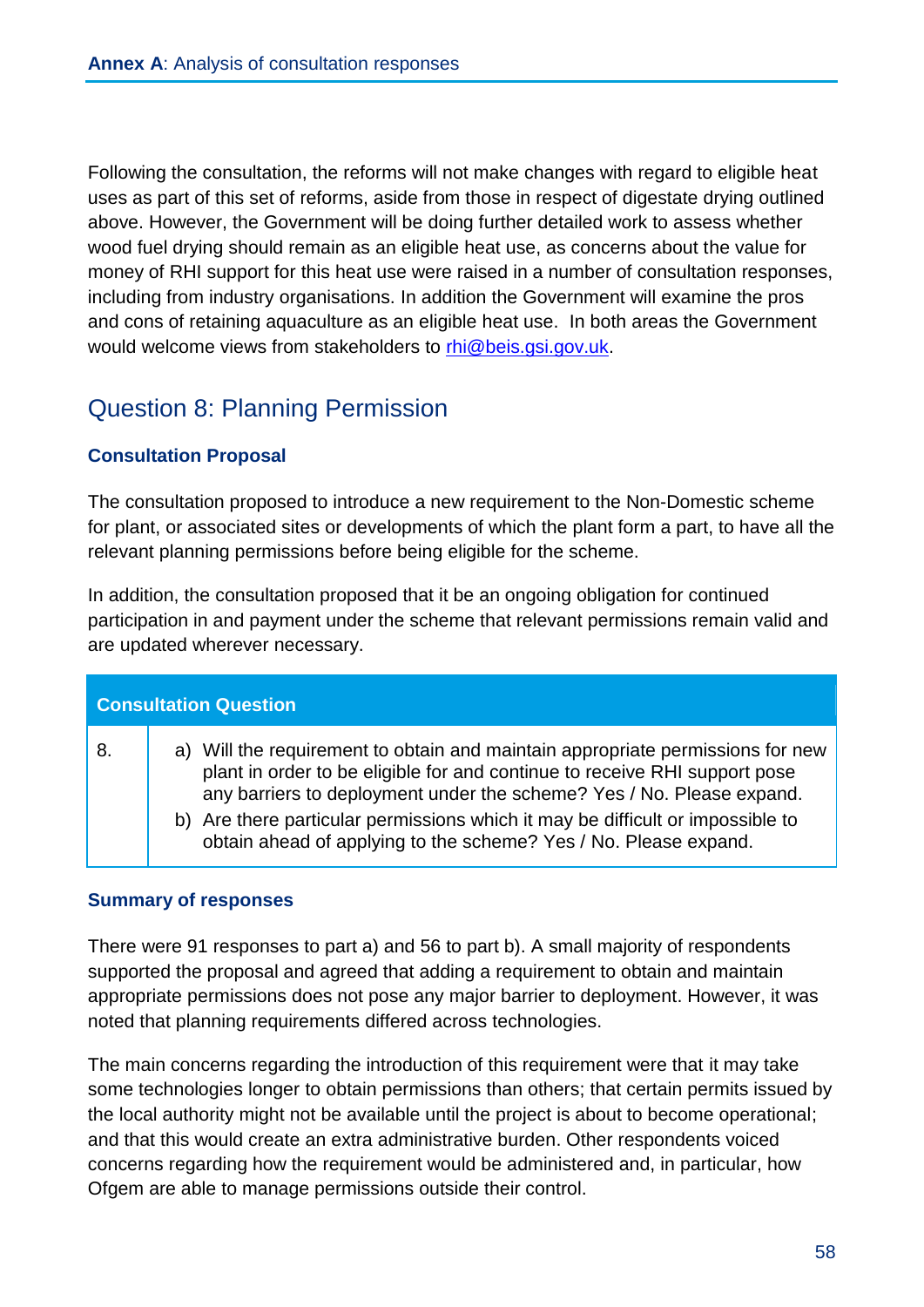Some respondents agreed that it is reasonable to expect that a heating plant has all necessary permissions required for it to operate in order to be eligible for public support. It was also noted that this proposal would be consistent with other schemes such as the Feed-in Tariff scheme and the Capacity Market.

#### **Government consideration and decision**

The Government intends that all new Non-Domestic RHI applicants for accreditation and those seeking registration for injection of biomethane should have all necessary planning permissions in place before they are accredited / registered.

The reforms being made in spring 2017 will implement these changes to the planning permission requirements from the date the regulations come into effect, in respect of all new installations and additional capacity added to existing installations following the reforms.

This requirement will be implemented in a relatively light touch way by means of an initial self-declaration form at the point of application and, once the installation is accredited onto the scheme, through the existing annual declaration process. All new scheme participants will need to update Ofgem if the status of their planning permissions is altered during the course of the year.

After taking into account the concerns raised and the risk to the scheme, the Government believes that introducing this requirement in a light-touch manner strikes the right balance between avoiding unnecessary burden and ensuring the proper use of taxpayers' money.

# Questions 9 – 14: GSHPs - Shared Ground Loops

#### **Consultation Proposal**

The consultation noted that shared ground loop systems represent a potentially attractive way of installing GSHPs as they offer a route to overcome existing capital cost barriers to deployment of GHSPs.

The consultation proposed to change the scheme rules to allow residential landlords installing individual GSHP systems with shared ground loops to be either eligible to apply to the Domestic RHI or remain eligible for the Non-Domestic RHI, but with payments based on deemed rather than metered heat demand.

In addition, the consultation proposed a number of detailed arrangements for support for GSHP with shared ground loops; for example in relation to tariffs, number of properties on the network and metering performance.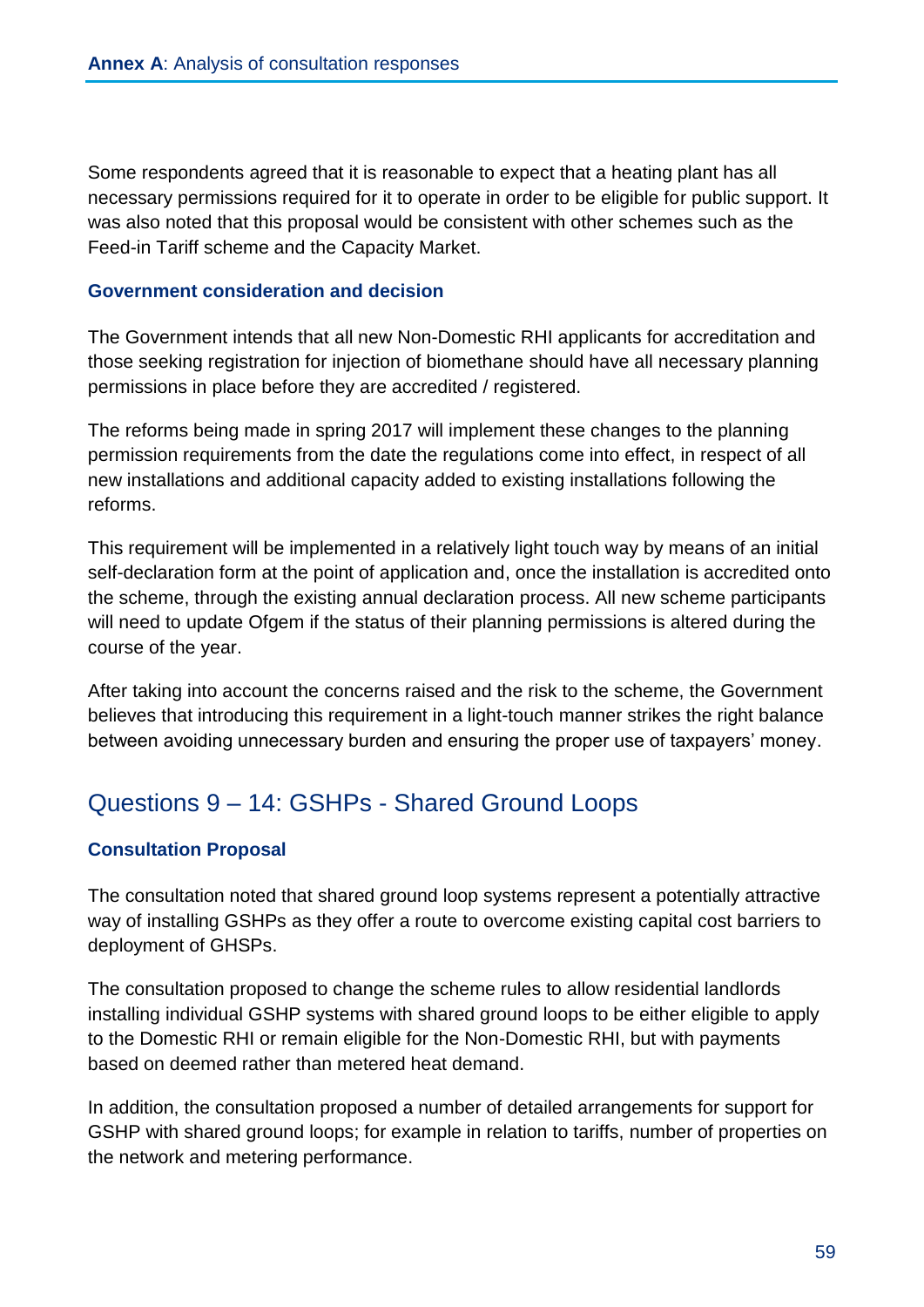| <b>Consultation Question</b> |                                                                                                                                                                                                                                                                                                                    |  |
|------------------------------|--------------------------------------------------------------------------------------------------------------------------------------------------------------------------------------------------------------------------------------------------------------------------------------------------------------------|--|
| 9.                           | Do you think that an owner of a shared loop system should be able to apply to<br>the Domestic RHI? Yes / No.<br>Please provide evidence to support your response and how this would<br>encourage greater deployment, drive down installation costs and improve<br>performance of GSHP.                             |  |
| 10.                          | Do you think that an owner of a shared loop system should be able to apply to<br>the Non-Domestic RHI with deemed heat demand? Yes / No.<br>Please provide evidence to support your response and how this would<br>encourage greater deployment, drive down installation costs and improve<br>performance of GSHP. |  |

There were 67 responses to Question 9, with 34 (51%) respondents agreeing with the proposal and 29 (43%) disagreeing, while 3 gave neither agreed nor disagreed. There were 65 responses to Question 10. Of these, 39 (60%) agreed with the proposal to support GSHP with shared loop systems through the non-Domestic RHI with deemed heat demand, 23 (35%) disagreed, and a further 3 neither agreed nor disagreed.

The main arguments made in support of the proposal to support GSHPs with shared loop systems through the non-Domestic RHI with deemed heat demand were as follows:

- payments based on deeming increase investment confidence;
- the Non-Domestic RHI offers other benefits including tariff guarantees;
- the Non-Domestic RHI could allow new build properties onto the scheme; and
- the Non-Domestic RHI could allow flexibility in adding properties after commissioning.

The main argument made for supporting GHSPs with shared loop systems under the Domestic RHI mostly related to the benefits of compressing payments into a 7-year period.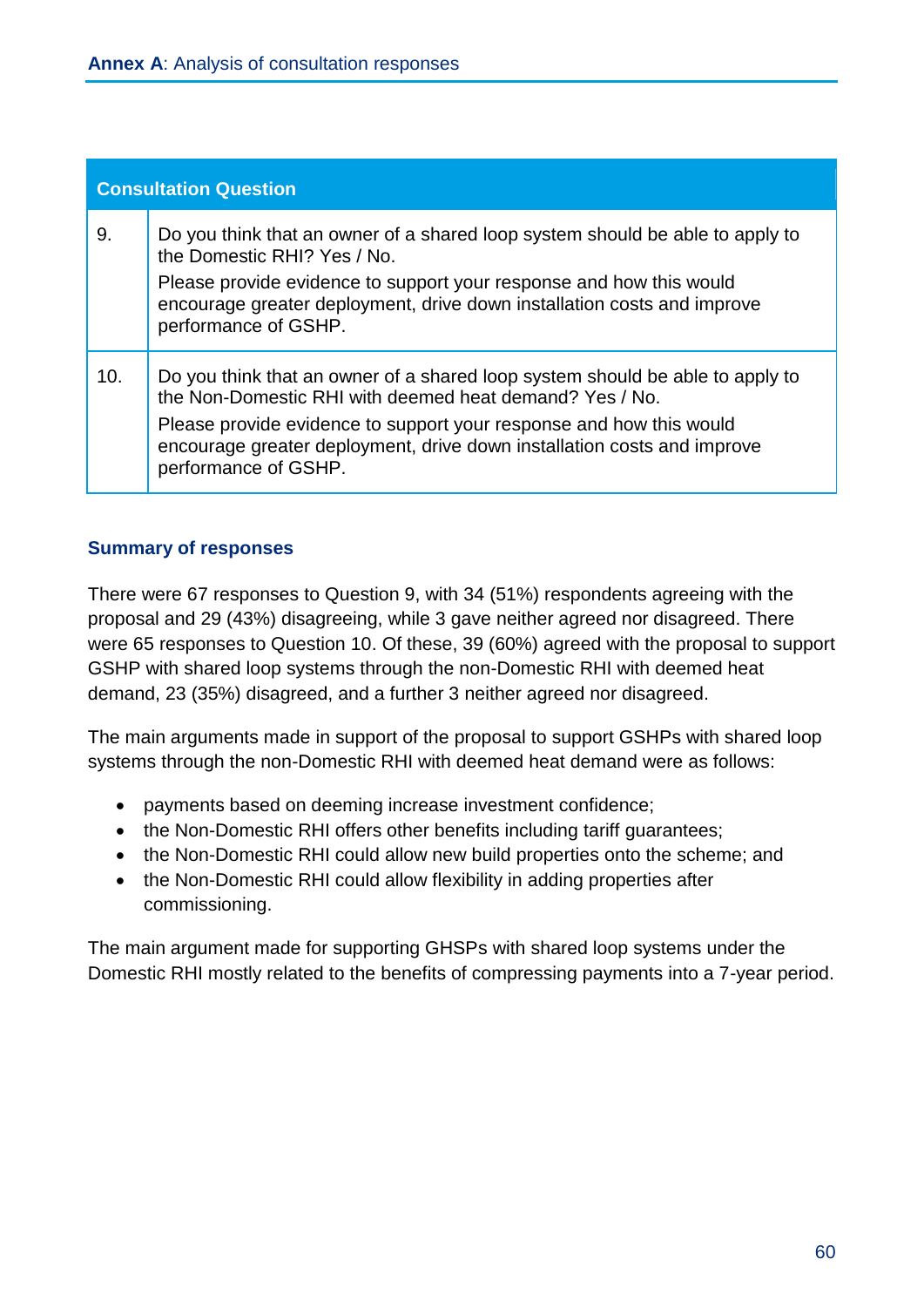| <b>Consultation Question</b> |                                                                                                                                                                                                                                                                                                                                                                                                                                                                                                                                                                                                                                                                                                   |
|------------------------------|---------------------------------------------------------------------------------------------------------------------------------------------------------------------------------------------------------------------------------------------------------------------------------------------------------------------------------------------------------------------------------------------------------------------------------------------------------------------------------------------------------------------------------------------------------------------------------------------------------------------------------------------------------------------------------------------------|
| 11.                          | Do you agree that:<br>a) If shared loop systems become eligible on the Domestic RHI, they should<br>receive the same tariff as individual GSHP systems under the Domestic<br>RHI? Yes / No.<br>b) If shared loop systems remain eligible on the Non-Domestic RHI but with<br>deemed heat demand, they should receive the same tariff as individual<br>GSHP systems under the Non-Domestic RHI? Yes / No.<br>c) The heat demand limit proposed for individual GSHP systems on the<br>Domestic RHI should be applied (25,000kWh/yr per household on the<br>shared ground loop)? Yes/No.<br>Please provide any evidence you may have as to typical differences in costs to<br>support your position. |

Questions 11a and 11b are linked. There were 60 responses to Question 11a, and of these, 28 (47%) agreed with the proposal, while 24 (40%) disagreed, and a further 8 neither agreed nor disagreed. There were 55 responses to Question 11b, and of these, 30 (55%) supported the proposal for shared ground loop systems to receive the same tariff as individual GSHP systems.

Arguments made in support of the proposal include clarity for consumers to be able to compare the benefits of GSHP systems. The key concerns raised were in relation to potential risk of over or under compensation which is discussed further below.

Question 11c regarding application of heat demand limits was answered by 51 respondents, of which 23 supported the proposal, 25 disagreed and 3 neither agreed nor disagreed. Concerns expressed related to the industry's desire to encourage as many GSHPs as possible, and not ruling out any potential projects. The proposed heat demand limit was considered unlikely to be a constraint on deployment in social housing or new build sectors as those properties are expected to have a heat demand below the limit.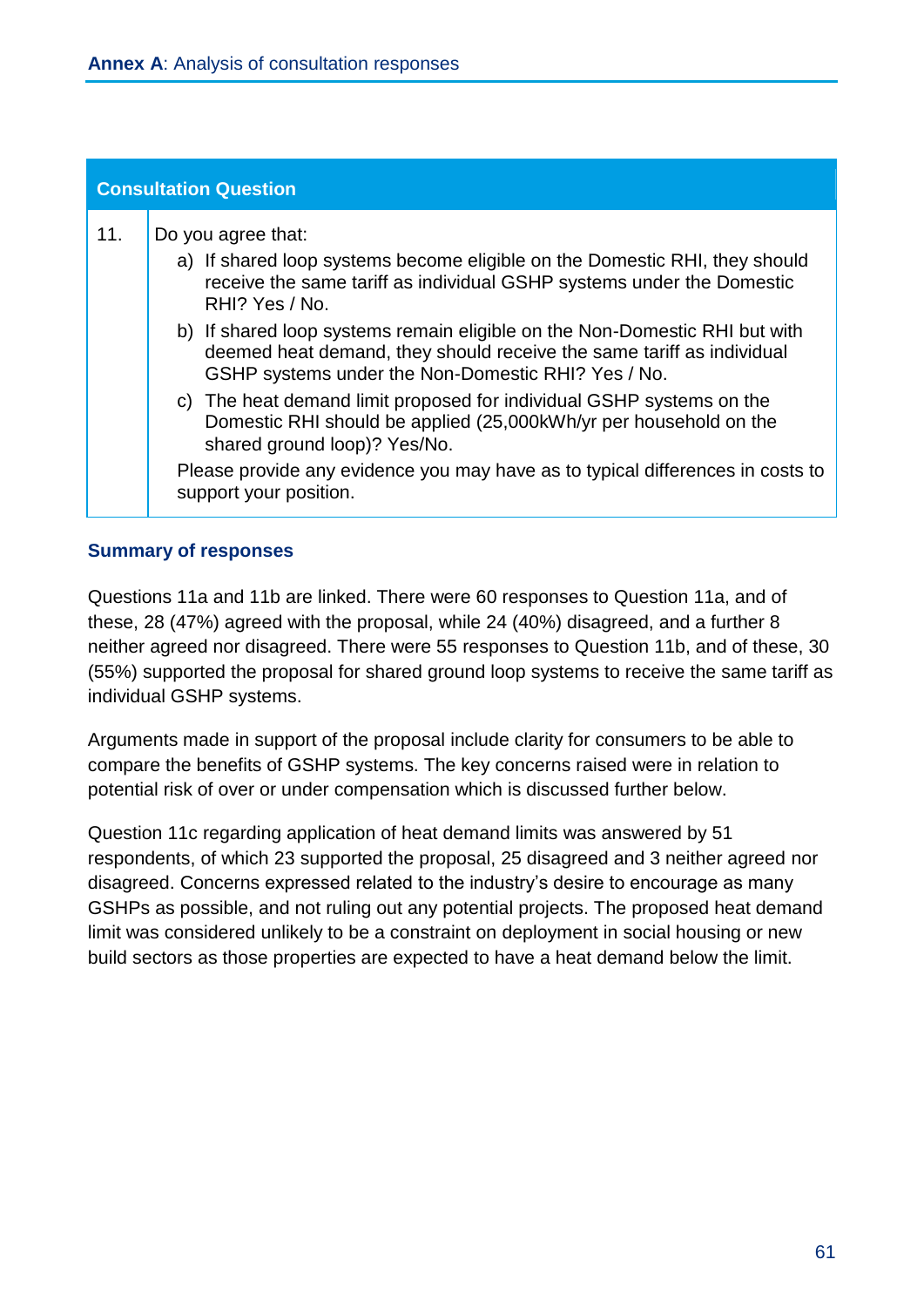| <b>Consultation Question</b> |                                                                                                                                                                                                                                                                                                                                                                                                                                                                                                                                                                                                                  |  |
|------------------------------|------------------------------------------------------------------------------------------------------------------------------------------------------------------------------------------------------------------------------------------------------------------------------------------------------------------------------------------------------------------------------------------------------------------------------------------------------------------------------------------------------------------------------------------------------------------------------------------------------------------|--|
| 12.                          | a) Do you think that the proposals relating to shared ground loops result in<br>an increased risk of overcompensation? Yes/No.<br>b) How could we develop our policy to best mitigate these risks?<br>c) Do you think that new-build properties should be treated differently to<br>avoid overcompensation? Yes/No.<br>d) Do you think the number of dwellings is one of the risk factors which may<br>contribute towards overcompensation? Yes/No.<br>e) Do you think there should be a specific limit to the number of dwellings?<br>Yes/No.<br>Please provide any evidence to support each of your responses. |  |
|                              |                                                                                                                                                                                                                                                                                                                                                                                                                                                                                                                                                                                                                  |  |

Question 12a) was answered by 52 respondents, of whom half (26) did not believe the proposals would increase the risk of overcompensation, while 23 though it might and a further 3 neither agreed nor disagreed. The point was made that shared ground loop systems have been eligible for the non-domestic RHI since November 2011, and few have been installed – suggesting a low risk of overcompensation. However, there was very limited evidence presented on the costs of shared ground loop systems, although economies of scale suggest that installation costs will be less per property than individual systems. Some responses suggested that payments based on deeming could increase the risk of overcompensation.

In response to question 12b), respondents suggested that any risk of overcompensation might be countered by metering heat produced or closely monitoring deployment of shared loop systems.

Question 12c) was answered by 47 respondents, of whom 31 (66%) suggested that newbuild properties with shared ground loops should not be treated differently. Respondents highlighted that new-build properties are likely to be a key market for shared loop systems, and that they are well suited for GSHPs due to thermal efficiency and as they can be integrated into the design and build from an early stage, which can lead to both energyand cost-efficient systems. Respondents specifically highlighted a promising market for GSHPs with shared loops in the new-build social housing sector, for which non-domestic RHI support with payments based on deeming is unlikely to overcompensate (given higher capital costs per kW for smaller homes/flats). The occupants of these new-build social homes are likely to include the less able to pay.

Questions 12d) and e) are linked, relating to the risk of overcompensation with large numbers of dwellings sharing a ground loop. Question 12d) was answered by 44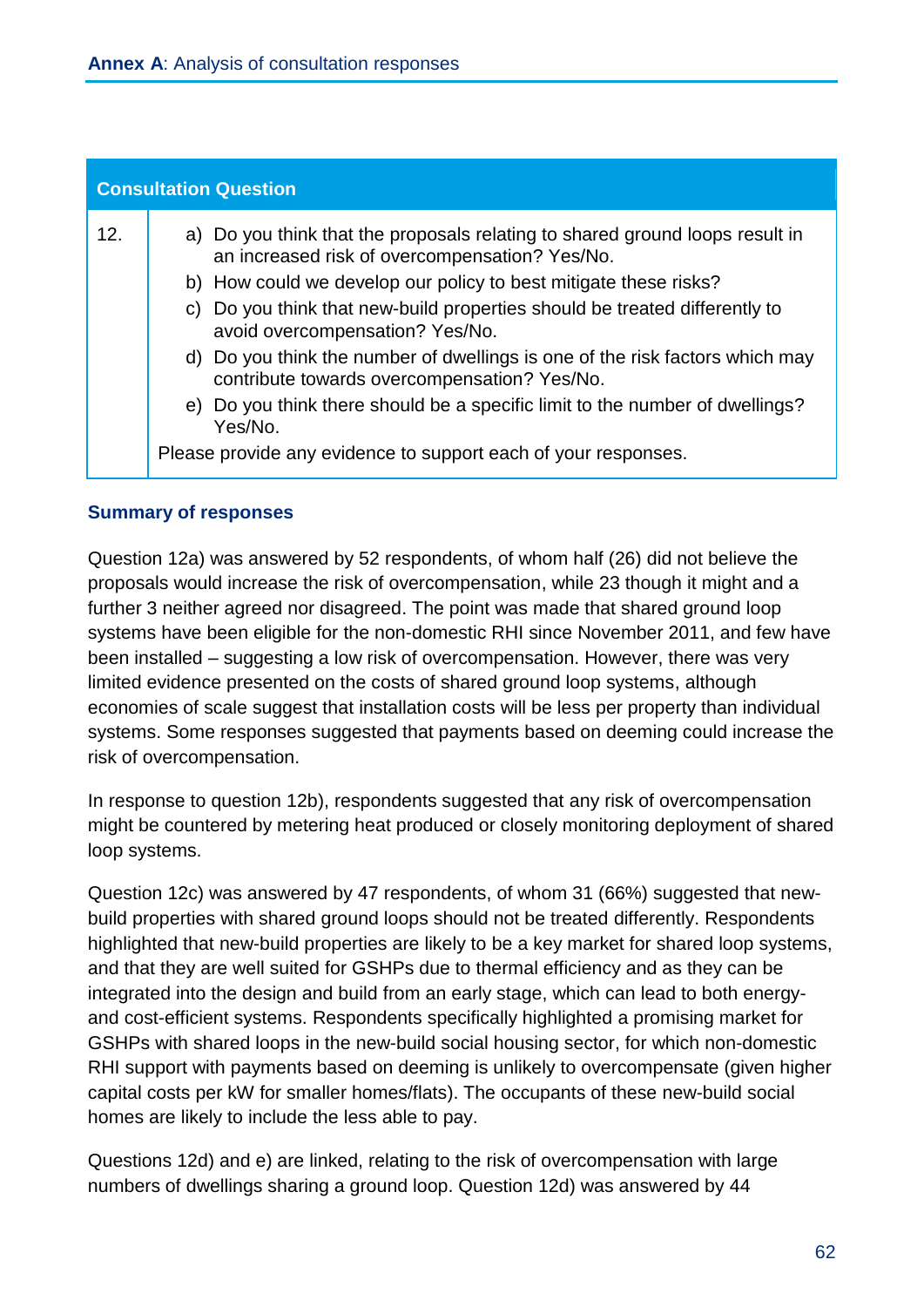respondents, of whom 29 (66%) did not agree that the number of dwellings increases the risk of overcompensation. Question 12e) was answered by 44 respondents, of whom 35 (80%) did not think there should be a specific limit to the number of dwellings. Concerns raised against a limit to the number of dwellings connected to a shared ground loop highlighted that this would be an additional barrier to deployment, with limited evidence on cost efficiency from shared ground loops. Respondents also highlighted that any limit would be worked around by splitting sites into greater numbers of smaller loops, reducing the overall system efficiency

| <b>Consultation Question</b> |                                                                                                                                                                                                                             |
|------------------------------|-----------------------------------------------------------------------------------------------------------------------------------------------------------------------------------------------------------------------------|
| 13.                          | a) Do you agree that these proposals should apply to social and private<br>landlords only? Yes/No.                                                                                                                          |
|                              | b) Do you think private homeowners who are collaborating together should<br>be able to apply? Yes/No.                                                                                                                       |
|                              | Please provide any evidence to support each of your responses, specifically<br>considering how we could overcome challenges associated with multiple<br>applicants owning the same ground loop if joint owners could apply. |

## **Summary of responses**

Question 13a) was answered by 57 respondents. Of these, 80% did not support the Government's proposal to limit support to social and private landlords. Question 13b) was answered by 56 respondents. Of these, 42 (75%) supported the proposal to allow private homeowners who are collaborating together to apply.

Arguments made against the proposal to limit support to social and private landlords, and in support of allowing private homeowners, highlighted that given this is a nascent market, it is helpful to have broad eligibility criteria to encourage deployment. Respondents highlighted that having broad eligibility criteria will enable deployment in mixed tenure developments (private owner occupier and rented) to deploy shared loop systems, and would be consistent with other community energy policy efforts.

| <b>Consultation Question</b> |                                                                                                                                                                                                                                                        |
|------------------------------|--------------------------------------------------------------------------------------------------------------------------------------------------------------------------------------------------------------------------------------------------------|
| 14.                          | Do you agree that if deeming is introduced to the Non-Domestic RHI scheme for<br>this type of project, metering and monitoring service packages should be<br>mandatory to allow performance data to be reviewed by<br>Government/user/owner? Yes / No. |
|                              | Please provide evidence to support your response. If you do not support this<br>proposal we seek recommendations of how to establish the performance of heat<br>pumps supported.                                                                       |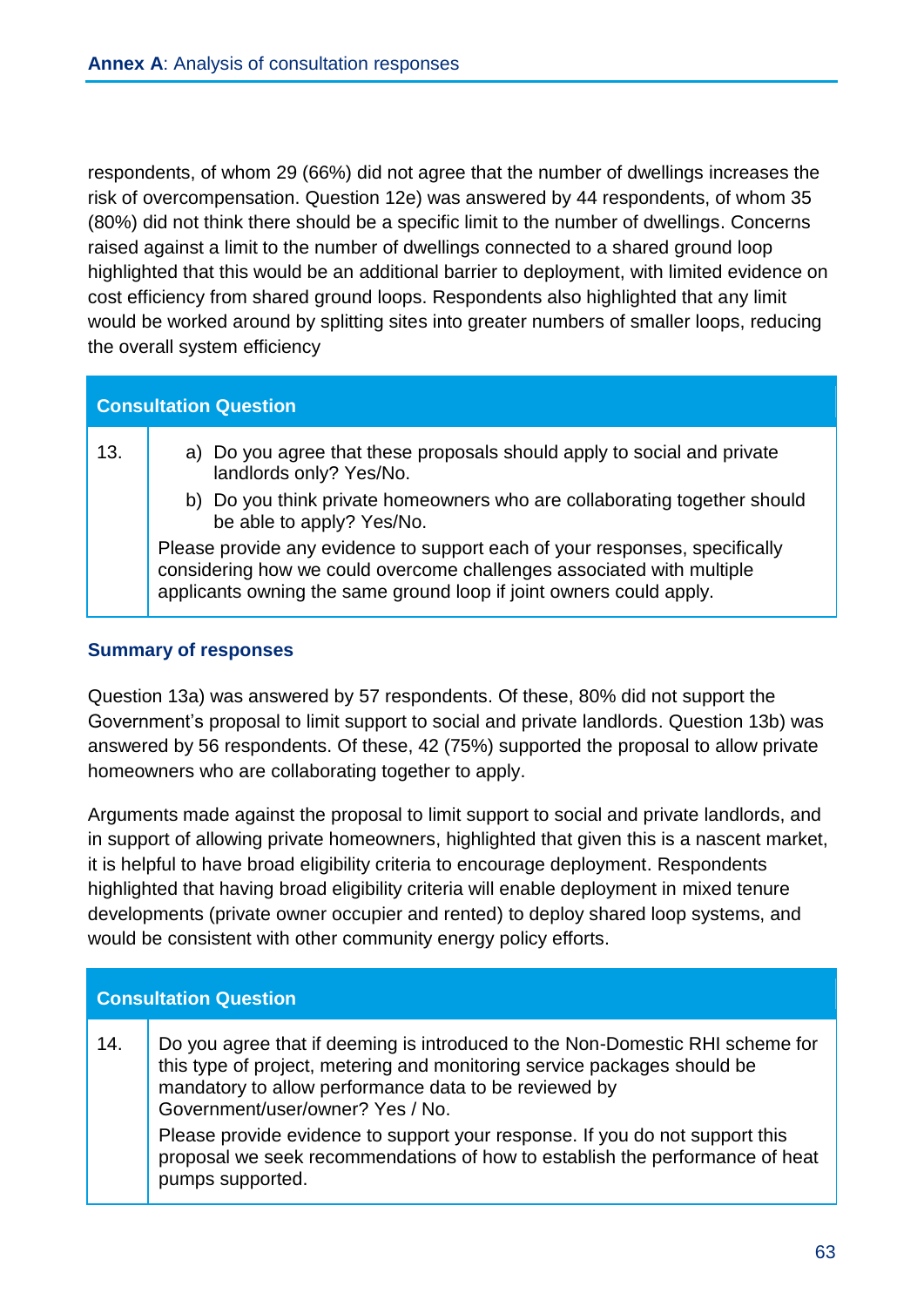This question was answered by 66 respondents, of whom a large majority (47) agreed that metering and monitoring service packages should be mandatory for shared ground loop systems supported by the Non-Domestic RHI scheme. Respondents highlighted that metering and monitoring shared ground loop systems would produce valuable data which could inform policy evaluation and decision-making going forward; enable end customers to fully understand their heating use; enable them to get the best out of their systems and potentially reduce running costs by helping them to identify system problems at the earliest opportunity; improve user confidence in heat pumps; and counter mis-selling of poor performing systems.

Concerns raised in response to the proposal highlighted apparent lack of appetite for MMSPs (given low deployment to date); an apparent contradiction between deemed payments and mandatory metering; and concern that the capital cost of MMSPs would be a barrier to deployment of these shared ground loop systems.

Respondents made a series of suggestions for alternative solutions including suggesting that all installations should be left 'meter-ready' and subject to future audit, focusing on ensuring that the design is correct at the outset, and only metering and monitoring a very small sample of installations per site.

# **Government consideration and decision (Questions 9 to 14)**

The Government recognises that GSHPs are likely to be a strategically important technology for decarbonising heat, and anticipates potential for significant growth in deployment of this technology through the period to 2050. The Government is keen to build on the benefits that efficient GSHP plants can provide, including reducing energy bills and carbon emissions. RHI support of GHSPs aims to help to grow the heat pump supply chain to support the roll-out at scale of low carbon heating technology from the 2020s onwards, to support longer-term decarbonisation of heating. The Government has considered the responses received to questions 9 to 14 in developing the final policy.

There was no clear consensus among respondents regarding which RHI scheme should be used to provide support for GSHPs with shared ground loops, however a majority supported the proposal to support GSHPs with shared loop systems through the Non-Domestic RHI with deemed heat demand. This route will improve investment confidence and may be particularly influential in social landlords' decision making, and this route will also offer the greatest flexibility, encouraging a broad range of shared loop projects to come forward including new build and mixed use projects.

Most respondents supported the consultation proposal that shared ground loop systems be eligible to receive the same tariff as individual GSHP systems. Maintaining a consistent tariff across GSHP systems will provide clarity to consumers, and in the absence of clear evidence for an alternative tariff, the reforms will allow shared ground loop systems to receive the same tariff as individual GSHP systems under the Non-Domestic RHI.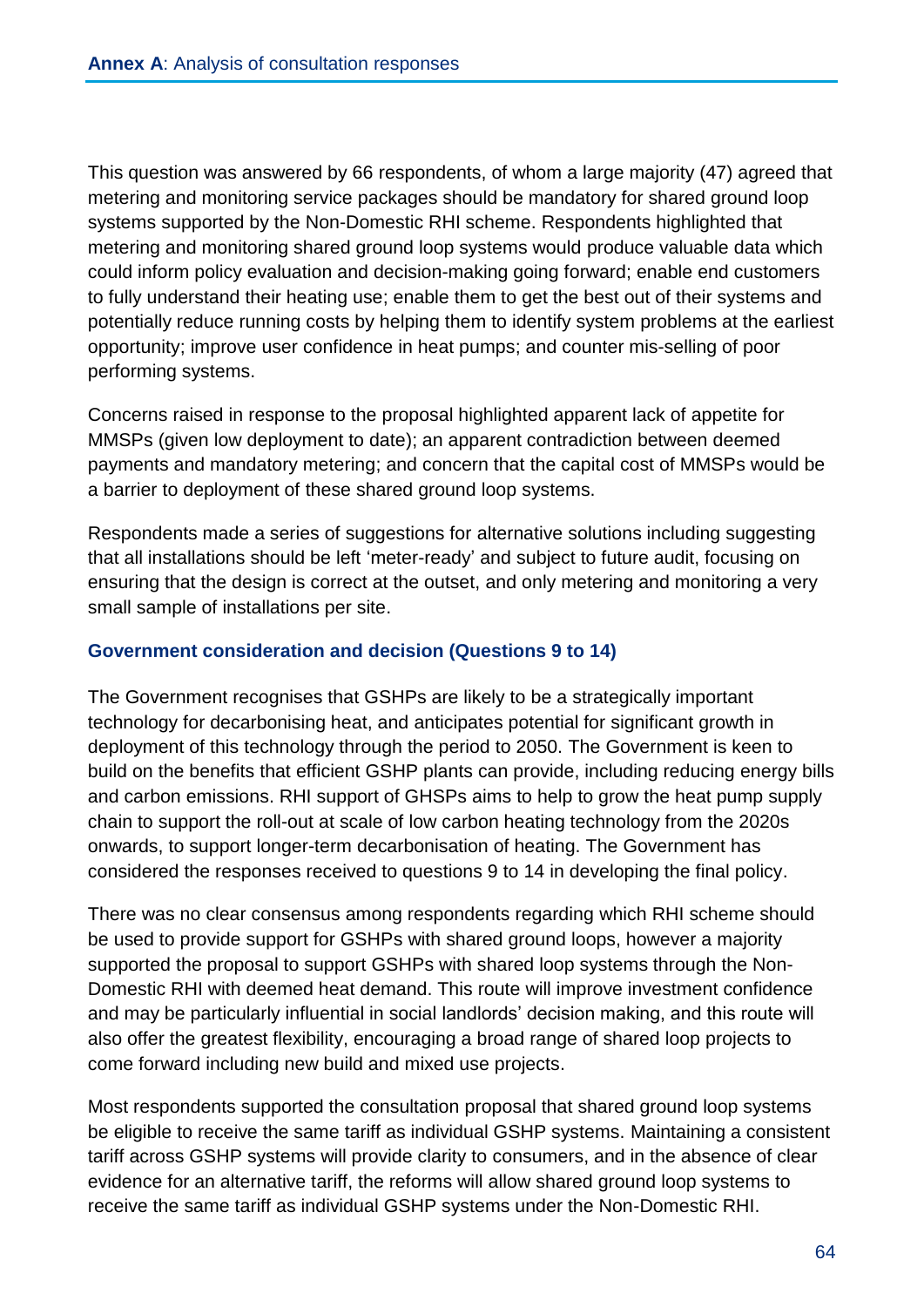The consultation showed no clear consensus regarding the proposal to apply heat demand limits to domestic properties which are part of a shared ground loop system. However, the Government believes that it is appropriate to apply heat demand limits to these systems, in a manner consistent with the proposals for the Domestic RHI scheme, in order to deliver value for money. This is not expected to have a significant effect on shared ground loop systems (which the Government anticipates will mainly supply relatively small and efficient properties).

The majority did not believe the proposals would increase the risk of overcompensation for shared ground loop systems, and the evidence presented did not suggest a significant risk of overcompensation. However, as this is an innovative technical solution, deployment of shared loop systems will be monitored to consider whether overcompensation is occurring.

The majority of respondents did not feel that new-build properties with shared ground loops should be treated differently from systems installed in existing properties. The Government recognises that new-build properties (including those in the social housing sector) are likely to be a key market for shared ground loop systems. Therefore, the reforms will allow systems supplying heat to new-build properties with shared ground loops to be eligible for support. In addition, most respondents did not believe there was a case for applying a specific limit to the number of dwellings on a shared ground loop. In line with this, the Government will not limit the number of properties sharing a ground loop. The Government will monitor deployment to consider whether overcompensation is occurring.

The Government received a clear steer from stakeholders that metering and monitoring service packages (MMSPs) should be mandatory for shared ground loops supported by the Non-Domestic RHI scheme. Elsewhere in the consultation, the Government proposed a series of measures to drive up heat pump performance. In line with the reforms outlined elsewhere in this document, the Government has considered revised evidence on the performance of heat pumps in developing its response to this question. Whilst a full MMSP would produce detailed data for Government and consumers, the Government also recognises industry concerns regarding the capital cost and non-financial costs of MMSP which would be a barrier to deployment of these GSHP systems. The reforms will therefore not require MMSP for shared ground loop systems, but will require that electrical metering should be mandatory on each GSHP, any supplementary heating, and the shared loop circulation pump in a domestic property.

The Government will encourage MCS to develop appropriate standards for heat metering of shared loop systems which allow the whole system seasonal performance factor to be measured. Electrical metering will encourage domestic consumer engagement with their heat pump and provide appropriate consumer protection against poor performance.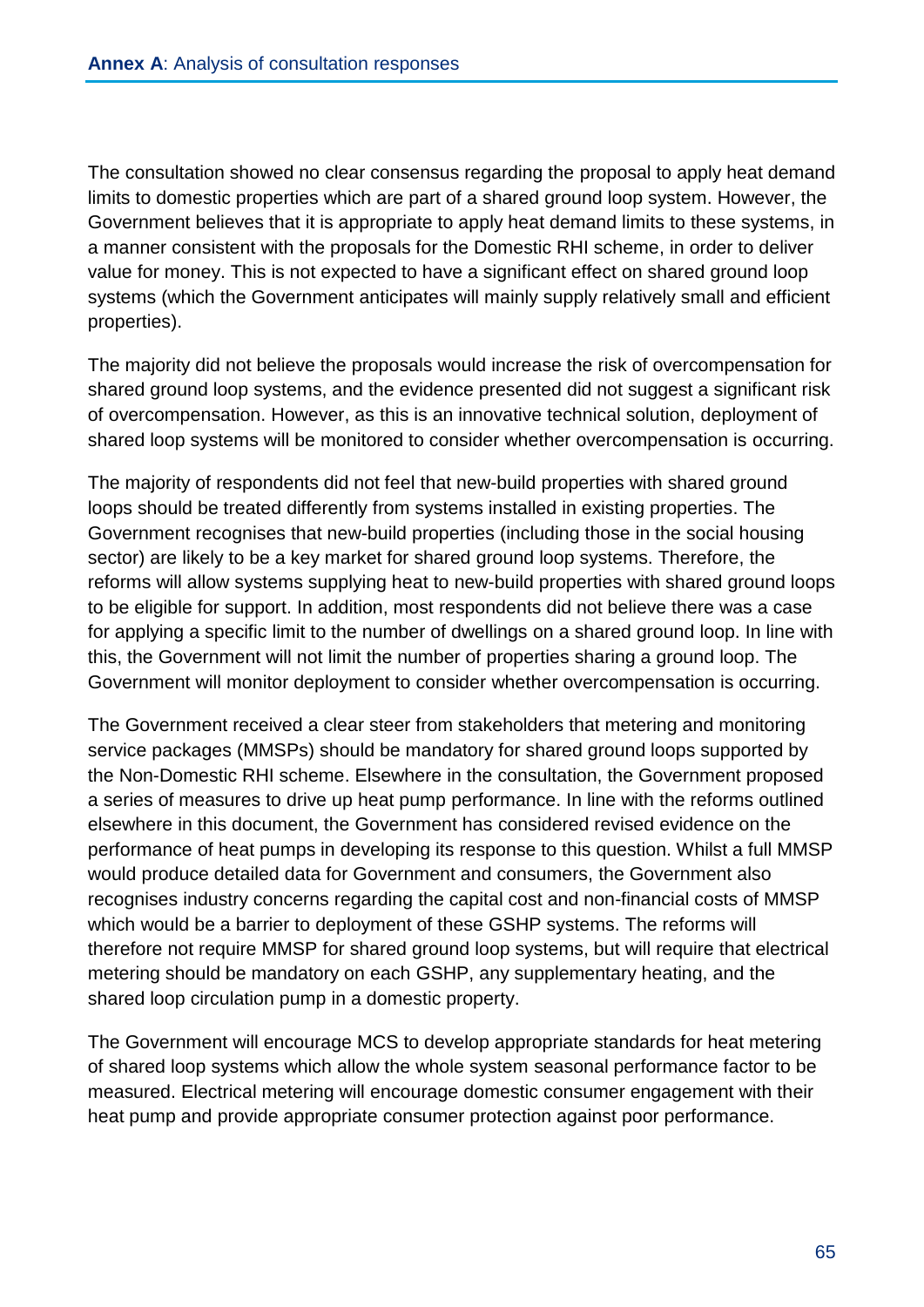# Questions 15 – 17: Heat Demand Limits

# **Consultation Proposal**

The consultation noted that evidence from running the domestic scheme to date showed that a significant share of the scheme budget has been spent supporting larger heating installations, particularly using biomass in large homes.

In this context, the consultation proposed to limit the level of annual heat demand on which RHI payments will be made. Homes with annual heat demand above the limit (whether deemed or metered) would be eligible for the RHI, but their payments would be capped. The consultation argued that this would serve to ensure that subsidy offers good value for money, by managing the overcompensation which can occur with uncapped payments linked directly to heat demand and the proportionately lower capital costs for larger systems. The consultation proposed that these 'heat demand limits' be set at 20,000kWh for ASHPs and 25,000kWh for GSHPs and biomass plant.

| <b>Consultation Question</b> |                                                                                                                                                                                                                                                                                           |
|------------------------------|-------------------------------------------------------------------------------------------------------------------------------------------------------------------------------------------------------------------------------------------------------------------------------------------|
| 15.                          | Do you agree that the proposal to introduce heat demand limits will contribute to<br>achieving the aims of the reform of the RHI? Yes / No. Please expand.                                                                                                                                |
| 16.                          | a) Do you agree with the level of the proposed limits: 20,000kWh for AWHP;<br>25,000kWh for GSHP and biomass? Yes / No.<br>b) If no, at what level should the limits be set? Please expand.                                                                                               |
| 17.                          | In light of the issues raised in para 5.20, do you have any alternative proposals to<br>heat demand limits which would achieve the same aims and which would be<br>simple for potential applicants to understand, deliverable and applicable across<br>the GB-wide scheme? Please expand. |

#### **Summary of responses**

There were eighty-seven responses to question 15. Of these, forty-nine (56%) opposed the introduction of heat demand limits, while thirty-six (41%) supported their introduction and two respondents gave no preference. The responses to this question also overlapped significantly with those for question 16, to which there were seventy-nine answers. Here respondents tended to focus on the proposed limits for one or two technologies, or, in the case of those against the introduction of heat demand limits, to reiterate this opposition and reasons for it. Responses are summarised together below.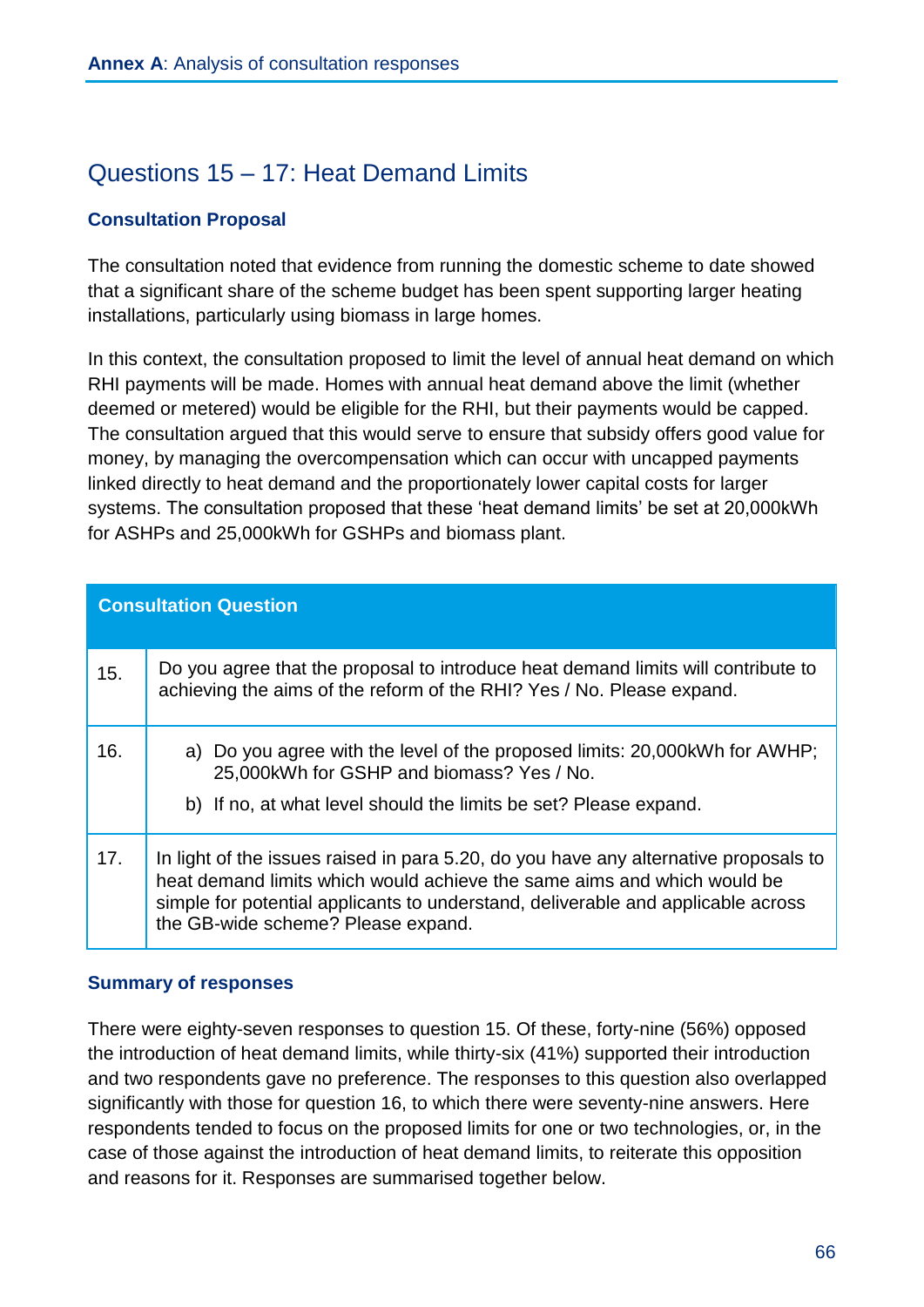Respondents noted a number of positive outcomes from heat demand limits, including that they may help to rebalance deployment of the various technologies through the scheme and ensure support is available for smaller properties and not just larger, less efficient buildings, meaning that a greater number of properties overall can be supported with the same level of funding. Respondents also noted that it was positive that larger properties were still eligible to apply, and that heat demand limits may drive uptake of energy efficiency measures in properties with high heat loads. Some also argued that the limits would provide greater clarity for Government on committed costs.

However, some respondents argued heat demand limits would not widen access, but would merely limit uptake among larger properties and slow supply chain development.

Respondents also noted that large properties' heat needs can be legitimate, that MCS already imposes limits on the size of systems, and that heat demand limits will disincentivise switching, arguing they might be difficult to explain to prospective customers and would prevent uptake of efficient or high profile opportunities to decarbonise heat. Some also noted that the scheme's degression mechanism is already in place to control spend.

Some argued that larger homes may be inadequately heated if heat demand limits are introduced, or that participants with low heat loads may use more heat to try and reach the heat demand limits. Some noted that the limits might unfairly discriminate against rural offgas grid homes which may be more difficult to insulate. Others argued that the caps may impact on the system design or technology choice, rather than the specifics of the property.

As part of their responses regarding both the principle and level of heat demand limits, some respondents provided information on costs, typical heat demands and other factors affecting the costs and benefits of certain types of systems and properties under the schemes, and the returns they might receive if the proposed heat demand limits were implemented. This has been reviewed as part of updating tariff analysis.

Regarding the specific levels proposed for the heat demand limits, various respondents argued that the UK housing stock is too diverse for only two heat demand limits, and questioned the evidence on which the proposed limits were based.

Other than this, most arguments concerning the level of heat demand limits were technology specific. Regarding biomass, many respondents argued the heat demand limit should be higher or that there should be no limit at all. Respondents noted that while larger domestic biomass systems do yield some economies of scale these are not excessive. Respondents also noted that biomass is particularly suited to properties with high heat demands and as such the technology will be particularly impacted by the cap.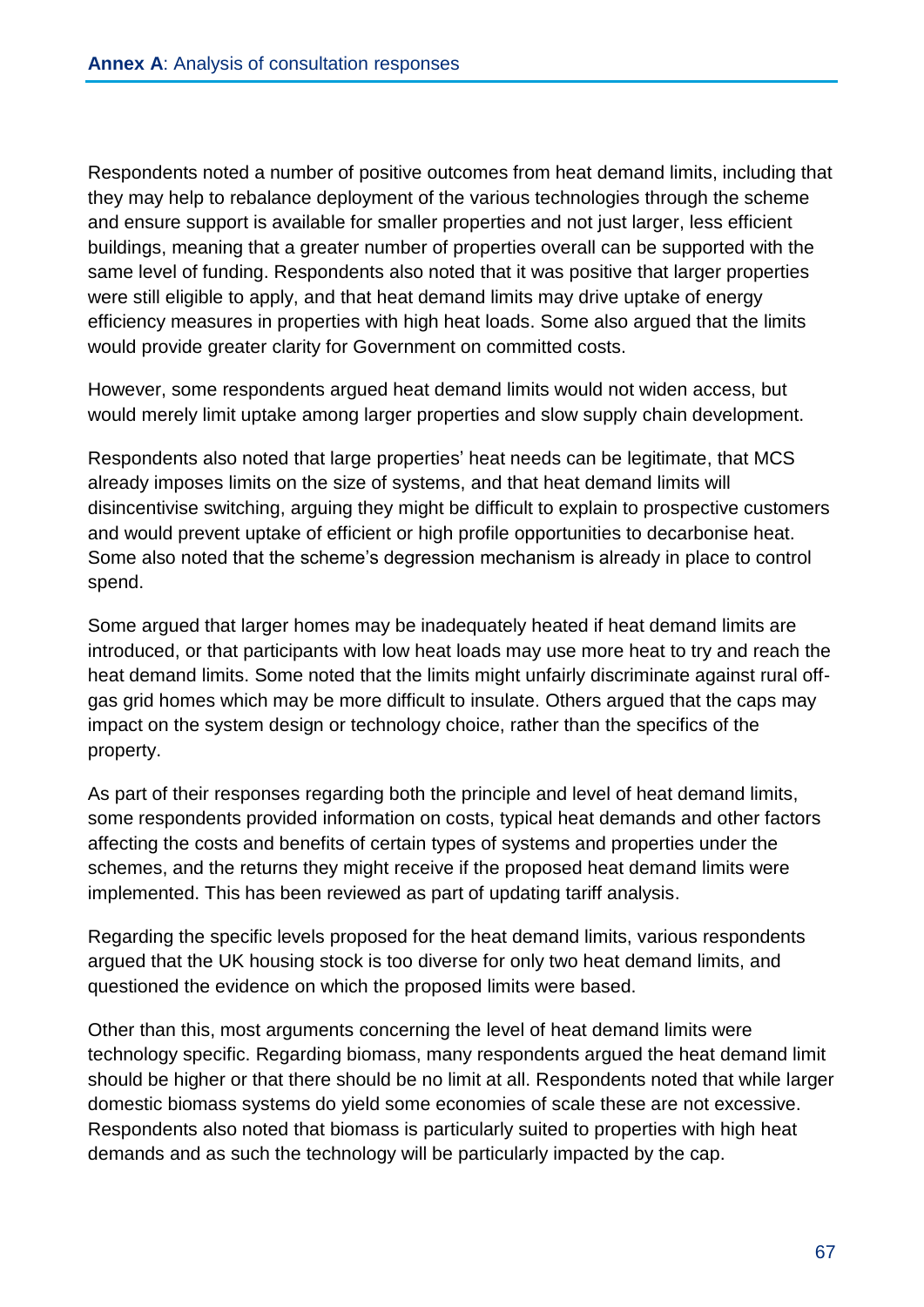In relation to heat pumps, and particularly GSHPs, many respondents again argued that the heat demand limits should be higher or that there should be no limit at all. Respondents noted that there are a number of reasons why larger systems, particularly GSHPs, do not enjoy economies of scale and as such are not overcompensated by the current arrangements. Reasons given for this include the required upgrades to power supply for large systems (including provision of three-phase electricity); greater amount of connecting pipework and associated works, including decoration, required for larger systems, and; the need for fan-assisted radiators and changes to the heat emitter system for larger systems. Respondents also noted that for GSHPs the costs associated with the ground loop rise in proportion to the size of the system.

For GSHPs respondents argued that rates of return are already limited by the value for money cap (the maximum level for tariffs under the scheme) and that very few GSHPs had been installed so far in properties with higher heat demands, suggesting there was no overcompensation to such properties. Respondents also suggested that heat demand limits might encourage other heat sources or heating systems to be used in addition to the GSHP, potentially reducing the carbon saving achieved.

There were sixty-five responses to question 17. A small number of respondents suggested properties in certain areas (e.g. conservation areas or National Parks) or of certain types (listed buildings; those which have met a minimum energy performance level) should be exempt from heat demand limits. Payment on the basis of metering for properties with heat demands above the threshold was also suggested as well as higher limits for heat networks or shared ground-loop systems. A few respondents suggested the introduction of heat demand limits should be delayed until the market has developed further.

A number of alternatives to heat demand limits were also suggested. These included suggested changes to the tariff arrangements, such as higher tariffs for social housing properties; through banding the tariffs, so that larger systems receive lower tariffs; tiering the tariffs, so that the tariff paid goes down beyond a certain level of heat generation or demand; or basing payments on deemed heat loads plus heat loss calculations.

Other respondents suggested changes to the structure of the incentive, such as paying upfront subsidy in relation to capital expenditure with lower tariff payments to reflect ongoing costs, banding and tiering the tariffs as in the non-domestic scheme, or moving larger houses into the non-domestic scheme and paying them over a longer period. Other respondents argued the reforms should go further, for example, by limiting support for some technologies to some types of properties.

#### **Government consideration and decision**

The Government now proposes to implement heat demand limits set at 20,000kWh for ASHPs, 25,000kWh for biomass and 30,000kWh for GSHPs. The Government remains of the view that heat demand limits are necessary to promote value for money by limiting the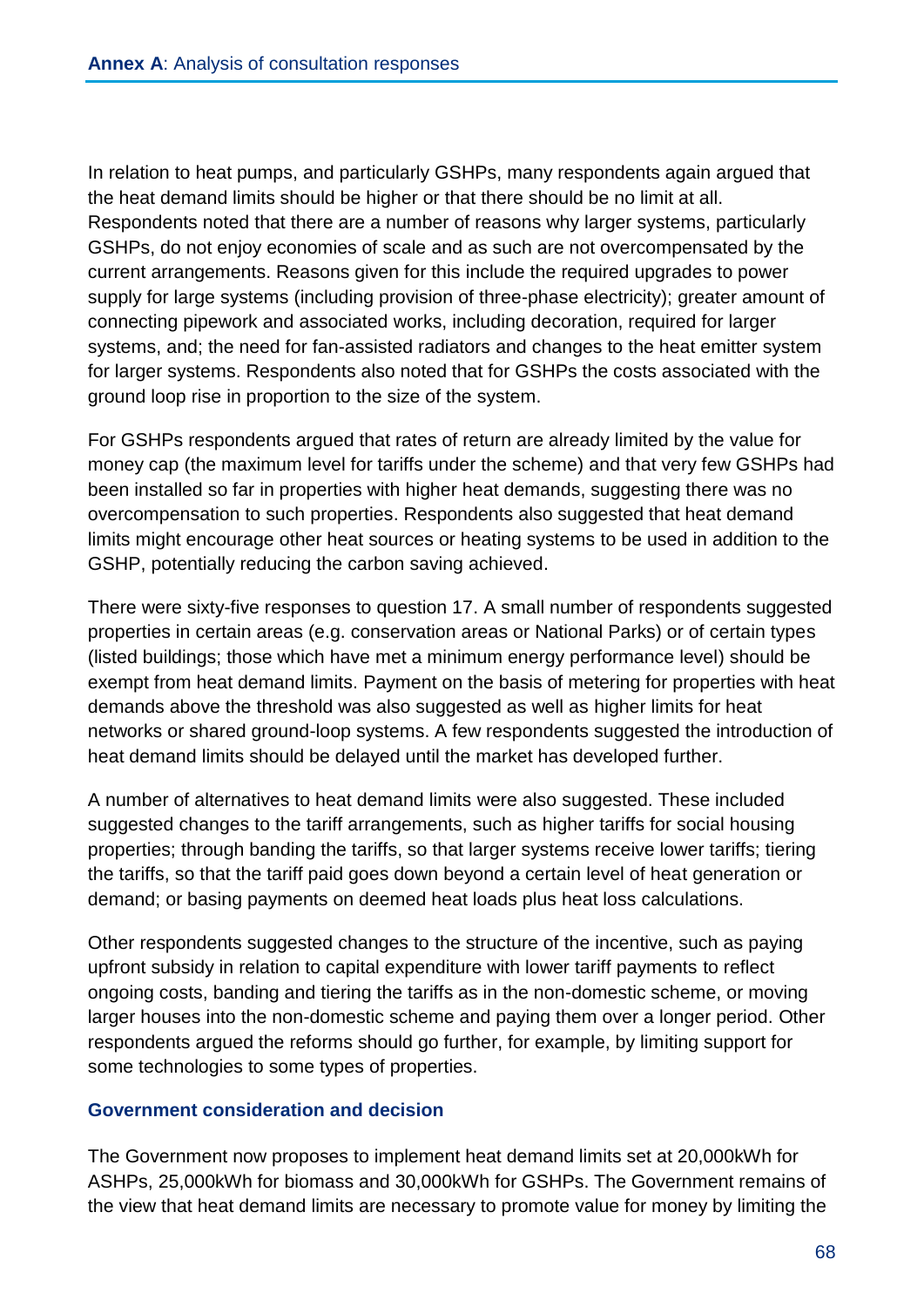share of the budget being spent on larger systems and by reducing the risk of overcompensating plants in some cases. While a small majority disagreed with the introduction of heat demand limits, it was not clear that there are any viable alternatives to ensure appropriate control of the budget and value for money are achieved, while avoiding scheme complexity. The Government is aware of the strong views on the potential effects of heat demand limits and will monitor their impact.

While the Government recognises that imposing a limit on the level of payments to some properties (i.e. those above the heat demand limit) does not directly increase the attractiveness of the scheme to others, such as those smaller properties with lower heat demands, the introduction of heat demand limits must be read in the broader context of a limited overall budget and other changes being proposed to the scheme. Changes such as a higher tariff for ASHPs, the introduction of payments based on deeming for domestic GSHPs with shared ground loops systems within the non-domestic scheme and assignment of rights (intended for introduction at a later date) are likely to be popular in properties with smaller heat demands, helping to rebalance the scheme.

The Government believes that heat demand limits could bring further benefits in line with its objectives including encouraging further energy efficiency action to reduce the heat demand of properties, as well as supporting supply chain development by increasing the overall number of installations RHI spending can support.

The Government recognises the arguments made with regard to the limited rates of return for GSHPs, and as a result proposes to increase the level of the heat demand limit to 30,000kWh for GSHPs in recognition of the objective to develop the supply chain for future roll out.

Regarding the alternatives to heat demand limits suggested by respondents, paying subsidy relating to capital outlay upfront is not a viable alternative to heat demand limits, and has been suggested previously as an alternative payment structure and discounted on the grounds of affordability for the Government (since it brings costs forward). The Government believes moving some properties into the non-domestic scheme on the basis of heat load, would be arbitrary and inappropriate, given the non-domestic scheme has not been designed with domestic participants in mind. Similarly, the Government believes that the introduction of banding and tiering of tariffs to the domestic scheme would overcomplicate the scheme and act as a barrier to deployment, and is not appropriate for a scheme intended to be accessible to individual households.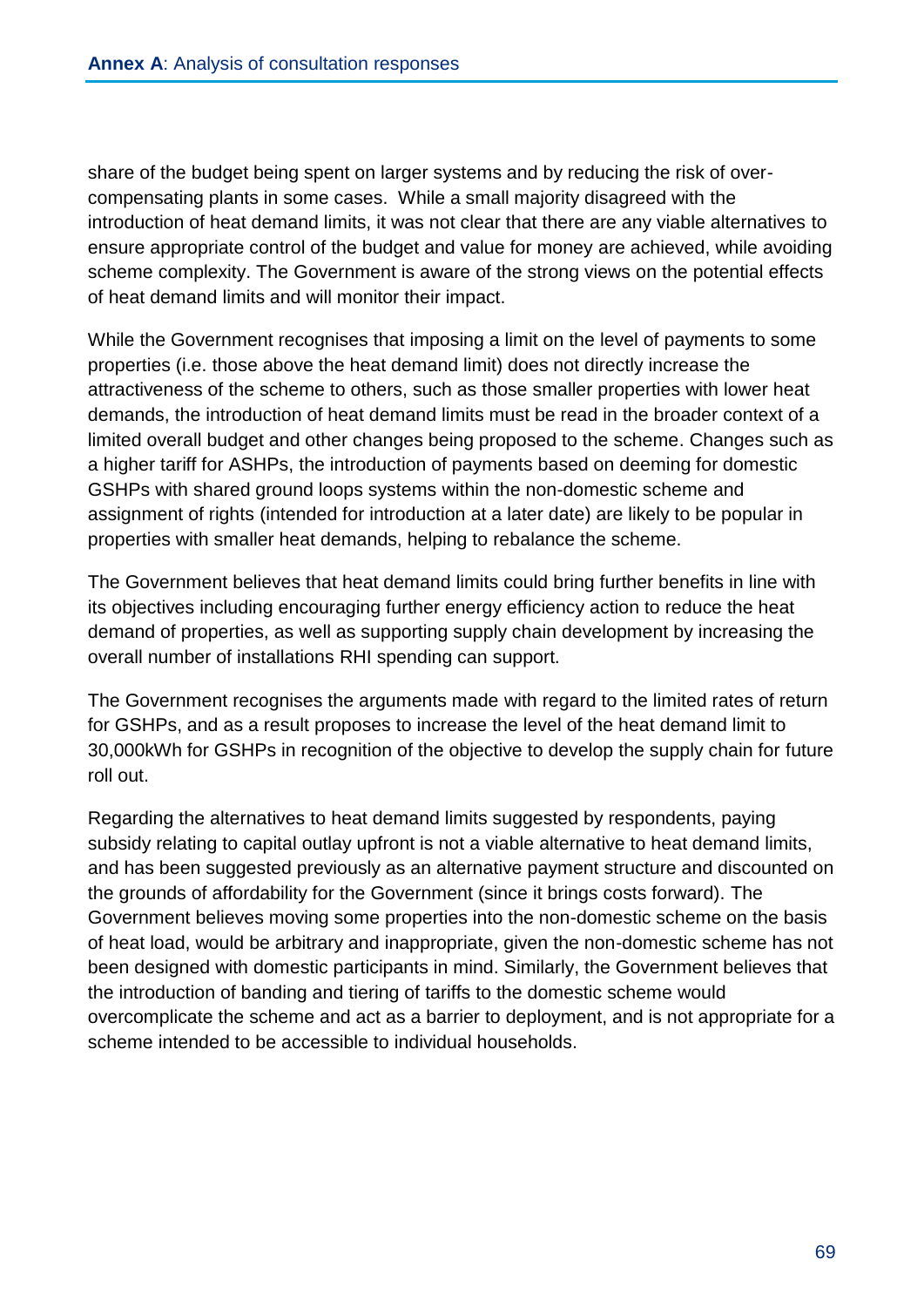# Question 18: Alternative proposals to help those less able to pay

# **Consultation Proposal**

The Government is keen to ensure that those less able to pay are able to access the RHI, and to support this through the introduction of assignment of rights. However, it is vital that consumer protection issues be properly addressed by the final policy and as such the Government does not intend to introduce assignment of rights as part of the spring 2017 reforms. Instead, this will be implemented at a later date to provide extra time to address consumer protection concerns.

Assignment of rights would allow consumers to assign their RHI payments to third party investors in return for funding (wholly or partially) their accredited renewable heating system. The consultation asked respondents for additional changes which may help increase deployment among those less able to pay.

## **Consultation Question**

18. Do you have alternative proposals, beyond those summarised above, for further changes which may help increase deployment among those less able to pay? Please expand.

#### **Summary of responses**

There were 94 responses to this question. Many respondents were in favour of retaining solar thermal as an eligible renewable heating technology within the Domestic RHI on the basis that it is the lowest cost of all the RHI technologies, the easiest to deploy and use, and comes with limited running costs and is therefore helpful for those less able to pay.

Some respondents were in favour of restructuring the incentive structure of the RHI, either through introducing up-front grants to cover the capital costs of an installation, separate tariffs for investors or providing interest free loans. A minority of respondents were not in favour in refocusing the scheme towards those less able to pay as they felt it would distract from the initial objectives of the scheme.

The consultation also received a number of supportive responses for the introduction of assignment of rights and suggestions for the design of the policy in this regard, particularly on consumer protection.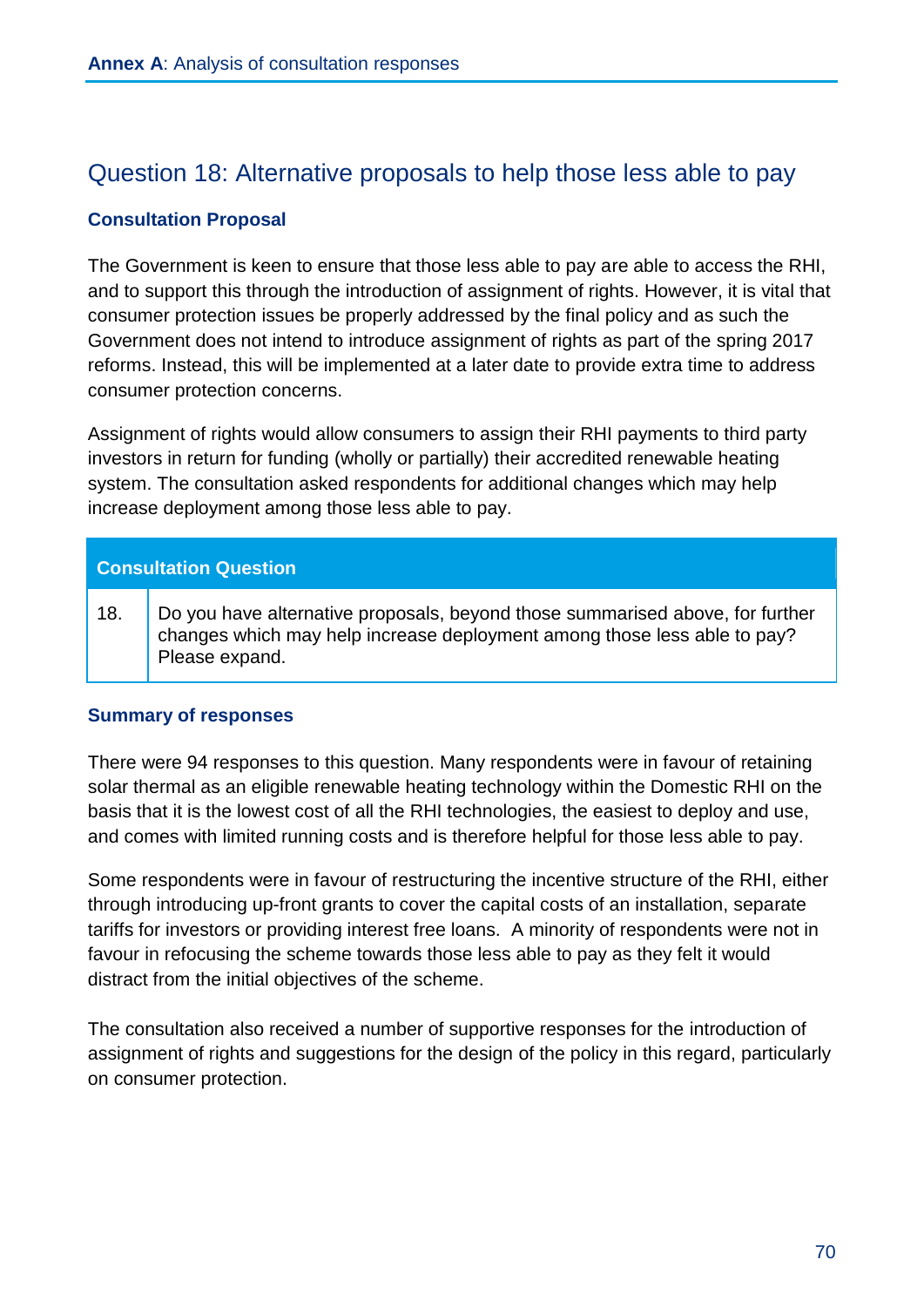#### **Government consideration and decision**

The Government will continue to support solar thermal through the Domestic RHI. It is recognised that this technology could be particularly suitable for those less able to pay. Please refer to question 25 for further details regarding this decision.

The reforms will not alter the incentive structure of the RHI. Doing so at this stage would bring unnecessary complexity for consumers and the administration of the scheme.

However, the Government is committed to promoting widespread access to the Domestic RHI by supporting those less able to pay to access the scheme. The Government recognises concerns raised by respondents regarding the need for robust consumer protection measures to be built into the assignment of rights policy. The Government therefore intends to delay implementing assignment of rights to allow extra time for these issues to be addressed effectively.

As suggested by a number of respondents, the Government does not intend to introduce restrictions through the domestic RHI requirements in relation to the interaction with the Energy Companies Obligation (ECO). However, the interaction will be subject to provisions in the ECO legislation that may affect where the two schemes can interact. Please refer to the ECO Government response once published for further details $^9$ .

# Questions 19 to 24: Domestic RHI Heat Pump Tariffs and **Performance**

## **Consultation Proposal**

The consultation noted that support for heat pump deployment is needed now to reduce costs and improve performance over time. It was proposed to review heat pump tariffs. The ASHP tariff was proposed to be set in the range of 7.42-10.0p/kWh and GSHP to be adjusted, with the maximum possible tariff being the value for money cap of 19.51p/kWh. The consultation also sought views on whether the link between design performance and payments should be removed, what further action is required by the Government and industry to achieve better performing installations and better protection for consumers.

<sup>&</sup>lt;sup>9</sup> https://www.gov.uk/government/consultations/energy-company-obligation-eco-help-to-heat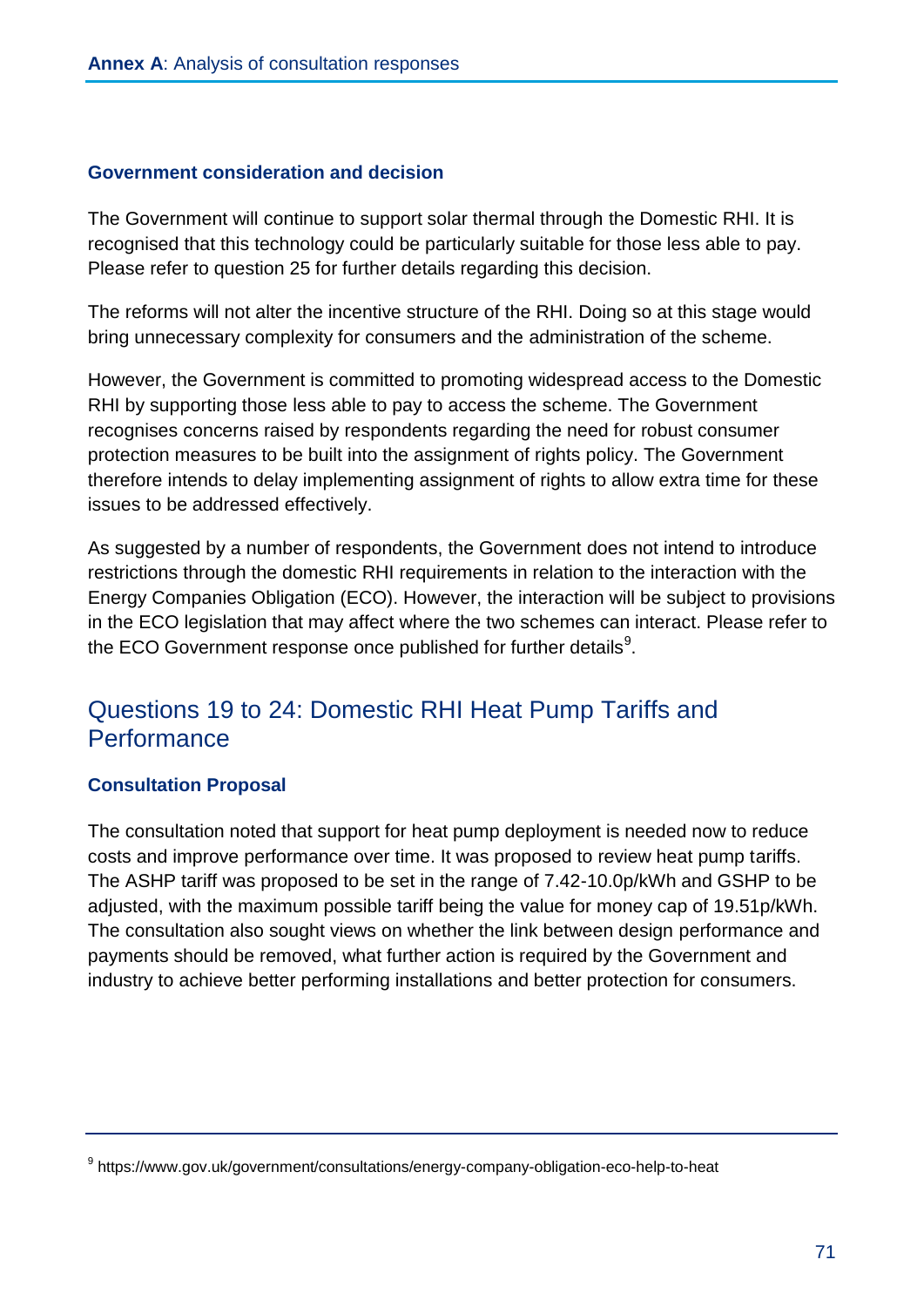|     | <b>Consultation Question</b>                                                                                                                                                                                                                                                                    |
|-----|-------------------------------------------------------------------------------------------------------------------------------------------------------------------------------------------------------------------------------------------------------------------------------------------------|
| 19. | a) Do you agree with reviewing the tariffs available:<br>Within the range of 7.42 -10.0p/kWh for AWHP? Yes/No.<br>Up to a maximum of 19.51p/kWh for GSHP? Yes/No.<br>II)<br>b) How would an increase to current tariffs impact deployment? Please provide<br>evidence to support your response. |

There were 50 responses to part a) i) of this question. Of these, 32 (64%) did agree that the tariff available should be reviewed within the specified range for AWHP and 18 (36%) did not agree with the proposal to review the tariff.

Subsection ii) of the question received 48 responses. Of these, 28 (58%) agreed that the GSHP tariff should be reviewed up to a maximum of 19.51p/kWh and 20 (42%) did not agree with the proposal to review the tariff.

Part b) of question 19 received 62 responses. Many of those who disagreed with reviewing tariffs for both AWHP and GSHP highlighted that the tariffs are already sufficient or that the amount proposed would be too small on its own to boost deployment. These respondents felt that the installation quality must be improved in order to increase deployment. Additionally, a few respondents noted that deployment of heat pumps at scale will require more electricity and a greener electricity mix would be needed in the UK.

Those who were supportive of the tariff increase cited reasons such as kick-starting the sector and accelerating uptake amongst housing associations for their support. Respondents suggested that the current low cost of oil is affecting deployment, and that the current heat pump tariffs do not compensate fully for the costs experienced in installation of heat pumps and only provide sufficient rate of return to incentivise heat pumps with a high heat demand.

#### **Government consideration and decision**

The reforms will raise tariffs for both ASHPs and GSHPs. The ASHP tariff will be raised to 10.02p/kWh, and the GSHP tariff will be raised to 19.55p/kWh (the maximum allowed under the value for money cap (which is the maximum level for tariffs under the scheme).

The Government believes that increasing the ASHP and GSHP tariffs will help to support increased deployment and development of a robust supply chain of these technologies whilst maintaining value for money.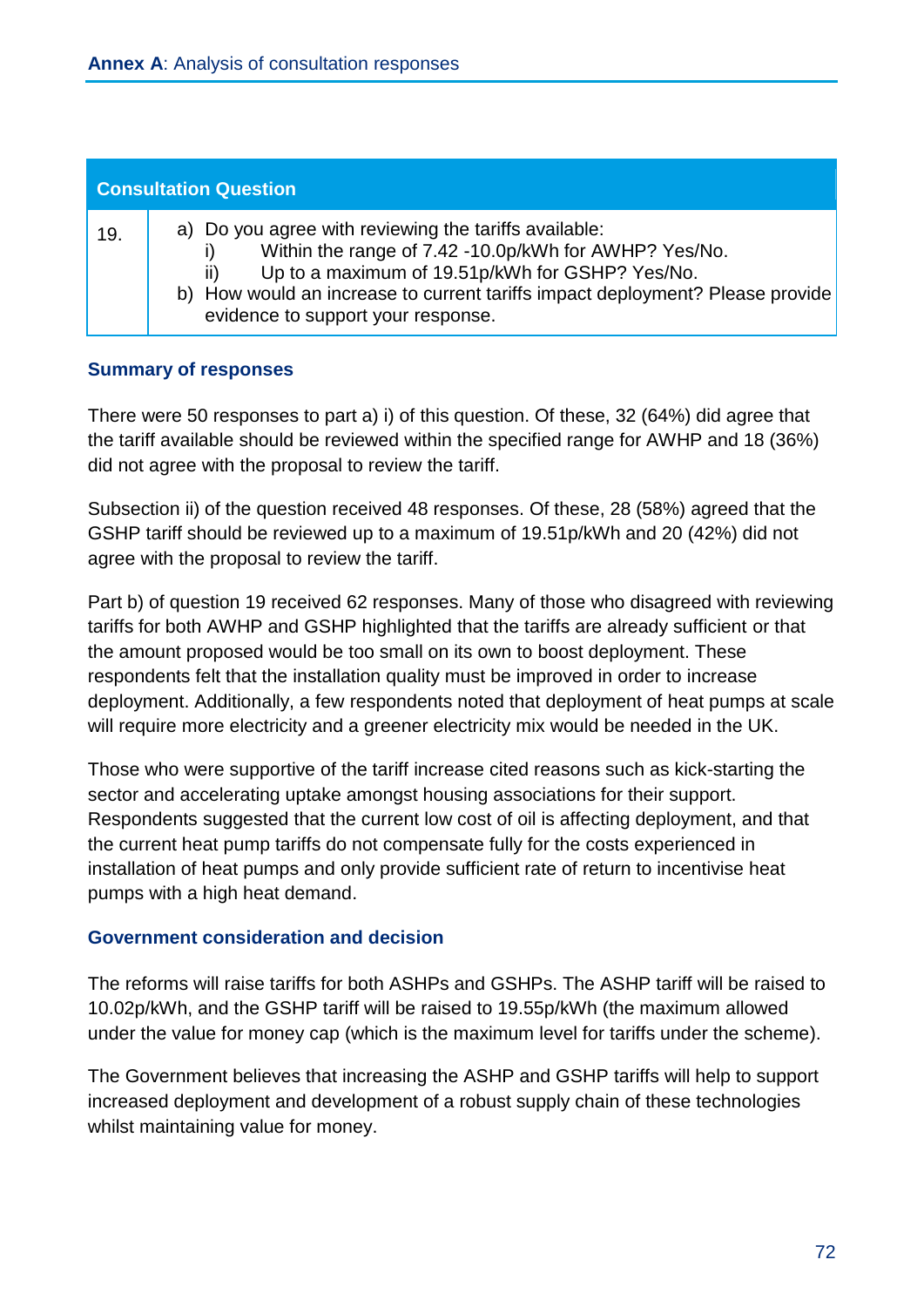|     | <b>Consultation Question</b>                                                                                                                                                                                                                                    |
|-----|-----------------------------------------------------------------------------------------------------------------------------------------------------------------------------------------------------------------------------------------------------------------|
| 20. | a) Do you agree further Government and industry action is required to drive up<br>the performance of heat pumps and tackle underperforming installations on<br>the RHI? Yes/No.<br>b) How can the RHI best be developed to tackle this and drive up deployment? |

There were 62 responses to part a) of the question. Of these, 57 (92%) agreed that further action is required and five (8%) did not agree.

There were 63 responses to part b) of the question. A range of ideas were put forward, including: measurement of system performance; better performing heat pump systems to be financially rewarded through the RHI; introduction of a simplified version of MMSP; enhancing the reach of MCS; and penalties for poor performing systems. Many responses were supportive of actions based on some form of metering of heat pump performance. Many respondents felt that linking payment to performance through metering and rewarding well performing systems would be beneficial. Additional suggestions were to improve training for installers, to further enforce existing standards through MCS/Ofgem inspections, to increase consumer awareness of heat pumps, to improve insulation provisions and to introduce assignment of rights.

#### **Government consideration and decision**

The Government received a clear steer from stakeholders that heat pump performance is a priority, and as a result is introducing a requirement for heat pumps in domestic properties to install electrical metering to allow consumers to monitor the impacts of using their system, to help ensure heat pumps are efficient – further details are presented below.

The Government intends to continue working with the industry and MCS in order to find ways to drive up deployment of efficient heat pumps.

| <b>Consultation Question</b> |                                                                                                                            |
|------------------------------|----------------------------------------------------------------------------------------------------------------------------|
| 21.                          | In your recent experience, what are the main financial barriers to the deployment<br>of heat pumps in the domestic sector? |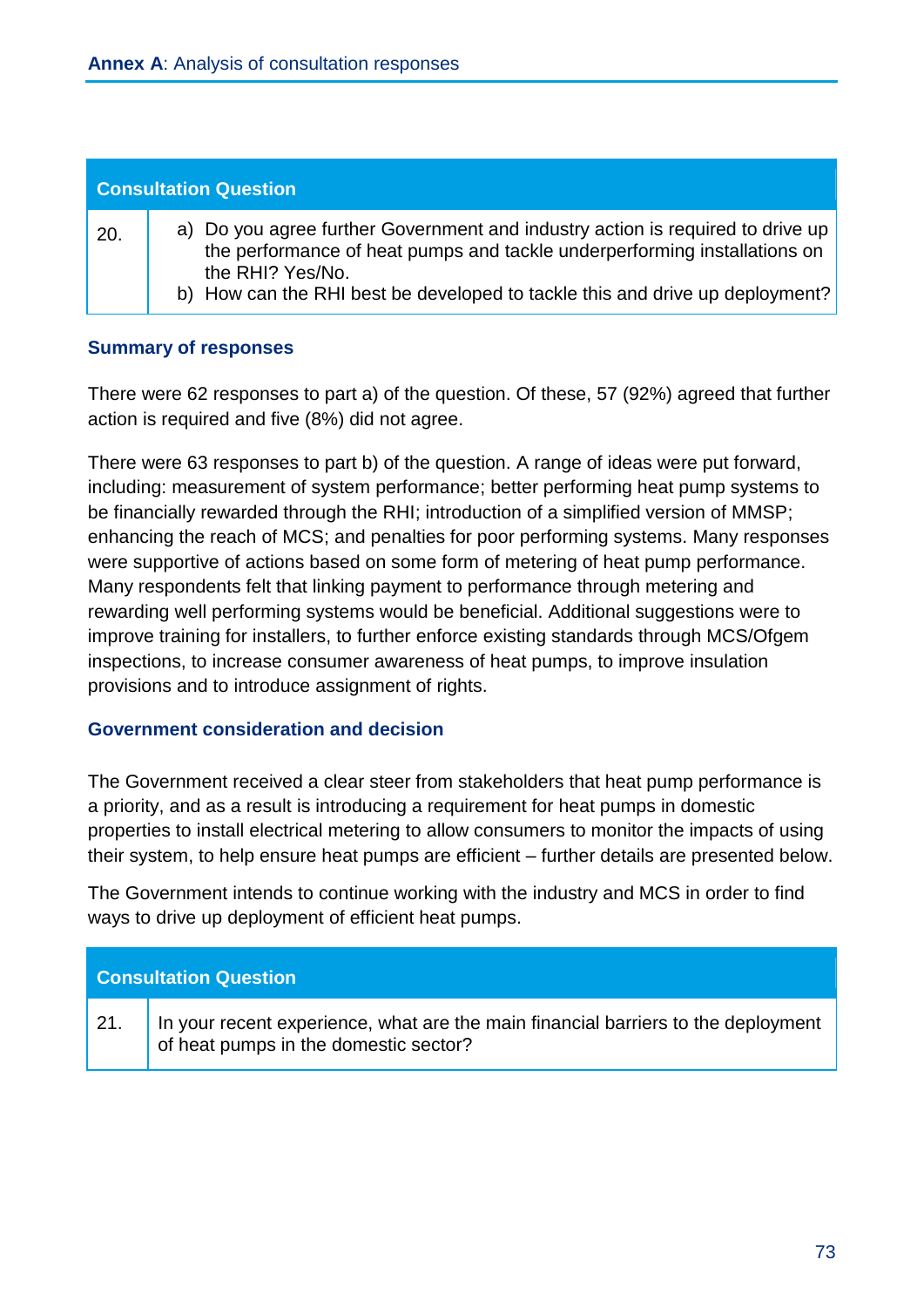There were 64 responses to this question. The main barriers cited were:

- The low price of oil meaning the potential savings by switching to heat pumps are lower.
- High capital costs and low rate of return.
- The difficulty of obtaining finance for a payback over seven years.
- The value for money cap limiting the GSHP tariff.
- Overly generous biomass tariffs leading to consumers choosing biomass over a heat pump.
- MCS and associated costs being too high for some installers.

#### **Government consideration and decision**

The Government believes that raising the heat pump tariffs should help to tackle some of the financial barriers. However, the Government notes that a tariff increase alone will not be sufficient in all cases and will continue working with industry to identify ways to bring down barriers to deployment.

# **Consultation Question** 22. In your recent experience, what are the main non-financial barriers to the

# deployment of heat pumps in the domestic sector and how can they best be overcome?

#### **Summary of responses**

There were 62 responses to this question. The main barriers cited were:

- Complex customer journey with not enough impartial advice on the suitability of systems and quotes.
- Lack of consumer awareness.
- Lack of confidence in performance and reluctance to switch to a new form of heating.
- Planning required to begin a project, including constraints around space required and any disruption due to GSHP ground works or noise from the ASHP.
- Uncertainty due to RHI policy changes.

### **Government consideration and decision**

The Government believes that installers play a key role in building consumer awareness and ensuring that a system is not only installed correctly, but that the consumer is able to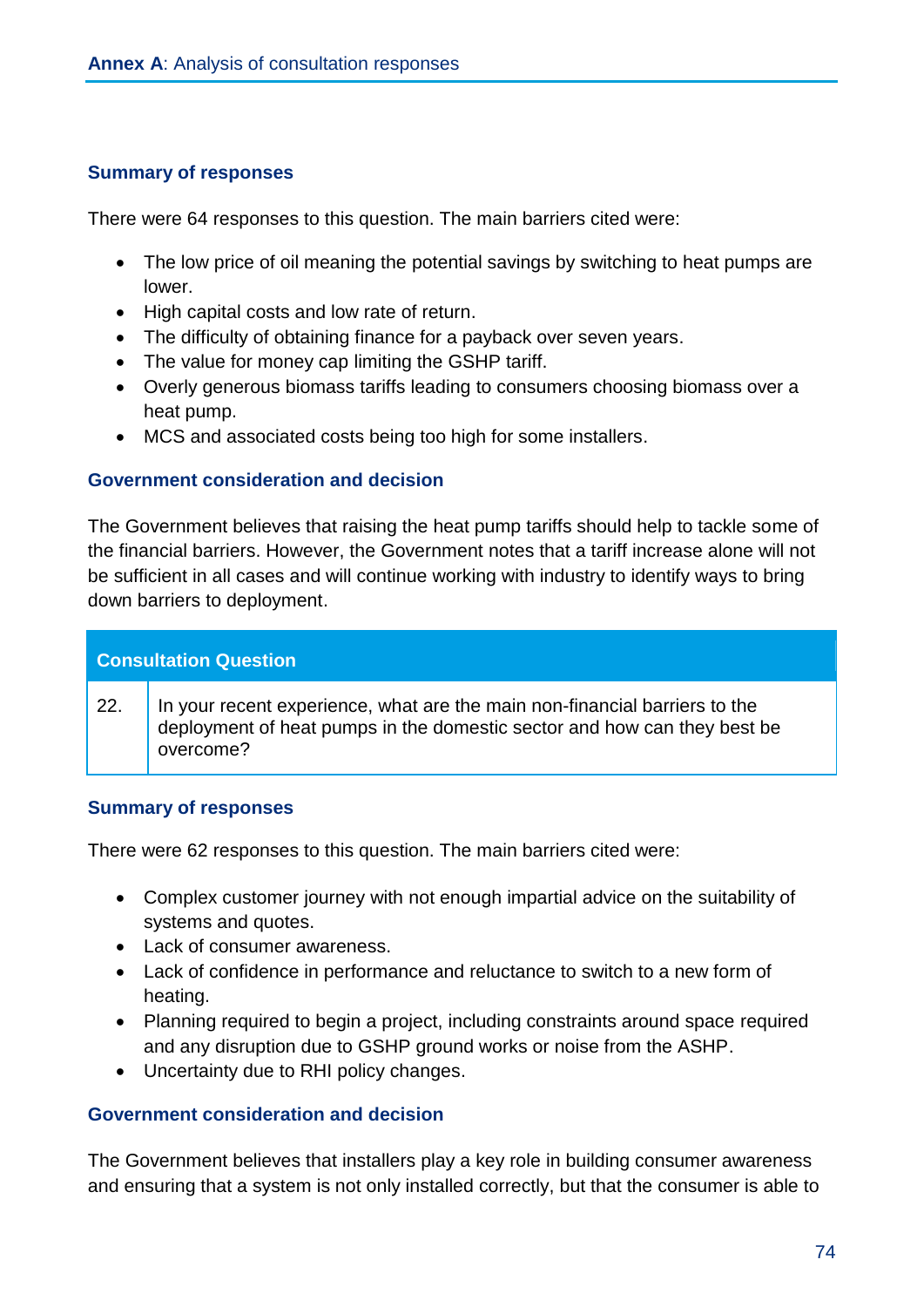use it effectively. By working with the industry and MCS, the Government will seek to build on existing standards and will consider ways to further provide guidance and advice to consumers about the use of their heat pump.

# **Consultation Question**

23. Is there a way to link payments to actual performance which balances consumer confidence with incentives for higher performing systems?

### **Summary of responses**

There were a total of 54 responses to the question. Of those, 34 (63%) agreed that there is a suitable way to link payments to actual performance, while 16 (30%) disagreed and 4 neither agreed nor disagreed. There were 52 responses which provided further evidence to support their views.

The main suggestions to link payments to actual performance were:

- Metering every installation.
- Promotion of the take-up of MMSP.
- Linking installations to Smart Meters.
- Setting a minimum efficiency threshold with a subsequent MCS investigation should this threshold not be reached.
- Driving up installer and designer skills which will lead to better performance and therefore confidence in payments.
- Offering a bonus to well performing systems.

Those who disagreed noted that linking payment to performance will pose a risk to the system owners as they will be the ones to bear the financial penalty, creating uncertainty in the returns they will receive. As a result this could become a barrier to deployment of heat pumps. Other responses suggested that this will add complexity to the scheme.

#### **Government consideration and decision**

The Government has considered arguments to link payment to performance, and due to the concerns raised about the risks of increased complexity and uncertainty, it was decided not to implement this proposal. The Government considers that linking payments to performance could significantly impact on deployment. It is possible that participants could be financially penalised for performance issues outside of their control. Linking payments to performance would likely require meter reading submissions to Ofgem which would increase burdens on participants.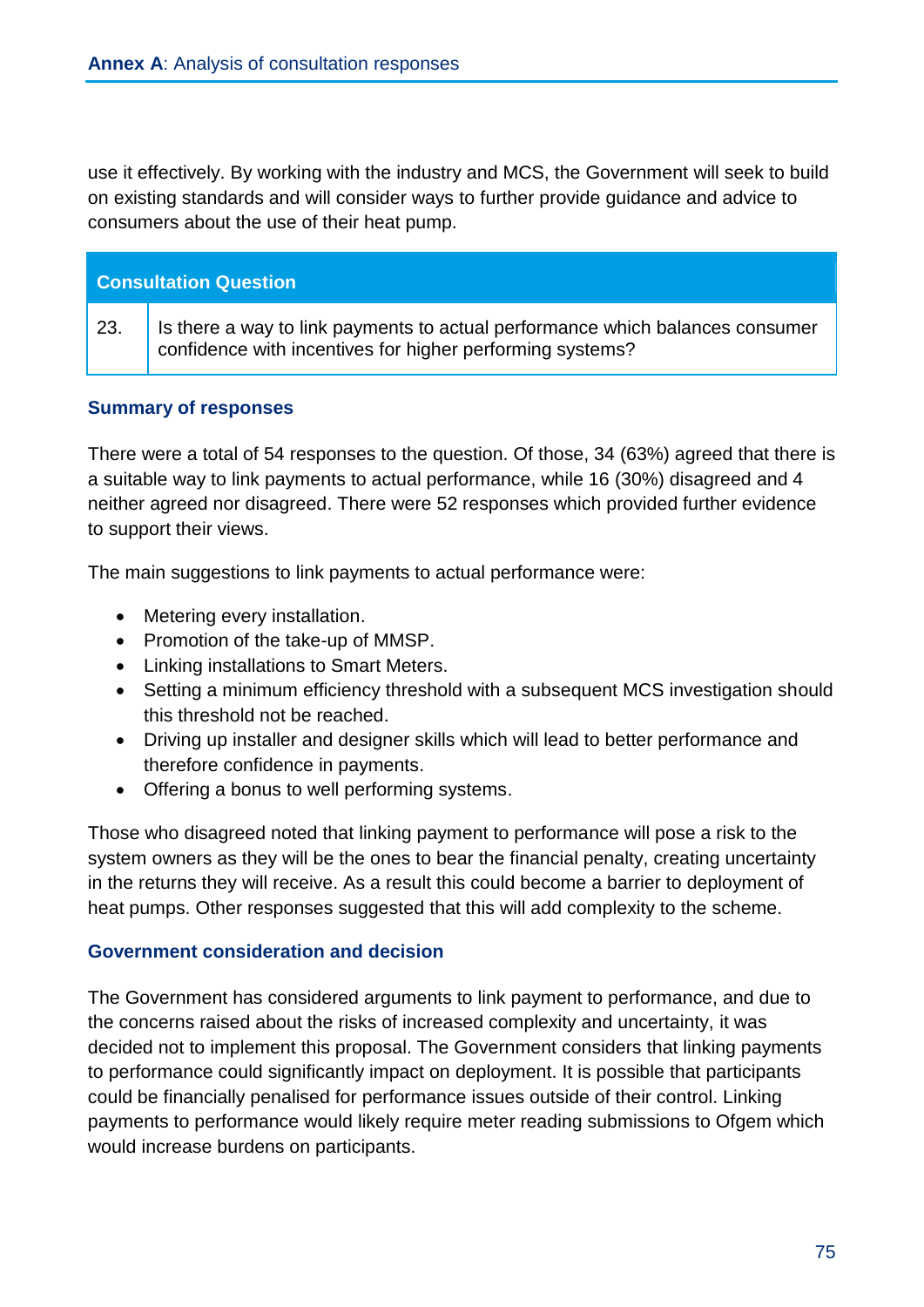The impact of metering and whether it would encourage better system efficiency was considered in depth. Following consideration of the responses and further engagement with industry and consumer groups the reforms will introduce the requirement that all new heat pumps must have electricity metering to measure the electrical input to the heat pump and any secondary heating systems that are controlled by the heat pump. Electricity meters may be in the form of a standard electricity meter, on-board electricity meters or those included as part of a registered MMSP package. Allowing on-board electrical metering as a compliance option will encourage further product innovation driven by the market.

The Government intends that requiring electricity metering will support the development of a robust supply chain of efficient heat pump systems towards future deployment at scale. The Government notes that any metering requirement would aim to increase consumer interaction with the technology, and would seek to aid the installer in diagnosing any performance issue, and would seek to increase consumer protection.

Mandatory electrical metering will enable system owners and/or tenants to monitor their heat pump system's electricity use in isolation from other appliances, allowing them to engage with the installer on the basis of meter data evidence and encouraging installer best practice through checking on the system.

The in-depth data produced for a sample of systems through MMSP will provide detailed performance information for consumers, and allow Ofgem and the Government to gather evidence on the performance of heat pump systems. Analysis of the whole dataset will enable identification of performance issues and could inform future updates to MCS standards. It also enables a feedback and learning tool for the specific installers whose systems have MMSP packages installed. The evidence drawn from the MMSP data will contribute to BEIS evidence on overall heat pump performance and any further policy intervention.

The Government will work with Ofgem and the industry to come up with 'helpful tips and hints' information sheets which will be shared with system owners and will be placed on Ofgem website.

| <b>Consultation Question</b> |                                                                                                                                                                                                                                                                      |
|------------------------------|----------------------------------------------------------------------------------------------------------------------------------------------------------------------------------------------------------------------------------------------------------------------|
| 24.                          | a) Performance monitoring can play a key role in driving up heat pump performance. What can we do to make the RHI's metering and monitoring<br>service package more attractive?<br>b) Are there alternatives to incentivise the monitoring of heat pump performance? |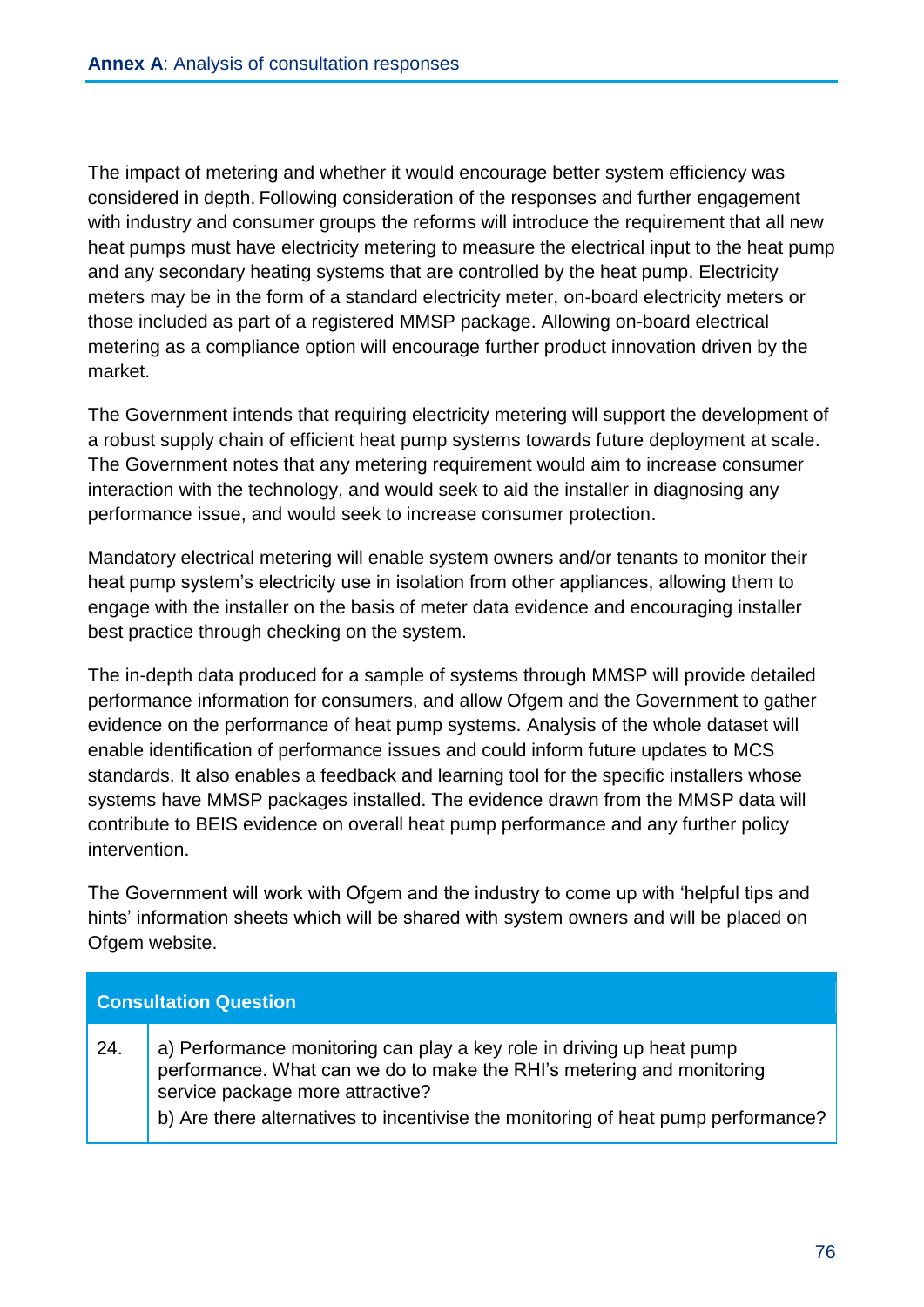Part a) of this question received 57 responses. The main suggestions were:

- Making meters tax-free.
- Making the package compulsory.
- Providing an upfront payment.
- Increasing the quarterly payments.
- Relaxing data storage requirements to make MMSP a cheaper and more cost effective package.
- Assigning MMSP income to the MMSP provider or installer to help cover costs for monitoring and follow up visits.
- Increasing the number of qualified installers.
- Reduce the burdens associated with uploading data.

A number of respondents disagreed that the MMSP is a solution to drive up heat pump performance. The main arguments were that consumers would not be interested in this type of information as it is too technically complex and their primary concern is adequate heating.

Part b) received 46 responses; this asked for alternatives which could incentivise monitoring of heat pump performance. The majority of respondents suggested making metering mandatory and linking performance to payment. Other suggestions were to provide further information on system controls and user behaviour in order to improve system use and to provide a rigorous route for redress of complaints.

#### **Government consideration and decision**

The Government noted the positive feedback about metering and how standards can continue to be driven upward through better understanding of the technology. It is the Government's view that MMSP offers the most complete information about system performance and provides installers with the best information to diagnose performance inconsistencies.

The Government noted that the deployment of MMSPs has been very limited due to a range of barriers to take up. Following stakeholder feedback, the Government proposes to amend MMSP to overcome barriers in two ways. MMSP payments will be front-loaded to provide 50% of the value of payments alongside the first MMSP payment, and the remaining 50% to be paid quarterly over the remaining RHI payment period. Frontloading of payments will help to overcome the capital cost barrier for installing the metering and monitoring equipment. Secondly, the frequency for data to be uploaded to the viewing platform will change from the current requirement of every 7 days to a monthly upload. This aims to reduce the burden for system owners.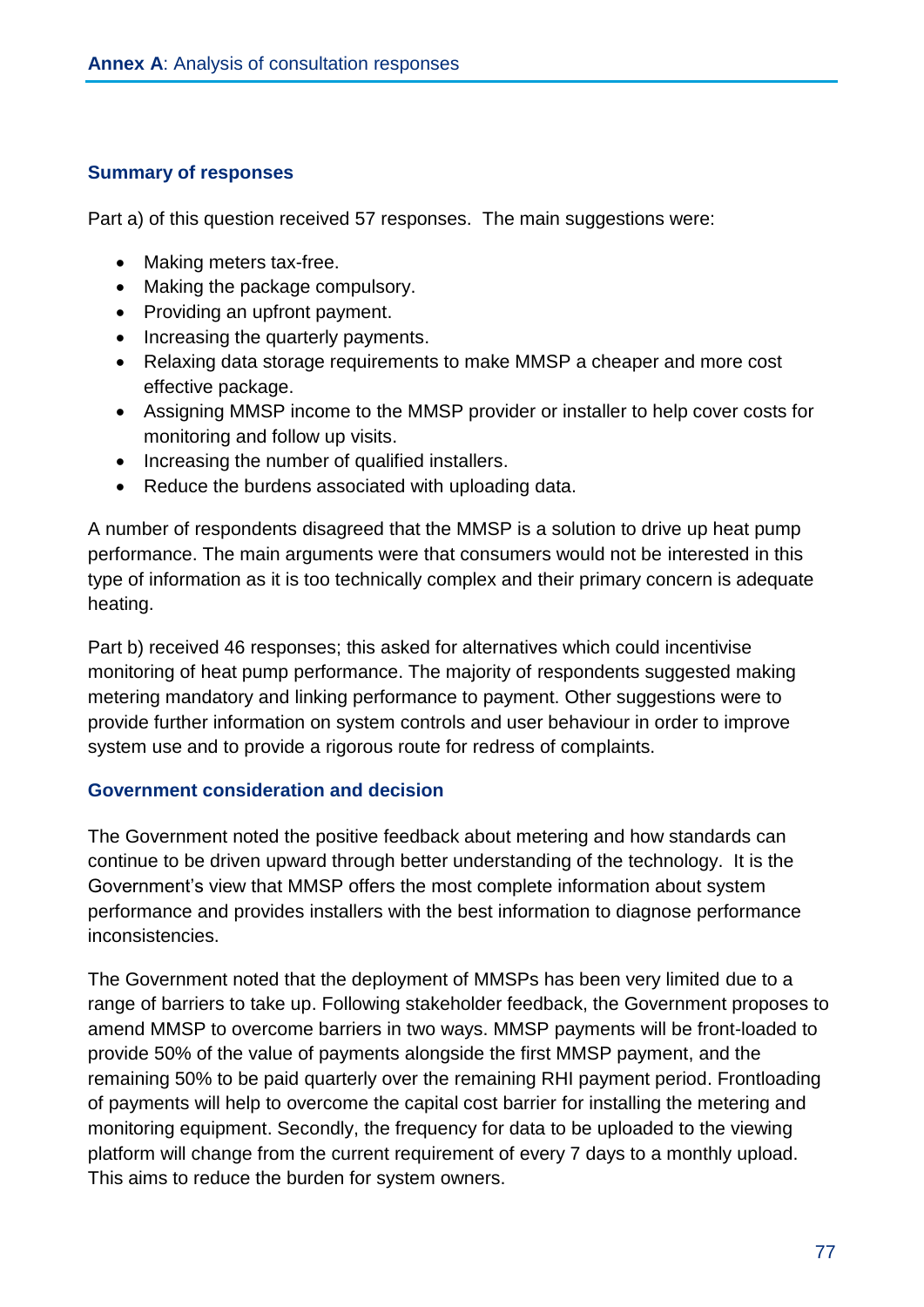The Government notes the arguments in favour of assignment of rights for the MMSP package. It has been decided not to introduce assignment of rights to MMSP payments at this stage as it would pose regulatory complexities, and these aims are largely met by front loading payments.

# Question 25: Support for Domestic RHI Solar Thermal

# **Consultation Proposal**

The consultation noted that solar thermal has the highest tariff on the domestic RHI, and that evaluation of the scheme to date has raised questions about the additionality of RHI support for solar thermal. These factors suggested that support for solar thermal may be offering poor value for money. It was also noted that it was not clear whether ongoing RHI support would serve to build the supply chain in the way it can for less mature technologies in the UK such as heat pumps.

Considering these factors, the consultation proposed to remove support for solar thermal in 2017.

| <b>Consultation Question</b> |                                                                                                                                                                           |
|------------------------------|---------------------------------------------------------------------------------------------------------------------------------------------------------------------------|
| 25.                          | Do you agree that we should withdraw support for new solar thermal systems in<br>the Domestic RHI from 2017? Yes/No. Please provide evidence to support your<br>response. |

### **Summary of responses**

There were 235 responses to this question. Of these, 216 (92%) did not agree that support for solar thermal should be withdrawn, while 18 (8%) agreed. Many of those who disagreed with removing support highlighted the importance of some of the positive points made in the consultation about solar thermal:

- Solar thermal has an important role going forward in decarbonising heating.
- It has the lowest upfront costs for consumers.
- It can also act as a valuable adjunct to heat pumps and biomass boilers.

Many respondents also put forward the argument that the removal of support would significantly reduce deployment of solar thermal. Many noted their view that the scheme evaluation referenced in the consultation was not necessarily reliable, arguing that owners of solar thermal plants may not accurately predict what they would have done without RHI support. They argued that there would be a larger reduction in deployment if support is removed than the evaluation suggests. The case was made that the currently strong UKbased supply chain could be at serious risk if deployment falls.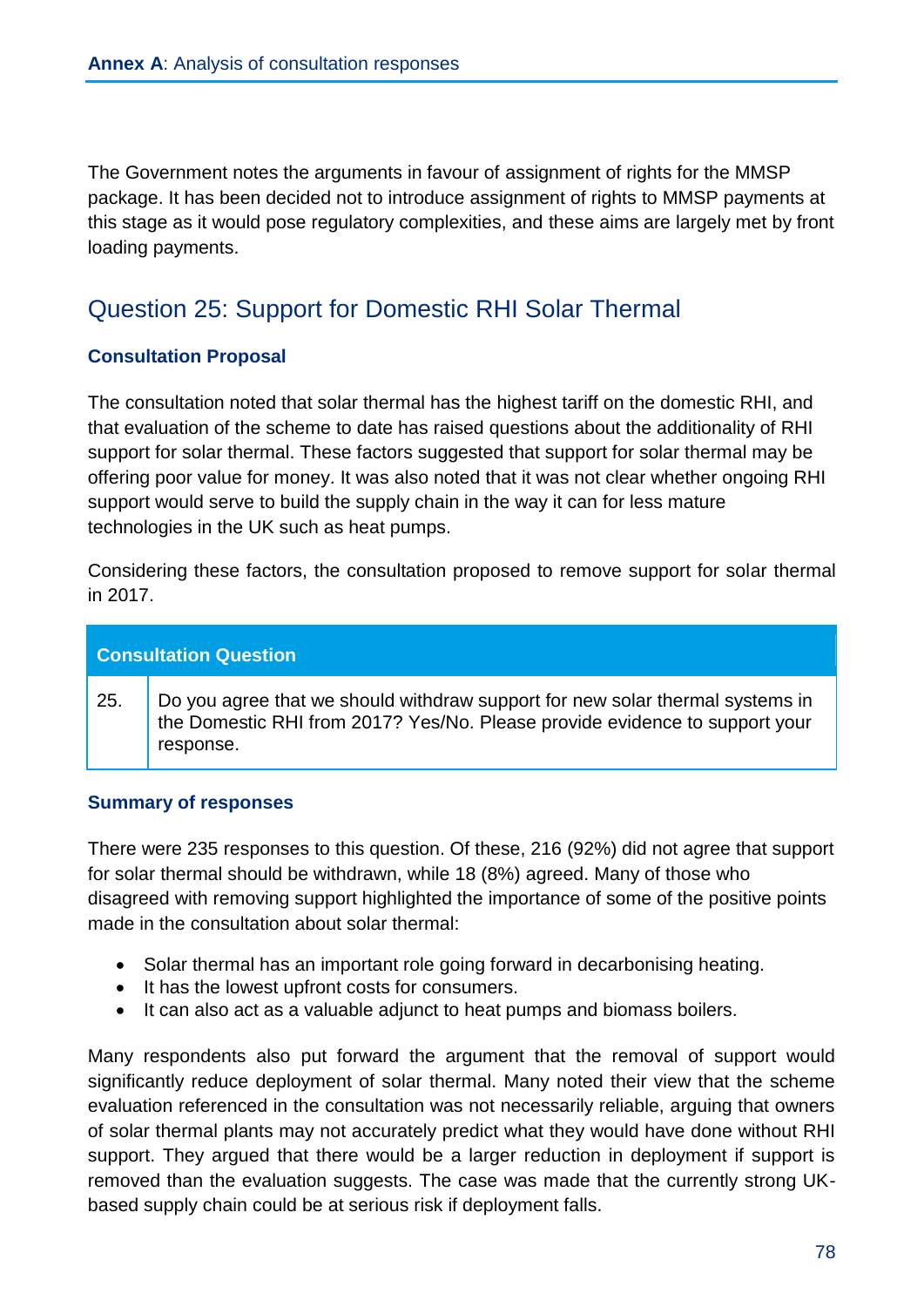Another common response was that solar thermal deployment has been significantly affected by solar PV sales under the Feed-in Tariff scheme. It was argued that since the solar PV tariff was reduced earlier this year, there is now a more level playing field for solar thermal, meaning the opportunity for growth in deployment is greater. This in turn could lead to cost-savings and therefore better value for money.

There were also a number of responses that noted the importance of solar thermal for those less able to pay due to low upfront costs and minimal running costs.

There were some suggestions that the ineligibility of space heating for solar thermal creates a barrier to deployment, and that more deployment would be possible if space heating became an eligible heat use for solar thermal.

The small number of respondents who agreed with the proposal to withdraw support for solar thermal expressed the following main reasons:

- Solar thermal is not the most cost-effective way to reach targets.
- Solar thermal does not deliver value for money.
- The market is well established so doesn't require further funding.

# **Government consideration and decision**

The reforms will maintain support for solar thermal on the Domestic RHI at the existing level. Evidence received through the consultation suggests that continued support has the potential to incentivise greater deployment and drive further cost reduction than previously thought. The evidence suggests that if support were to be removed there could be a potentially significant detrimental effect on deployment and the supply chain, including UK manufacturing of solar thermal panels. While the tariff in support of solar thermal is still high compared to some other tariffs in the scheme, the possibility for continued support to deliver cost reductions suggests the long-term value for money of this support will be better than previously thought.

In addition, the role of continued support in maintaining the UK supply chain, particularly with regard to UK-based manufacturing of solar panels, improves the value of continued support. The Government believes that retaining support for solar thermal will contribute to the development of a sustainable market for this technology and bring down costs. The reforms will set a tight cost control trajectory to ensure that if deployment increases as industry suggests, degression will drive reductions in the tariff and therefore improved value for money over time.

The reforms will not make any changes to the eligibility requirements for solar thermal. Whilst there were some views that making space heating an eligible heat use would help bring forward further deployment, the evidence submitted did not clearly demonstrate that this type of system would be incentivised by RHI support.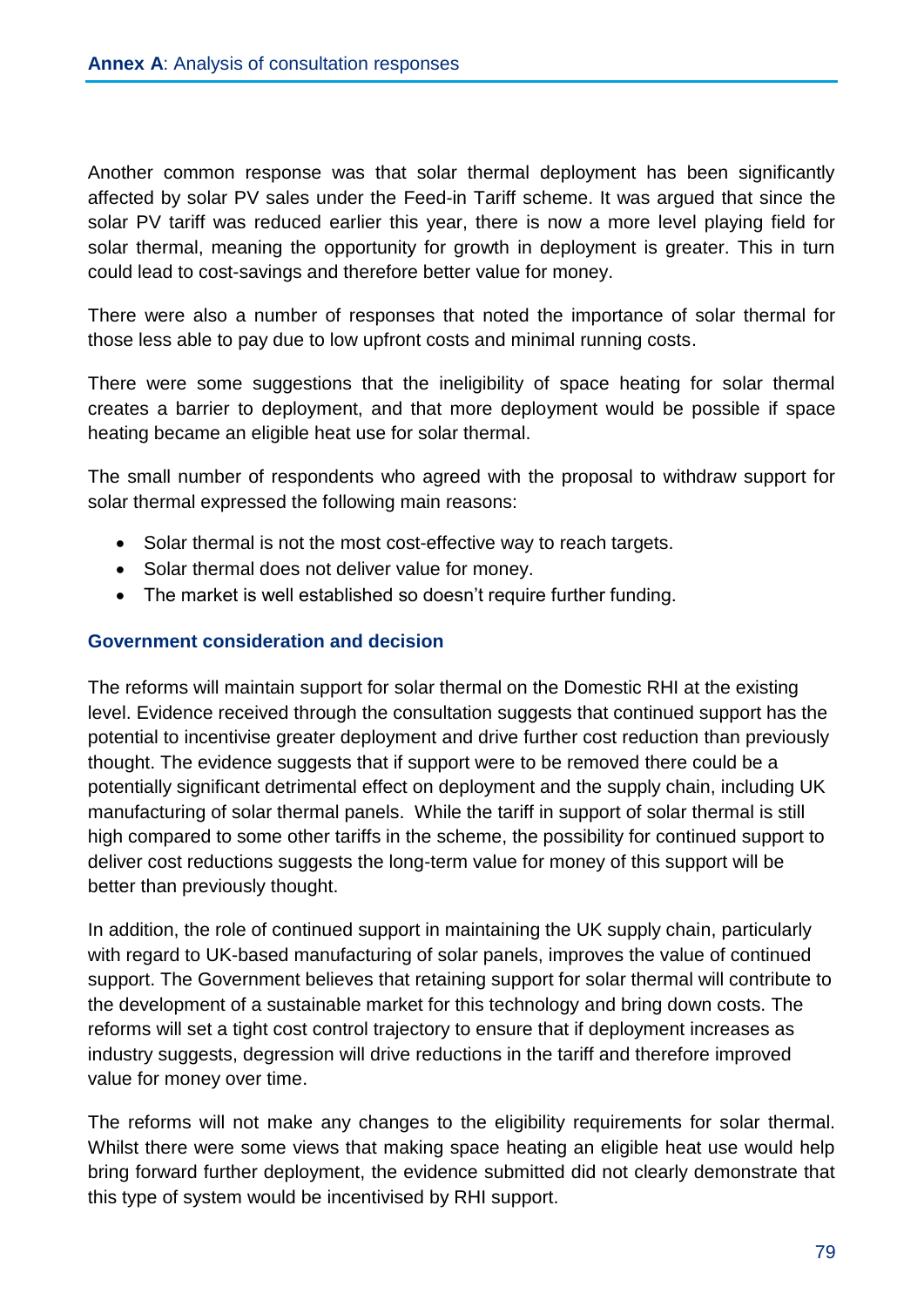# Question 26 and 27: Feedstock payments for biogas

### **Consultation Proposal**

Crops tend to be less cost effective at delivering carbon savings compared to wastes and residues. The unchecked expansion of crops for anaerobic digestion may undermine the use of land for food production and have impacts on soil and water quality. In order to achieve greater benefits from payments to biogas and biomethane production plants, two options were proposed. The first offered payment only to biogas derived from wastes and residues. The second and preferred option was to restrict payments if less than 50% of the biogas is derived from wastes or residues; measured over a reporting quarter.

| <b>Consultation Question</b> |                                                                                                                                                                                                                                                                                                                                                               |  |
|------------------------------|---------------------------------------------------------------------------------------------------------------------------------------------------------------------------------------------------------------------------------------------------------------------------------------------------------------------------------------------------------------|--|
| 26.                          | a) Do you agree that limiting the use of some feedstocks will deliver more<br>cost-effective carbon abatement? Yes/No. Please provide evidence to<br>support your answer.<br>b) Apart from wastes and residues, are there other feedstocks which should<br>not be subject to payment restrictions? Yes/No. Please provide evidence<br>to support your answer. |  |
| 27.                          | Do you prefer option 1 or 2 as a method of limiting payments in respect of<br>biogas / biomethane derived from crops? Option 1 / Option 2. Please<br>provide your reasons and include any evidence.                                                                                                                                                           |  |

#### **Summary of responses**

There were a total of 68 responses to question 26a). Thirty-four of these (50%) agreed that wastes provided cost effective carbon savings compared to crops, including some additional supporting evidence. Of these, twenty-nine maintained that anaerobic digestion of crops was also able to provide cost effective carbon abatement. A few responses also suggested that Advanced Conversion Technologies (ACT) can also have significant benefits.

Additional evidence was provided showing improved carbon abatement compared to the initial impact assessment. Respondents raised questions and potential limitations of the carbon cost effectiveness work set out in the initial impact assessment. Some thought it was necessary to expand the scope of the work to include a greater range of crops, more uses of biogas and a wider range of factors such as: yield improvements from spreading digestate; higher emissions associated with the transport and processing of waste; and carbon capture and storage. Respondents highlighted the potential environmental benefits of using crops in AD that could be undermined by a reduction in support (such as pest removal, and preservation of grasslands). Some respondents were seeking measures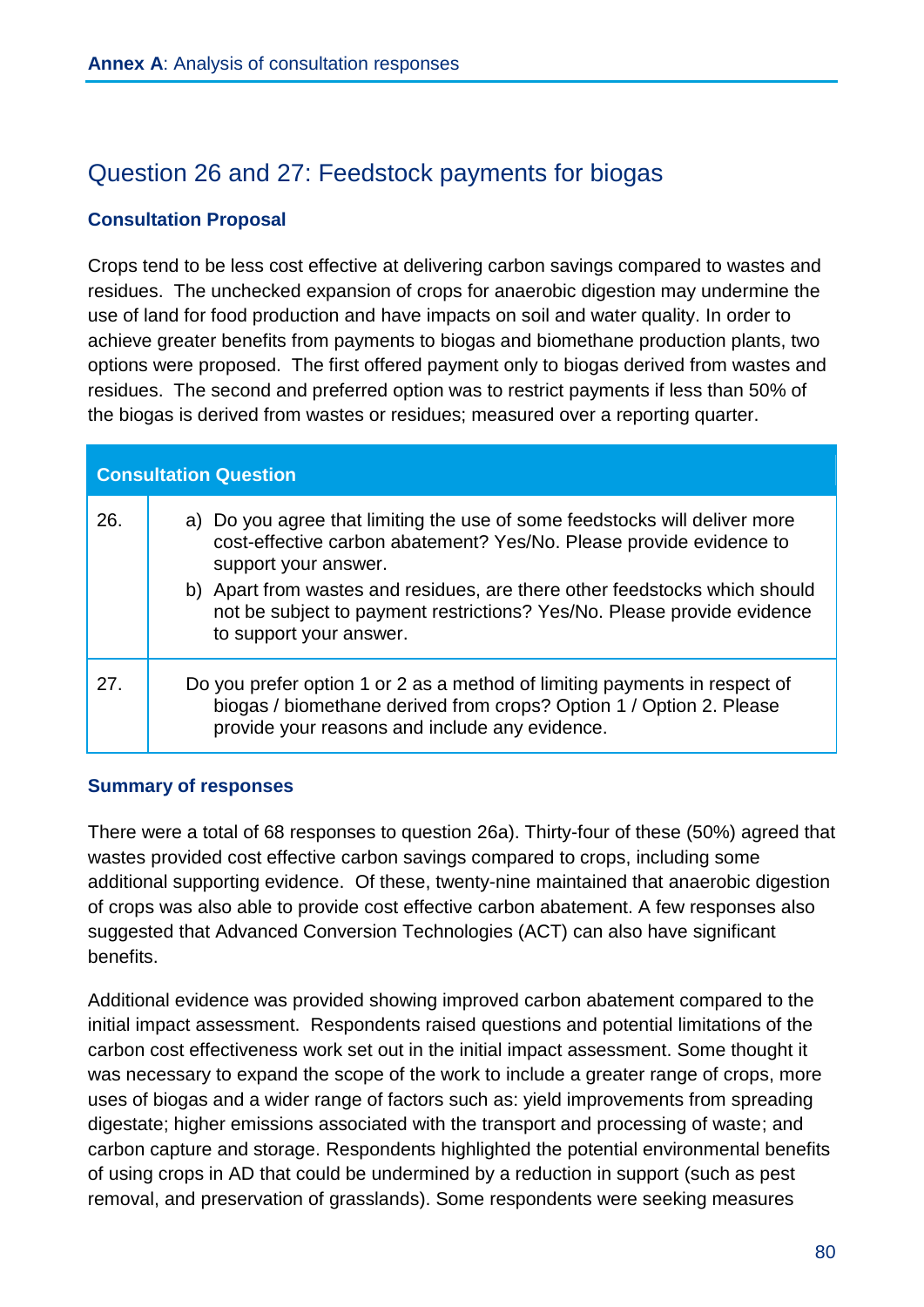outside the RHI to control greenhouse gas impacts, such as incentivising food waste collections, and instilling good agronomic practice.

There were 47 responses to question 26b). Twenty-four respondents proposed expanding the scope of feedstocks not subject to payment restrictions. Some set out the case for grasslands and wetland biomass, as having potential to reduce greenhouse gas emissions. Some suggested that restricting payments for novel feedstocks, such as seaweed and residues from biotechnology, may stifle innovation in the sector. Others wanted to ensure that the Government's interpretation of wastes and residues did not hinder the inclusion of substances such as sugar beet pulp, by-products from the food manufacturing and processing industry, and spoilt crops. A few argued for restrictions only on maize, thought to be the most commonly used biogas feedstock.

There were 50 responses to question 27. Eleven respondents preferred Option 1 (restrict RHI payments to biogas and biomethane derived only from wastes and residues) on the basis funding should be prioritised to waste and residues which deliver greater benefits than other feedstocks. Thirty-nine respondents preferred Option 2 (limit the RHI payments for biogas and biomethane not derived from wastes and residues to 50% of the total biogas yield) to offset some of the investment and practical risks associated with delivering waste-only plants. Nine respondents commented that a 50% threshold was too low, seeking a 75 – 85% threshold, in line with the optimal efficiency of a plant.

Many of the respondents that preferred Option 2 pointed out that they were not in favour of any restrictions that may limit the flexibility of feedstock choice, have market impacts, hinder the efficiency of operations or limit choices to optimise greenhouse gas savings. One respondent was against feedstock restrictions which may increase the competition for food waste, impacting on the ability of existing plants to access waste. Some respondents also highlighted that crop-based plants would seek to increase their use of waste over time, because it is a cheaper feedstock. Alternative proposals put forward include using sustainability criteria as a means to control the carbon cost effectiveness of the RHI payments.

Seven respondents suggested extending the timeframe that feedstock restrictions apply over, from quarterly to annually, to mitigate some of the practical challenges and potential additional costs associated with applying the payment limit over a reporting quarter.

# **Government consideration and decision**

The reforms will introduce changes in line with Option 2, which limit the RHI payments for biogas and biomethane not derived from wastes and residues to 50% of the total biogas yield, but to apply on an annual as opposed to a quarterly basis.

The Government retains the view that biogas derived from wastes and residues are more likely to achieve better value carbon saving than other feedstocks such as purpose grown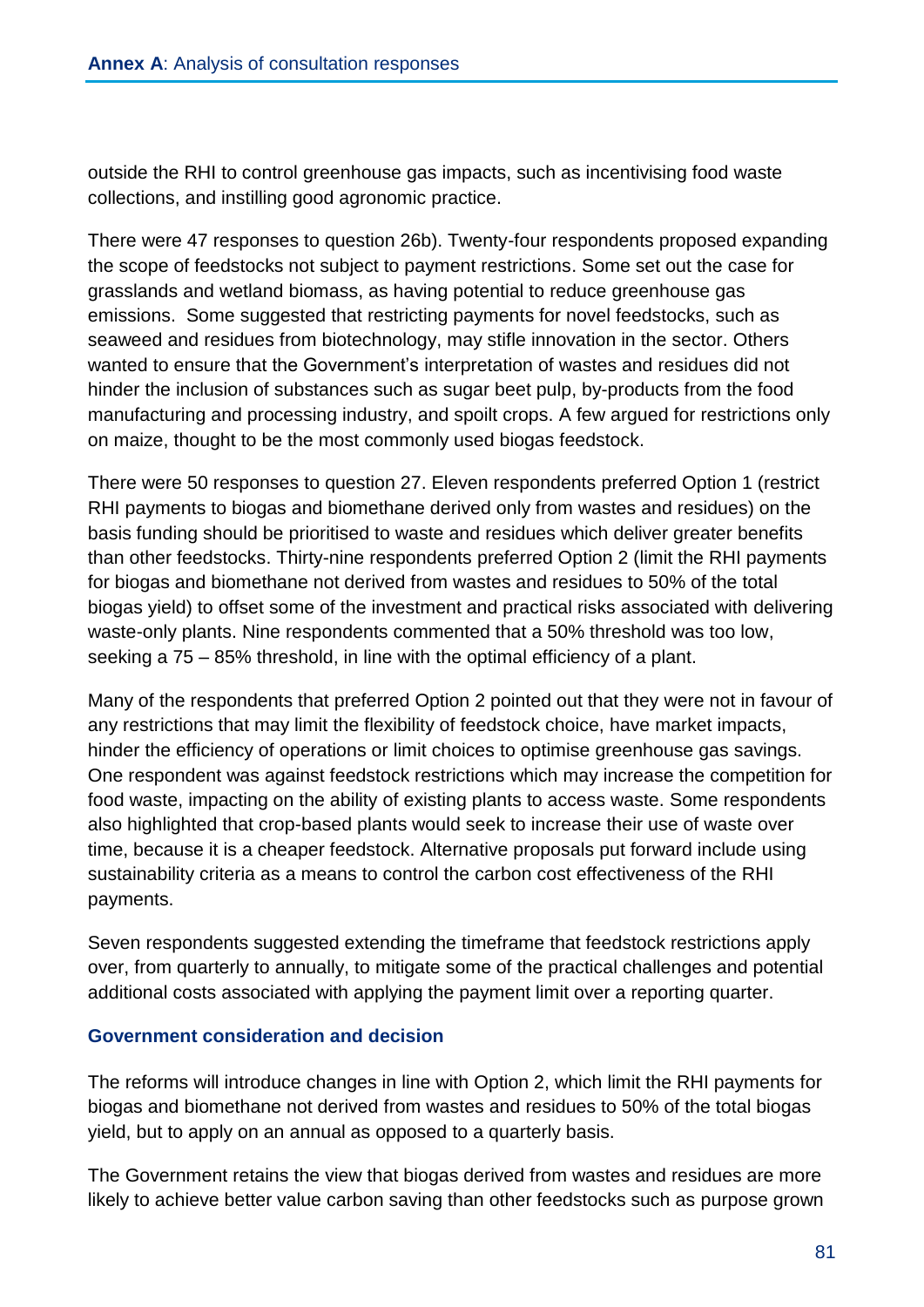energy crops. Biogas generated from wastes can offset emissions in the waste and agriculture sector, as well as in energy. Unlike residues, crops can have significant emissions associated with their production and as such, are less likely to be as cost effective at delivering greenhouse gas savings across the economy. The Government accepts that methods used to consider the cost of carbon abatement are inherently uncertain and the outputs can vary greatly depending on what is included in the scope. Similarly, carbon cost effectiveness of individual plants can vary greatly depending on the type and treatment of feedstock, operational factors such as leakage and the extent to which carbon dioxide is captured. Despite these uncertainties, ensuring payments are more targeted towards biogas derived from wastes and residues are likely to deliver higher carbon savings for every pound of RHI funding spent.

All feedstocks will be subject to payment restrictions except for wastes and residues. All wastes and residues should be considered carefully by operators to ensure that the waste hierarchy has been applied and alternative markets considered before considering conversion to biogas, including streams from novel sources such as the biotechnology industry.

The Government recognises that in some circumstances, crops such as grass may provide significant greenhouse gas benefits. However, there is also a risk of unintended consequences such as displacement of grass for cattle feed or an increase in greenhouse gas emissions caused by land use change. The Government has therefore concluded that grass feedstock, where not a waste or residue, should be subject to payment restrictions.

Despite its potential as a sustainable bioenergy feedstock, the Government does not regard it as appropriate to provide unchecked support for biogas derived from seaweed at this time, given the limited evidence on the environmental risks associated with harvesting seaweed at scale.

The Government accepts the view that restricting payments to only biogas derived from wastes or residues would be a barrier to deployment and that providing some ongoing support for crops should provide operators with sufficient flexibility to enable projects to progress without undermining RHI benefits. Setting an appropriate threshold is a policy judgement. Consultation responses did not provide sufficient rationale against the proportionality of the 50% threshold proposed under Option 2. The Government continues to believe that any operational issues arising from using this proportion of wastes and residues can be overcome with appropriate technology and operational practices.

However, the Government has concluded that applying the 50% threshold on a quarterly basis is not necessary to ensure RHI benefits and reduces flexibility for the operator in relation to seasonal feedstock availability. The reforms will therefore allow for quarterly payments in line with the standard RHI payment process with an annual reconciliation based on documented feedstock records and the metered output of biogas or biomethane.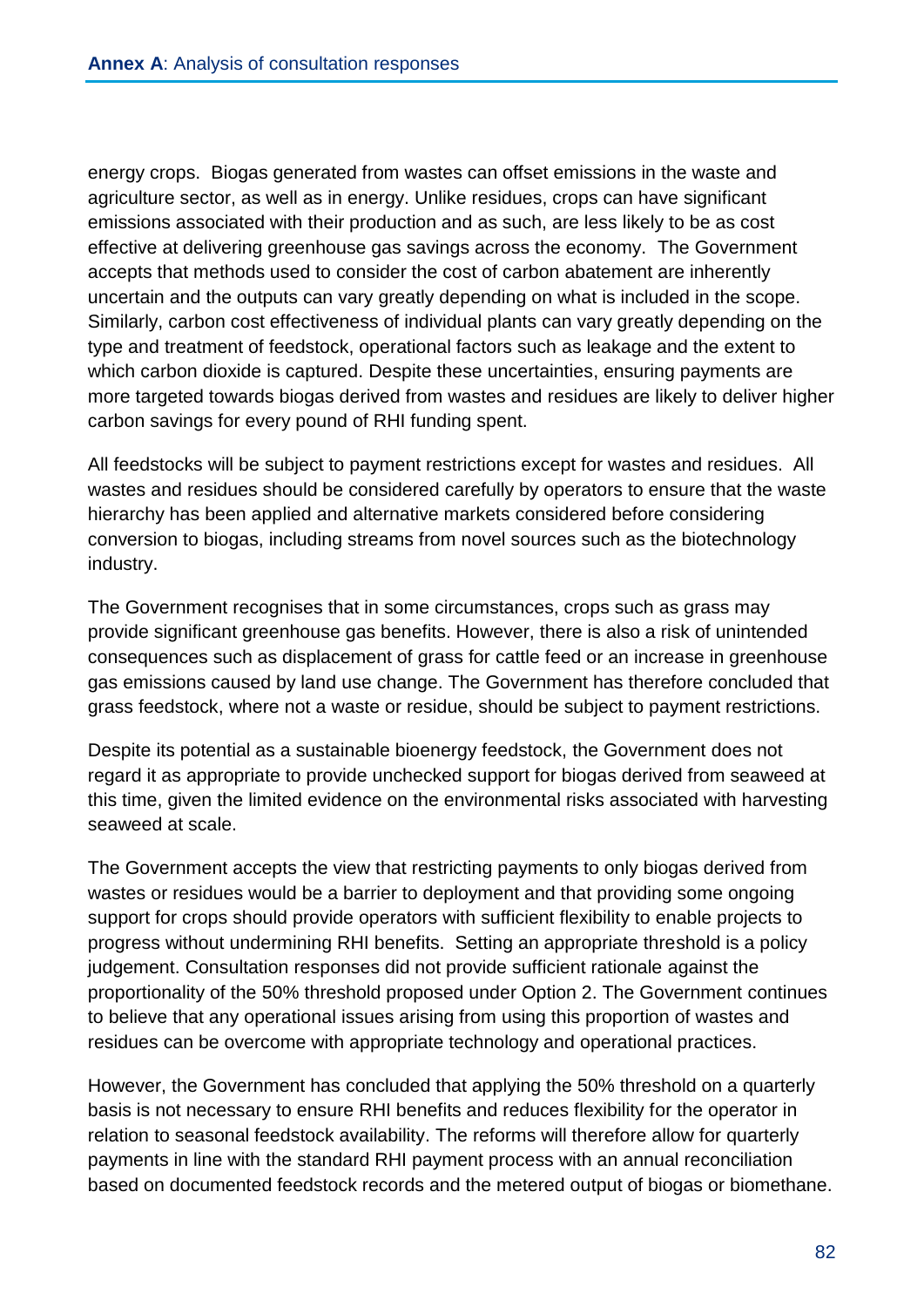The Government believes this will be equally effective but a more proportionate approach to feedstock reporting and compliance.

# Question 28: Tariffs for biogas and biomethane

# **Consultation Proposal**

The consultation proposed to reset the biomethane tariff in spring 2017, to a level not greater than that available in January 2016 (Tier 1 – 5.87p/kWh; Tier 2 – 3.45p/kWh; Tier 3 – 2.66p/kWh), in the event that the Government judged that the tariff had fallen too low to stimulate new deployment.

The consultation proposed no change to the biogas tariff, given the economics of a typical biogas plant is dependent on a range of factors, for example income from the Feed-in Tariff.

| <b>Consultation Question</b> |                                                                                                                                                                                                                                                                                               |
|------------------------------|-----------------------------------------------------------------------------------------------------------------------------------------------------------------------------------------------------------------------------------------------------------------------------------------------|
| 28.                          | a) Do you agree that from Spring 2017 the tariffs for new biomethane<br>installations are likely to require resetting to bring forward new deployment?<br>b) Do you agree this should not include resetting the tariff for biogas? Yes/No.<br>Please provide evidence to support your answer. |

# **Summary of responses**

There were 62 responses to question 28a). Fifty-four (87%) of these supported the proposal to reset the biomethane tariffs in spring 2017, with some respondents providing evidence of projects stalled as a result of the anticipated degressions. Six respondents were seeking a tariff level higher than proposed, claiming that tariffs between 5 and 6 p/kwh were uneconomic for the biomethane industry and would not be enough to attract investment. A few respondents highlighted costs that have changed since the last tariff review which could have an impact on the expected revenue of biomethane plants including feedstock prices, gate fees, gas prices, exchange rates, and policy risks, including the reduction in Feed-in Tariff (FIT) for anaerobic digestion.

Two respondents disagreed with a biomethane tariff reset, on the basis that biomethane plants were not a cost effective way to meet the renewables target, compared to biogas CHP, and adversely affected those competing for the waste feedstock.

There were 47 responses to question 28b). Twenty-three respondents disagreed with the proposal, to not uplift the biogas tariff. Many acknowledged that there is a high interdependency with the FIT and called for greater co-ordination. With the FIT AD tariff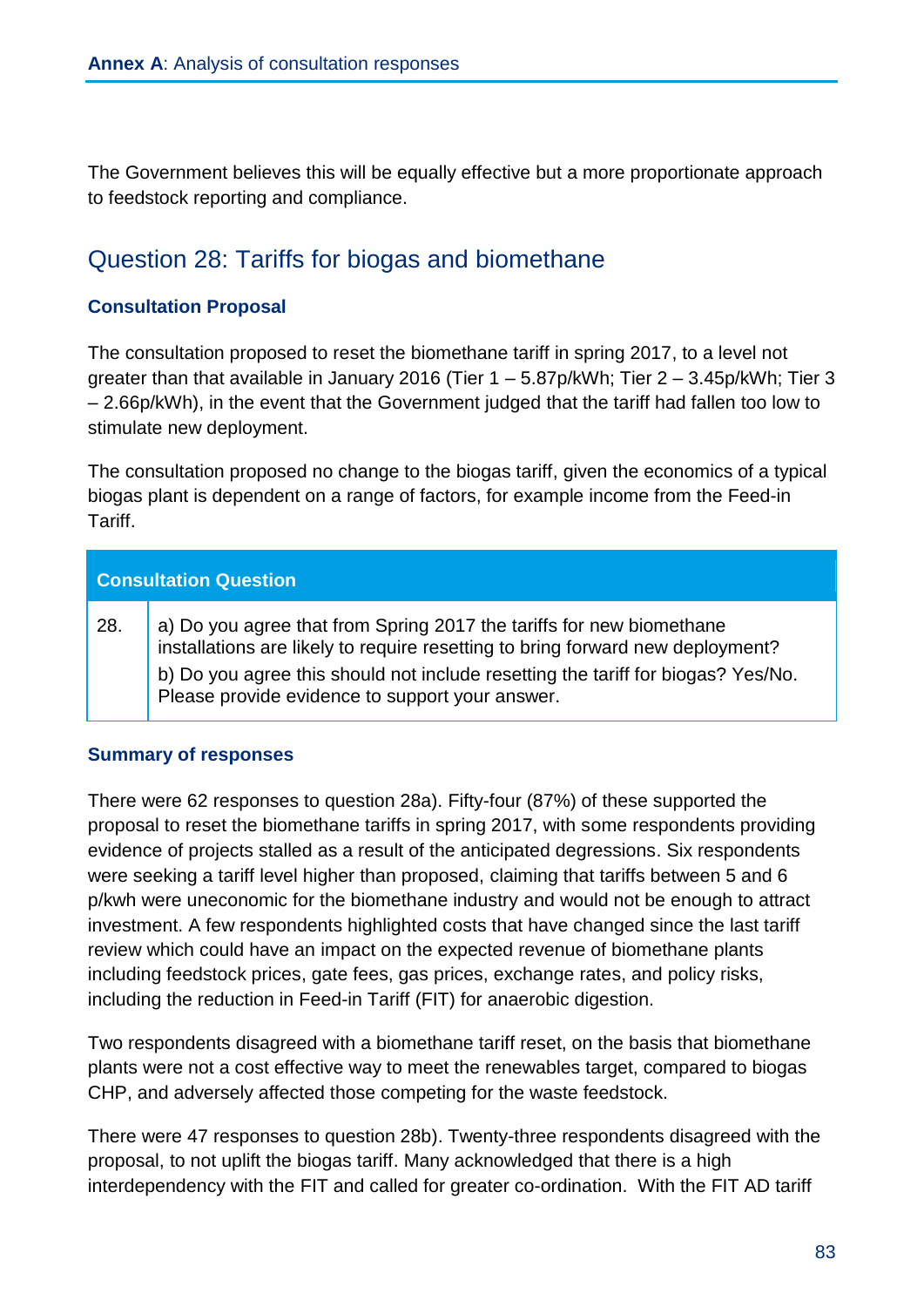under review, and a capped scheme leading to closure in 2019, most responses considered that little or no further biogas CHP would deploy without the RHI compensating for the loss of revenue. Other reasons cited for increasing the tariff were the significant amount of heat wasted; the anticipated RHI biogas degressions; that the tariff was too low to secure financial investment; and that costs associated with production had not reduced.

### **Government consideration and decision**

The reforms will reset the biomethane tariff to levels available at April 2016 (Tier 1 – 5.35p/kWh; Tier 2 – 3.14p/kWh; Tier 3 – 2.42p/kWh) for new producers registering from this date. Any producer which registers between the date of this publication and the date the regulations come into force may qualify for a tariff reset from the date the regulations are in force (see below for further details).

Following the high level of degressions for biogas tariffs during the course of 2016, the Government has decided tariff levels will be reset to October 2016 levels ( small 4.43p/kWh; medium 3.47p/kWh; large 1.30p/kWh) from the date the regulations come into force if any further degressions reduce the tariff between the date of this publication and that date.

The Government continues to consider that biomethane can make a key contribution to the decarbonisation of heat. Government accepts the view of the majority of respondents that the risks and economics of biomethane production merit a reset of the tariff. However, because there is evidence that significant deployment is achievable at a tariff level lower than 5.87p, the Government judges that new projects are able to come forward at tariffs consistent with those available from April 2016 (Tier 1 – 5.35p/kWh; Tier 2 – 3.14p/kWh; Tier  $3 - 2.42p/kWh$ ).

The Government has decided that for new biogas and biomethane participants, and existing participants who add capacity or biomethane who have a date of accreditation or registration between the date of this publication and the time when the reform regulations come into force, those participants can choose whether they wish to comply with the new feedstock rules and digestate drying rules (where relevant) in order to receive the higher tariff from the date the regulations come into force. If they do not wish to comply with these new rules, they will remain on their existing tariff and will be subject to the rules in place prior to the new regulations coming into force. This choice will be available to each new participant with a tariff start date between the date of this publication and the date the regulations come into force. From this latter date, the increased tariff and feedstock requirements (and restriction on digestate drying, where applicable) will apply to all new participants.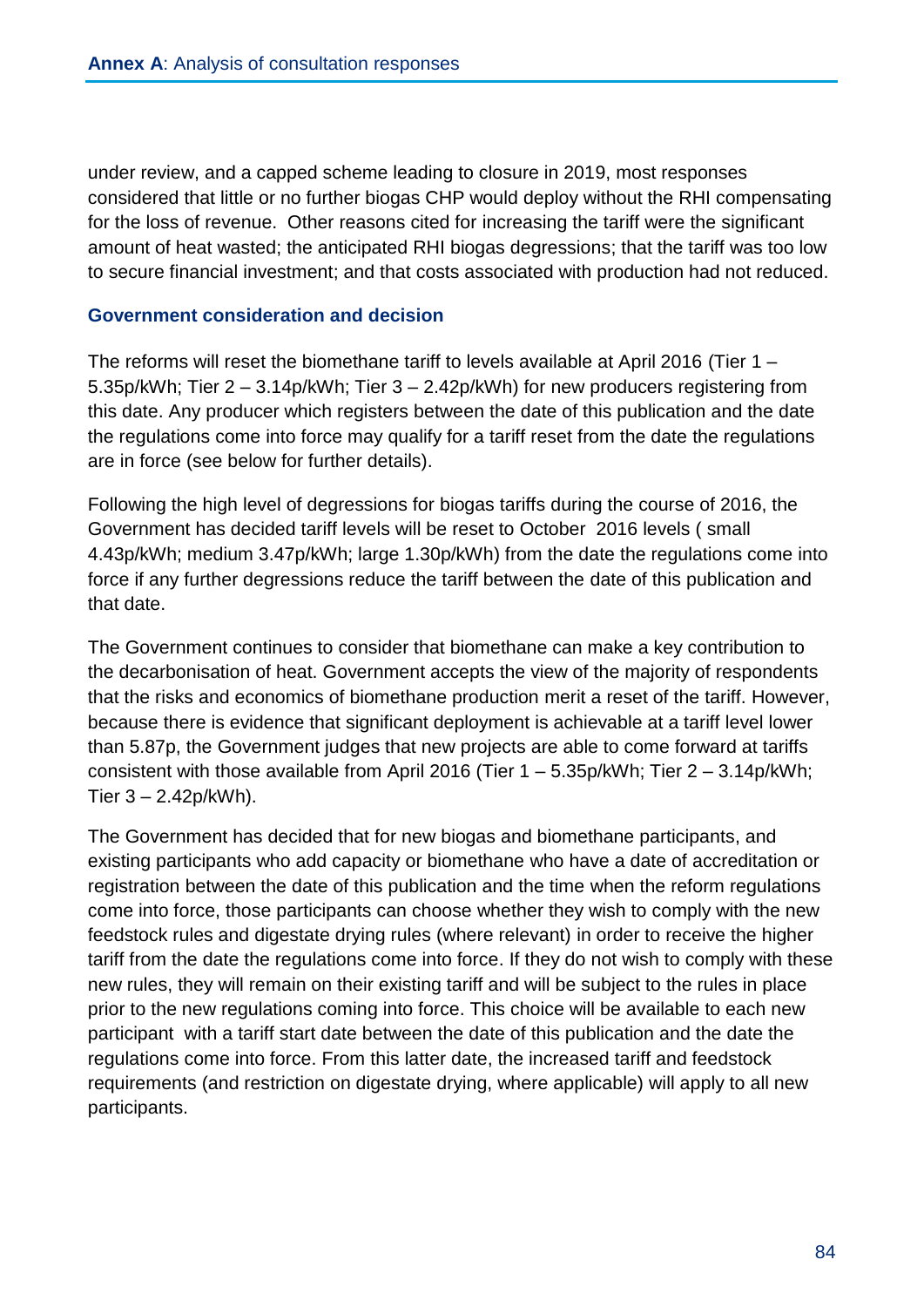# Question 29: Additional capacity to biogas or biomethane plant

# **Consultation Proposal**

The consultation sought to explore the risk that by adding additional capacity to existing biogas and biomethane plant participants might seek to circumvent the new rules regarding feedstock use (questions 26 and 27).

### **Consultation Question**

- 29.  $\Box$  a) Do you agree that adding capacity to existing biogas and biomethane installations could result in payments which are not targeted towards the most cost effective biogas and biomethane production? Yes/No. Please provide evidence to support your answer.
	- b) If yes, how can the risks be mitigated?

#### **Summary of responses**

There were 43 responses to question 29a). Twenty-seven respondents did not agree that adding capacity to existing biogas and biomethane installations could result in payments which are not targeted towards the most cost effective biogas and biomethane production. The main reason given was that an increase in crop inputs to existing wasted-based plants would impact on the effective operation of the plant, and therefore diversion of waste feedstock would be unlikely to occur in practice. The case against the removal of additional capacity focused on the potential adverse impact on the levels of deployment and a potential reduction in innovation in the sector. For biomethane plants, it was noted that the grid connection agreement limited the scope for adding capacity, reducing any potential negative impacts to the affordability of the scheme.

Fifteen respondents agreed that adding capacity could be used to assign waste and residues to new biogas or biomethane capacity and crop use to existing capacity, with an increase in payments in respect of crop use beyond the intention of the policy.

Respondents that answered 'yes' to question 29a) suggested that the risk of feedstock being diverted from existing plant and replaced with crops could be mitigated by choosing Option 1 from the feedstock proposals (restrict RHI payments to biogas and biomethane derived only from wastes and residues), applying feedstock payment restrictions to the original as well as the additional capacity, limiting the time the capacity could be added and the introduction of further tiering of the tariff.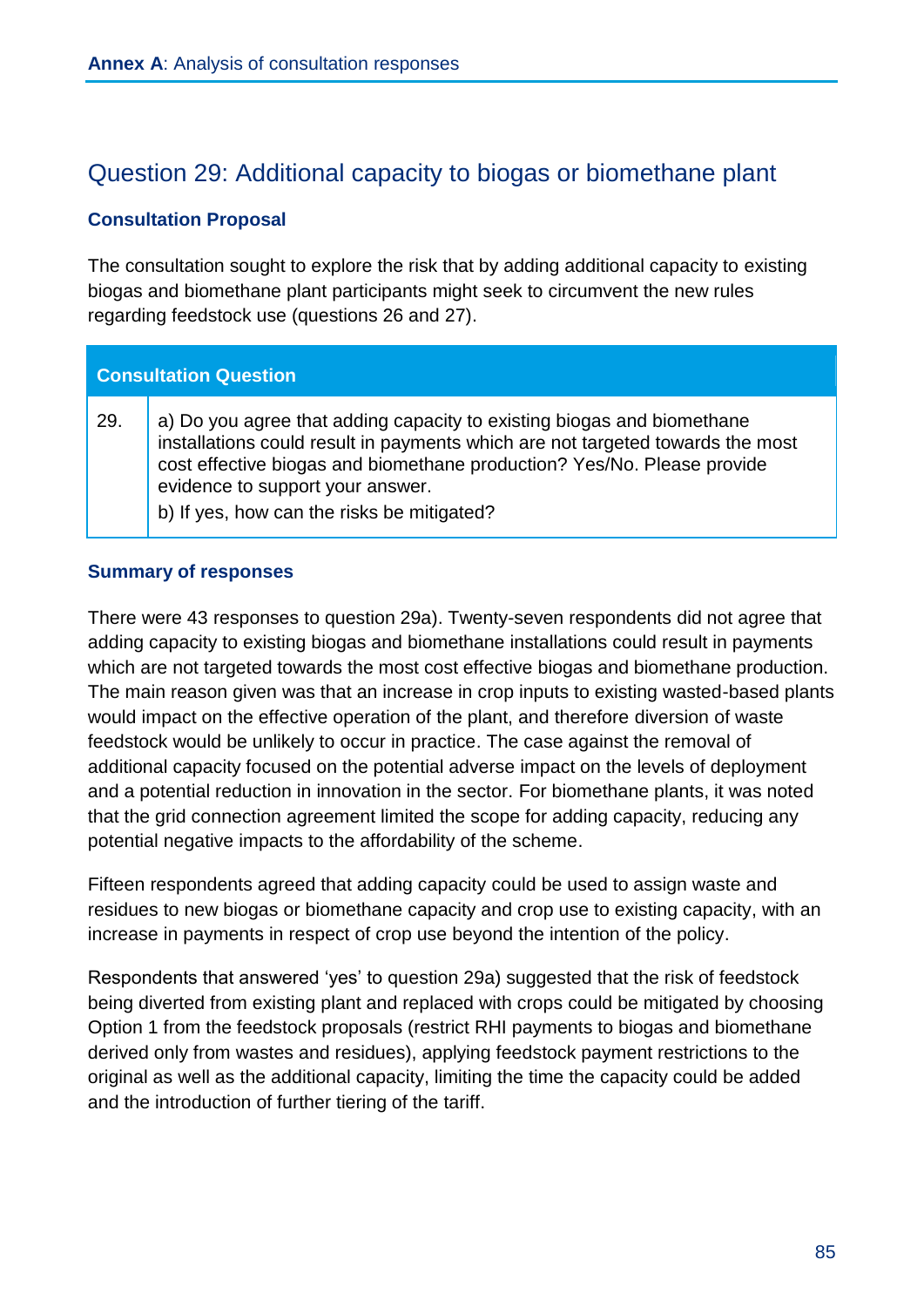#### **Government consideration and decision**

The reforms will require new added capacity, from the date that the amended regulations come into force, to comply with the new feedstock payment restrictions (and any other relevant updated scheme rules).

The Government is satisfied that if capacity is added under the reformed scheme, existing arrangements are sufficient to avoid payments for biogas derived from feedstocks other than waste or residue that go beyond the intention of the policy. The Government has concluded that the burden of additional measures would be disproportionate to the expected benefits. The Government is satisfied that the practical implications of existing waste-based plants switching to crops and diverting waste to new plants are sufficient to deter gaming in this context.

# Question 30: Compliance for biogas and biomethane

#### **Consultation Proposal**

The proposals highlighted that feedstock reforms may increase incidents of noncompliance and if left undetected, undermine value for money. The consultation proposed that new biomethane producers and biogas installations of 1MWth and above be required to audit feedstocks to ISAE 3000 standard or equivalent. Additionally the consultation proposed to introduce new auditing requirements for installations under 1MWth. The audit reports provide closer scrutiny of the quantity and classification of feedstocks used.

In addition, the consultation sought views on whether additional requirements, such as demonstration of use of a waste permit, should be introduced.

| <b>Consultation Question</b> |                                                                                                                                                                                                                                                                                                                                              |  |
|------------------------------|----------------------------------------------------------------------------------------------------------------------------------------------------------------------------------------------------------------------------------------------------------------------------------------------------------------------------------------------|--|
| 30                           | a) Do you agree with the proposals to increase auditing requirements? Yes/No.<br>Please expand.<br>b) Do you think there were any wastes which should not be subject to unlimited<br>payments? Yes/No<br>c) Is there additional evidence that could be used to demonstrate that a<br>generator intends to use waste? Yes/ No. Please expand. |  |

#### **Summary of responses**

The proposals to increase the auditing requirements for stations 1MWth and above have been met with an overall agreement amongst the majority of respondents (32 out of 53). Respondents who support the proposal agreed that auditing is a key mechanism to ensure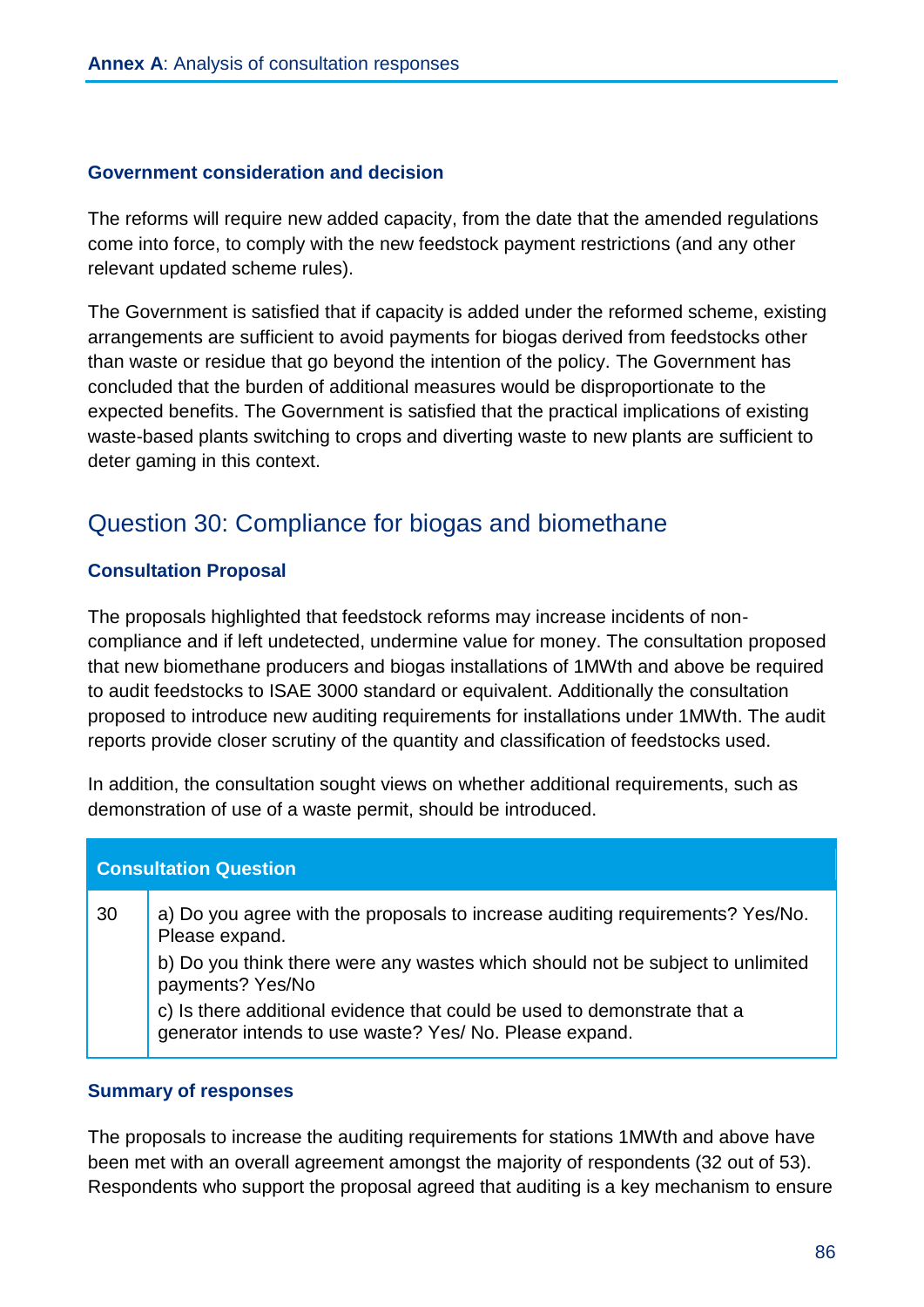compliance with feedstock rules. Stations above 1MWth, are already required to undertake annual audits to demonstrate compliance with the sustainability criteria. It is therefore not seen as a significant additional burden for this sector.

Respondents that did not support the proposal (17 out of 53) argued that the existing process is sufficiently stringent. They highlighted additional burdens on time and cost for both generators and Ofgem, and challenged whether there was sufficient evidence for the need to change.

Although a few were in favour, many noted that audits for plants under 1MWth were not required to demonstrate sustainability, and therefore new auditing requirements for them would have a disproportionate impact on the cost of running smaller plants.

There were 41 responses to question 30b). Thirty-two respondents thought that all wastes should be subject to unlimited payments, citing the European Waste Codes as a guideline. Those that did believed wastes deliberately created, sewage, or those that do not meet the same sustainability criteria as crops should not be eligible for support. Others believed that residues required for soil conditioning should not be subject to unlimited payments.

For question 30c) there were a total of 37 responses. A majority (23) believed no evidence beyond what is already required should be used to increase compliance for those seeking to use waste feedstocks. Thirteen respondents suggested additional evidence was available. Transfer notes could detail and identify the type of waste and how it was being transported, and appropriate Environment Agency permits would allow the intentions for waste usage to be made clear.

# **Government consideration and decision**

For participants required to submit an annual sustainability audit report, the Government has decided to extend the auditing requirements for biogas plants 1MWth and above and for all biomethane producers to cover feedstock information used by Ofgem to determine payments in accordance with the reformed payment rules. For participants with biogas plants below 1MWth, no independent auditing requirements will be introduced at this time. However, if following the RHI reforms, the Government becomes aware of noncompliance in relation to the misreporting of waste, residues or crops, measures will be introduced as necessary to address such non-compliance.

The Government intend for the terms waste and residue to mean the same as when applied for the purposes of sustainability, to ensure that policy is consistent across the RHI and similar schemes (the Renewables Obligation, the Feed-in Tariff scheme, Contracts for Difference and the Renewable Transport Fuel Obligation), so feedstocks will be categorised in the same way as they have been in relation to other schemes as far as possible. For wastes, operators must apply the waste hierarchy prior to considerating a substance as a feedstock for anaerobic digestion. Substances should not be deliberately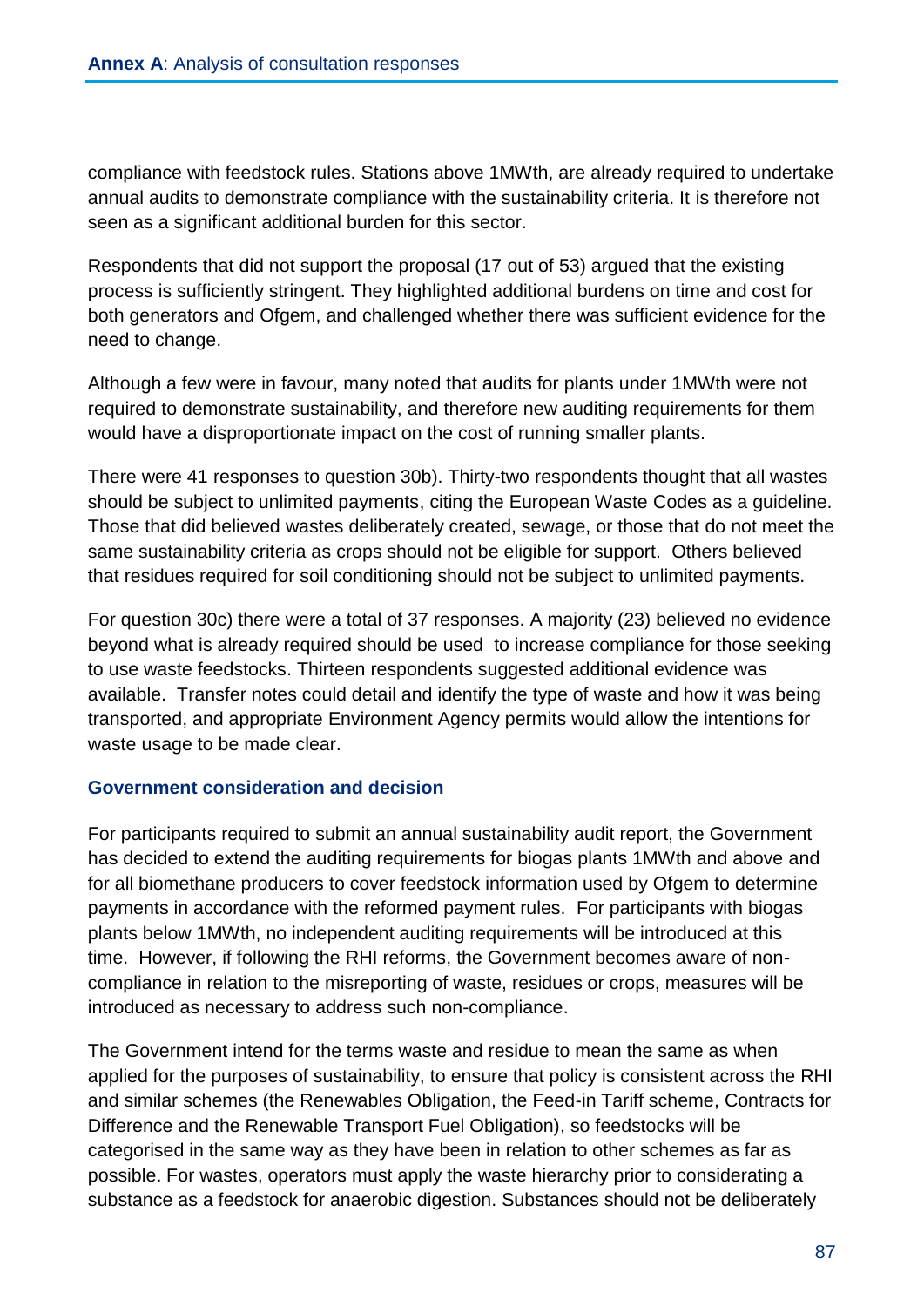modified to become waste and residues should not be deliberately diverted from alternative uses (such as use as animal feed or other products) if other markets are available for that substance. For example, anaerobic digestion should not process food which could have otherwise been used as animal feed or redistributed for human consumption.

The Government agrees with the majority of respondents that introducing a new declaration under the annual sustainability audit for plants with capacities of 1MWth and above and for biomethane producers offers an appropriate additional level of scrutiny without a large additional administrative burden.

For plants under 1MWth, a range of measures were considered to reduce risks of noncompliance brought about by the introduction of feedstock payment restrictions, including auditing and the presentation of additional evidence. Although a range of interventions were possible, the Government noted concerns about the risk of creating new burdens which may prove to be disproportionate to the scale of risk. The Government has therefore instructed Ofgem to review and where necessary improve existing processes relating to the categorisation and reporting of feedstocks and feedstock use. If evidence comes to light which suggests that the current processes allow industry to claim RHI payments in a way that is not consistent with the policy on feedstock payment reforms, new measures will be introduced as deemed necessary. Any such measures will apply to all participants subject to the new feedstock payment rules.

# Question 31 and 32: Support for heat used to dry digestate

# **Consultation Proposal**

Heat used to dry digestate has been identified as one area where RHI payments may offer lower value for money compared to other uses of heat. To ensure that RHI support is focused where it can add the greatest value, the consultation proposed that new installations would not be eligible for payment for heat used to dry digestate.

| <b>Consultation Question</b> |                                                                                                                                                                        |
|------------------------------|------------------------------------------------------------------------------------------------------------------------------------------------------------------------|
| 31.                          | Do you agree with the proposal to remove support for heat used to dry digestate<br>for new installations? Yes / No. Please provide evidence to support your<br>answer. |
| 32.                          | Are there other uses of biogas heat which you do not consider a good use of the<br>RHI payment? Yes / No. Please provide evidence to support your answer.              |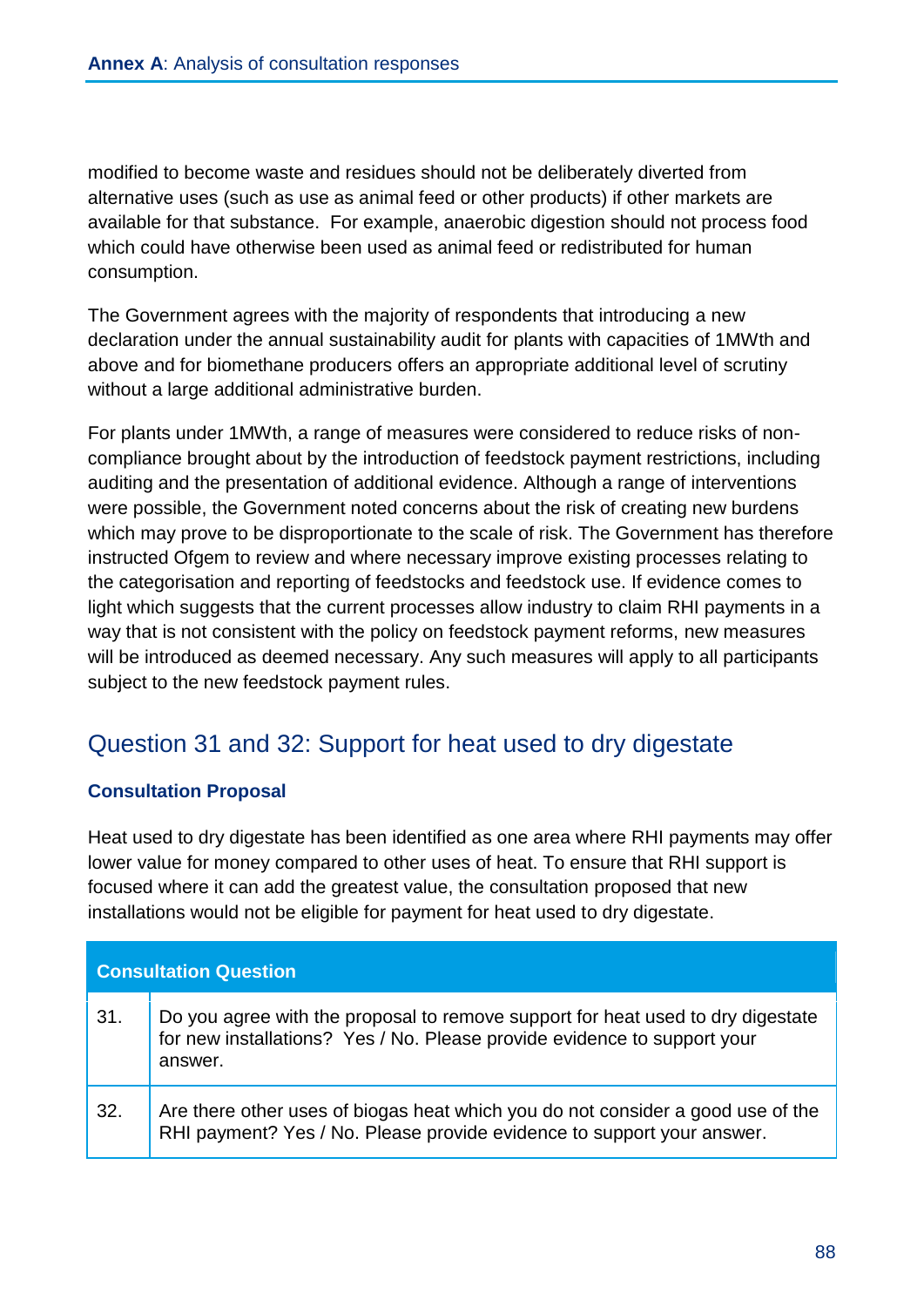More than half the respondents (32 out of 58 responses) agreed with the proposal to remove support for heat used to dry digestate, claiming that it allows AD operators to maximise RHI payments, with the efficient and effective use of digestate drying being a secondary consideration. Some claimed that high carbon heat is not being displaced, and drying would not occur without subsidy. A few stated that drying is viable without RHI funding and that support for other heat uses should be prioritised, preventing a move away from better alternatives. Some see RHI money being better spent on heating space and water. Respondents also stated it is possible to use digestate in its raw form, and that drying digestate can cause the loss of nitrates, reducing its value as a fertiliser and causing an increase in atmospheric greenhouse gas emissions. If drying is required, other techniques such as mechanical separation can be effective; in some cases up to c35% of solids.

Some respondents who supported the case to remove support for drying digestate, and those who were against, recognised that, when done properly, digestate drying can be beneficial in supporting wider activities. It can contribute to the reduction of emissions and costs associated with the transport, storage, distribution and application. It can allow better management of nutrients reducing depending on artificial fertilisers and associated GHG emissions, water and availability of phosphorous, and reduce environmental hazards from digestate storage. Some highlighted the contribution drying digestate could make to access emerging, higher value markets, indicating that removal of support would cut off emerging innovation and development. Potential products included animal bedding, animal feed, bagged compost for horticulture, dry fertiliser pellets and a feedstock for bioenergy.

A range of ideas were put forward to allow support for heat used to dry digestate in circumstances where the drying of digestate enhanced digestate as a higher value product, improved digestate management or mitigated potential environmental impacts of drying. These included additional measures on efficiency, to demonstrate displacement of a fossil fuel, provide proof that the digestate was being sold as a product, additional agronomic requirements and the requirement for ammonia scrubbers.

Out of the 40 responses to question 32, the majority (24) considered that the range of heat uses supported by the RHI was appropriate. Respondents that did consider there to be other uses which did not represent a good use of RHI support have been considered as part of the 'Eligible Heat Uses' section under question 7.

#### **Government consideration and decision**

The Government has decided to proceed with the removal of support for heat used to dry digestate. The Government acknowledges that, when done sensitively, drying digestate can improve the quality of the digestate and enhance its application for on farm uses and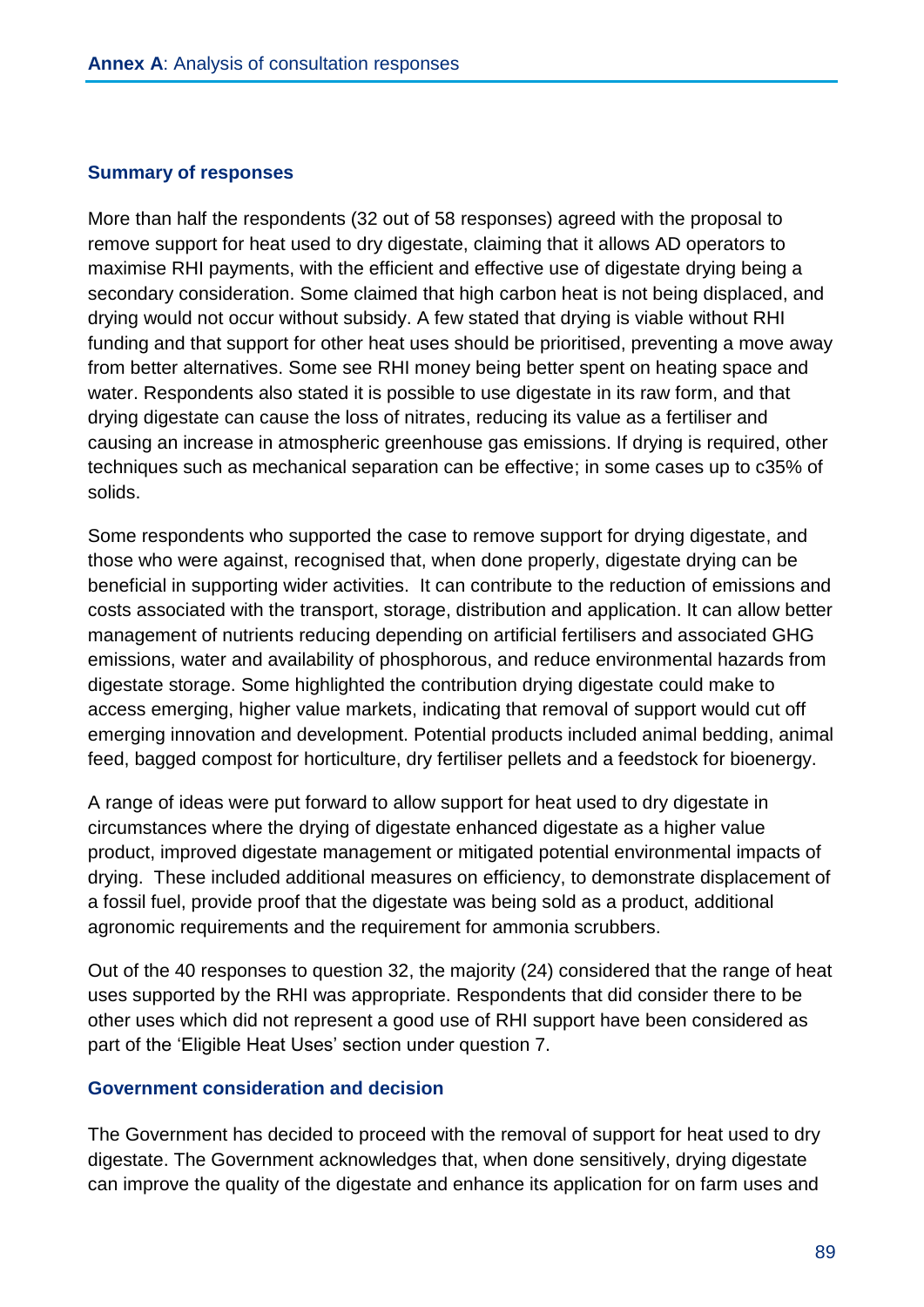more widely. However, there was little evidence to suggest that RHI payments helped to achieve this, and evidence suggested that RHI payments may in fact be causing drying activity which is unnecessary, reducing the quality of digestate for use as a fertiliser, contributing to wider environmental impacts such as the release of ammonia, and overcompensating users. The Government accepts that the loss of nitrates through vaporising ammonia and its conversion to nitrous oxides can be mitigated by some technologies such as ammonia scrubbing. However, the effectiveness of ammonia removal technologies varies and is not regulated in all AD operations.

The Government considered a range of options suggested by consultation respondents, which would encourage better practices of drying digestate. However, of these options, none were likely to be implemented effectively without significantly adding to scheme complexity.

# Questions 33 to 38: Non-Domestic Heat Pump Tariffs and **Performance**

# **Consultation Proposal**

The consultation noted that heat pumps are likely to have an important role to play, and actions were proposed to drive uptake and performance. An increase in current heat pump tariff levels was not proposed.

Feedback was sought on allowing support for heating and cooling AWHPs in the Non-Domestic RHI.

| <b>Consultation Question</b> |                                                                                                                                                                                                                                                                                                                                       |
|------------------------------|---------------------------------------------------------------------------------------------------------------------------------------------------------------------------------------------------------------------------------------------------------------------------------------------------------------------------------------|
| 33.                          | a) Do you agree that the current tariff levels for heat pumps in the non-<br>domestic sector strike the right balance between value for money for the<br>tax payer and providing sufficient returns to drive deployment?<br>b) If no (in answer to question 33a), how could they be adjusted to strike this<br>balance appropriately? |

# **Summary of responses**

There were 46 responses to question 33a). Of these 26 (56%) disagreed that the current tariff strikes the right balance between value for money for the tax payer and providing sufficient returns to drive deployment, and 20 (43%) agreed. In addition 15 responses provided further information. A few respondents noted that uncertainty is one of the main obstacles to deployment of high value and long lead time projects, rather than the level of tariff. These respondents noted that the proposed solution of a tariff guarantee would help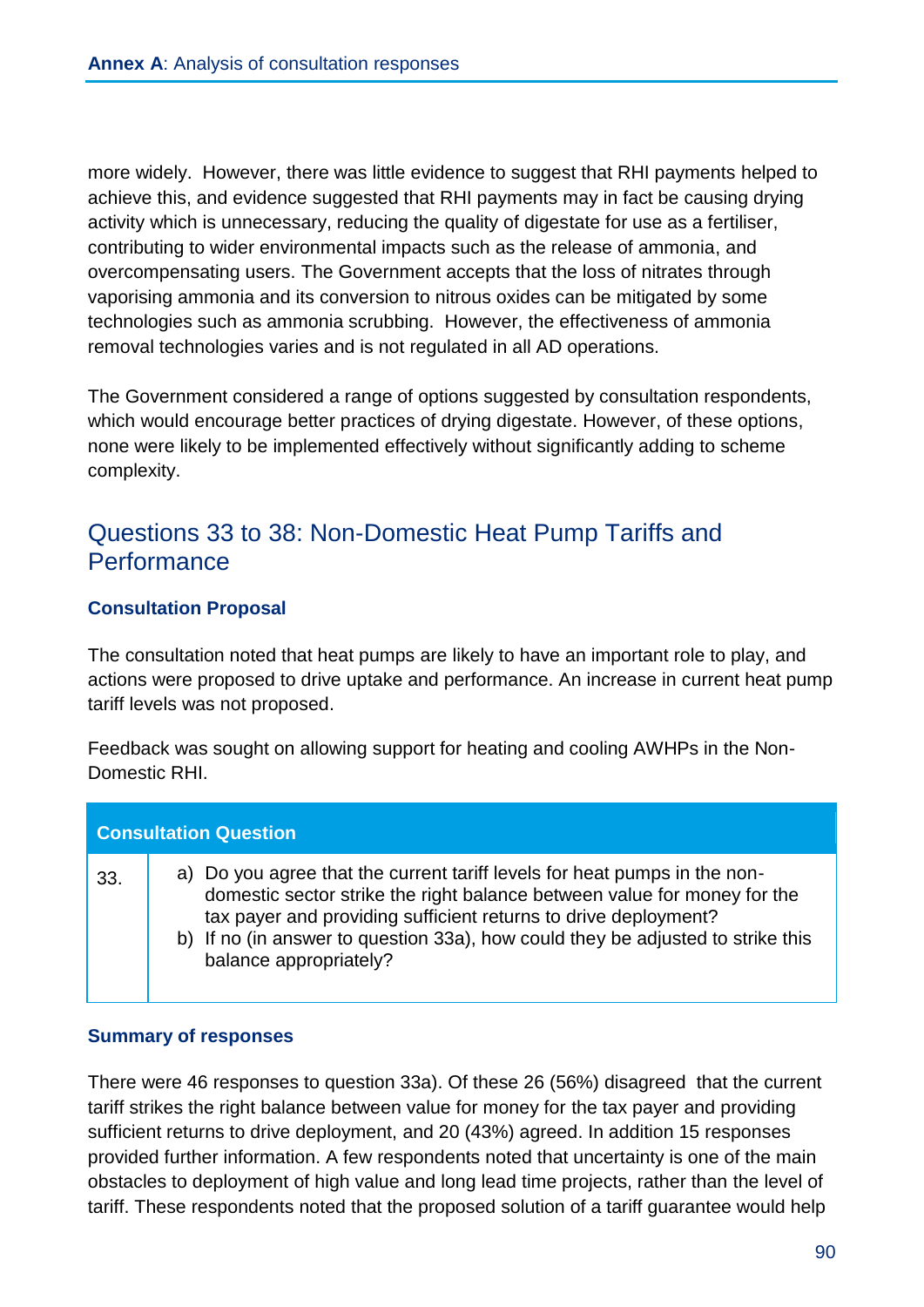with the uncertainty. Others highlighted barriers to deployment relating to the application process and the split incentive for rented properties. Other respondents noted that the current tariff level is insufficient to cover the full costs of installing a GSHP including the variable costs such as electricity supply upgrades. Some respondents highlighted specifically that additional support is needed to overcome barriers to GSHPs which share a ground loop.

Part b) had 37 responses. The main views were:

- The value for money cap should be removed.
- A short window of high tariff should be provided to incentivise large scale projects which will then serve as an example for others.
- The negative impact of other technology tariffs on heat pumps should be recognised.
- Some scheme participants will choose biomass due to lack of need for upgrades and ease of installation.
- The ability to combine RHI payments with other incentives or grants such as ECO should be retained.

A number of respondents disagreed with the need to raise the tariffs. The reasons cited were:

- The support for heat pumps in the non-domestic scheme is already high which could give an inappropriate competitive advantage .
- Tariffs should not be attached to specific technologies, and the distinction between domestic and non-domestic schemes should be removed; it was suggested that instead RHI should be paid on net renewable energy.
- Other scheme improvements would have greater impact such as simplifying the rules and supporting GSHP with shared ground loops.
- Obstacles such as low energy efficiency of buildings, space allowances and geology for ground loops play a bigger role than tariffs.

# **Government consideration and decision**

The Government has considered the responses received, including the range of issues highlighted by respondents which are limiting heat pump deployment at present. Whilst a small majority disagreed that the current tariff strikes the right balance between value for money for the tax payer and providing sufficient returns to drive deployment, the Government does not have sufficient evidence to conclude that raising the tariffs for heat pumps will achieve significant further deployment, whilst delivering on the aim to improve value for money. Therefore the tariffs for heat pumps will not be raised in the non-domestic scheme. Instead, this package of reforms has been developed to address some of the financial and non-financial barriers to deployment highlighted by respondents, including through introduction of tariff guarantees for large GSHP installations, extending preliminary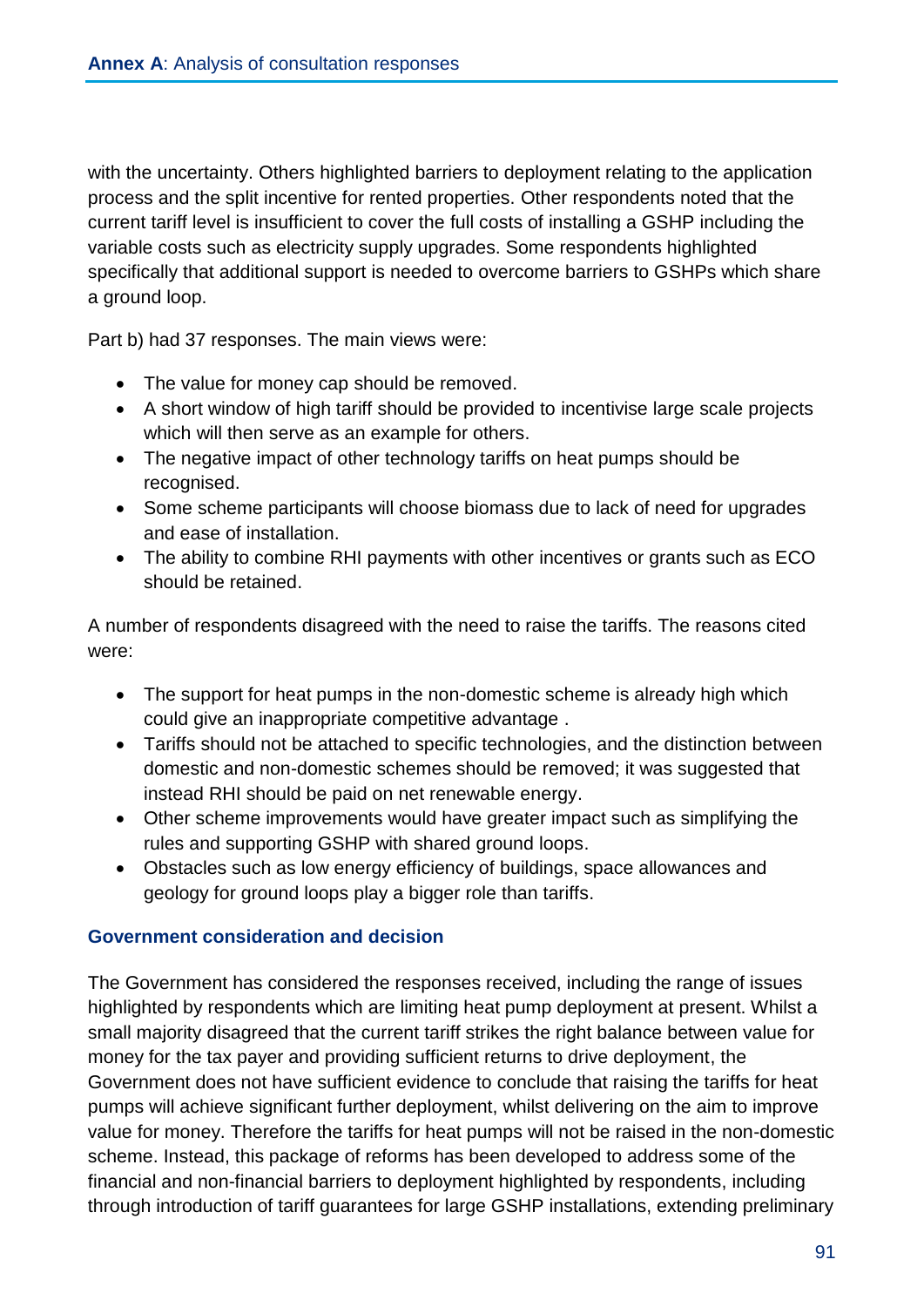accreditation to some GSHP and ASHP installations, and providing specific support to GSHP projects which share a ground loop.

| <b>Consultation Question</b> |                                                                                                                                                                                                                                                   |
|------------------------------|---------------------------------------------------------------------------------------------------------------------------------------------------------------------------------------------------------------------------------------------------|
| 34.                          | In your recent experience, what are the main financial barriers to the<br>deployment of heat pumps in the non-domestic sector? In particular, what<br>are the main reasons why the current tariffs have not achieved higher<br>deployment levels? |

# **Summary of responses**

A total of 64 responses were received to this question. The main financial barriers listed were:

- High upfront costs including upgrades to the electricity grid connections, cost of the boreholes and high running costs which make returns not sufficiently attractive
- Uncertainty around the tariffs in the RHI scheme
- Higher rate of return for other technologies
- Lack of preliminary accreditation
- Costly and lengthy approvals process required to replace emitters on historic sites
- Low oil price
- MCS and associated scheme costs

### **Government consideration and decision**

The Government notes the responses received and will use this evidence to inform its understanding of barriers to deployment. As noted above, increasing tariffs for nondomestic heat pumps will not improve the balance between value for money and improving returns on investment. Preliminary accreditation and tariff guarantees covered in later sections of the response will seek to address some of these barriers.

|     | <b>Consultation Question</b>                                                                                                                                                                                                                                        |
|-----|---------------------------------------------------------------------------------------------------------------------------------------------------------------------------------------------------------------------------------------------------------------------|
| 35. | In your recent experience, what are the main non-financial barriers to the<br>deployment of heat pumps in the non-domestic sector and how can they<br>best be overcome? Please consider how they compare to the financial<br>barriers in terms of impact on uptake. |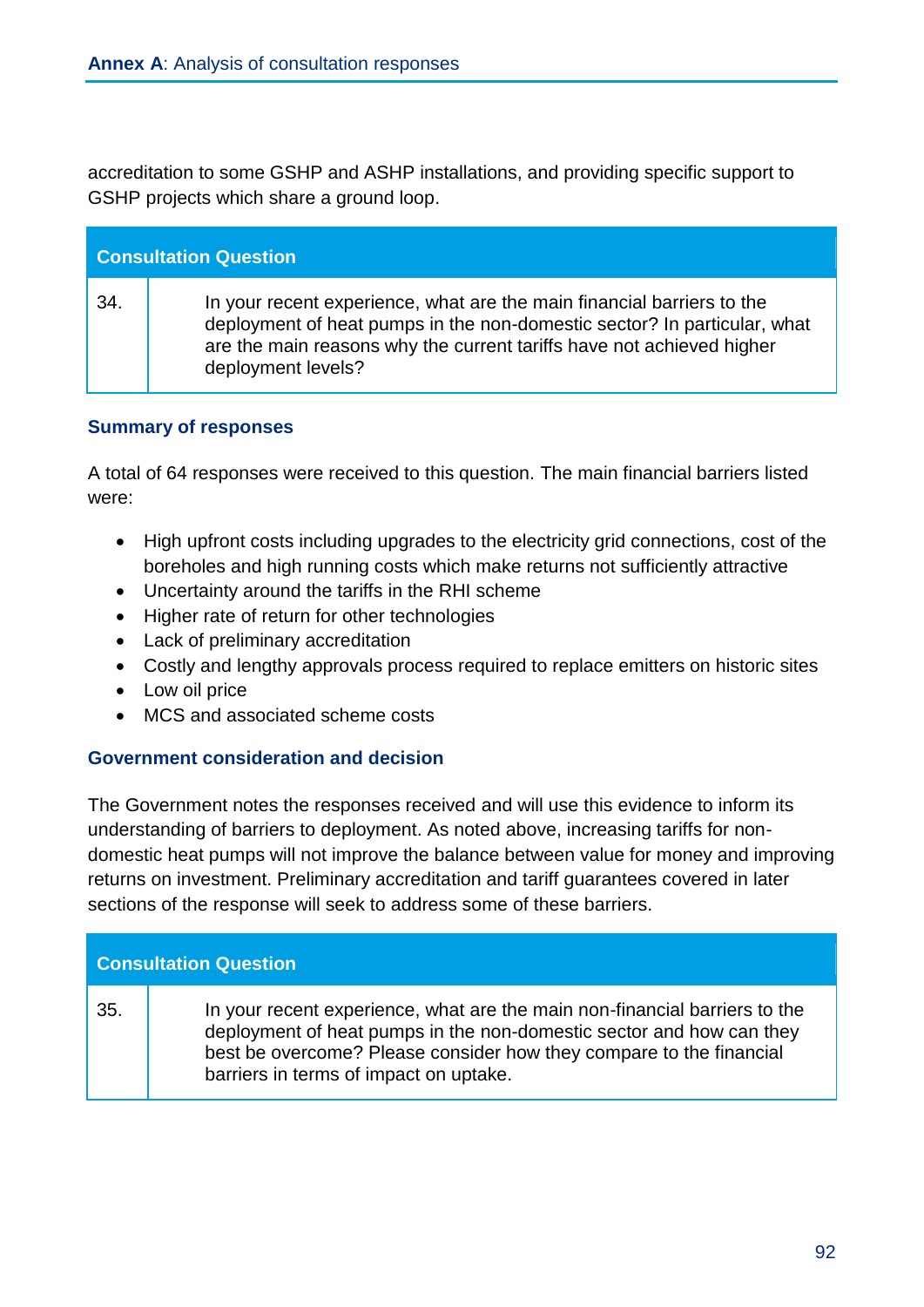A total of 55 responses were received to this question. The main non-financial barriers listed were:

- Poor building infrastructure and low energy efficiency of buildings.
- Space required for an installation and disruption during installation process.
- Difficulty in retrofitting particularly due to the removal of hot water storage as combiboilers have become increasing popular; this also results in costs when tanks must be retrofitted.
- Lack of consumer awareness and confidence in the product.
- Grid capacity.
- Lack of clarity in the planning environment.
- Onerous scheme rules.

#### **Government consideration and decision**

The Government notes the responses received and will use this evidence to inform its understanding of barriers to deployment. The Government will continue to work with Ofgem and the industry on simplifying rules to ensure projects can progress. Engagement with other Government departments will continue to ensure policies are linked up and barriers can be reduced where possible. The Government notes that a balance must be struck between lessening burdens and maintaining standards, and will continue to seek industry views on the best ways to achieve this.

| <b>Consultation Question</b> |                                                                                                                                                                                                                     |
|------------------------------|---------------------------------------------------------------------------------------------------------------------------------------------------------------------------------------------------------------------|
| 36.                          | a) Do you agree we should amend the scheme rules to allow heating and<br>cooling AWHPs (paying on the renewable heat generated only)?<br>b) What other scheme rules could be eased which would drive<br>deployment? |

#### **Summary of responses**

A total of 50 responses were received to question 36a). Of those, 29 (58%) agreed that scheme rules should be amended to allow heating and cooling AWHPs (paying on the renewable heat generated only), while 17 (34%) disagreed and four neither agreed nor disagreed. Arguments made in support of the proposal to allow heating and cooling AWHPs into the non-domestic scheme are as follows:

 There are few drivers for renewable heat in the non-domestic sector, therefore as many options as possible should be included (including implementing this one).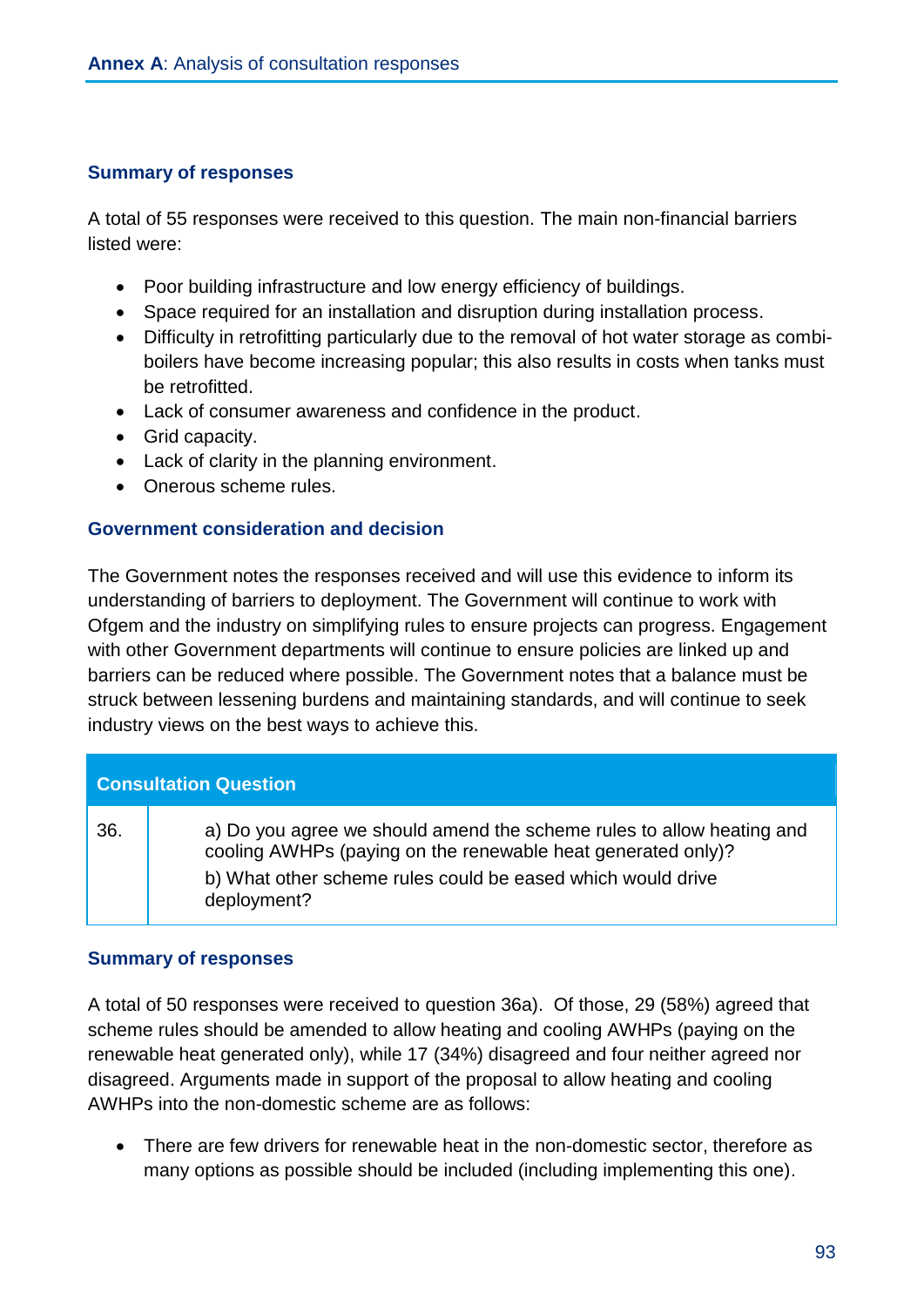• Heating and cooling AWHPs' cost effectiveness would be improved, leading to increased heat pump deployment overall (not quantified by respondents).

The main argument made against the proposal to allow heating and cooling AWHPs into the non-domestic scheme highlighted the risk of deadweight – there is already significant deployment of heating and cooling AWHPs in the non-domestic sector (predominantly installed for cooling purposes), and the market for heating and cooling AWHPs is already large and developed.

There were 28 responses to part b). Amongst the suggestions made were:

- Reducing the burden of metering requirements through automating readings or allowing them to be taken remotely.
- Allowing preliminary registration for projects with long lead-in times.
- Introducing provisions to enable heat storage.
- Allowing waste heat to be utilised and treated as renewable.

### **Government consideration and decision**

The Government is not amending the regulations to allow heating and cooling AWHPs to become eligible for the non-domestic scheme. The well-established nature of this market and corresponding risk of deadweight seems significant and would not support the aim to improve value for money of the RHI scheme.

| <b>Consultation Question</b> |                                                                                                                                                                         |  |
|------------------------------|-------------------------------------------------------------------------------------------------------------------------------------------------------------------------|--|
| -37.                         | a) Do you agree further Government and industry action is required to drive<br>up the performance of heat pumps and tackle underperforming installations<br>on the RHI? |  |
|                              | b) How can the RHI best be developed to tackle this issue and drive<br>deployment?                                                                                      |  |

#### **Summary of responses**

A total of 48 responses were received to question 37. Of these, 36 (75%) agreed that further government and industry action is required, and 12 (25%) disagreed. Respondents noted that the Government should ensure transparency and allow the industry to innovate and deliver improvements, and that current MCS standards are effective enough to ensure that performance of heat pumps installed under MCS will improve.

The main proposals made in answer to part b) were:

- Mandating minimum levels of efficiency of systems.
- Supporting training and upskilling of installers and engineers.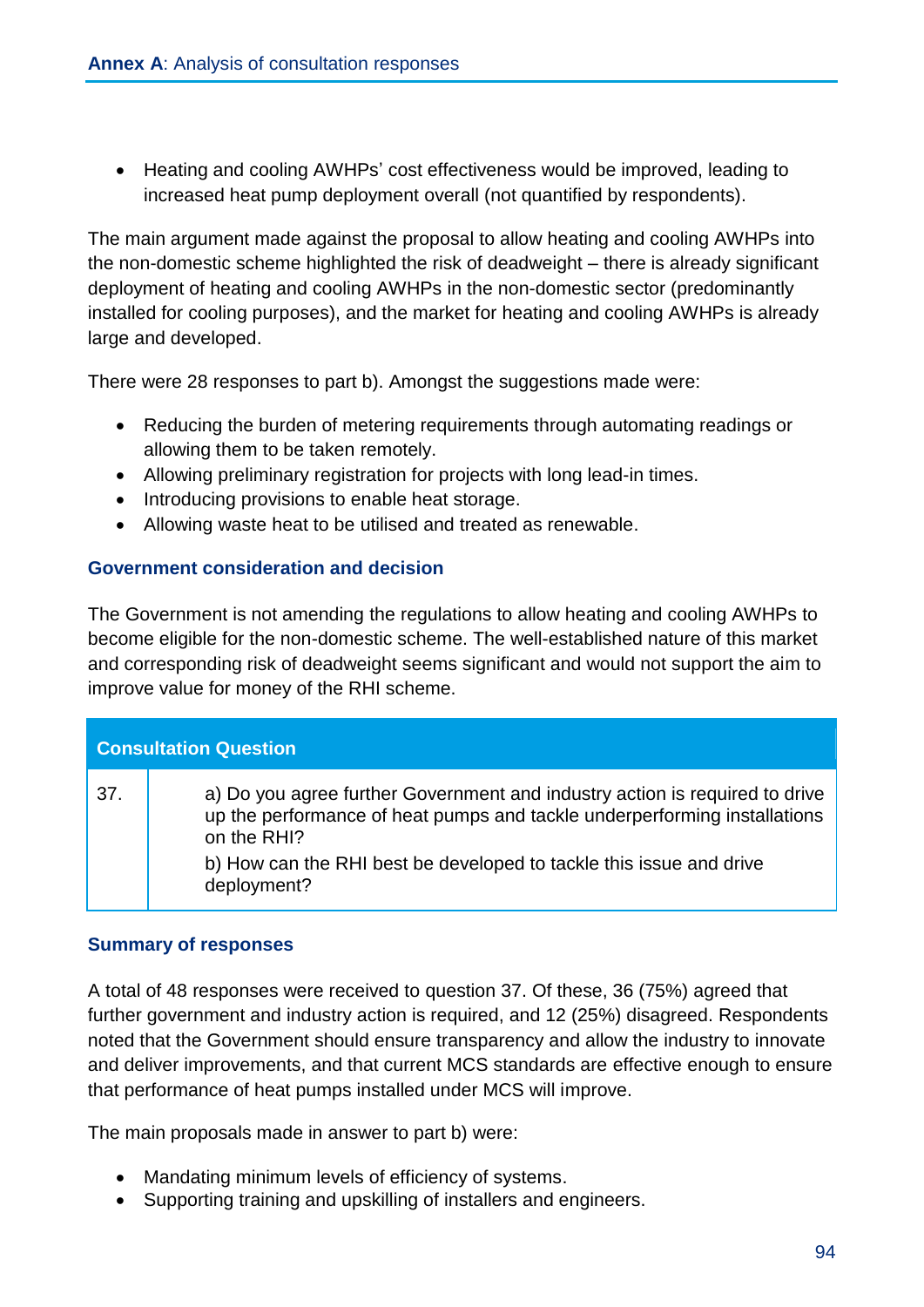- Developing guidance on best practice for heat pump design aimed at consumers.
- Provision of support officers from the Government to large projects.
- Supporting improvements via thermal energy storage via a premium payment or a top-up.

#### **Government consideration and decision**

While the Government is keen to support heat pumps in the non-domestic sector as a key decarbonisation technology, it is also keen to ensure that a robust supply chain is built to deliver efficient heat pumps, and overcome the performance issues identified in analysis of a small number of heat pumps in the non-domestic scheme.

However, the Government is not proposing to introduce any new reporting requirement in the non-domestic scheme.

| <b>Consultation Question</b> |                                                                                                                                                                                                   |  |
|------------------------------|---------------------------------------------------------------------------------------------------------------------------------------------------------------------------------------------------|--|
| 38.                          | a) Do you agree the proposals set out in this document will be sufficient to<br>drive an increase in deployment of efficient heat pump systems in the non-<br>domestic sector in this Parliament? |  |
|                              | b) If no (in answer to Q38a), what else do you believe Government should<br>be doing consistent with its overarching objectives for RHI reform and<br>energy policy?                              |  |

# **Summary of responses**

A total of 48 responses were received to question 38. Of those, 24 (50%) agreed that the proposals set out in this document will be sufficient to drive an increase in deployment of efficient heat pump systems in the non-domestic sector in this Parliament, and 24 (50%) disagreed. Further information was provided as part of the response. Amongst some of the suggestions were ensuring appropriate technology is selected for buildings on a case by case basis, deeming rather than metering shared ground loops, and tariff guarantees.

The main proposals made in answer to part b) were:

- Increasing tariffs.
- Encouraging electricity grid operators to upgrade capacity.
- Providing certainty to investors and consumers that RHI will continue into the future.
- Including waste heat as a source of low grade heat and cooling loads and supporting reversible heat pumps.
- Promoting awareness of the technology through Government produced guidance on the use of heat pumps in non-domestic properties.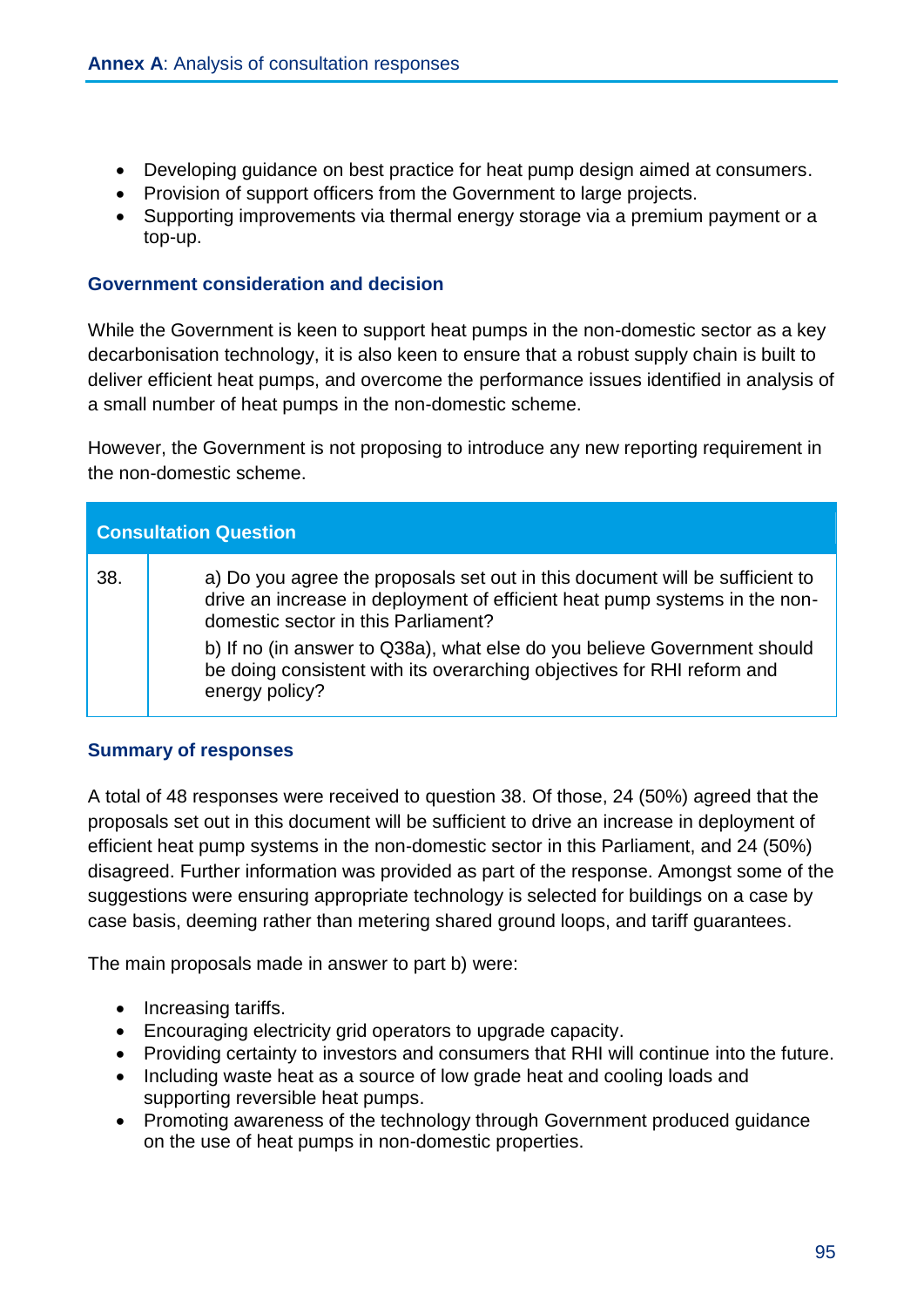#### **Government consideration and decision**

The Government notes that responses to the consultation on addressing performance on the non-domestic RHI focussed more on addressing installer competence, providing better guidance and improving compliance with standards. The Government will continue work with industry and related bodies to ensure policy is aligned with these needs.

Specifically, the Government will work with Ofgem and the industry to come up with information sheets on addressing performance which will be shared with participants.

# Questions 39 to 41: Non-Domestic Biomass Boilers

#### **Consultation Proposal**

The consultation set out the Government's proposals to amend the tariff arrangements available to new biomass plant applying to the scheme. These changes were designed to deliver improved value for money to the taxpayer and society by: focussing biomass support on large biomass and biomass for process- and district-heating in line with the Government's long-term approach to heat decarbonisation; encouraging deployment that is sustainable without subsidy in the longer term; and controlling overall spend on biomass, in line with the available budget.

The consultation proposed replacing the three current biomass tariff 'bands' (with different tariffs available for plant of different sizes) with a single tariff band for all biomass plant. It was also proposed that this tariff would be 'tiered' (see below for more details). The consultation sought views on the appropriate tier threshold and the tariffs at both Tier 1 and Tier 2.

| <b>Consultation Questions</b> |                                                                                                                                                                                                                                                                                                                                                                                                                 |  |
|-------------------------------|-----------------------------------------------------------------------------------------------------------------------------------------------------------------------------------------------------------------------------------------------------------------------------------------------------------------------------------------------------------------------------------------------------------------|--|
| 39.                           | a) Do you agree that the proposed single biomass boiler tariff should be<br>tiered? Yes / No.<br>What is the appropriate tiering threshold at which participants should<br>b)<br>move from the Tier 1 to Tier 2 tariff? Please express your answer as a<br>percentage, where 100% equals a system running constantly at full<br>capacity.<br>Please provide any available evidence in support of your response. |  |
|                               |                                                                                                                                                                                                                                                                                                                                                                                                                 |  |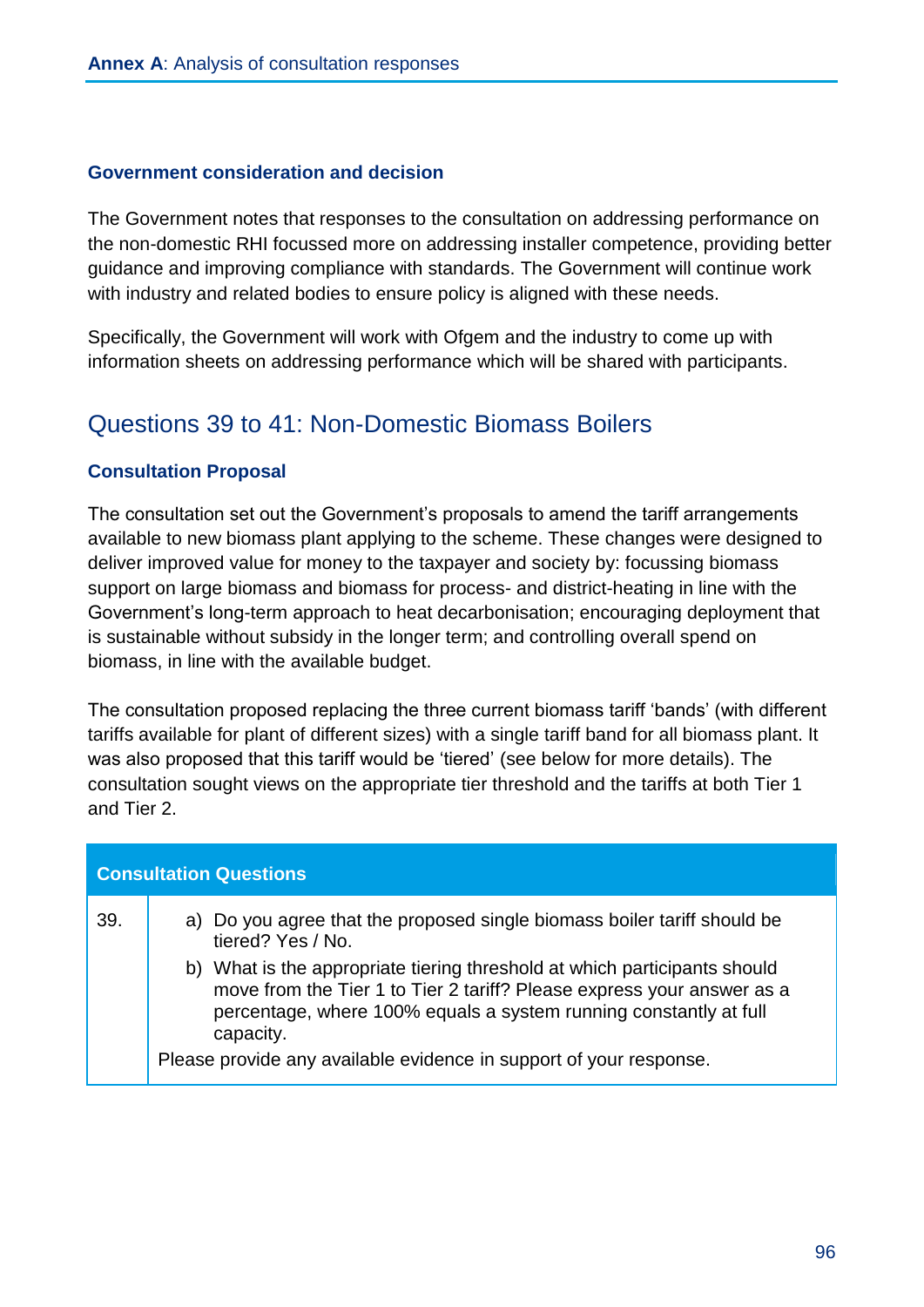| 40. | a) Do you agree that the appropriate tariff level for Tier 1 support for biomass<br>boilers is in the range of 2.03 - 2.90p/kWh? Yes / No.<br>b) Within the range $2.03 - 2.90p/kWh$ what is the appropriate Tier 1 level of<br>support for biomass boilers?<br>Please provide any available evidence in support of your responses. |
|-----|-------------------------------------------------------------------------------------------------------------------------------------------------------------------------------------------------------------------------------------------------------------------------------------------------------------------------------------|
| 41. | a) Do you agree that the appropriate tariff level for Tier 2 support for biomass<br>boilers is in the range 1.80 - 2.03p/kWh? Yes / No.<br>b) What is the appropriate level of Tier 2 support for biomass boilers, within<br>the range $1.80 - 2.03$ p/kWh?<br>Please provide any available evidence in support of your response.   |

There were seventy-seven responses to question 39a). Of these, forty-nine respondents (64%) agreed that the biomass tariff should be tiered; twenty-four (31%) did not agree the tariff should be tiered, and; four respondents voiced no preference.

There were forty-seven responses to question 39b). Of these, twenty-one suggested a tiering threshold. There was no clear consensus on the threshold, though a significant proportion (38%) supported the threshold of 35% suggested in the consultation. Other suggestions ranged between 15 and 65%.

Five respondents used their response to repeat their opposition to tiering, while twenty-one respondents made alternative suggestions. Many of these suggested alternative methods of tiering, for example, with thresholds independent of system size and based on output, or tiering that relates to heat output over the full twenty-year payment lifetime rather than on an annual basis.

Many respondents recognised the problems caused by current banding and tiering arrangements and noted that a single band would help stop people taking advantage of bands and might help improve the industry's credibility. Other respondents however argued that tiering was unnecessary where the tariff was set below the marginal cost of generation; that it would perpetuate the practice of sizing systems to maximise the system's allowance at the higher Tier 1 tariff; and that it is not appropriate for larger systems or for systems with higher heat loads, and places these at a disadvantage.

There were fifty-nine responses to question 40a. Of these, eighteen (31%) agreed with the proposed Tier 1 tariff range, while thirty-nine (66%) disagreed, and two voiced no clear opinion either way. Most of those who did not agree with the proposals argued the tariff did not represent a sufficient incentive for new biomass installations. In particular, many argued it would be insufficient to support new small and medium biomass systems. There were mixed views on whether it was sufficient to support larger systems, and a small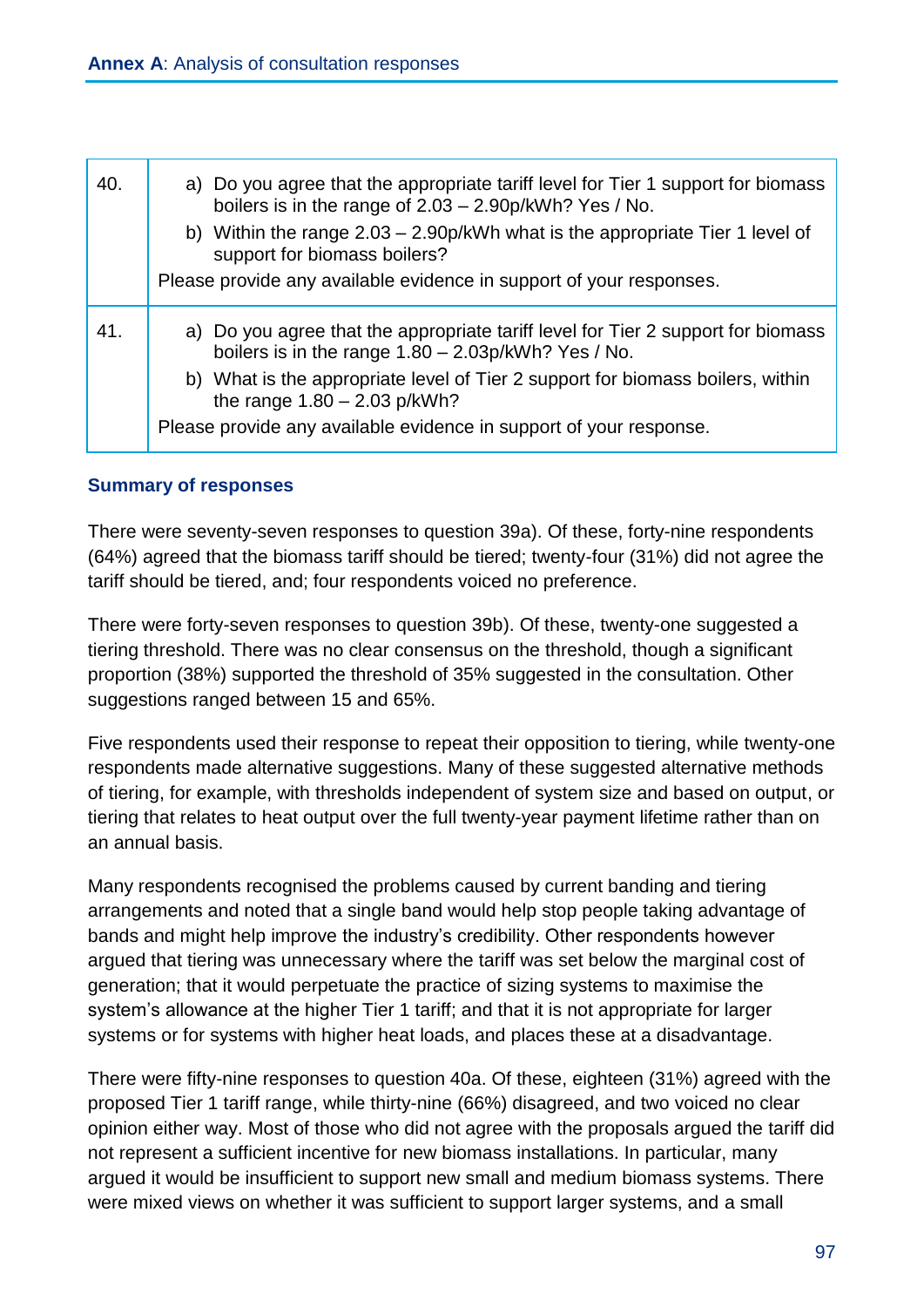minority of respondents argued that larger systems, including district heating systems, should receive a higher tariff.

There were forty-five responses to question 40b). In general, those that answered the question with a tariff within the proposed range felt 2.9p/kWh to be the correct Tier 1 tariff. However, many of respondents used this question to reiterate their opposition to a tariff in the proposed range and suggest a higher tariff. In particular, the impact of a Tier 1 tariff in this range on deployment of small and medium installations was raised by a number of respondents. A small number of respondents suggested other tariffs within the range, including 2.03, 2.1 and 2.5p/kWh.

There were fifty-four answers to question 41a, with twenty-one respondents (39%) agreeing with the suggested Tier 2 tariff range (1.80 – 2.03p/kWh) and thirty respondents (56%) disagreeing. Three respondents did not give a clear yes or no response, including two respondents who caveated their response on the basis that a higher Tier 2 tariff than that proposed were implemented.

Of those who agreed with the proposed Tier 2 tariff range, around half gave no support for their answer, while a few noted this approach would tackle the perverse incentives of an un-tiered tariff. Of those who disagreed with the proposed range, almost all used this question as an opportunity to repeat their opposition to tiering in general or to restate that the Tier 1 tariff was not sufficient to drive deployment. In addition, a few respondents argued that the tiering approach unfairly disadvantaged systems with higher heat loads.

There were thirty-nine responses to question 41b). There was no clear consensus on the appropriate Tier 2 tariff within the suggested range. Most of those respondents who suggested a Tier 2 tariff within the proposed range suggested either the lowest tariff in the range, 1.80p/kWh, or the highest, 2.03p/kWh. A number of respondents argued that a Tier 2 tariff in this range would not be sufficient to stimulate deployment or repeated their opposition to tiering or the proposed Tier 1 tariff.

To conclude, as noted above, responses to these questions raised concerns regarding the negative impact the proposals would have on the number of new small and medium-sized installations. Respondents also questioned the existence of sufficient large-scale heat loads suitable for biomass to meet the deployment suggested in the Impact Assessment, and also the position that solid biomass represented a scarce or finite resource. There were various other responses making arguments for or against support for biomass in general.

# **Government consideration and decision**

The reforms will merge the existing tariff bands for 'small' (less than 200kW), 'medium' (between 200kW and 1MW) and large (1MW+) biomass boilers to create a single tariff band for all biomass plant. The reforms also alter the current tiering arrangements for the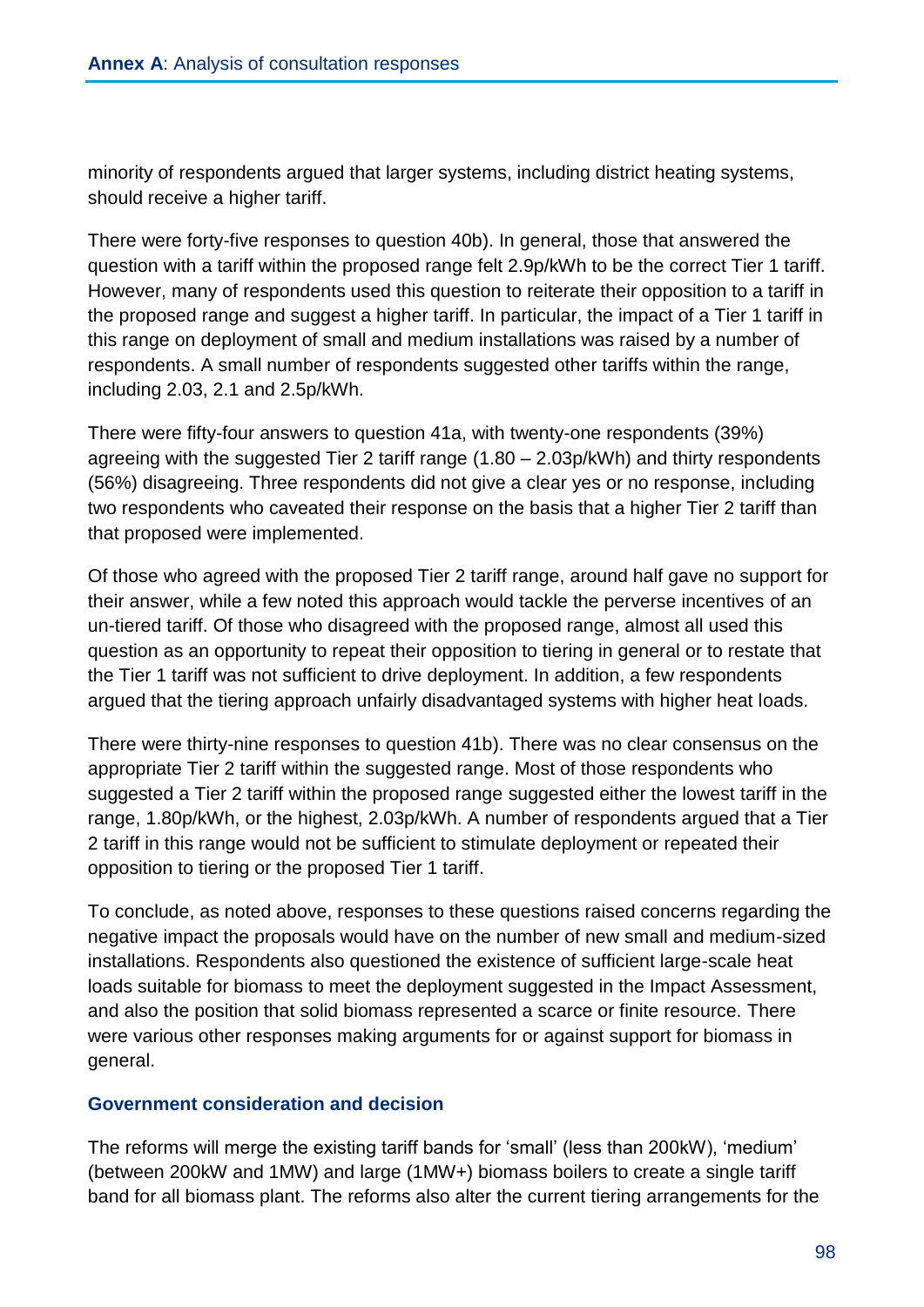small and medium bands and introduce tiering for large biomass boilers for the first time. Under this approach each installation will be eligible to receive an initial higher 'Tier 1' tariff for a given amount of heat use each year. Beyond this, further heat use will receive a lower 'Tier 2' tariff. The amount of heat eligible for Tier 1 support will be calculated in relation to the capacity of the plant, with plant eligible for Tier 1 support for an amount of heat (measured in kWh) equal to 35% (the 'tier threshold') of the plant's capacity (in kW) multiplied by the number of hours in a 12 month period (8,760 hours). The existing and revised arrangements are shown in the table below.

|                | <b>Current arrangements</b>     |                          |                   | <b>Reformed scheme</b>   |                          |                   |
|----------------|---------------------------------|--------------------------|-------------------|--------------------------|--------------------------|-------------------|
|                | Tier 1<br>tariff                | Tier 2 tariff<br>(p/kWh) | Tier<br>threshold | Tier 1 tariff<br>(p/kWh) | Tier 2 tariff<br>(p/kWh) | Tier<br>threshold |
|                | (p/kWh)                         |                          |                   |                          |                          |                   |
| <b>Small</b>   | 3.10                            | 0.82                     | 15%               |                          |                          |                   |
| <b>biomass</b> |                                 |                          |                   |                          |                          |                   |
| <b>Medium</b>  | 5.24                            | 2.27                     | 15%               |                          |                          |                   |
| <b>biomass</b> |                                 |                          |                   | 2.91                     | 2.05                     | 35%               |
| Large          | 2.05                            |                          |                   |                          |                          |                   |
| <b>biomass</b> | The large biomass tariff is not |                          |                   |                          |                          |                   |
|                | currently tiered.               |                          |                   |                          |                          |                   |

The Government considers that it is appropriate to introduce tiering for all biomass plant, to avoid overcompensation to some types of plant. The Government believes the tier thresholds are sufficiently high so as not to disadvantage systems with higher heat loads.

The increased tariff and new tiering arrangements will be applicable to all new large (1MW+) biomass systems with a tariff start date on or after the date of this publication, though the increased tariff will only apply to heat generated on or after the date the regulations come into force. For small and medium biomass boilers, the changes will only apply to those systems with a tariff start date on or after the date the regulations come into force.

The Government has noted representations from some respondents that the proposed tariffs will not be sufficient to incentivise deployment of small and medium sized biomass systems. However, the Government believes the tariff will be sufficient to incentivise deployment of larger systems, for example those providing district- and process-heating, while also supporting smaller systems that offer comparable value for money to come forward. The Government believes this approach responds appropriately to the previous domination of scheme spending by spending in support of smaller scale biomass, and the need to support a range of technologies likely to be important for longer-term heat decarbonisation and achieve value for money.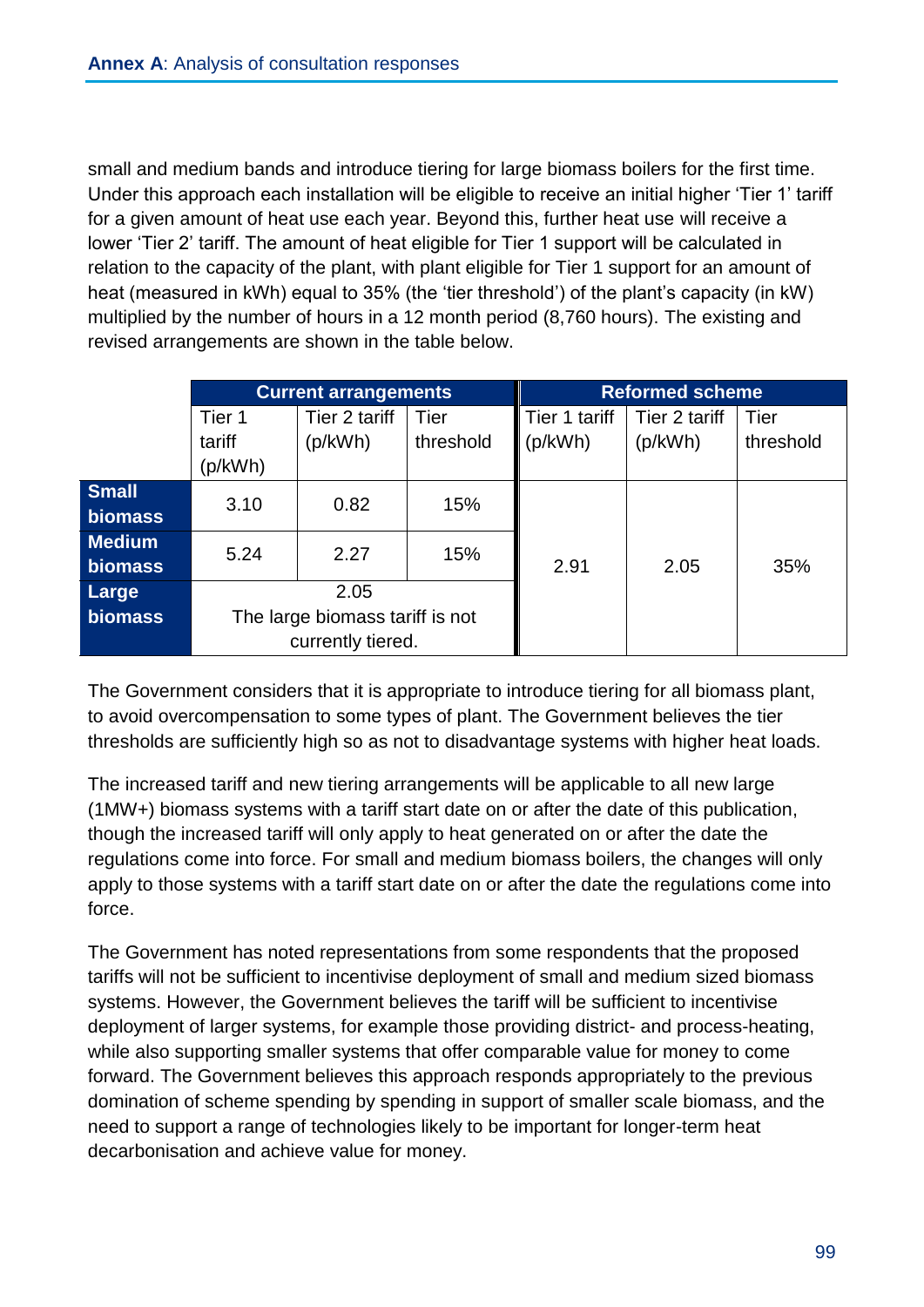The Government has also noted the arguments of some stakeholders against tiering of the single biomass tariff, including arguments that this disadvantages plant with higher heat loads. The Government remains of the view that tiering is necessary to remove the risk of overcompensation for plant with higher heat loads. The Government also remains of the view that the new arrangements, which set a higher tier threshold and a smaller difference between the Tier 1 and Tier 2 tariff levels will help to counteract the risk of gaming from the current arrangements.

# Question 42 and 43: Biomass-Combined Heat and Power

# **Consultation Proposal**

The Government proposed to retain the dedicated tariff for biomass CHP at 4.17p/kWh (now inflated to 4.22p/kWh) and introduce a tier two tariff of between 1.80 – 2.03p for all heat above a 35% load factor (see 'Government consideration and decision' section for questions 39 – 41 for an explanation of tiering).

Biomass CHP changes were proposed to mitigate against risk of overcompensation and to ensure the RHI continues to achieve good value for money. In the consultation, the Government was keen to understand what impacts introducing tiering may have on different types of biomass-CHP plants and the appropriate level at which to set the tier threshold, if it is introduced.

In addition, the consultation also sought evidence of whether there is any risk that the tariff could over-compensate some types or capacities of biomass-CHP, particularly in a scenario where they are also offered a tariff guarantee.

| <b>Consultation Questions</b> |                                                                                                                                                                                                                                                                                                                                                                                                                                  |  |
|-------------------------------|----------------------------------------------------------------------------------------------------------------------------------------------------------------------------------------------------------------------------------------------------------------------------------------------------------------------------------------------------------------------------------------------------------------------------------|--|
| 42.                           | a) Do you agree we should maintain a 4.17/kwh CHP biomass tariff (please<br>consider the below question on tiering when providing your responses)?<br>Yes / No.<br>b) Are there any types of plants (e.g. heat-led, power-led plants, plants of<br>certain capacities) that may be overcompensated through the receipt of the<br>4.17p/kWh tariff? Yes / No.<br>Please provide any evidence you may have to support your answer. |  |
| 43.                           | a) Do you agree with the introduction of tiering for all new biomass CHP<br>participants? Yes / No.<br>b) Do you agree with the proposed tier threshold of a 35% load factor? Yes /<br>No.<br>c) What is the appropriate level of the tier 2 tariff, within the range $1.8 -$<br>2.03p/kWh?                                                                                                                                      |  |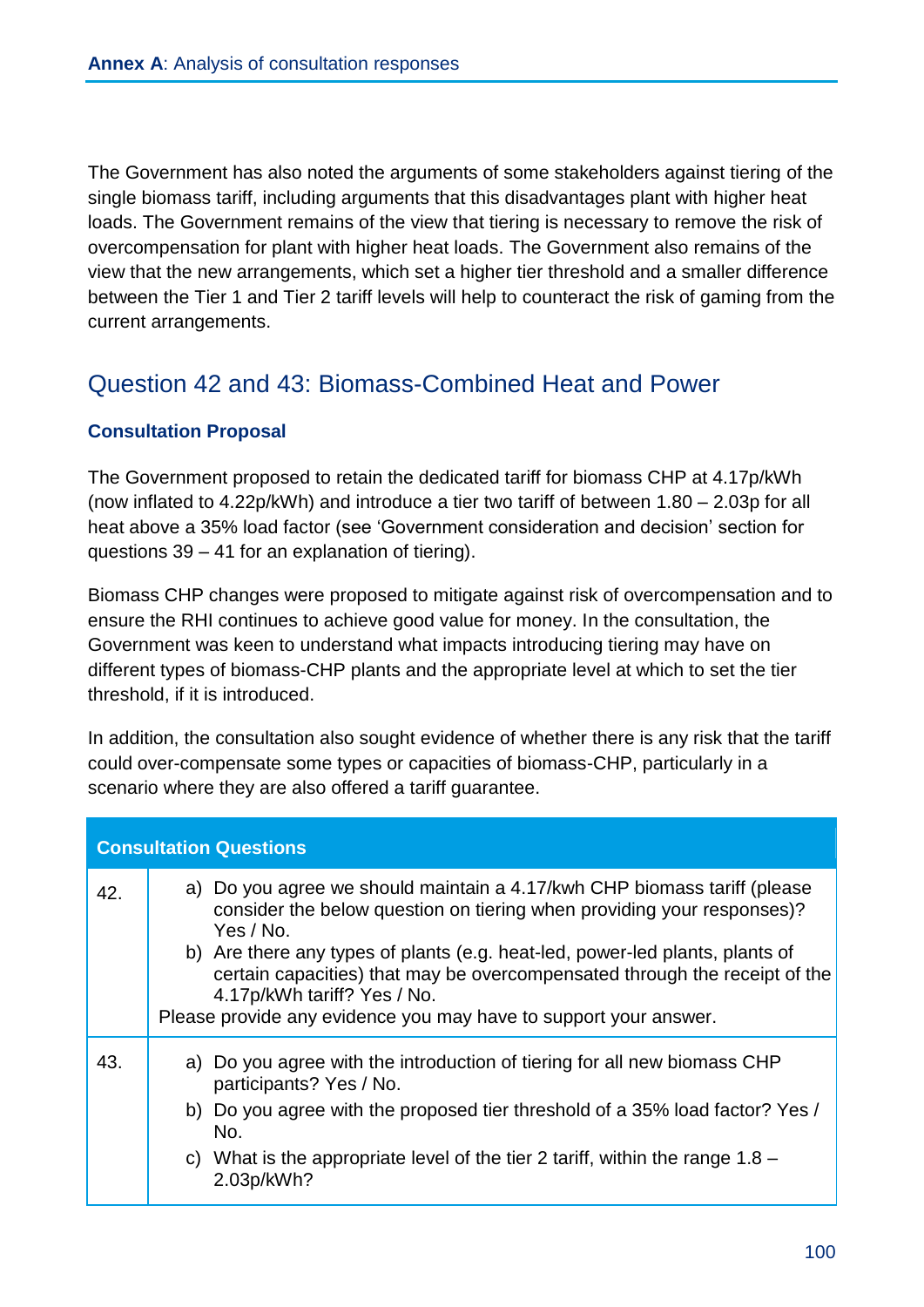Please provide any available evidence in support of your responses. In particular, this should indicate why the arrangements for CHP should be set differently to those proposed for biomass heating-only systems (where we are proposing that Tier 1 could be set at a level equivalent to a 35% load factor and Tier 2 would be set between 1.8 – 2.03p/kWh).

### **Summary of responses**

There were 76 responses to question 42a). The majority of respondents (53, or 70%) agreed with the proposal to retain the current tariff of 4.17p/kWh, while 13 (30%) disagreed. Of those who disagreed, the majority indicated that the tariff should be higher.

There were 48 responses to question 42b).The majority (29, or 60%) answered no and 19 (40%) answered yes. Very large plants and heat-led plants were identified as potentially being overcompensated. A few respondents stressed the importance of having a correctly sized system with a legitimate heat use.

There were 60 responses to question 43a). The majority of respondents (41) disagreed with the introduction of tiering, while only 15 (25%) agreed and four neither agreed nor disagreed. Of those who disagreed, the majority cited system complexity, significant capital expenditure and long lead times for biomass-CHP systems over heat only biomass. In addition, respondents referred to significant additional barriers to securing investment when compared to other technologies, including finding a long term heat customer. Another prominent response on tiering centred on the requirement for high heat load factors for efficient and effective operation and financial viability.

There were 55 responses to question 43b). The vast majority of respondents (41) disagreed with the proposed level, while 11 (22%) agreed and three neither agreed nor disagreed. Of those who disagreed, the majority suggested that a 35% threshold is too low; alternative suggestions included 50% or 80%.

There were 42 responses to question 43c). Thirty-two (76%) did not agree with the proposed range and 10 (24%) did. Of those who did not agree with the Tier 2 level, and were not adverse to the introduction of tiering, offered little in the way of an alternative Tier 2 tariff level outside of the proposed range.

#### **Government consideration and decision**

The Government has decided to retain the dedicated tariff for biomass CHP which now stands at 4.22p/kWh and withdraw the proposal to introduce a Tier 2 tariff to the biomass-CHP tariff.

This reflects concerns that tiering the biomass-CHP tariff could have unintended consequences on the design and operation of systems participating within the RHI, given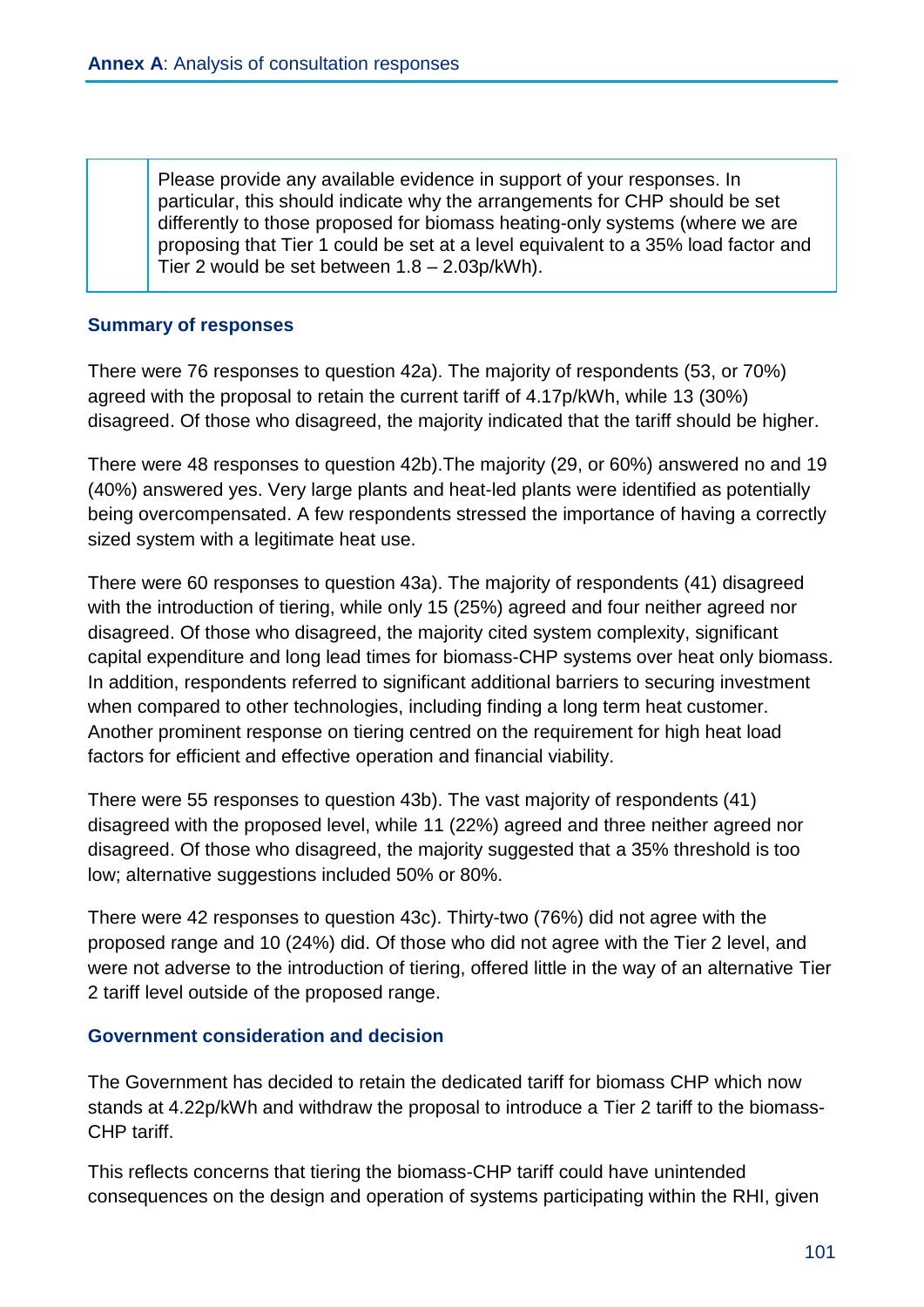that CHP plants are designed to run at much higher heat loads. However, the current tariff arrangements will be kept under review, including the effects of the recent changes on power efficiency requirements (see Chapter 4 for further information).

# Question 44: Deep Geothermal

# **Consultation Proposal**

The consultation proposed to retain the tariff for deep geothermal of 5.08p/kWh (now inflated to 5.14p/kWh) and make no specific changes to the existing scheme eligibility requirements for this technology.

| <b>Consultation Questions</b> |                                                                                                                                                              |  |
|-------------------------------|--------------------------------------------------------------------------------------------------------------------------------------------------------------|--|
| 44.                           | Do you agree with our proposal to retain the existing tariff level for deep<br>geothermal plant? Yes / No. Please provide evidence to support your response. |  |
| <b>Summary of responses</b>   |                                                                                                                                                              |  |

There were 31 responses to question 44. The majority of respondents (21) agreed with the proposals, while eight respondents (26%) disagreed and two neither agreed nor disagreed. Of those who disagreed, there was suggestion that the tariff level should be increased in order to be competitive against the counterfactual. Two responses suggested that mine water heat extraction should be eligible under the deep geothermal tariff.

#### **Government consideration and decision**

The Government recognises that the tariff level is not the only barrier to deployment. There is drilling and production risk, investor uncertainty, and a large financial outlay on planning and survey work before any production can commence. For this reason, deep geothermal was included in proposals for tariff guarantees (see Chapter 4) which may in part help to address these issues. However, the Government recognises that the RHI in isolation cannot bring forward this type of project and other types of support may be required.

# Tariff level

The Government understands that evidence from a number of locations under consideration for geothermal heat projects, where the counterfactual technology for geothermal energy is gas CHP aimed at district heating rather than gas boilers, provides the rationale for increasing the deep geothermal tariff.

However, the majority of responses concur with leaving the current tariff unchanged. Furthermore, there may be a risk of overcompensation of shallower / more easily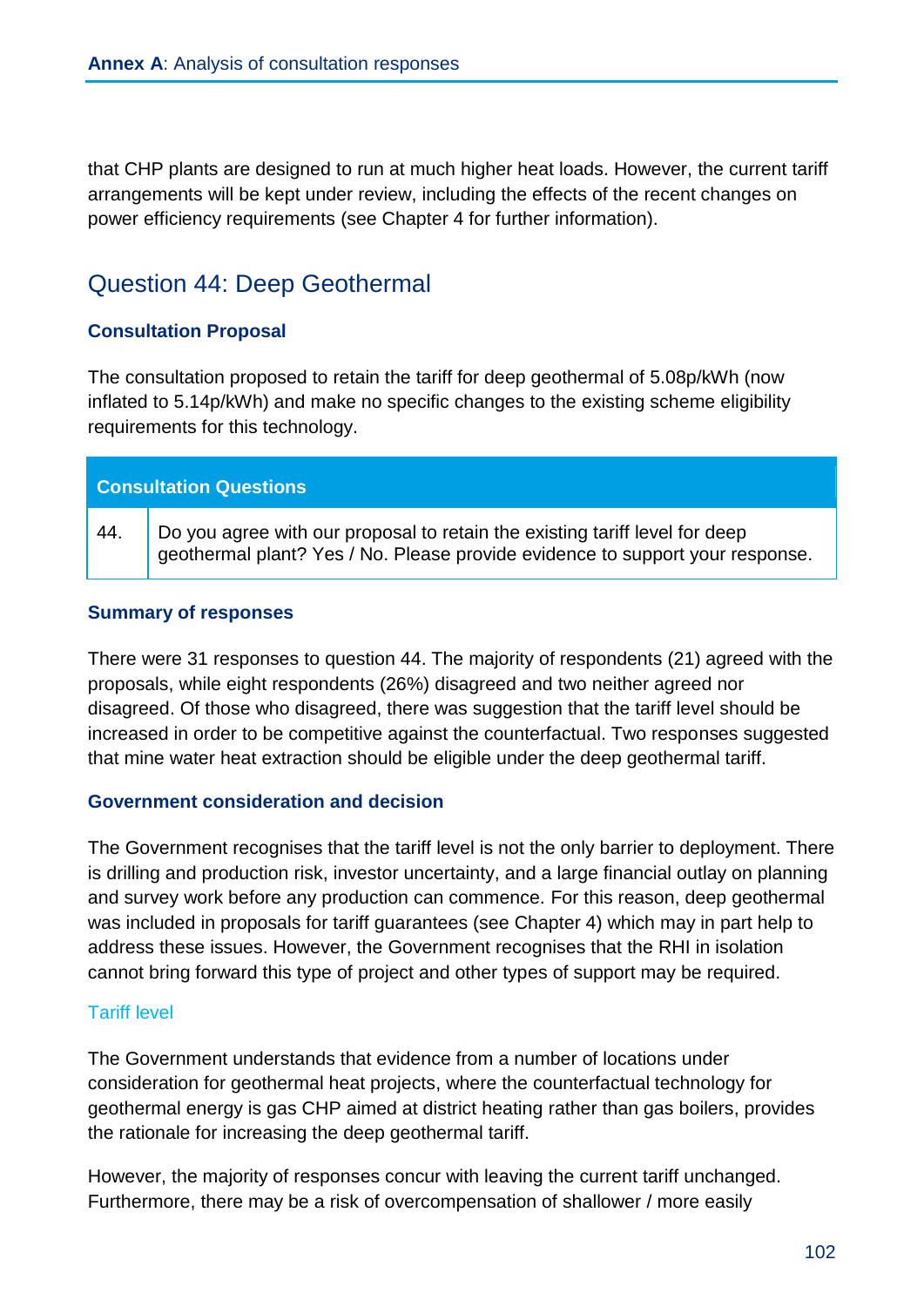accessible geothermal sites without a more detailed, potentially site by site, analysis of project cost.

As such, the Government has decided to retain the current tariff level as well as the existing scheme eligibility requirements. The Government believes that deep geothermal has the potential to provide renewable, low carbon heat with no air quality issues and a lifetime of several decades with low running costs. Changes to the tariff in December 2013 have brought forward a number of potential projects across the UK.

### Mine water extraction

Under the RHI eligibility criteria, for heat to be considered as deep geothermal it must be generated by naturally occurring energy located and extracted from at least 500 metres beneath the surface of solid earth. This is not necessarily the case for the use of mine water, which may be situated at higher geological strata (from depths of 200m though sometimes even shallower).

Consultation responses consider the use of mine water for heat extraction to be more cost effective than 'typical' deep geothermal energy extraction. However, there is a risk of overcompensating for those projects that could be taken forward at depths shallower than 500m.

There is the potential to make use of deep geothermal heat at various depths and geologies and at different scales; from smaller, shallower schemes supplying a small number of buildings, including recovering heat from abandoned mines, to large districtwide schemes where hot aquifers can be utilised.

However, given that cost effective heat extraction from mine water may be technically feasible and potentially eligible under current rules at some sites in the UK where heat is naturally occurring at depths in excess of 500m, the Government will not make any changes to eligibility criteria at this time.

In the absence of any further progress of deep-geothermal projects over the next year, the Government may decide to re-examine the case for a tariff increase in line with updated cost data and market intelligence at that time.

# Question 45: Support for Non-Domestic RHI Solar Thermal

# **Consultation Proposal**

The consultation noted that solar thermal has the highest tariff on the Non-Domestic RHI, and that deployment has been low to date. These factors suggested that support for solar thermal may be offering poor value for money. It was also noted that it was not clear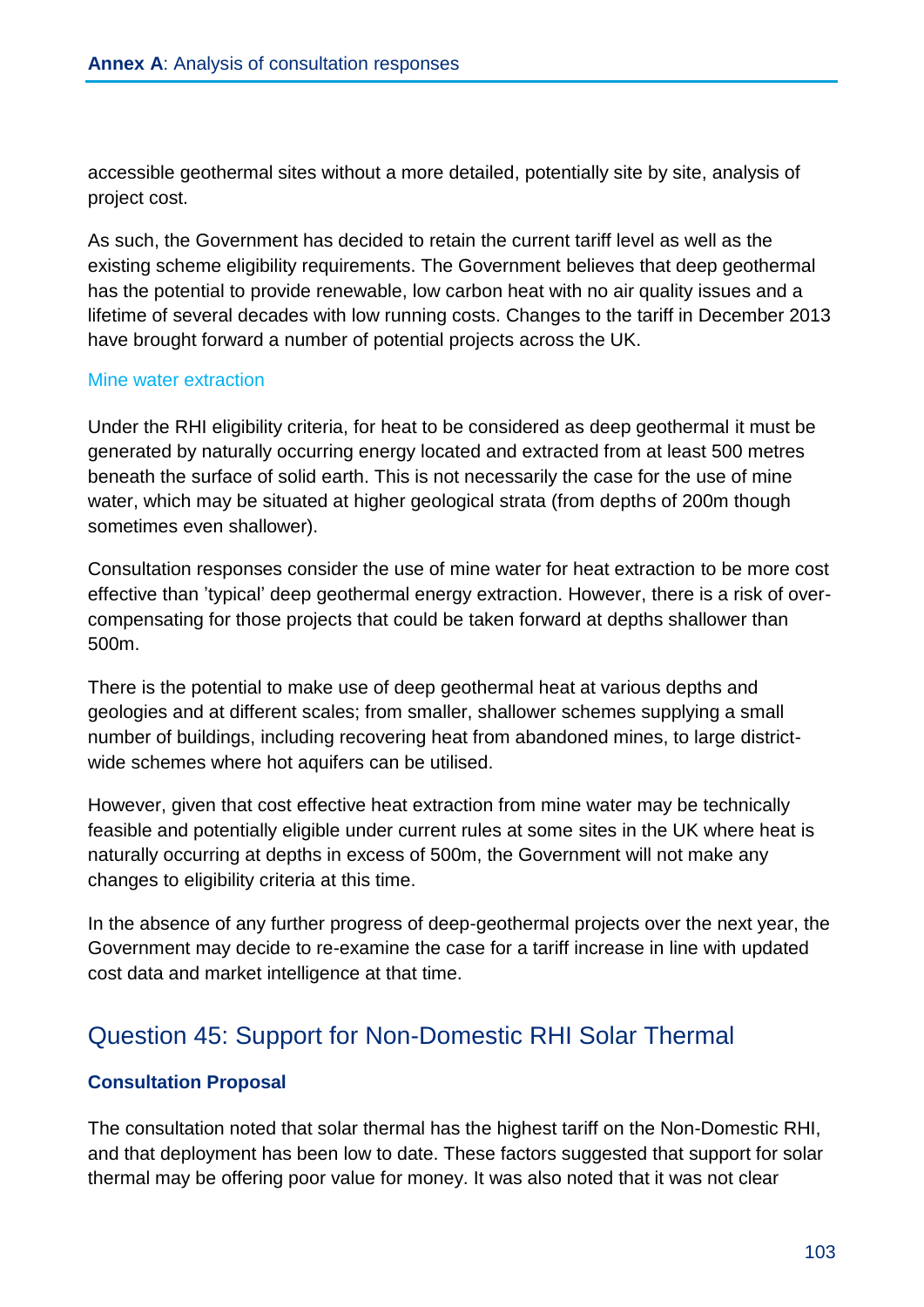whether ongoing RHI support would serve to drive the level of investment and innovation needed to help solar thermal fulfil its potential.

Considering these factors, the consultation proposed to remove support for solar thermal in 2017.

| <b>Consultation Question</b> |                                                                                                                                                                               |  |
|------------------------------|-------------------------------------------------------------------------------------------------------------------------------------------------------------------------------|--|
| 45.                          | Do you agree that we should withdraw support for new solar thermal systems in<br>the Non-Domestic RHI from 2017? Yes/No. Please provide evidence to support<br>your response. |  |

#### **Summary of responses**

There were 221 responses to this question. Of these, 204 (92%) did not agree that support for solar thermal should be withdrawn, while 16 (8%) agreed and one neither agreed not disagreed. Generally, the arguments provided were very similar across the domestic and the non-domestic schemes. The summary of responses for question 25 can be referred to for further details of the main themes in responses.

#### **Government consideration and decision**

The reforms will maintain support for solar thermal on the Non-Domestic RHI. Evidence received through the consultation suggests that continued support has the potential to incentivise greater deployment and drive further cost reduction than previously thought. The evidence suggests that if support were to be removed there could be a potentially significant detrimental effect on deployment and the supply chain, including UK manufacturing of solar thermal panels. While the tariff in support of solar thermal is still high compared to some other tariffs in the scheme, the possibility for continued support to deliver cost reductions suggests the long-term value for money of this support will be better than previously thought.

In addition, the role of continued support in maintaining the UK supply chain, particularly with regard to UK-based manufacturing of solar panels, improves the value of continued support. The Government believes that retaining support for solar thermal will contribute to the development of a sustainable market for this technology and bring down costs. The reforms will set a tight cost control trajectory to ensure that if deployment increases as industry suggests, degression will drive reductions in the tariff and therefore improve value for money over time.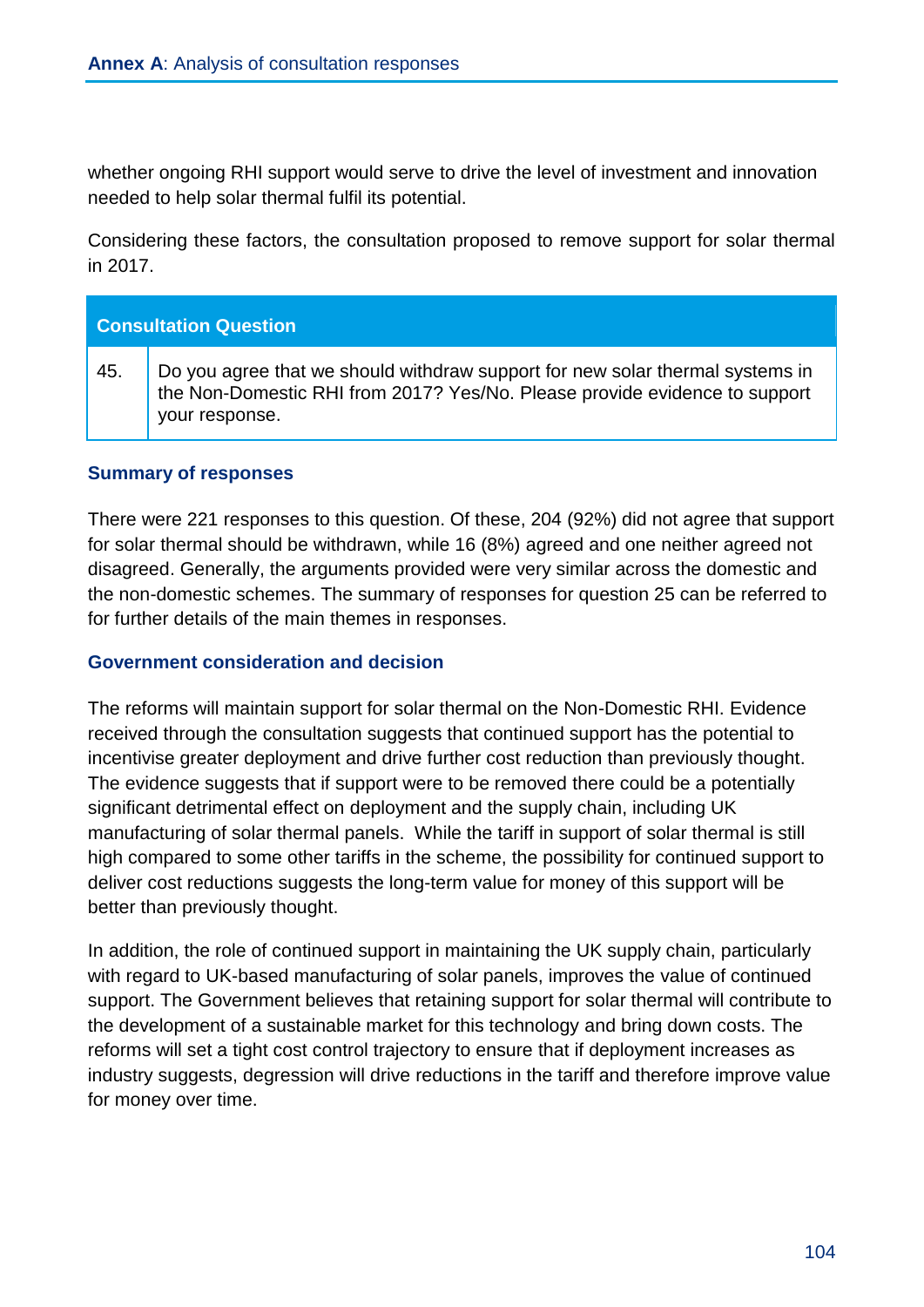# Questions 46 – 52: Tariff Guarantees

### **Consultation Proposal**

The consultation proposed introducing tariff guarantees for installations with the longest lead times and highest capital expenditure, using installed capacity as a reasonable proxy measure for these criteria. The proposal aimed to ensure that the tariff guarantee process would be restricted to the plant which most require it. Additionally, the Government is keen that tariff guarantees support technologies that are likely to have a strategically important role in decarbonising heat.

| <b>Consultation Question</b> |                                                                                                                                                                                                                                                                                                                                                                                                                                                                                                                                                                   |  |  |  |
|------------------------------|-------------------------------------------------------------------------------------------------------------------------------------------------------------------------------------------------------------------------------------------------------------------------------------------------------------------------------------------------------------------------------------------------------------------------------------------------------------------------------------------------------------------------------------------------------------------|--|--|--|
| 46.                          | a) Our policy on tariff guarantees is that they should only be available to<br>projects with long-lead times and which involve high capital expenditure.<br>Do you agree installed capacity is a reasonable proxy measure for these<br>criteria? Yes / No.<br>b) If No, what alternative proxy would you suggest?<br>c) Do you agree with the suggested capacity limits for eligibility for tariff<br>guarantees as set out in paragraph 11.15? Yes / No.<br>If No, what capacity limits would you suggest? Please provide evidence in<br>support of your answer. |  |  |  |

#### **Summary of responses**

There were 108 responses to Question 46a), with 93 (86%) expressing support for the Government's proposal to use installed capacity as a proxy for long lead times and high capital expenditure. At Question 46b) a small number of responses suggested that a more bespoke assessment should be introduced, such as an independent engineering assessment. Other responses highlighted that plant size is not the only driver of complexity on a project. However, overall there was a consensus that installed capacity would be the most straightforward way of assessing eligibility to apply for a tariff guarantee.

Question 46c) was answered by 87 respondents, with 65% supporting the capacity limits proposed for tariff guarantees. Question 46d), which asked for evidence to support alternative capacity limits, received 47 responses. Four of these responses suggested that tariff guarantees should be made available to all developments regardless of size. A small number of responses suggested lower capacity limits for heat pumps, while a similar number suggested heat pump limits should be increased. The only consistently suggested alternative to the capacity limits proposed through the consultation was in the case of biomass where15 respondents suggested a reduction in the capacity at which plant become eligible to apply for a tariff guarantee.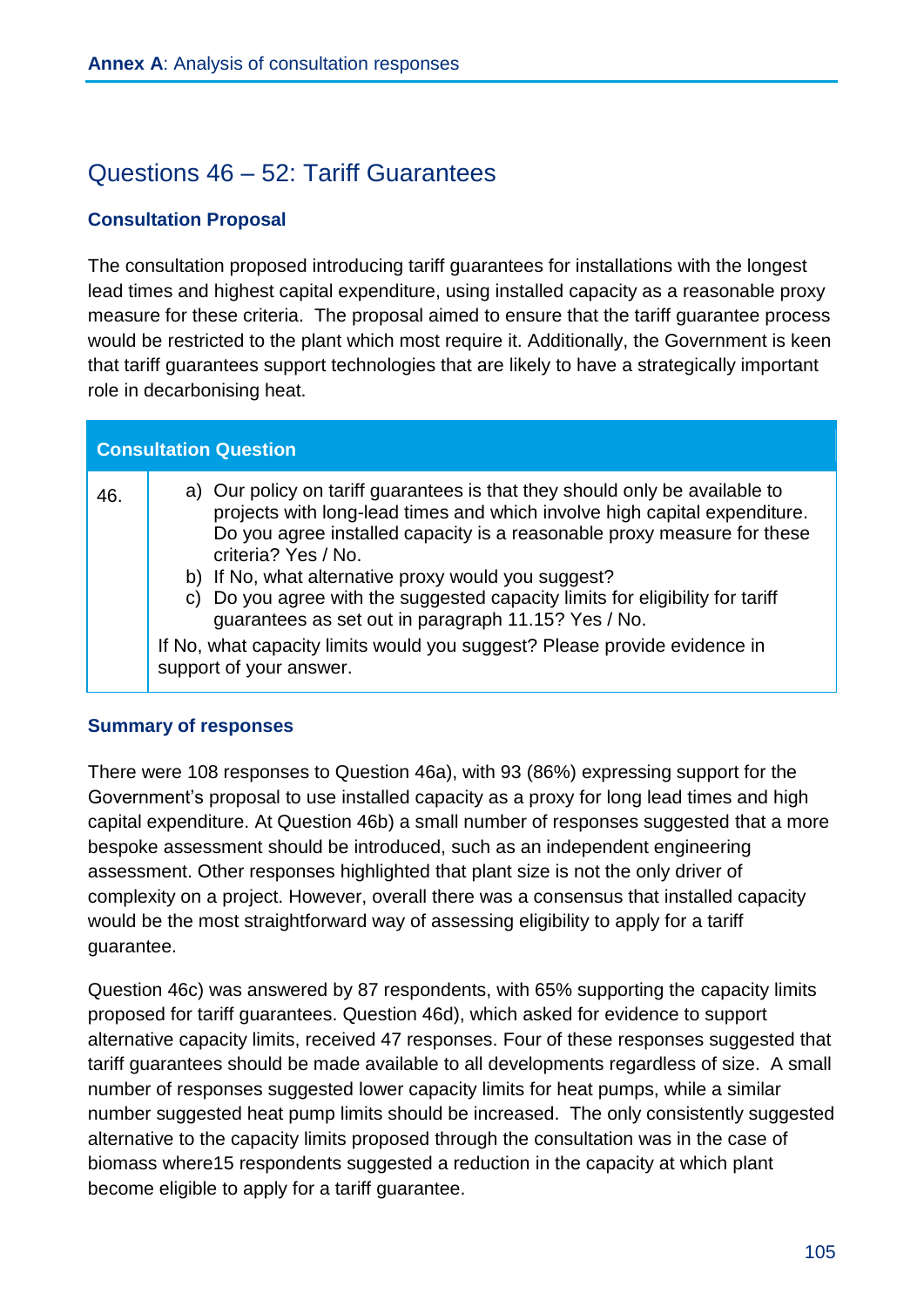### **Consultation Proposal**

The Government set out a proposed 3 stage tariff guarantee process within the consultation. The process proposed was designed to replicate elements of the existing preliminary accreditation process at Stage 1, with a requirement to provide evidence of financial close at Stage 2 before a tariff guarantee is awarded. At Stage 3 the applicant would then be required to apply for full accreditation once their plant had commissioned (or injected).

|     | <b>Consultation Question</b>                                                                                                                                                                                                                                                                                                                                                                                                                                                                                                                                                                                          |
|-----|-----------------------------------------------------------------------------------------------------------------------------------------------------------------------------------------------------------------------------------------------------------------------------------------------------------------------------------------------------------------------------------------------------------------------------------------------------------------------------------------------------------------------------------------------------------------------------------------------------------------------|
| 47. | a) Please provide your views on the application process outlined in<br>paragraphs 11.27 - 11.56, specifically:<br>Can this process work for industry (i.e. does it fit with business<br>i.<br>planning and management of projects)?<br>What modifications could be made to improve it?<br>ii.<br>b) We propose to award the tariff guarantee at stage two of the application<br>process, as described in paragraphs 11.33 – 11.36, but are interested in<br>stakeholder views and evidence which may support the awarding of a tariff<br>guarantee at stage one instead.                                              |
| 48. | It will be critical to the success of the tariff guarantee scheme that plant owners<br>are able to provide accurate maximum plant capacities and reliable<br>expected annual eligible heat output or injection rates.<br>a) We therefore invite stakeholder views on the approach described at<br>paragraphs 11.48 – 11.55 which proposes limiting the level of RHI payment<br>based on the declared maximum capacity of plants.<br>b) We also invite views on the proposals to require applicants to provide<br>separate evidence that substantiates heat loads; as well as alternative<br>approaches to this issue. |

#### **Summary of responses**

Question 47a) was answered by 89 respondents. The majority held a view that the proposed application process was reasonable. Responses reflected that the process should be designed to deter speculative applications while remaining sufficiently flexible to provide for a range of varying technologies and funding models. However, a range of issues were raised in response to Q47a), including:

 That allowing only 6 months' flexibility in the commissioning date stated at application is insufficient for the development of large and complex plant; and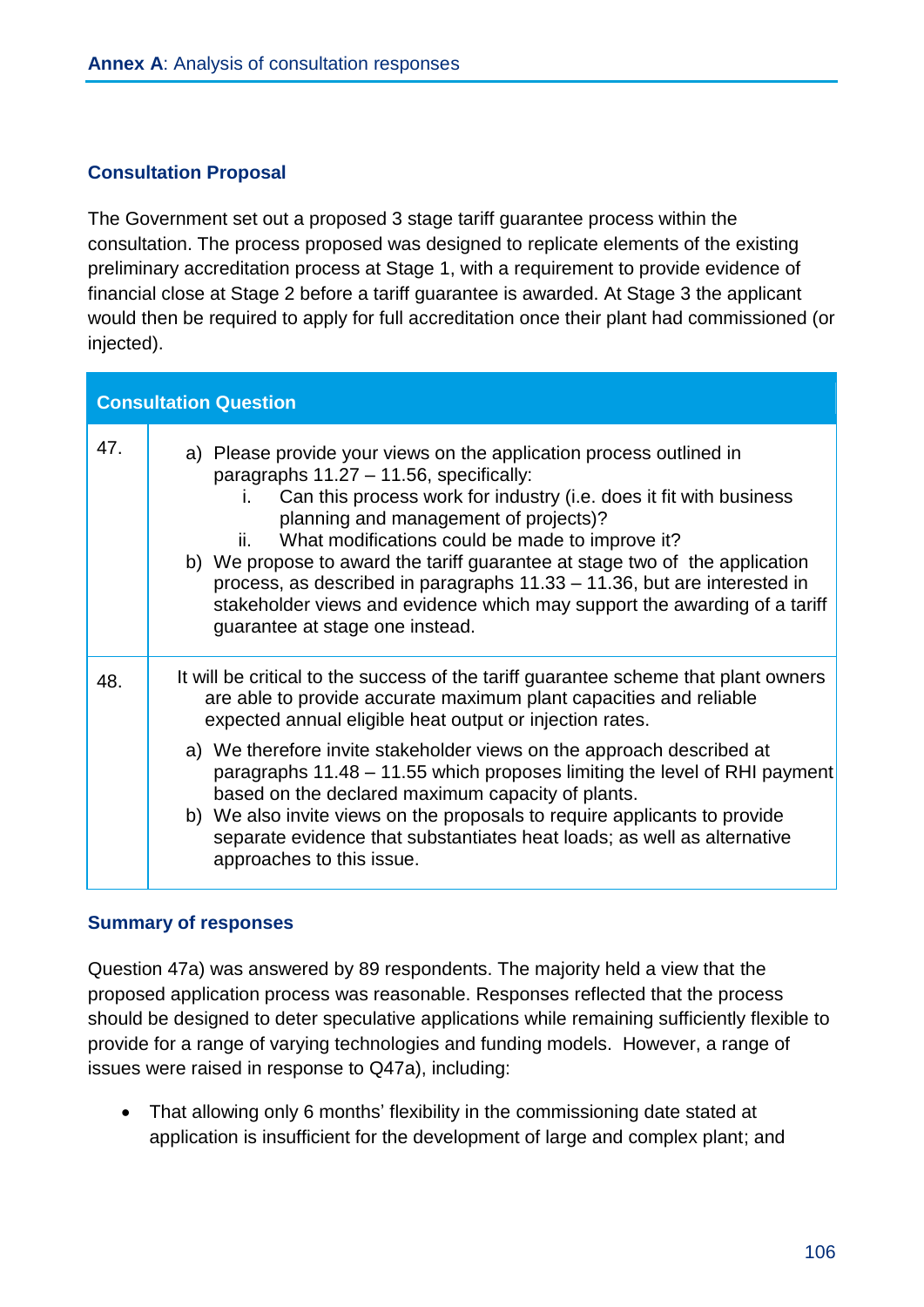• That the tariff guarantee scheme would have to allow plant to commission after the end of the current spending review period if it is to be compatible with the Contracts for Difference process (relevant for CHP plant).

Question 47b) was answered by 57 respondents. More than half of those who responded argued that there would be more certainty for investors if the tariff was guaranteed at Stage 1, i.e. before evidence of financial close was required.

At total of 40 responses were received to Question 48a). The majority of responses supported the Government's proposal to limit the level of RHI payments that will attract a tariff guarantee to the maximum capacity declared at the point of application. Those who responded recognised that at the point funding is committed, developers will have a clear idea of planned capacity. Seven responses specifically supported the proposal that, to allow accurate budget management, additional capacity should not be covered by the guaranteed tariff.

Where responses concerned biomethane, they supported the proposal that the guaranteed tariff should be available to levels of injection up to the limit agreed within the Network Entry Agreement or equivalent.

At total of 37 responses were received in response to Question 48b). A small number of responses proposed that estimated heat use should form the basis of the tariff guarantee. However, around 35% of responses expressed concern that heat load estimates would not be dependable and basing the tariff guarantee on this criterion would drive over-estimation of potential heat usage. Heat use may also vary over the 20 year period that a plant is on the RHI scheme.

# **Consultation proposal**

The Government proposed that large GSHPs should be eligible to receive a tariff guarantee. This proposal is in recognition that GSHPs have a strategic importance in decarbonising heat but face a number of barriers to deployment. The consultation also proposed extending the current preliminary accreditation process to include large GSHPs.

The Government did not propose including ASHPs as a tariff guarantee eligible technology. However, the consultation proposed extending preliminary accreditation to include ASHPs greater than 45kW in capacity.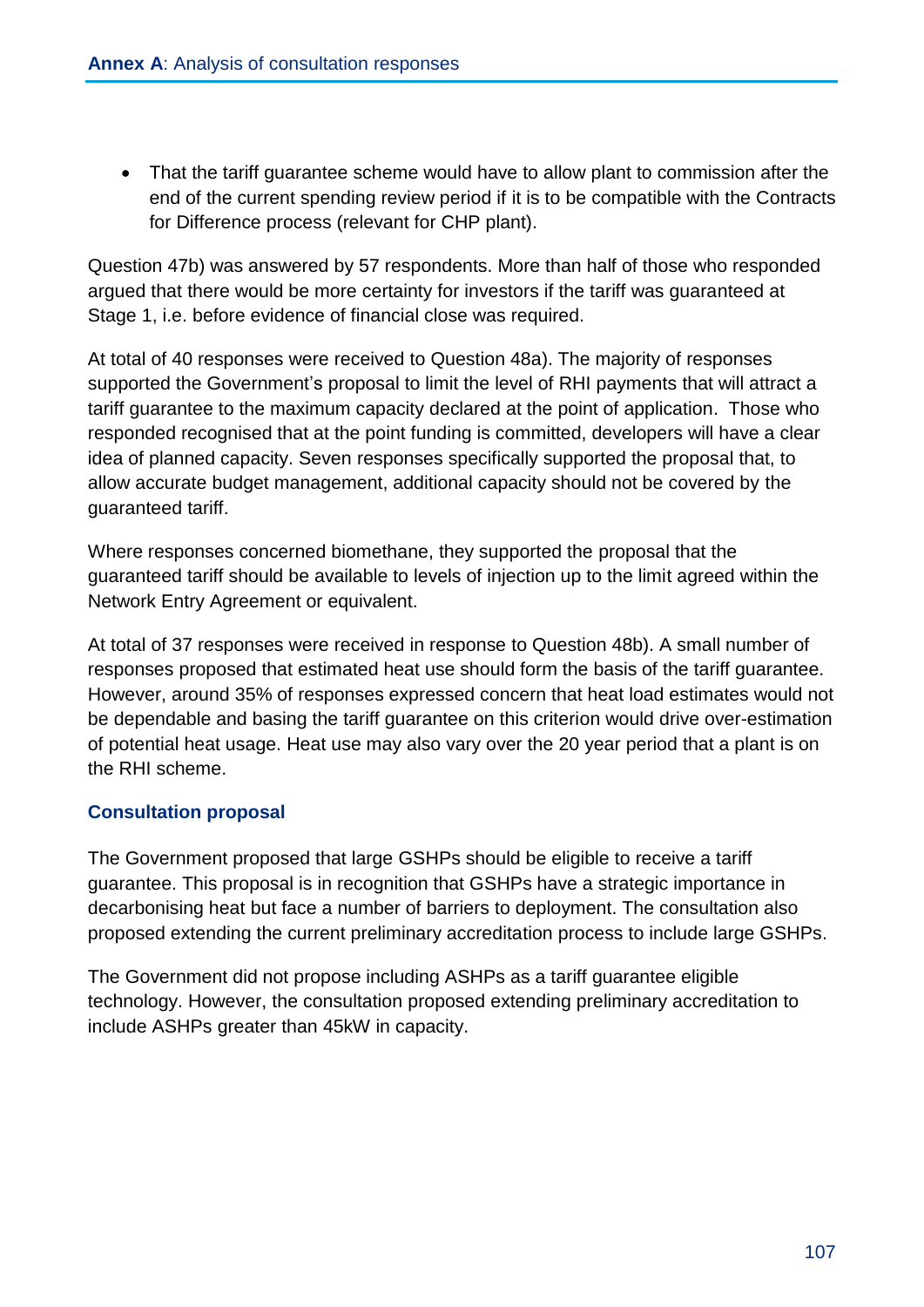| <b>Consultation Question</b> |                                                                                                                                                                                                                                                                                                                                                                                                                                                                                                                 |  |
|------------------------------|-----------------------------------------------------------------------------------------------------------------------------------------------------------------------------------------------------------------------------------------------------------------------------------------------------------------------------------------------------------------------------------------------------------------------------------------------------------------------------------------------------------------|--|
| 49.                          | We require a high degree of certainty that a tariff guarantee for large Ground<br>and Water Source Heat Pumps can operate within the proposed framework.                                                                                                                                                                                                                                                                                                                                                        |  |
|                              | a) We welcome evidence of whether the requirement to reach financial close<br>as it is currently proposed can work for Ground and Water Source Heat<br>Pumps.<br>b) Please suggest any alternative approaches to financial close, or minor<br>modifications to the application process to improve its operation with regard<br>to large heat pumps. Any approach would need to provide DECC with<br>sufficient assurance that large Ground and Water Source Heat Pump<br>projects will go ahead and commission. |  |
| 50.                          | a) Do you agree with the suggested capacity limits for Air to Water Heat<br>Pumps and to Ground and Water Source Heat Pumps who wish to apply<br>for preliminary accreditation? Yes / No.<br>b) If No, what capacity limits would you suggest? Please provide evidence in<br>support of your answer.<br>c) Please provide any evidence and reasoning to support the extension of<br>tariff guarantees to Air to Water heat pumps, and suggest what capacity<br>limit should apply, if any.                      |  |

## **Summary of responses**

A total of 14 responses were received to Question 49a) and 11 responses to Question 49b). The majority view was that no changes would be required specifically to accommodate GSHPs within the tariff guarantee process.

Of those who responded to Question 50a), 55% agreed with the capacity limits proposed by the Government for ASHPs and GSHPs who wish to apply for preliminary accreditation. Question 50b) invited views on alternative limits at Question 50b), which received 14 responses. A small number argued that the threshold for preliminary accreditation for heat pumps should be raised in line with other technologies, while a small number also argued that the threshold should be reduced below the limits proposed. Question 50c) received 15 responses. Only one response proposed extending the tariff guarantee proposals to include ASHPs.

# **Consultation proposal**

Tariff guarantees are intended to provide additional certainty for those investing in large plant. The consultation therefore proposed that those plant awarded a tariff guarantee would be protected from the budget cap if it is activated.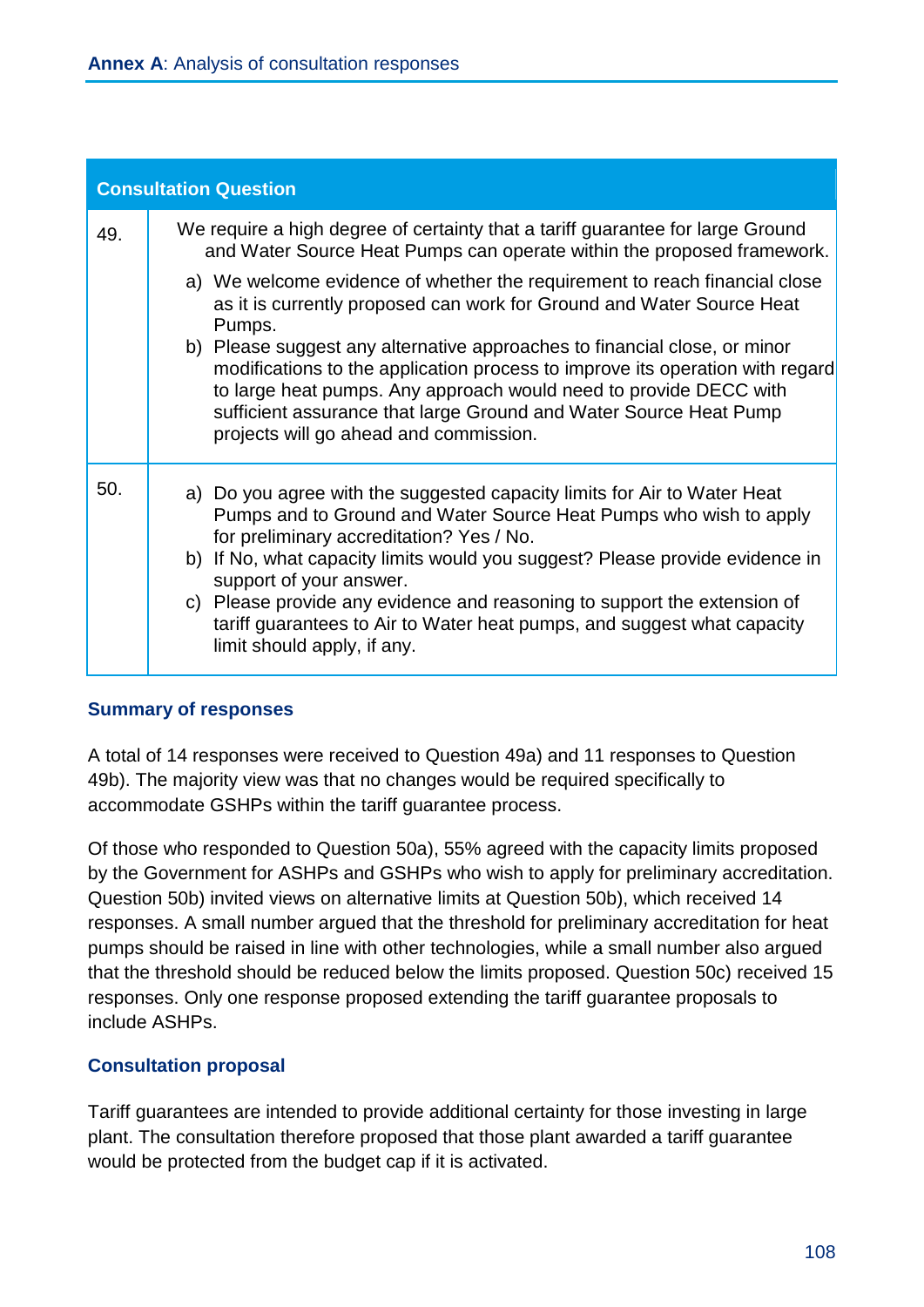However, while the Government is keen to provide greater certainty for those seeking to develop large plant, it is important that a high degree of control over the wider RHI budget is retained, to avoid premature scheme closure.

| <b>Consultation Question</b> |                                                                                                                                                                                                                                                                                                                                                                                                                                                                                                                                                                                                                                                                                                                                                                                                                                                                                                                                       |  |
|------------------------------|---------------------------------------------------------------------------------------------------------------------------------------------------------------------------------------------------------------------------------------------------------------------------------------------------------------------------------------------------------------------------------------------------------------------------------------------------------------------------------------------------------------------------------------------------------------------------------------------------------------------------------------------------------------------------------------------------------------------------------------------------------------------------------------------------------------------------------------------------------------------------------------------------------------------------------------|--|
| 51.                          | Tariff Guarantees would provide larger plant with certainty of the tariff they will<br>receive ahead of their commissioning, provided they meet eligibility criteria<br>including demonstration that financial close has been reached on the project.<br>Do you agree that a plant granted a tariff guarantee should be protected from<br>the cap if it is activated, meaning that it will still be able to commission and be<br>accredited or registered onto the scheme? Yes / No.<br>When considering your response it is important to recognise that a plant<br>granted a tariff guarantee (but not yet accredited/registered) will be counted<br>towards our assessment of estimated spend and whether budget management<br>trigger levels and/or the cap have been met; and that this approach to<br>counting tariff guarantee plant will therefore affect when budget management<br>triggers are met and any cap is triggered. |  |
| 52.                          | Do you have any thoughts as to how to minimise the above risk of counting<br>committed spend from plant awarded a tariff guarantee and the potential this<br>has to result in premature scheme closure?                                                                                                                                                                                                                                                                                                                                                                                                                                                                                                                                                                                                                                                                                                                               |  |

## **Summary of responses**

A total of 87 responses were received to Question 51, with all but three agreeing that installations with a tariff guarantee should be protected from RHI scheme closure.

There were 58 responses to Question 52 on how to minimise the risk that the tariff guarantee process might drive premature scheme closure. This theme was also picked up within responses to some of the other questions about tariff guarantees. Respondents made several proposals, including:

- Making adjustments to the degression process to take tariff guarantees into account.
- Agreement with the proposal that a tariff guarantee should expire where commissioning takes place more than 6 months after the estimated date provided at application.
- That BEIS should retain discretion to close the tariff guarantee process before the budget cap is triggered.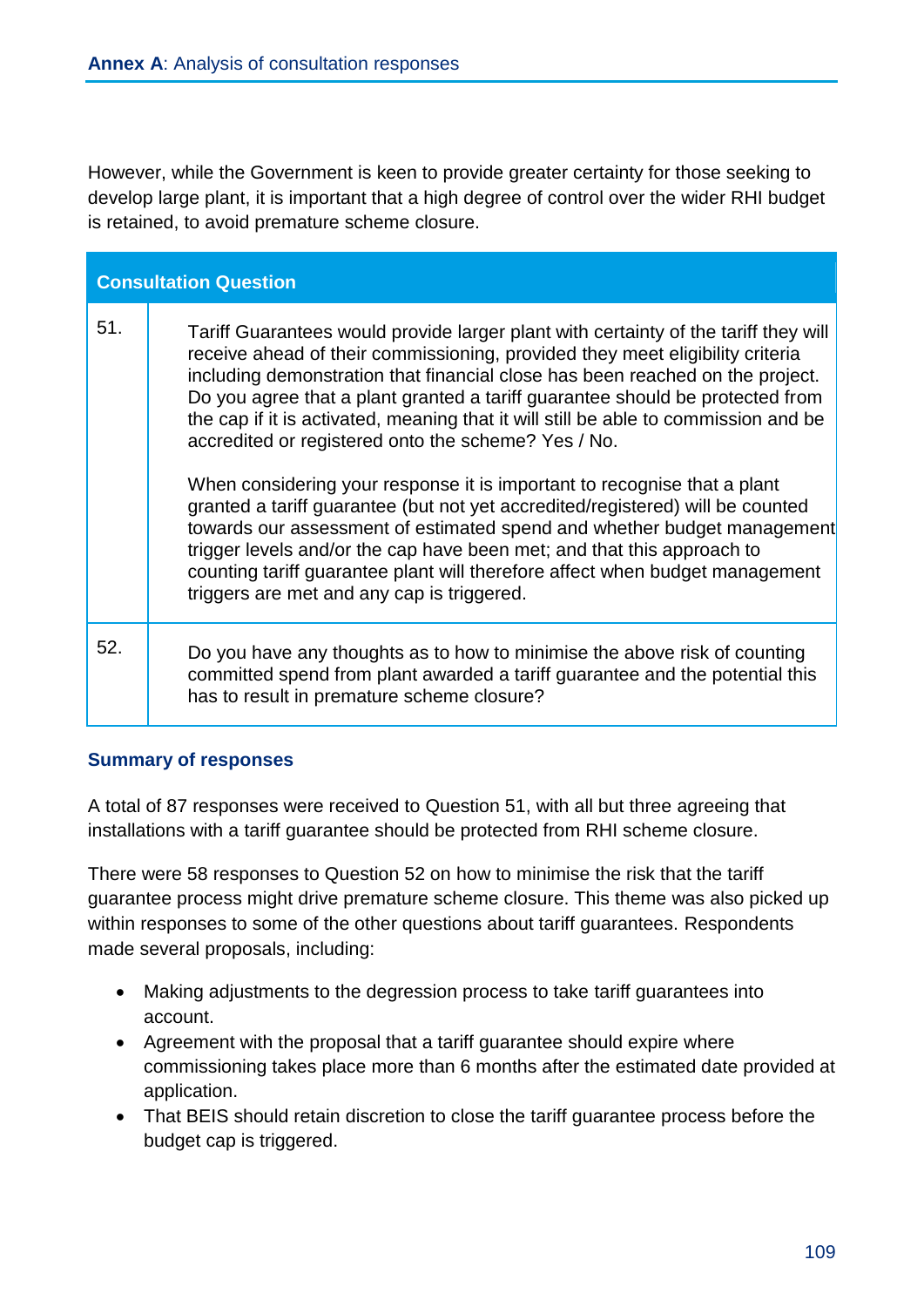## **Government consideration and decision**

The Government recognises that the uncertainty of tariffs due to degression impacts on investor certainty for larger projects with long-lead times. Larger plant may benefit from economies of scale and may represent a more efficient investment of resources than smaller plant. To encourage development of larger plant the reforms will therefore introduce tariff guarantees from Spring 2017. The Government has considered the responses received to questions 46-52 in designing a tariff guarantee process.

## Tariff guarantee eligibility

The Government received a generally positive steer on the principle of tariff guarantees. The feedback received was that tariff guarantees would help increase investor certainty in bringing forward larger projects. The Government did not receive new evidence to suggest this would not be the case.

A small number of respondents proposed that tariff guarantees should be open to all plant, regardless of size. The Government's view is that the development of smaller sized plant is not impacted by investor uncertainty in the same way as larger developments. This has been borne out by the scheme to date, where deployment of smaller sized plant has dominated.

The tariff guarantee scheme will use installed capacity as a proxy for long-lead time and high capital expenditure as described in the consultation.

In response to consultation responses on tariff guarantees the Government has revised the proposed eligibility limit for biomass to plant of 1MW or greater. No new evidence was provided to suggest revising the eligibility limits for other technologies and these will remain as proposed. The reforms will also introduce preliminary accreditation for larger ASHPs and GSHPs as set out in the consultation.

## Tariff guarantee process

The Government considers it important that the tariff guarantee process will increase certainty for those investing in large renewable heating installations. However, it is also necessary to ensure that the Government has a high level of certainty about the impact of tariff guarantees on RHI budget management.

To provide added certainty for those investing in tariff guarantee eligible plant, and in light of views provided through the consultation, the Government will amend the proposed tariff guarantee process. Tariff guarantees will be awarded at Stage 2 (evidence of financial close) but the tariff that will be guaranteed will be the tariff that prevailed at the time the application was received by Ofgem in a properly made state, i.e. the point at which all evidence is provided to the required standard. This removes the risk that tariff guarantee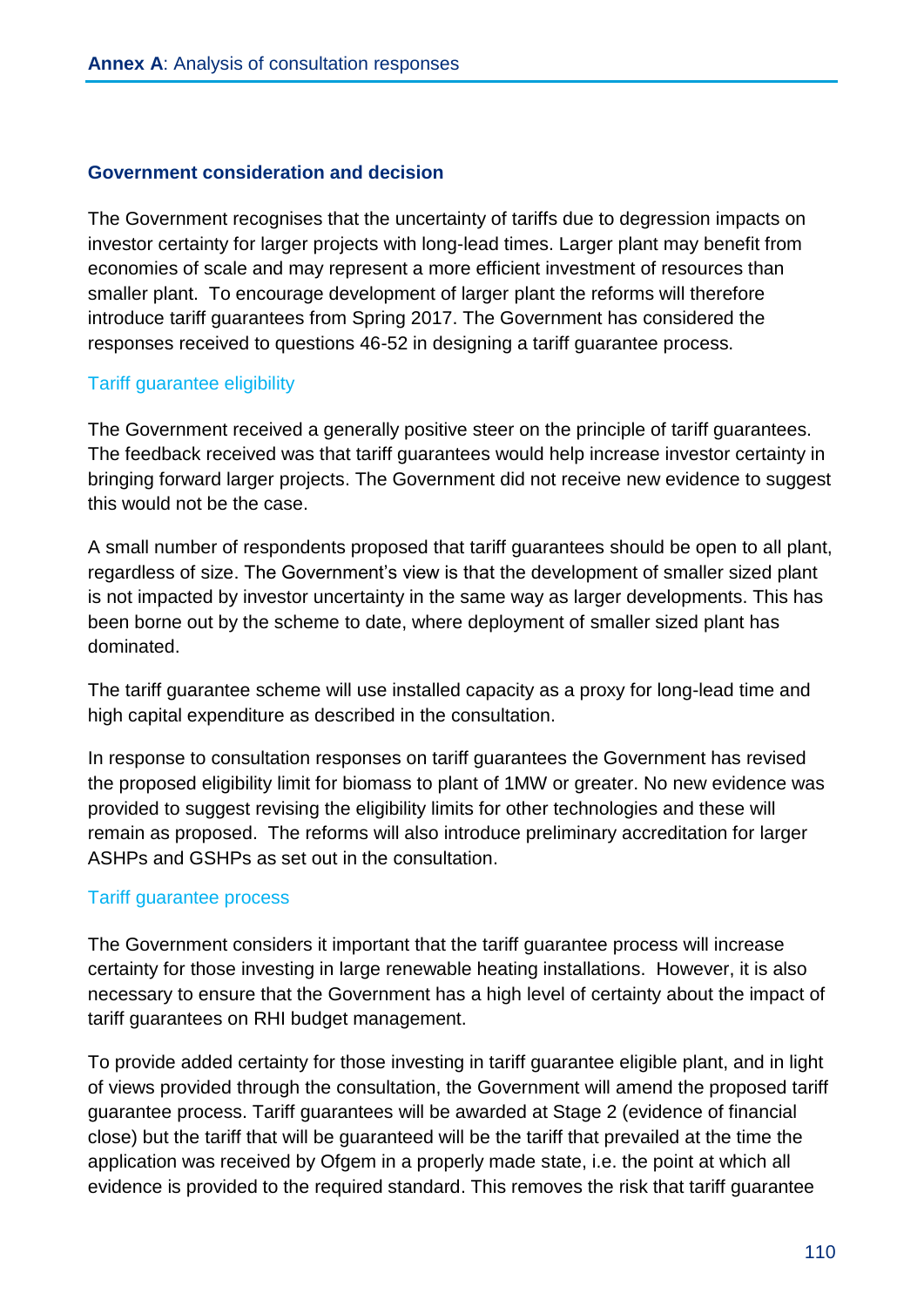applications will be impacted by degression while they are in the process of being assessed by Ofgem. This mirrors the principles that apply when a full application is made to the Non-domestic RHI.

Amending the process as described above will increase budget management uncertainty for the Government. Therefore, once a tariff guarantee is offered, applicants will only be given 3 weeks to provide evidence of financial close. Although a small number of those who responded to the consultation asked for a longer period to provide this evidence, the majority view was that a shorter period would not be an unmanageable barrier. Additionally, by offering increased certainty on the tariff that will be guaranteed (by awarding the tariff that prevailed at Stage 1), applicants will be able to start the arrangements necessary to reaching financial close earlier.

The reforms will implement the Government's proposal to allow a maximum of 6 months after the stated date of commissioning (or the commencement of biomethane injection) to actually commission (or commence injection) without losing a tariff guarantee. Although a number of respondents asked that this 6 month period be extended, a longer delay period would adversely impact on the Government's ability to accurately forecast future spend. Instead, where applicants consider there is a significant risk that they may experience project delay, they will be able to state a later commissioning/injection commencement date at the point of application.

A number of responses highlighted that the proposed tariff guarantee process was out of step with Contract for Difference (CfD) timelines and suggested that plant be allowed to commission after the end of the spending review period in 2021. The Government recognises this issue. However, as set out in the consultation, the Government has not decided spend on the RHI beyond 2020/21. Therefore, where a developer is interested in both the RHI and CfD, they will first have to seek to commission as a RHI-supported plant while separately considering a future bid for CfD funding.

Additionally, to maximise the contribution which can be made by participants with tariff guarantees toward Renewable Energy Directive targets, the Government intends that plant or producers of biomethane with a tariff guarantee must commission or commence injection by 31 December 2019. It will not be possible for applicants to secure a tariff guarantee for plant where the planned commissioning date or the date at which biomethane injection is expected to commence is beyond this point. Where a plant has not commissioned by 31 December 2019, the tariff guarantee will be revoked.

Other than the changes described above, the tariff guarantee process will be as set out within the consultation. This process is set out in more detail within Chapter 4. The process will be similar to the current process for applying for preliminary accreditation, although the evidence requirements will be more stringent. Applications for a tariff guarantee will be accompanied by evidence including planning permission, the intended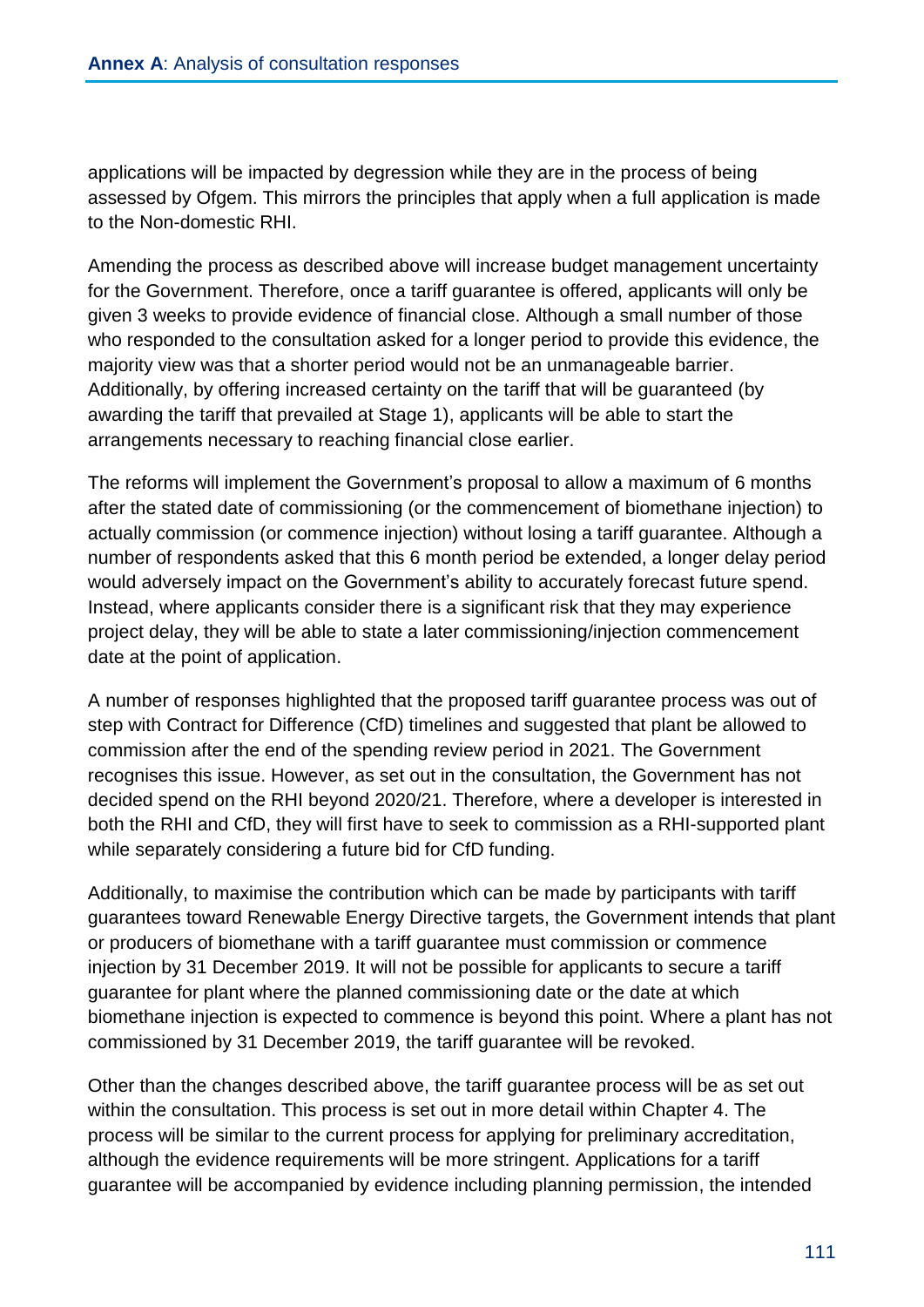heat use and the maximum installation capacity of the plant as evidenced by providing Ofgem with the make and model of the equipment to be installed (and, for biomethane, the Network Entry Agreement or equivalent).

Applicants will also be required to provide evidence of their estimated annual heat output (or proposed injection rate for biomethane) although this data will be used to forecast RHI budget spend rather than to limit payments under the RHI scheme.

In light of the consultation, the Government intends to protect plant that have been awarded a tariff guarantee from the budget cap. This is considered a key part of providing certainty to those who intend to invest in and develop large plant with long lead-times.

However, as recognised in a large number of consultation responses, it is critical that the Government is able to manage the risk that the tariff guarantee process leads to the premature closure of the wider RHI. As a result, the Government will retain discretion to close the tariff guarantee process to new applications before the wider budget cap is triggered. No fixed limit on tariff guarantees will be set. Rather, to ensure flexibility, Government will retain the right to close the tariff guarantee process if take-up is higher than anticipated and, for example, is risking the early closure of the scheme or where it is otherwise disadvantaging technologies not eligible for tariff guarantees. More detail is set out in the Chapter 5. The Government will publish monthly data on tariff guarantee commitments as part of the monthly budget cap publication.

Additionally, and in light of concerns expressed about the impact of tariff guarantees on the wider RHI scheme, the Government will limit the amount of heat/biomethane injection that will be covered by a single tariff guarantee to 250GWh per annum. Any heat produced/biomethane injected above this limit will not be protected from scheme closure and will not attract the guaranteed tariff but will instead be eligible for the prevailing tariff at the tariff start date.

# Question 55: Further Comments

| <b>Consultation Question</b> |                                                                                                                              |  |
|------------------------------|------------------------------------------------------------------------------------------------------------------------------|--|
| 55.                          | Do you have any further comments or suggestions on the proposals included in<br>this consultation, or on the RHI in general? |  |

# **Summary of responses**

There were 106 responses to this question. Respondents raised a broad range of points that cannot be easily summarised, but a recurring theme was the desire to see RHI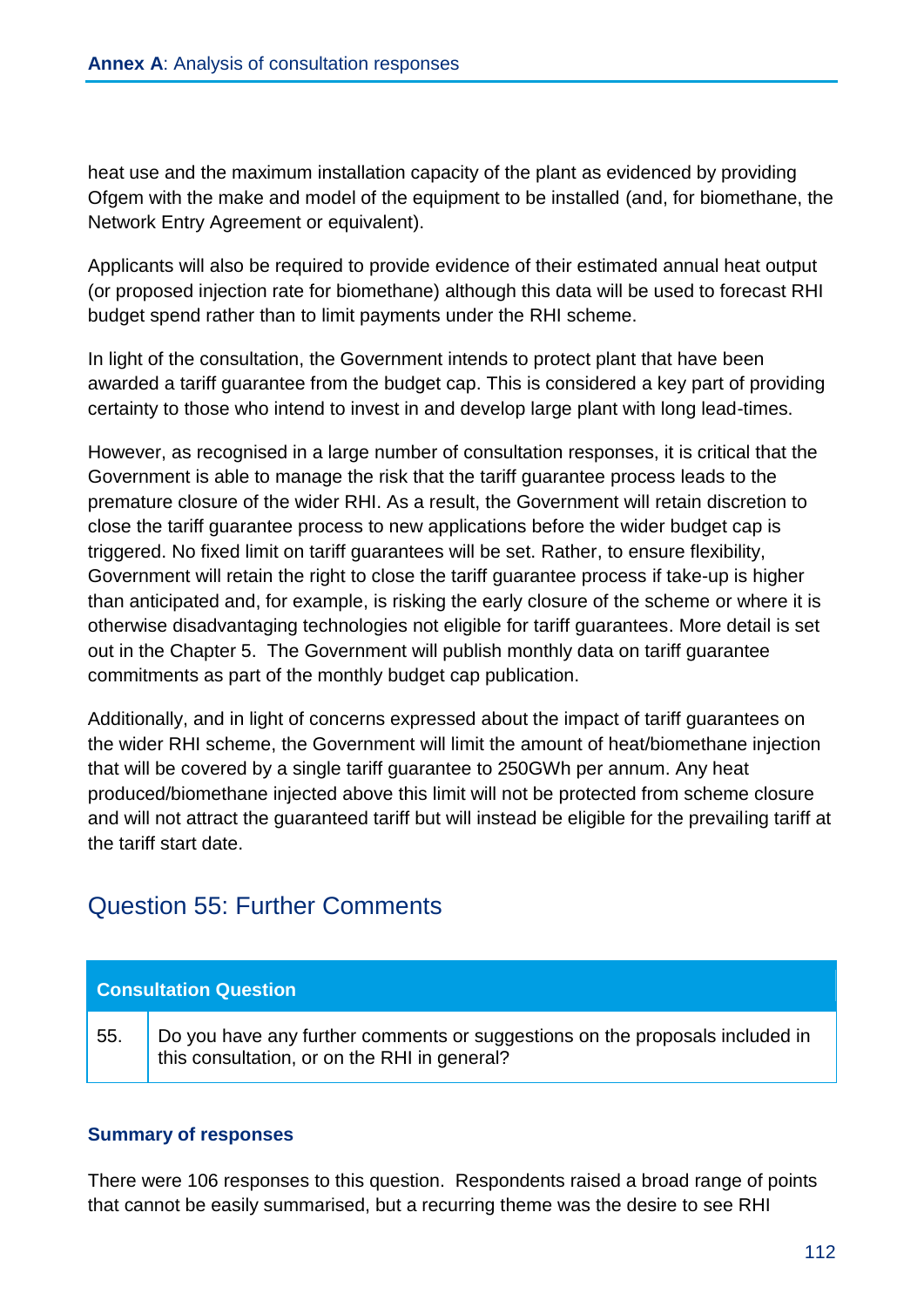support extended to other technologies, including biopropane, biocoal and thermodynamic solar assisted heat pumps. There was also support voiced for greater overlap with other schemes such as the Energy Companies Obligation (ECO) to more easily allow installation of renewable heating technologies alongside other energy efficiency measures such as insulation.

The RHI's extension and confirmed budget to 2020/21 was welcomed and there was recognition of the important contribution the scheme makes towards the decarbonisation of the UK's heat, while also allowing the supply chain to transition towards a subsidy-free market in the future. Some respondents felt that the scheme has been too heavily skewed towards biomass to date and more needed to be done to support heat pump deployment, but others felt that a focus on heat pumps would be detrimental to the positive contribution that biomass heating can make to decarbonisation of heat.

Other points raised included the fact that the historically low oil prices were acting as a barrier to deployment, alongside some heavily degressed tariffs. Some felt that natural gas had a contribution to make through hybrid gas/renewable products and that more could be done to aid the transition towards biogas or hydrogen in place of natural gas. It was also suggested that more could be done to make the public aware of the benefits of renewable heating technologies in order to increase awareness and deployment within the RHI.

Some respondents were concerned about the potential impact that small scale gasification may have on the biomethane tariff, while others highlighted the potential importance of biogas generated from advanced thermal conversion (such as gasification and pyrolysis) which may have a positive impact on the long term decarbonisation of the heating sector. Of these, most proposed an un-tiered tariff of 5.87p/kWh. A few respondents were seeking an RHI tariff for biopropane because it offers cost effective renewable heat for properties not connected to the gas grid.

## **Government consideration and decision**

The Government has taken all views expressed in the consultation into account and welcomes continued input from stakeholders. Many of the views expressed in response to this question repeated or expanded on comments made for more specific questions earlier in the consultation and have been considered alongside those other responses.

Given the challenges of delivering successful reform of the existing scheme, the Government believes that now is not the time to consider opening the scheme to technologies that are not currently supported. The Government will keep this under review, and in addition will also consider the long term policy framework required for the lowcarbon heat technologies needed in the future, looking beyond the RHI.